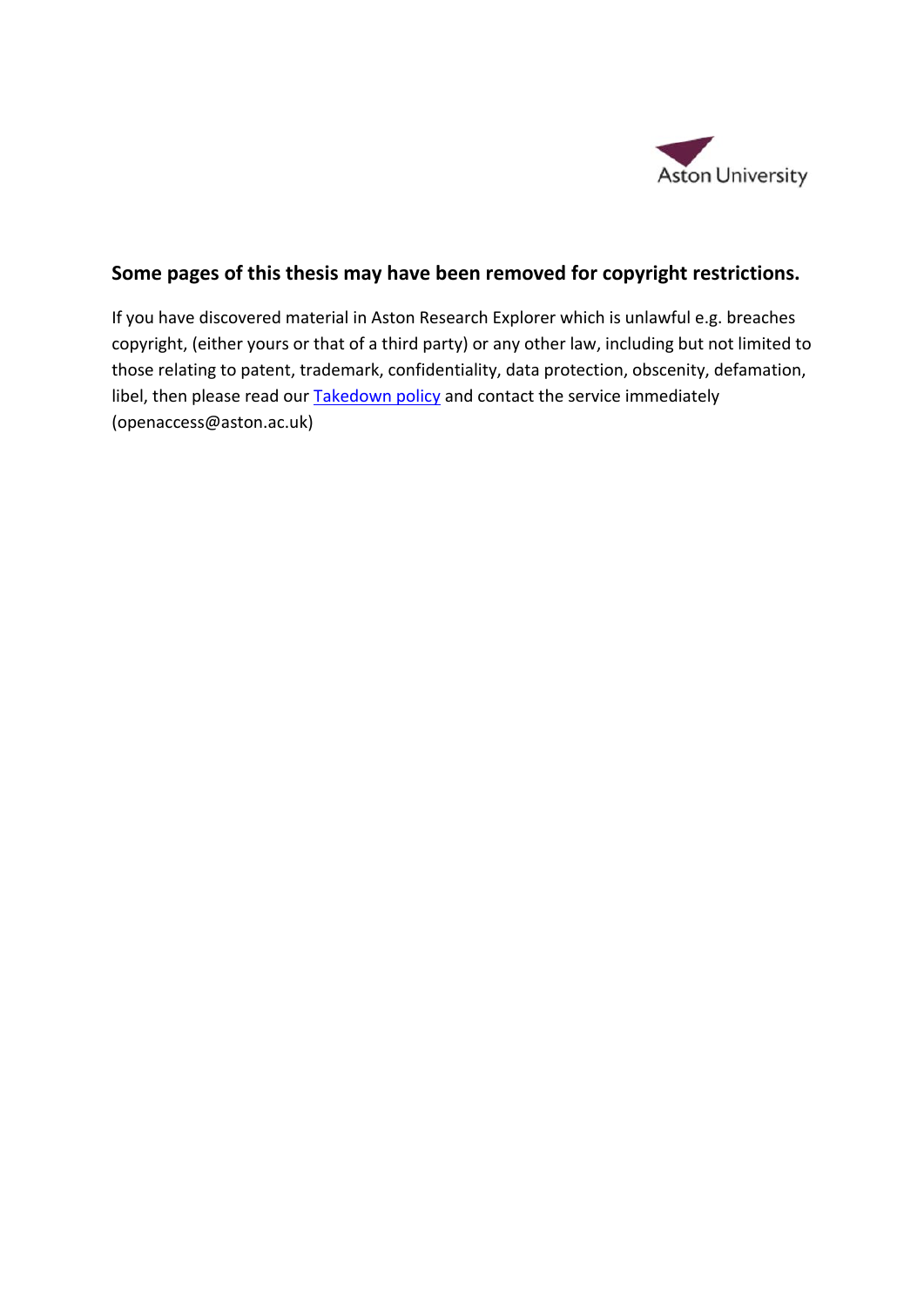# **Universal Envelopes of Discontinuous Functions**

EIKE FREDERIC NEUMANN Doctor of Philosophy

> ASTON UNIVERSITY September 2018

 $\circ$  Eike Frederic Neumann, 2018

Eike Frederic Neumann asserts his moral right to be identified as the author of this thesis.

This copy of the thesis has been supplied on condition that anyone who consults it is understood to recognise that its copyright belongs to its author and that no quotation from the thesis and no information derived from it may be published without appropriate permission or acknowledgement.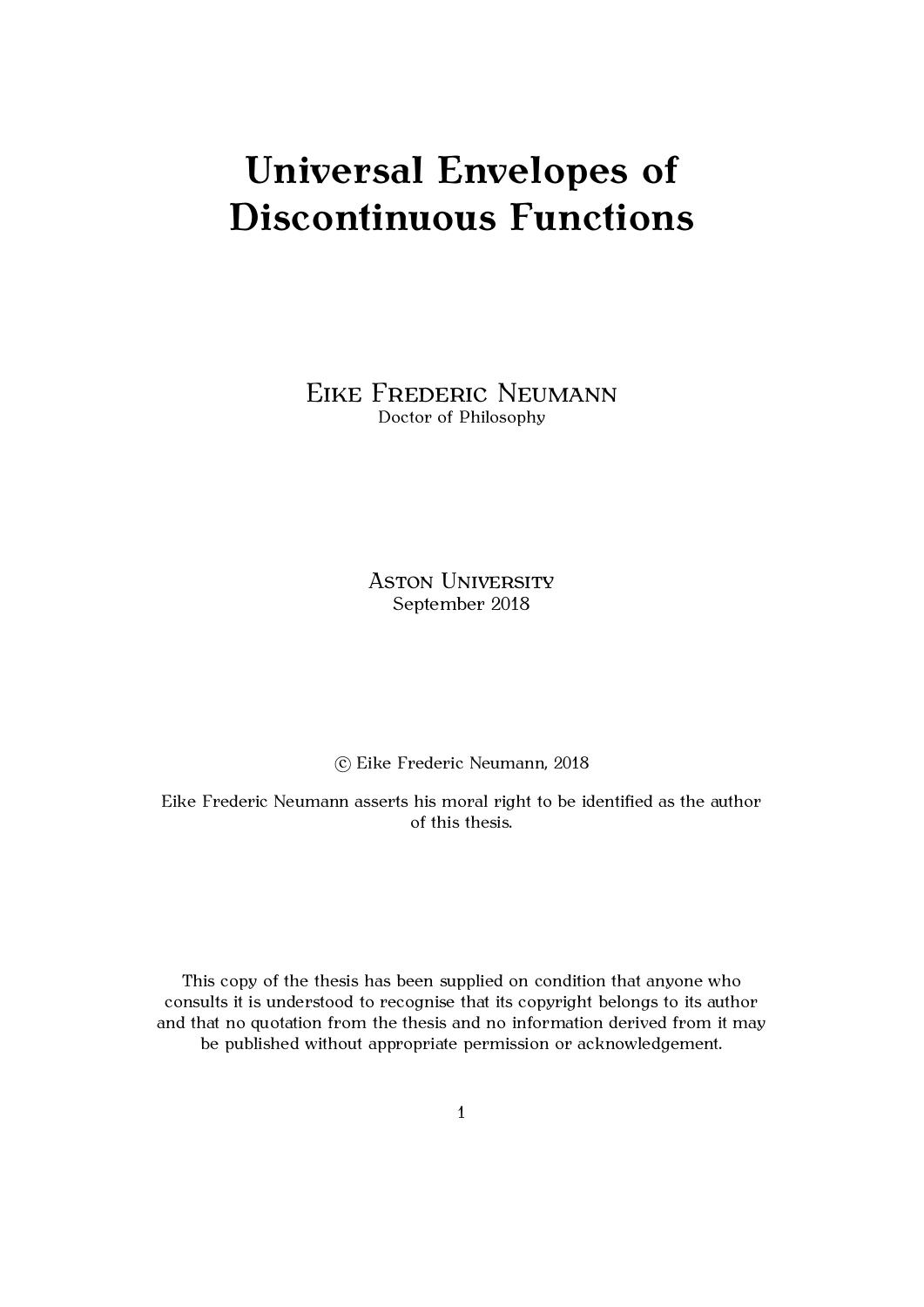#### ASTON UNIVERSITY

### **Universal Envelopes of Discontinuous Functions**

EIKE FREDERIC NEUMANN Doctor of Philosophy, 2018

#### **Thesis summary**

This thesis is a contribution to computable analysis in the tradition of Grzegorczyk, Lacombe, and Weihrauch. The main theorem of computable analysis asserts that any computable function is continuous. The solution operators for many interesting problems encountered in practice turn out to be discontinuous, however. It hence is a natural question how much partial information may be obtained on the solutions of a problem with discontinuous solution operator in a continuous or computable way. We formalise this idea by introducing the notion of continuous envelopes of discontinuous functions. The envelopes of a given function can be partially ordered in a natural way according to the amount of information they encode. We show that for any function between computably admissible represented spaces this partial order has a greatest element, which we call the universal envelope. We develop some basic techniques for the calculation of a suitable representation of the universal envelope in practice. We apply the ideas we have developed to the problem of locating the fixed point set of a continuous self-map of the unit ball in finite-dimensional Euclidean space, and the problem of locating the fixed point set of a nonexpansive self-map of the unit ball in infinite-dimensional separable real Hilbert space.

**Keywords:** Computable Analysis, Set-valued function, Hyperspace Topology, QCBspace, Complete Lattice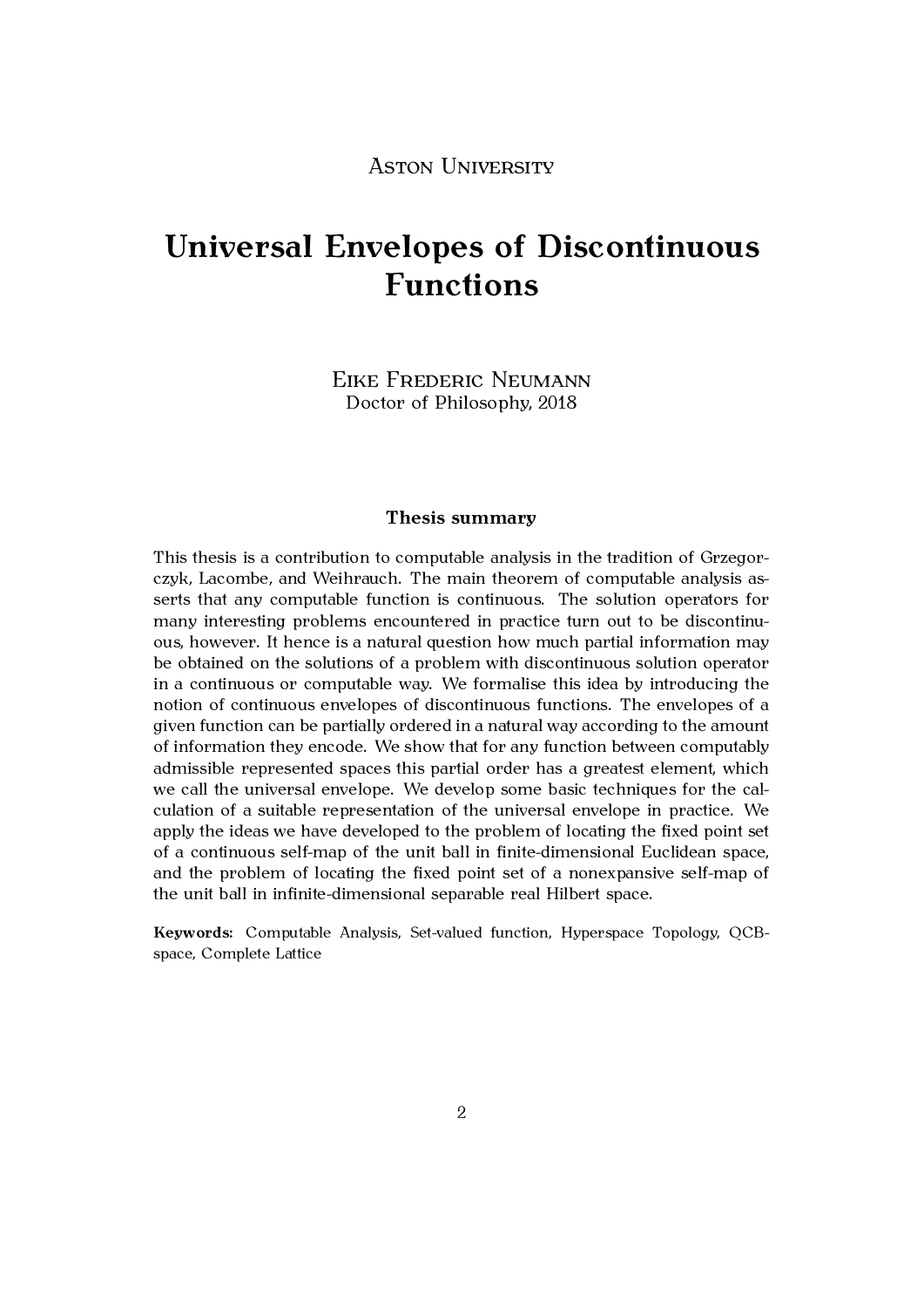\* \* \*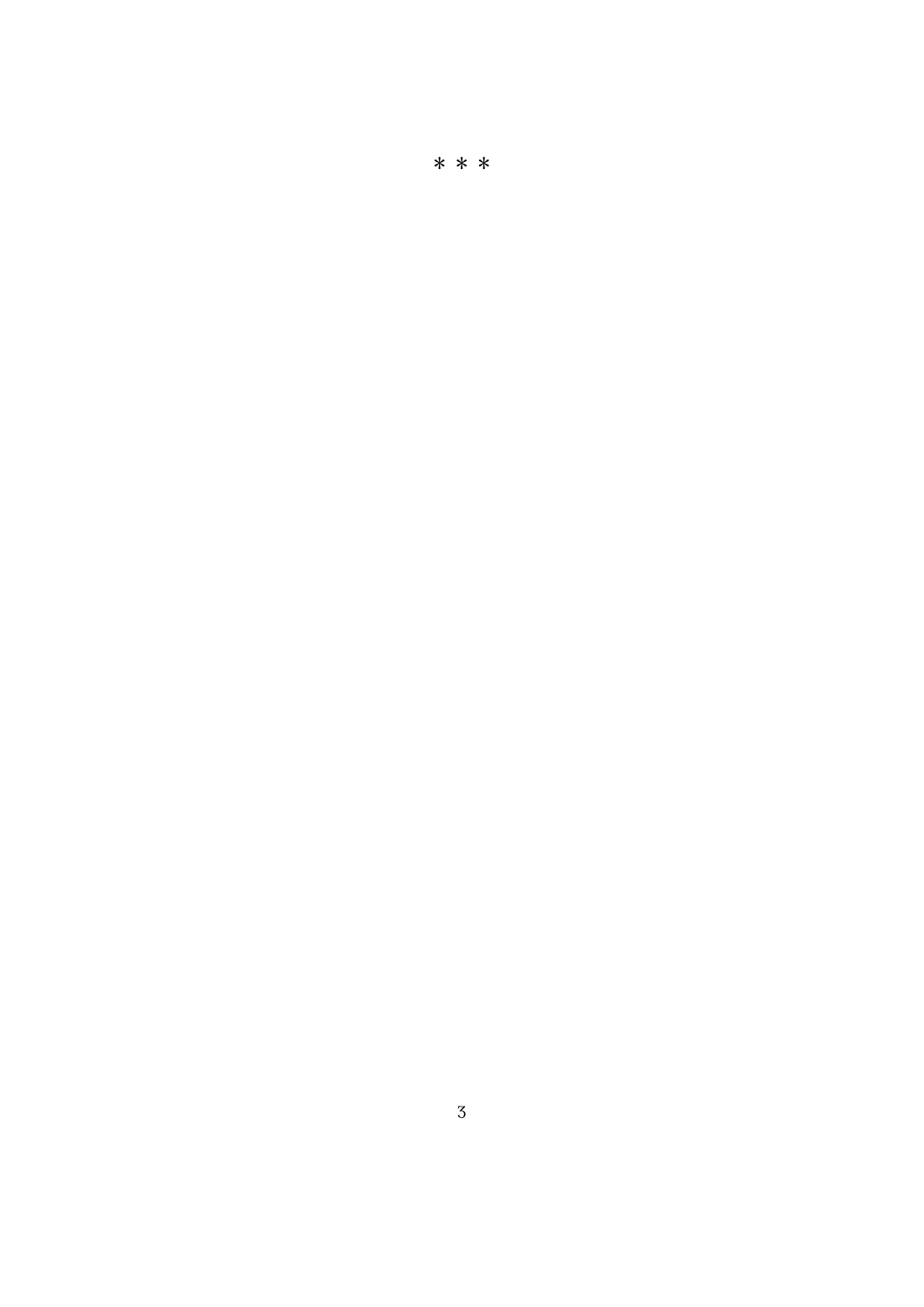### **Ackowledgements**

I am very grateful to Matthew de Brecht for pointing out to me that the class of represented spaces *X* with  $\eta_X^{\mathcal{O}^2}: X \to \mathcal{O}^2(X)$  split mono can be characterised as the class of injective objects in  $QCB_0$  relative to  $\Sigma$ -split embeddings. I thank my supervisor, Michal Konečný, for helpful discussions throughout my studies and useful comments on earlier versions of this thesis. This work has further benefited from comments by and discussions with Ulrich Berger, Vasco Brattka, Pieter Collins, Matthew de Brecht, Martín Escardó, Achim Jung, Arno Pauly, Matthias Schröder, Florian Steinberg, Thomas Streicher, Paul Taylor, and Martin Ziegler.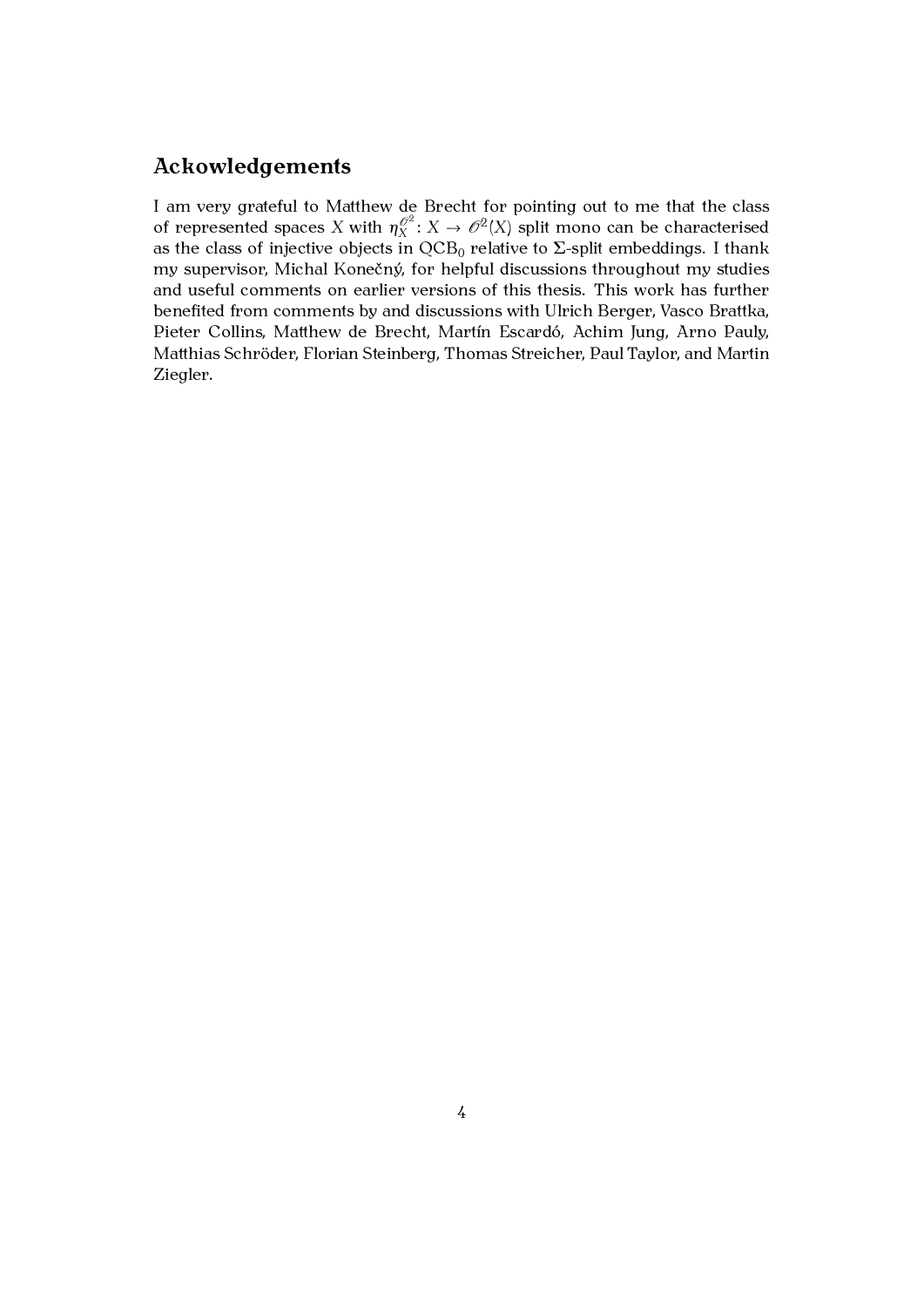# **Contents**

| $\mathbf 1$    | Introduction                  |                                                                   | 6   |
|----------------|-------------------------------|-------------------------------------------------------------------|-----|
| $\overline{2}$ |                               | <b>Background</b>                                                 |     |
|                | 2.1                           | Computing on Baire space                                          | 16  |
|                | 2.2                           |                                                                   | 18  |
|                | 2.3                           | Computable monads and algebras                                    | 26  |
|                | 2.4                           | Computably countably based spaces                                 | 29  |
|                | 2.5                           |                                                                   | 33  |
|                | 2.6                           | Computable commutativity of the powerspace monads $\ldots \ldots$ | 39  |
| 3              | Computable complete lattices  |                                                                   | 46  |
|                | 3.1                           |                                                                   | 53  |
|                | 3.2                           | Right Kan extensions and best continuous approximations           | 62  |
| $\frac{1}{4}$  | <b>Envelopes</b>              |                                                                   | 67  |
|                | 4.1                           |                                                                   | 68  |
|                | 4.2                           |                                                                   | 73  |
|                | 4.3                           |                                                                   | 75  |
|                | 4.4                           |                                                                   | 81  |
|                | 4.5                           | Separated-universality for compactly majorisable functions        | 85  |
|                | 4.6                           |                                                                   | 86  |
|                | 4.7                           |                                                                   | 91  |
|                | 4.8                           |                                                                   | 95  |
|                | 4.9                           |                                                                   | 96  |
| 5              | Calculations                  |                                                                   | 103 |
|                | 5.1                           |                                                                   |     |
|                | 5.2                           | Fixed points of nonexpansive mappings 111                         |     |
| 6              | Open problems and future work |                                                                   | 117 |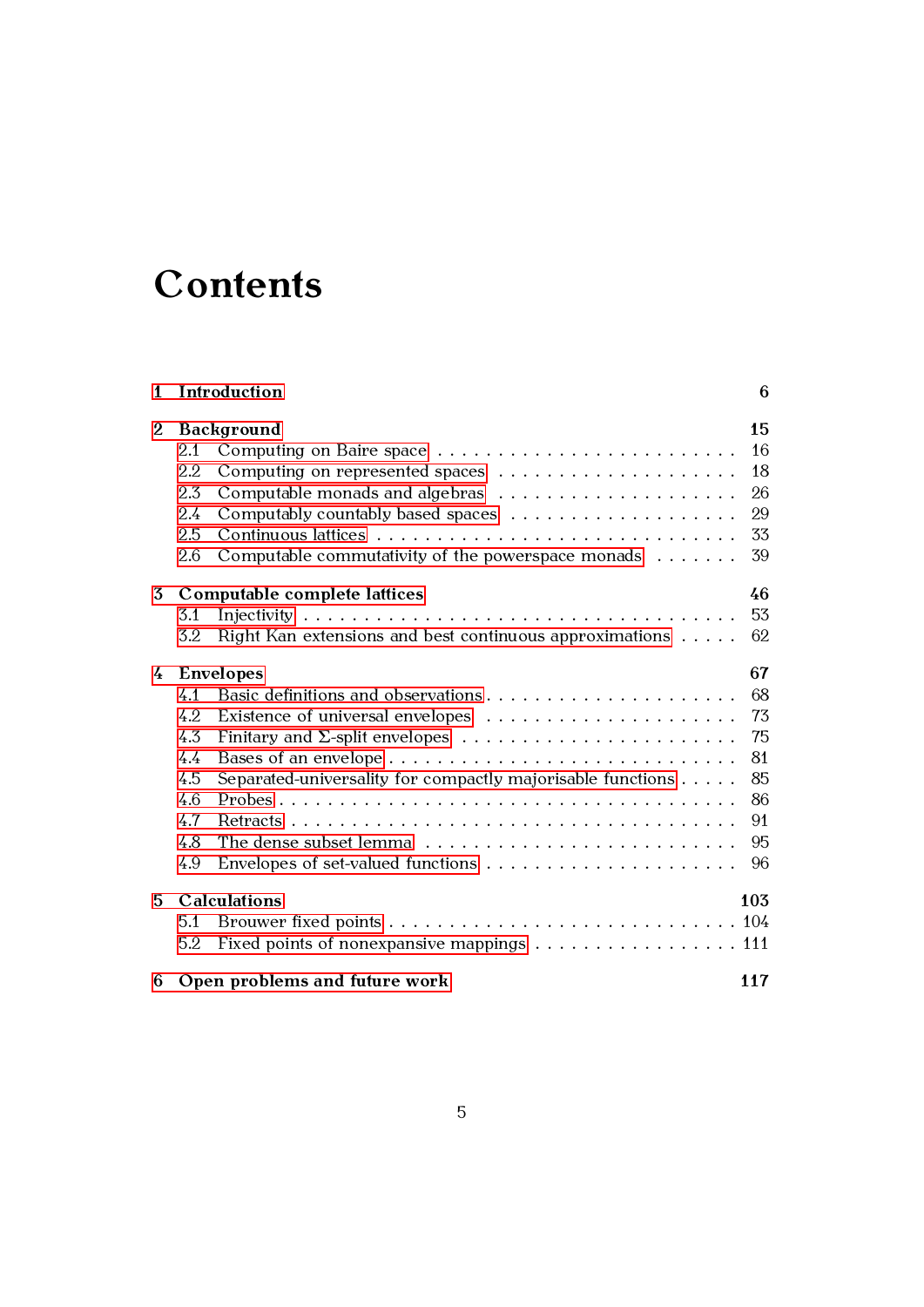### <span id="page-6-0"></span>**Chapter 1**

## **Introduction**

Computable analysis is an extension of the classical theory of computing from discrete to continuous data, such as real numbers or real functions. The definition of computable real number already appears as one of the central notions in Turing's seminal paper [\[102,](#page-126-0) [103\]](#page-126-1) which introduces the "machines" now named for him. The notion of computable real function was introduced independently by Grzegorczyk [\[50,](#page-123-0) [48,](#page-122-0) [49\]](#page-123-1) and Lacombe [\[66\]](#page-124-0). Based on these ideas Kreitz and Weihrauch [\[65,](#page-124-1) [105,](#page-126-2) [106\]](#page-126-3) developed a general theory of computation on secondcountable  $T_0$  spaces. This theory was further extended by Schröder [\[87,](#page-125-0) [88\]](#page-125-1) to the Cartesian closed category of  $T_0$  quotients of countably based spaces, which constitute, in a certain sense, the largest class of topological spaces which can be endowed with a reasonable computability structure [\[88,](#page-125-1) Theorem 13]. Related but non-equivalent models of computation include Banach-Mazur computability [\[4,](#page-119-0) [71\]](#page-124-2) and Markov computability [\[70\]](#page-124-3). A comprehensive account of the history of the field is given in [\[2\]](#page-119-1). Computable analysis is closely related to constructive analysis [\[6,](#page-119-2) [7\]](#page-119-3) on the one hand and to rigorous numerical computation [\[101,](#page-126-4) [74\]](#page-124-4) on the other.

An algorithm on continuous data, as defined within computable analysis, is ultimately a computable transformation of integer sequences and as such can in principle be directly implemented on a digital computer. There exist a number of libraries for practical numerical computation based on the ideas of computable analysis [\[76,](#page-124-5) [75,](#page-124-6) [5,](#page-119-4) [63,](#page-124-7) [67\]](#page-124-8). This is in stark contrast to more idealised models of continuous computation such as the Real-RAM [\[91\]](#page-125-2) or BSS-machine [\[9,](#page-119-5) [8\]](#page-119-6) whose algorithms cannot be directly implemented on a physical machine. Attempts to implement such algorithms on a digital computer are notorious for their erratic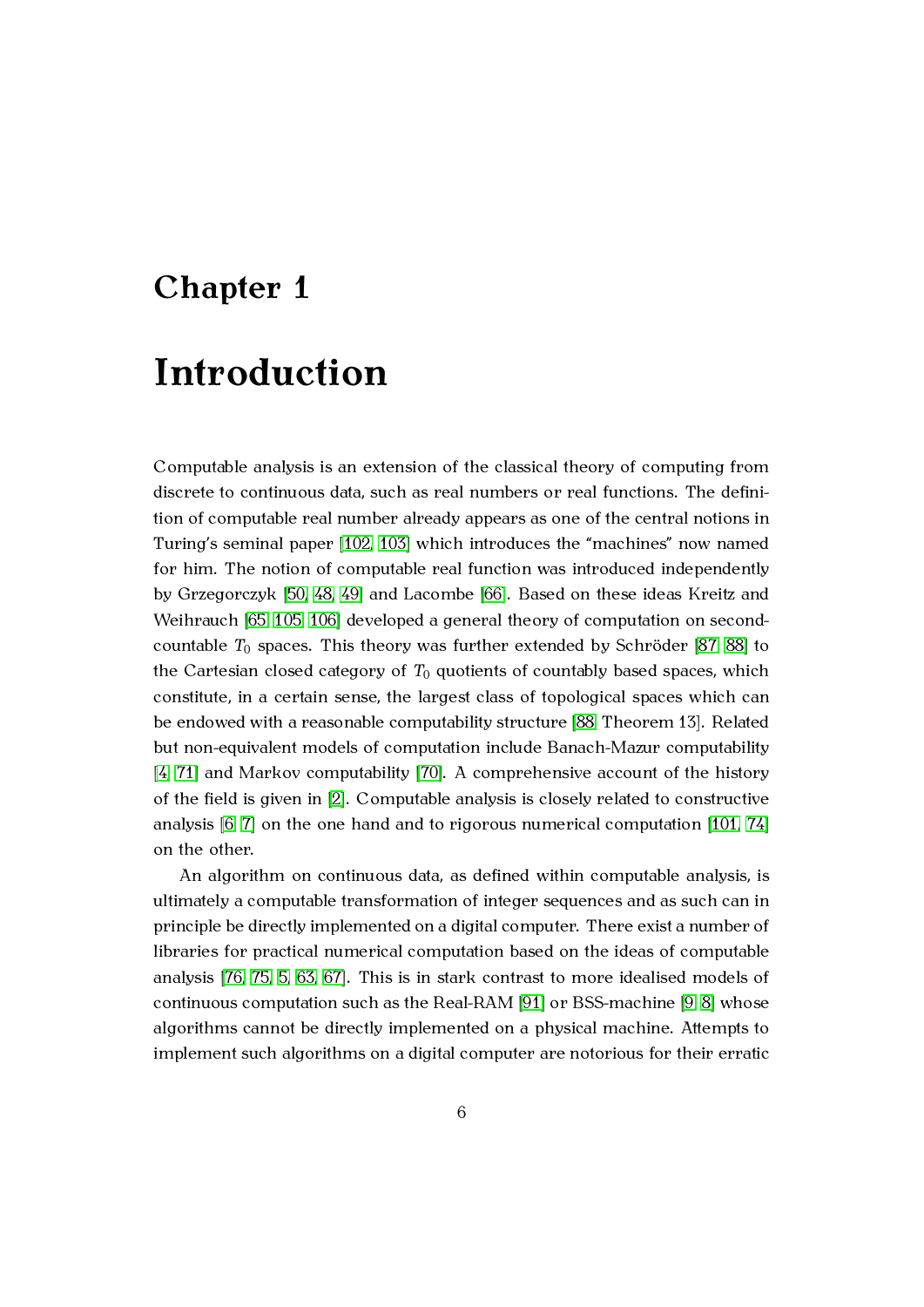behaviour.

Thus, computable analysis offers itself as a rigorous mathematical foundation for numerical analysis. One of the main basic results of the field is that any computable function which operates on continuous data has to be continuous with respect to a suitable topology [\[106,](#page-126-3) [87,](#page-125-0) [88\]](#page-125-1). In the language of numerical analysis this says that only well-posed problems can be solved algorithmically. This precludes the computation of operations on real numbers such as equality tests and comparison which are considered basic operations in the aforementioned more idealised computational models, but lead to unpredictable behaviour when implemented. On the other hand one is immediately confronted with the issue that the solution operators for a great many problems of practical interest exhibit discontinuities in general. A - naturally very incomplete - list of examples might include the problems of solving nonlinear equations [\[95,](#page-126-5) [79,](#page-125-3) [3\]](#page-119-7), global op-timisation [\[95\]](#page-126-5), solving ordinary [\[82\]](#page-125-4) or partial [\[83\]](#page-125-5) differential equations, finding solutions to linear equations or finding Eigenbases for singular matrices [\[113\]](#page-127-0), finding the spectrum of a linear operator [\[51\]](#page-123-2), or safety verification for hybrid systems [\[28\]](#page-121-0).

Hence, if one hopes to find an algorithmic solution to any such problem the first step has to be to find a well-posed reformulation of the problem. In view of the ubiquity of ill-posed computational problems and the fundamental significance of finding a suitable well-posed reformulation for them it makes sense to ask if there is a systematic way of assigning to each discontinuous function a continuous one which - in a certain sense - reflects the properties of the original function as closely as possible.

The aim of this thesis is to develop a systematic approach to the study of continuous reformulations of discontinuous problems and of the amount of information such reformulations contain. In order to have a notion of computability available we will work in the category of *computably admissible represented spaces* [\[87,](#page-125-0) [81\]](#page-125-6), which we prefer to call *computable*  $T_0$  *spaces*, as computable admissibility can be viewed as an effective version of  $T_0$  separation, cf. the discussion in [\[81,](#page-125-6) Section 9].

Let  $f: X \to Y$  be a potentially discontinuous function between computable *T*<sup>0</sup> spaces. We propose to define a *reformulation* of *f* as a continuous function which encodes partial information on *f*. This idea can be formalised as follows: Embed *Y* into a complete lattice *L* via a map  $\xi_L: Y \to L$  and say that a function *F* : *X*  $\rightarrow$  *L* encodes partial information on *f* if  $F(x) \leq \xi_L \circ f(x)$  for all  $x \in X$ .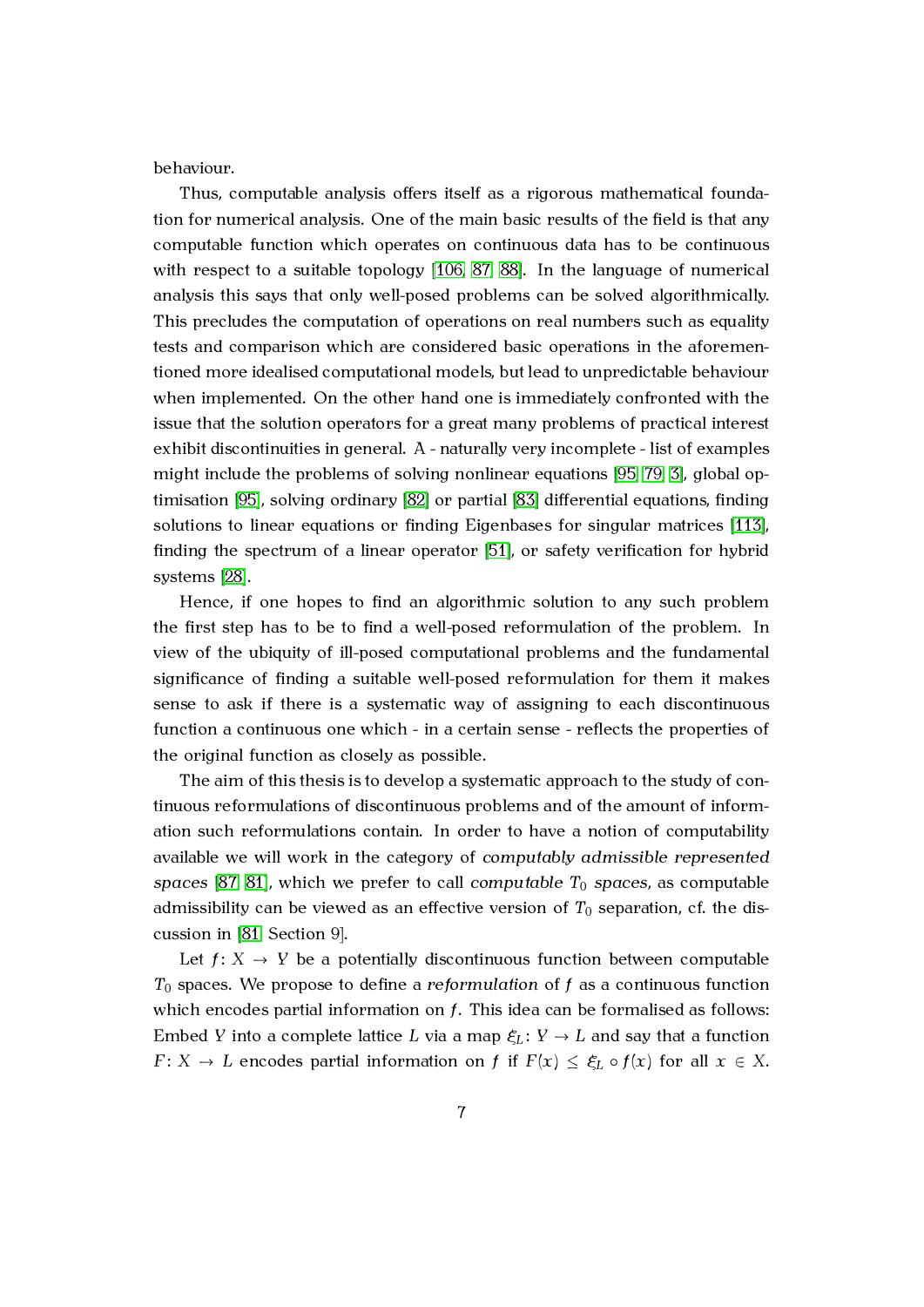We effectivise the classical notion of complete lattice as follows: A *computable complete lattice* is a computable  $T_0$  space *L* which admits uniformly computable compact meets and overt joins with respect to its specialisation order. In other words, a computable complete lattice is a computable  $T_0$  space which is simultaneously a  $\mathcal{X}$ -algebra and a  $\mathcal{Y}$ -algebra with computable structure maps, where  $\mathcal{X}$ is the upper powerspace monad and  $\mathcal V$  is the lower powerspace monad. Every suitably represented *ω*-continuous lattice is a computable complete lattice. Computable complete lattices turn out to have excellent closure properties: They are closed under finite products and retracts, and form an exponential ideal in the category of represented spaces.

This leads us to the following preliminary definition: An *envelope* of a function  $f: X \to Y$  consists of a computable complete lattice *L* together with a computable map  $\xi_L$ :  $Y \to L$  called the *inclusion map* and a continuous map  $F: X \to L$ satisfying  $F(x) \leq \mathcal{E}_L \circ f(x)$  for all  $x \in X$  in the specialisation order of *L*. We usually just write  $F: X \to L$  for the envelope, letting the rest of the data be implicit. See the end of this chapter for examples.

An envelope  $F: X \to L$  induces a continuous function

$$
\mathbf{S}: X \to \mathscr{P}(\mathscr{O}(Y)), \ \mathbf{S}(x) = \bigcap \{ \mathbf{E}_L^{-1}(U) \in \mathscr{O}(Y) \mid U \in \mathscr{O}(L), F(x) \in U \}
$$

where  $\mathcal{P}(\mathcal{O}(Y))$  is the algebraic lattice of all sets of open subsets of *Y*, endowed with its Scott topology. This function satisfies  $\mathfrak{f}(x) \subseteq \{U \in \mathcal{O}(Y) \mid f(x) \in U\}$  for all  $x \in X$ . In this sense *F* can be viewed as an effective encoding of partial topological information on *f*.

For each fixed inclusion map *ξ<sup>L</sup>* : *Y → L* with values in a computable complete lattice *L* the set of all continuous functions  $F: X \to L$  with  $F(x) \leq \mathcal{E}_L \circ f(x)$  for all  $x \in X$  has a greatest element in the pointwise order induced by the specialisation order on *L*. This result relies on *L* being a complete lattice. We call this *F* the *principal L-envelope*. Similar results are quite well-known in domain theory, cf. e.g. [\[40\]](#page-122-1) or [\[36,](#page-122-2) Lemma 3.5, Theorem 3.6].

Envelopes can be ordered in a natural way according to the amount of information they contain: If  $F: X \to L$  and  $G: X \to M$  are envelopes of f with inclusion maps  $\xi_L: Y \to L$  and  $\xi_M: Y \to M$  we say that *F tightens G* if there exists a continuous map Φ : *L → M* with

- 1.  $\Phi \circ \xi_L \leq \xi_M$ .
- 2.  $\Phi \circ F \geq G$ .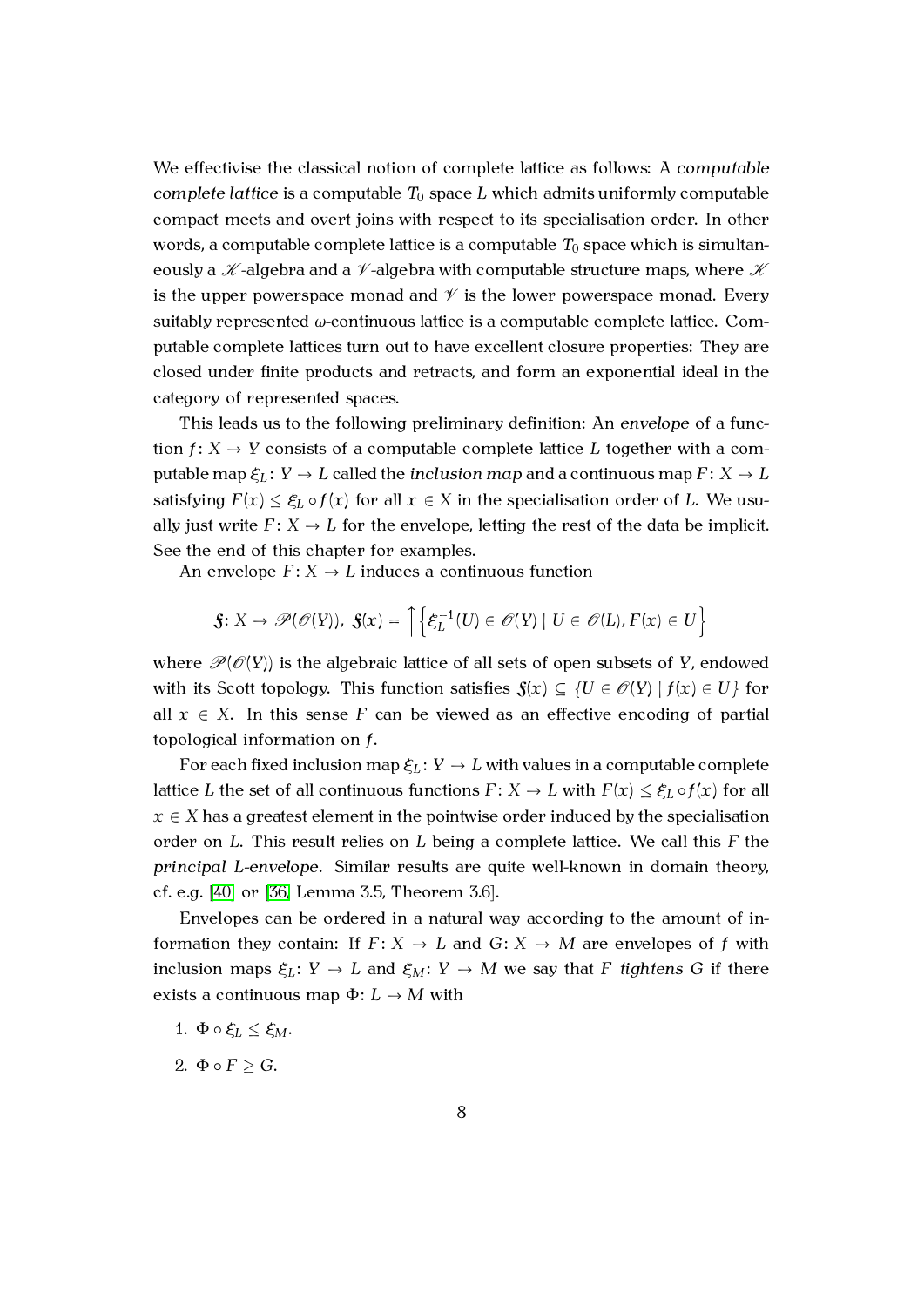

The first condition guarantees in particular that  $\Phi \circ F : X \to M$  is an envelope of *f* with inclusion map *ξM*.

Note that if *F* tightens *G*, then the encoded maps  $\mathfrak{F}: X \to \mathcal{P}(\mathcal{O}(Y))$  and  $\mathfrak{F}: X \to \mathscr{P}(\mathcal{O}(Y))$  satisfy the relation  $\mathfrak{f}(x) \supseteq \mathfrak{G}(x)$  for all  $x \in X$ . The function Φ : *L → M* in the tightening relation can be viewed as an effective witness for this relation. In particular, if *F* and *G* are equivalent with respect to the tightening order, then they encode the same function of type  $X \to \mathcal{P}(\mathcal{O}(Y))$ . In this sense equivalent envelopes can be viewed as equivalent encodings of the same object.

In order to ensure that the tightening order is well-behaved, we have to put further constraints on the class of lattices we admit as co-domains of envelopes. Without further assumptions it could happen that  $F: X \rightarrow L$  fails to tighten  $G: X \rightarrow M$  not because *G* encodes information on *f* that is not contained in *F*, but simply because there do not exist sufficiently many continuous maps of type  $L \to M$ . This naturally leads to the requirement that the lattices we allow as co-domains be *injective* in an appropriate sense. We call a computably complete lattice *L computably injective* if it is an injective object in the category of computable *T*<sup>0</sup> spaces relative to the class of computable Σ-split embeddings. The notion of Σ-split subspace was motivated and extensively studied by Taylor [\[96\]](#page-126-6).

A computable map  $e: A \rightarrow B$  between computable  $T_0$  spaces is called a computable  $\Sigma$ -split embedding if the map  $\mathscr{O}^e: \mathscr{O}(B) \to \mathscr{O}(A)$  has a computable section *s*:  $\mathcal{O}(A) \rightarrow \mathcal{O}(B)$ . We show that injective objects of this kind can be characterised as those computable  $T_0$  spaces  $X$  where the natural embedding  $\nu_X\colon X\to \mathscr{O}^2(X)$ has a computable left inverse (Proposition [3.18\)](#page-55-0). It follows that any space which is injective in this sense is automatically a computable complete lattice, as the class of computable complete lattices is closed under retracts. The class of computably injective lattices is again closed under finite products and retracts, and forms an exponential ideal in the category of represented spaces.

An envelope  $F: X \to L$  of f which tightens every envelope  $G: X \to M$  of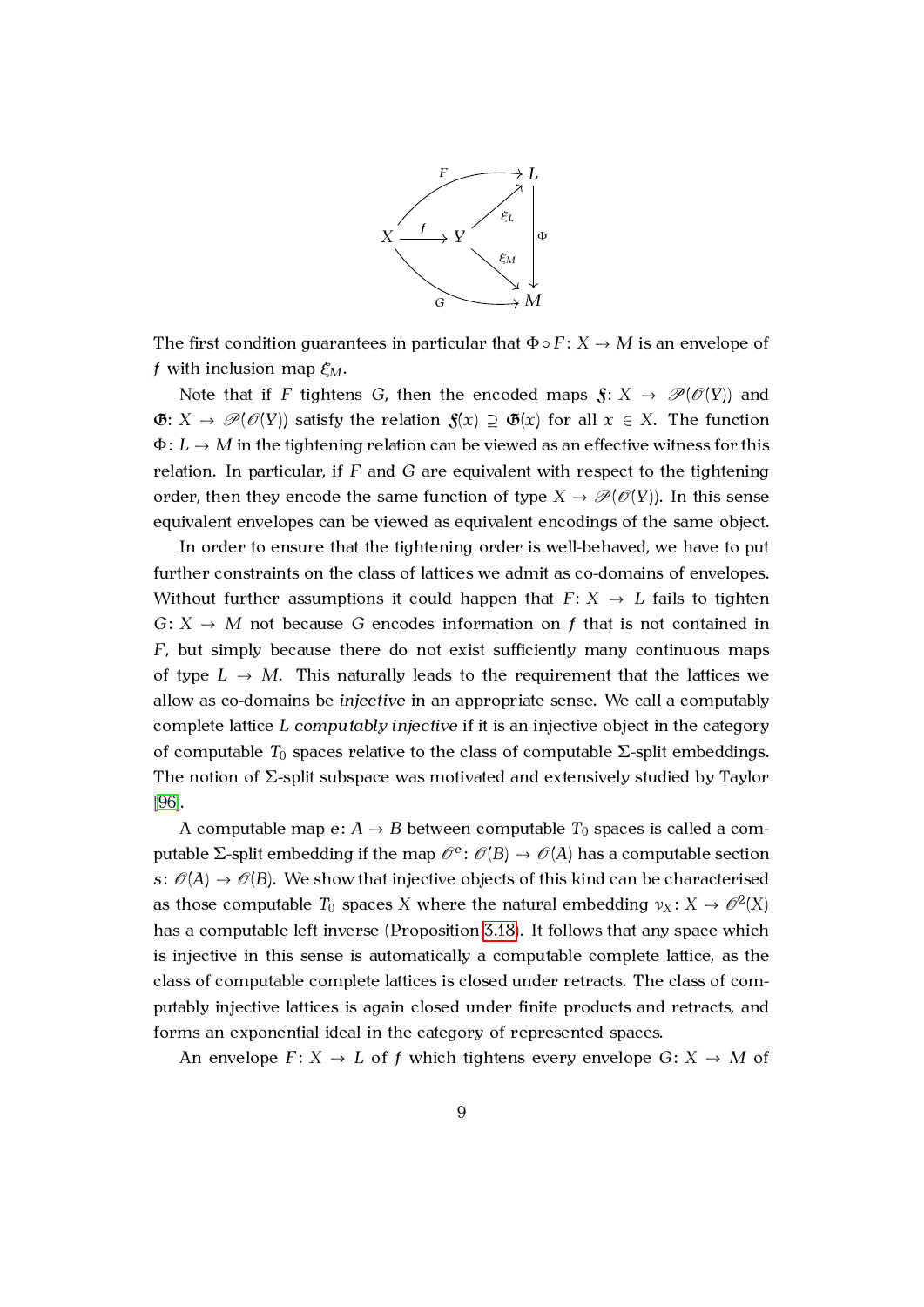*f* will be called *universal*. In this case *F* can be viewed as a best continuous approximation to *f* in the sense that it encodes the largest possible amount of partial information on *f*. Of course, this best continuous approximation is only unique up to equivalence with respect to the tightening preorder, but recall that equivalent envelopes can be viewed as equivalent encodings of the same function of type  $X \to \mathcal{P}(\mathcal{O}(Y)).$ 

To show that the universal envelope of a function  $f: X \to Y$  really contains all information that is "continuously obtainable" from *f* we introduce the following concept: A *continuous probe* for *f* is a pair of continuous functions  $\frac{1}{\epsilon}$ 

$$
\left\{\n \begin{array}{l}\n \alpha \colon \widetilde{X} \to X \\
 \beta \colon \widetilde{X} \times Y \to Z\n \end{array}\n\right.
$$

such that for all  $x \in \tilde{X}$  the point  $(x, \alpha(x)) \in \tilde{X} \times X$  is a point of continuity for the function  $\psi(x_0, x_1) = \beta(x_0, f(x_1))$ . If  $\alpha$  and  $\beta$  are computable functions we call (*α, β*) a *computable probe* for *f*. A probe can be viewed as an algorithm (relative to some oracle) which uses *f* as a subroutine in a continuous way to compute the function  $\beta(x, f \circ \alpha(x))$ . It is essentially a special kind of Weihrauch reduction [\[16\]](#page-120-0) of *f* to a continuous function.

Let  $F: X \to L$  be a universal envelope of *f*. We show in Theorem [4.34](#page-88-0) that any probe  $(\alpha, \beta)$  where  $\beta: \widetilde{X} \times Y \to M$  takes values in a continuous lattice M factors through *F* in the sense that there exists a continuous map  $\tilde{\beta}$ :  $\tilde{X} \times L \rightarrow M$ with

- 1.  $\widetilde{\beta}(x,\xi_L(y)) \leq \beta(x,y)$  for all  $y \in Y$  and all  $x \in \widetilde{X}$ .
- 2.  $\widetilde{\beta}(x, F(x)) = \beta(x, f \circ \alpha(x))$  for all  $x \in X$ .

As any computably countably based space embeds into the continuous lattice  $\Sigma^{\mathbb{N}}$ , this result applies to a fairly wide range of probes.

Informally speaking, any sufficiently well-behaved algorithm which uses *f* as a subroutine in such a way that the end-result of the entire computation depends continuously on the input data can - in a sense - use the universal envelope as a subroutine instead. Conversely, a good description of the universal envelope yields a good description of the probes of *f*.

This result immediately leads to the question how the extension  $\tilde{\beta}$  can be obtained and whether it is computable whenever *β* is computable. We show that if  $F: X \to L$  is an envelope whose inclusion map  $\mathcal{E}_L: Y \to L$  is a  $\Sigma$ -split embedding such that the map  $\mathscr{O}^{\xi_L}\colon \mathscr{O}(L)\to \mathscr{O}(Y)$  has a computable section  $s\colon \mathscr{O}(Y)\to \mathscr{O}(L)$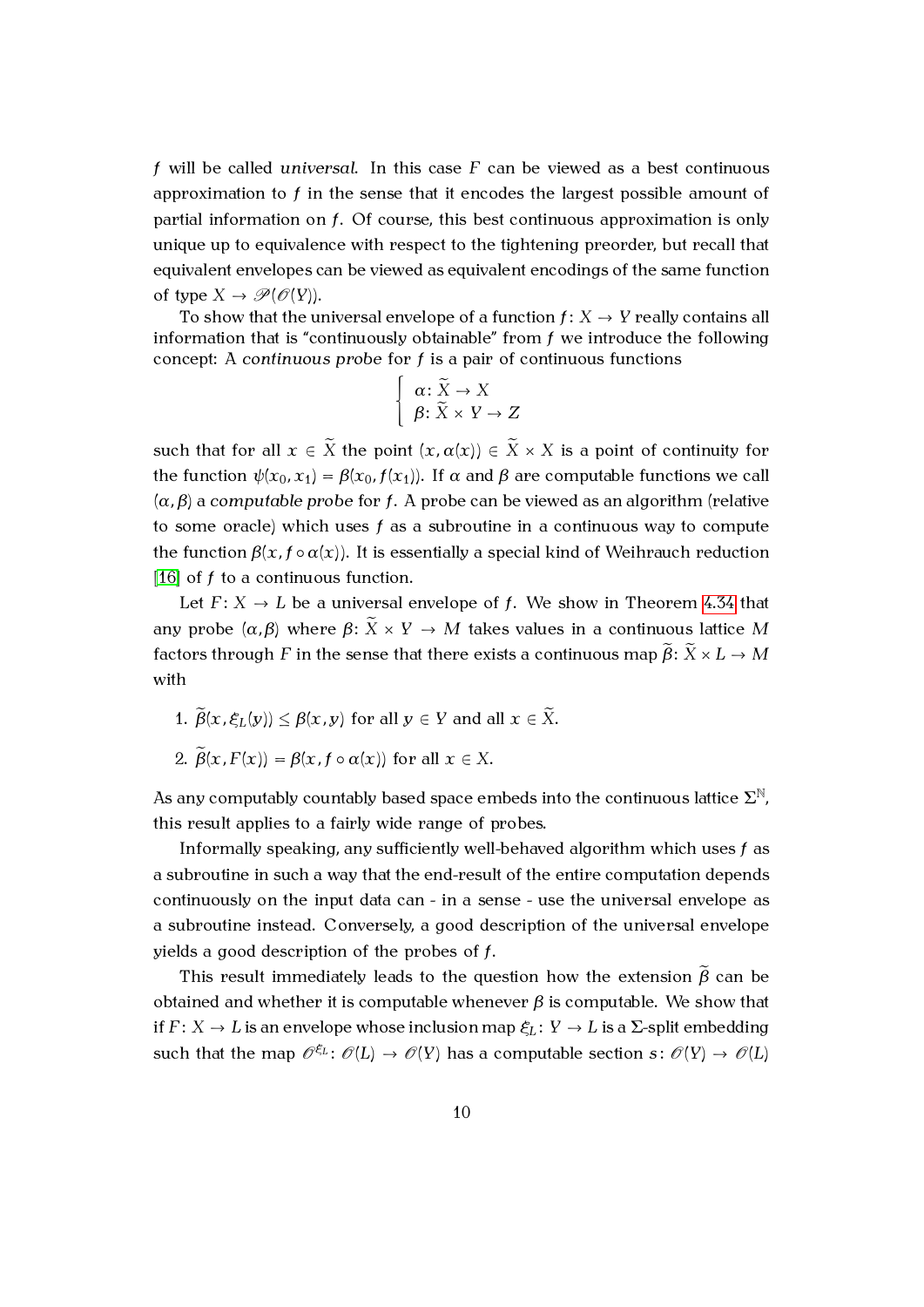which satisfies  $F(x) \in s(U)$  for all  $x \in X$  and all  $U \in \mathcal{O}(Y)$  such that x is contained in the interior of  $f^{-1}(U)$ , then a certain extension  $\widetilde{\beta}\colon \widetilde{X}\times L\to Y$  can be computed uniformly in *β*. We call an envelope *F* with this property *uniformly* Σ*-complete*. We show that if the inclusion map of *F* is a proper embedding in the sense of Hofmann and Lawson [\[54\]](#page-123-3), then *F* is universal if and only if it is uniformly Σ-complete (Theorem [4.18\)](#page-79-0).

We show that any function  $f: X \to Y$  between computable  $T_0$  spaces has a universal envelope (Theorem [4.8\)](#page-73-1). The proof is constructive in the sense that it yields a concrete representative of the universal envelope, but this representative is not very illuminating. For instance, it only yields a rather tautological description of the encoded function  $\mathfrak{F}: X \to \mathcal{P}(\mathcal{O}(Y))$  and a similarly tautological description of the probes of *f*.

The situation becomes simpler for a certain class of problems if one is willing to settle for a slightly smaller class of probes. Let  $f: X \rightarrow Y$  be a function which sends a computable  $T_0$  space to a computably countably based computable Hausdorff space *Y*. If there exists a continuous function  $B: X \to \mathcal{K}(Y)$  with *f*(*x*) ⊆ *B*(*x*) for all *x* ∈ *X* then we can find an envelope of the form  $F: X \to \mathcal{K}_1(Y)$ with inclusion map  $\kappa_{\perp} : Y \to \mathcal{K}_{\perp}(Y)$ ,  $y \mapsto \uparrow y$ , such that any computable probe with values in  $\mathcal{K}([0,1]^{\mathbb{N}})$  factors computably through *F* (see Theorem [4.28](#page-85-1) for details). Note that any probe with values in a computable metric space *Z* can be made into a probe with values in  $\mathscr{K}([0,1]^{\mathbb{N}})$  by choosing a computable embedding  $Z \rightarrow [0,1]^{\mathbb{N}}$ .

We also develop some basic techniques for finding a good description of the universal envelope of more general problems. We introduce the notion of *retracts* (Definition [4.40\)](#page-92-0), a notion of reducibility between functions that allows us to derive a description of the universal envelope of one function from a description of the universal envelope of another. The dense subset lemma (Lemma [4.43\)](#page-95-1) allows us to reduce the problem of showing universality of a given envelope to the problem of showing universality for a restriction to a dense subset.

In Chapter [5](#page-103-0) we illustrate and motivate the ideas we have introduced by applying them to two non-trivial computational problems in fixed point theory: the problem of locating the fixed point set of a continuous self-map of the unit ball in finite-dimensional Euclidean space, and the problem of locating the fixed point set of a nonexpansive self-map of the unit ball in infinite-dimensional separable real Hilbert space.

We show that the greatest amount of positive information that can be ob-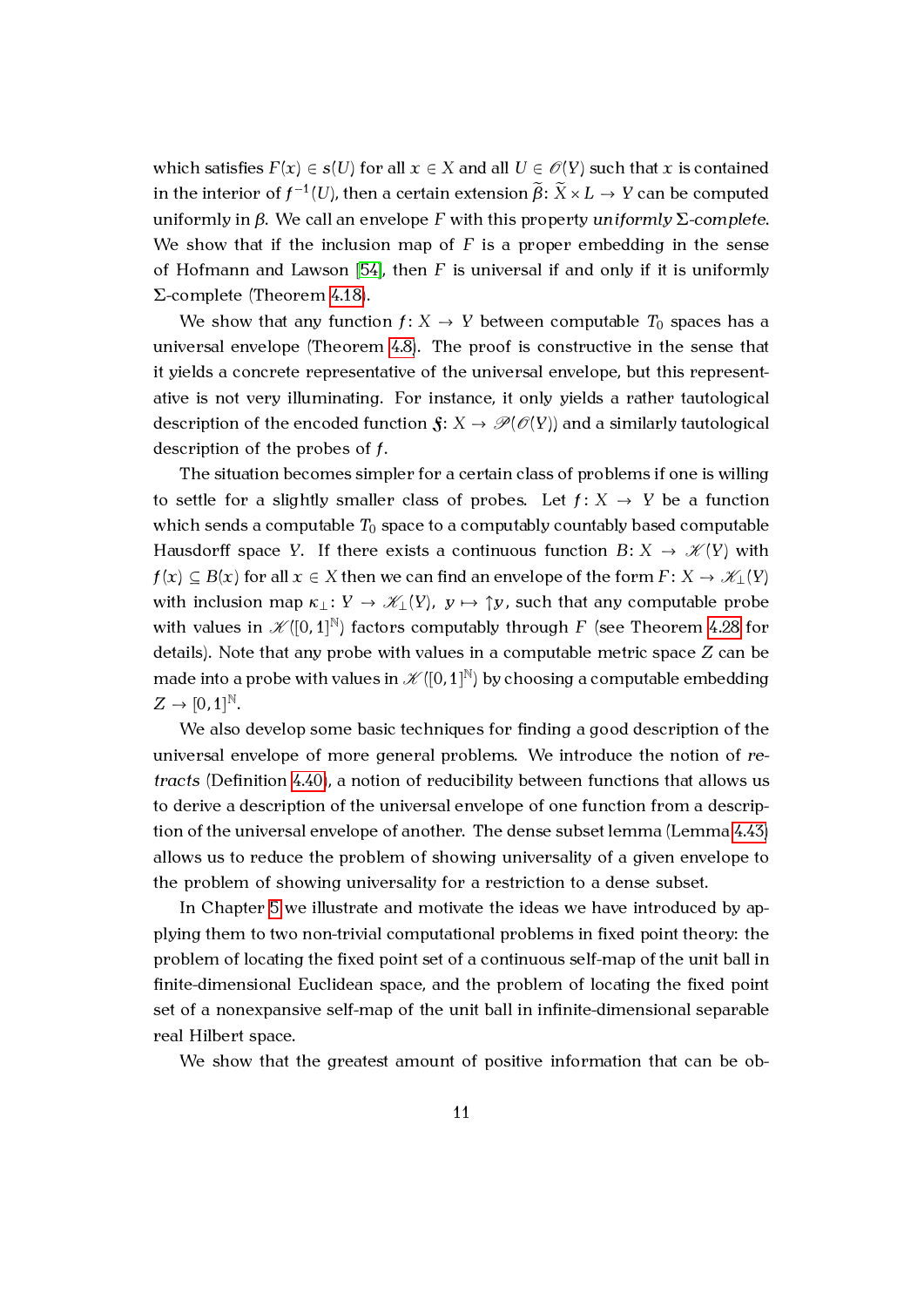tained on the fixed point set of a given continuous self-map of the unit ball in finite-dimensional Euclidean space is the information that is contained in the Brouwer mapping degree. The corresponding universal envelope is computable and uniformly Σ-complete.

We show that given a nonexpansive self-map of the unit ball in separable real Hilbert space one can compute arbitrarily good upper bounds on its fixed point set in the upper Vietoris topology induced by the weak topology, and this is the best one can do. The corresponding universal envelope is computable but not uniformly  $\Sigma$ -complete. In fact there exist computable probes for this function which do not factor computably through the universal envelope. We can however show that any continuous probe which is computable with respect to the standard representation for the weak topology computably factors through the universal envelope.

**Example 1.** To illustrate the basic concepts presented so far, let us consider a very simple example. Consider the Heaviside function

$$
H: \mathbb{R} \to \{0,1\}, H(x) = \begin{cases} 0 & \text{if } x < 0, \\ 1 & \text{if } x \geq 0. \end{cases}
$$

Embed  $\{0, 1\}$  into the lattice  $L = \{\perp, 0, 1, \top\}$  in the obvious way. Then the best continuous approximation of *ξ<sup>L</sup> ◦ H* is given by  $\epsilon$ 

$$
\widetilde{H} : \mathbb{R} \to L, \ \widetilde{H}(x) = \begin{cases} 0 & \text{if } x < 0, \\ \bot & \text{if } x = 0, \\ 1 & \text{if } x > 0. \end{cases}
$$

Let  $G: \mathbb{R} \to M$  be an arbitrary envelope of *H* with inclusion map  $\xi_M: \{0,1\} \to M$ . Then  $G(0) \leq \xi_M(0) \wedge \xi_M(1)$ . It follows that the envelope  $\widetilde{H}$  tightens *G* via the map  $\Phi: L \to M$  which sends  $0 \in L$  to  $\xi_M(0) \in M$ ,  $1 \in L$  to  $\xi_M(1) \in M$ ,  $\bot \in L$  to  $\xi_M(0) \wedge \xi_M(1) \in M$ , and  $\top \in L$  to  $\top \in M$ . Hence  $\widetilde{H}$  is a universal envelope.

Let  $f: \mathbb{R} \to \mathbb{R}$  and  $g: \mathbb{R} \to \mathbb{R}$  be continuous functions with  $f(0) = g(0)$ . Then the function

$$
\beta \colon \mathbb{R} \times \{0,1\} \to \mathbb{R}, \ \beta(x,i) = \begin{cases} f(x) & \text{if } i = 0, \\ g(x) & \text{if } i = 1, \end{cases}
$$

is a probe for *H* (with  $\alpha: \mathbb{R} \to \mathbb{R}$  being the identity). It extends to the computable function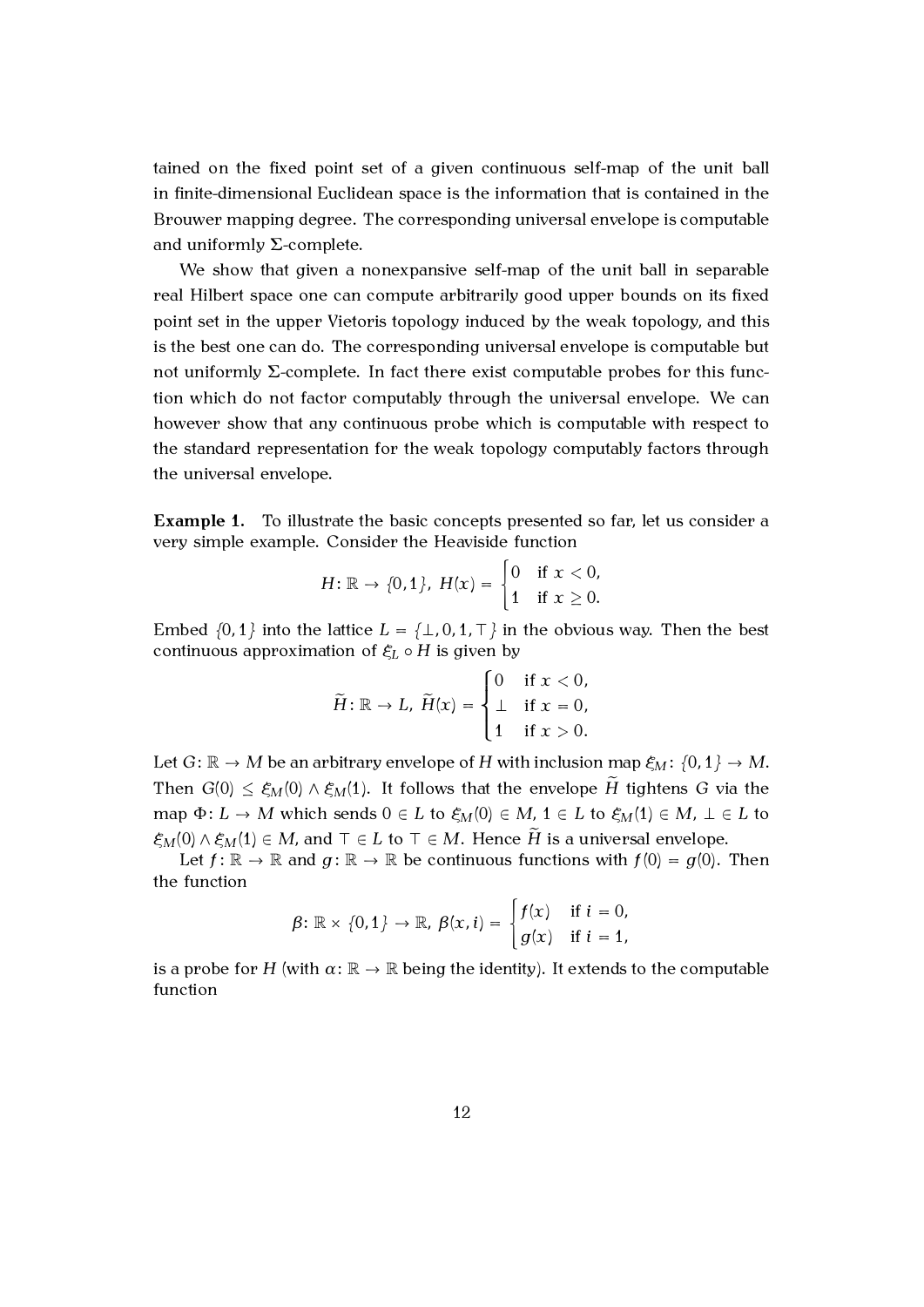$$
\widetilde{\beta} \colon \mathbb{R} \times L \to \mathscr{K}_{\perp}(\mathbb{R}), \ \widetilde{\beta}(x, \ell) = \begin{cases} \emptyset & \text{if } \ell = \top, \\ \{f(x)\} & \text{if } \ell = 0, \\ \{g(x)\} & \text{if } \ell = 1, \\ \{f(x), g(x)\} & \text{if } \ell = \bot, \end{cases}
$$

with  $\widetilde{\beta}(x,\xi_L(i)) = \beta(x,i)$  and  $\widetilde{\beta}(x,\widetilde{H}(x)) = \beta(x,H(x)).$ 

**Example 2.** To provide a more substantial example, consider the problem of finding positive information on the set of zeroes of a continuous real function  $h: \mathbb{R} \to \mathbb{R}$ . This problem is formally captured by the function

$$
\mathsf{zeroes}_{\leq}: C(\mathbb{R}) \to \mathscr{V}(\mathbb{R}),\ h \mapsto \{x \in \mathbb{R} \mid h(x) = 0\}.
$$

Here,  $\mathcal{V}(\mathbb{R})$  denotes the lower powerspace of  $\mathbb{R}$ , see Definition [2.19.](#page-23-0)

Computing the zero set of a given function as an element of  $\mathcal{V}(\mathbb{R})$  amounts to verifying for a given open set  $U \in \mathcal{O}(\mathbb{R})$  if there exists a zero in *U*. This suggests to consider the lattice  $L = \Sigma^{(\mathbb{Q},\mathbb{Q})}$ , where  $(\mathbb{Q},\mathbb{Q})$  denotes the discrete space of open intervals with rational endpoints, with inclusion map  $\frac{1}{c}$ 

$$
\xi_L\colon \mathscr{V}(\mathbb{R}) \to \Sigma^{\langle \mathbb{Q}, \mathbb{Q}\rangle}, \ \xi_L(A) = \lambda(a, b). \begin{cases} \top & \text{if } (a, b) \cap A \neq \emptyset, \\ \bot & \text{otherwise.} \end{cases}
$$

Thus, suppose we are given an open interval  $(a, b)$  with rational endpoints. If  $h(a) \cdot h(b) < 0$  then the function *h* has a zero in  $(a, b)$  by the intermediate value theorem.

The function  $h(x) = x^2$  has a unique zero at  $x = 0$ , but there exist arbitrarily small perturbations of *h* without any zeroes.

The function  $h(x) = \max(x - 1, \min(x + 1, 0))$  has as its zero set the interval [*−*1*,* 1]. We can certify the existence of a zero in each open interval (*a, b*) *⊇* [*−*1*,* 1] by observing that *h* changes its sign, but if (*a, b*) is an interval with (*a, b*) *⊆* [*−*1*,* 1] then there exist arbitrarily small perturbations of *h* without any zeroes in (*a, b*).

These examples suggest that the best we can do is to observe the occurrence of a sign-change. This leads us to consider the envelope  $\overline{c}$ 

$$
F\colon C(\mathbb{R})\to L,\ F(h)=\lambda(a,b).\begin{cases} \top & \text{if } h(a)\cdot h(b)<0, \\ \bot & \text{otherwise.} \end{cases}
$$

Note that this is not the principal *L*-envelope, which - by an elementary argument - is given by

$$
G\colon C(\mathbb{R})\to L,\ G(h)=\lambda(a,b).\begin{cases}\top & \text{if }\exists(a',b')\subseteq (a,b),(h(a')\cdot h(b')<0),\\ \bot & \text{otherwise.}\end{cases}
$$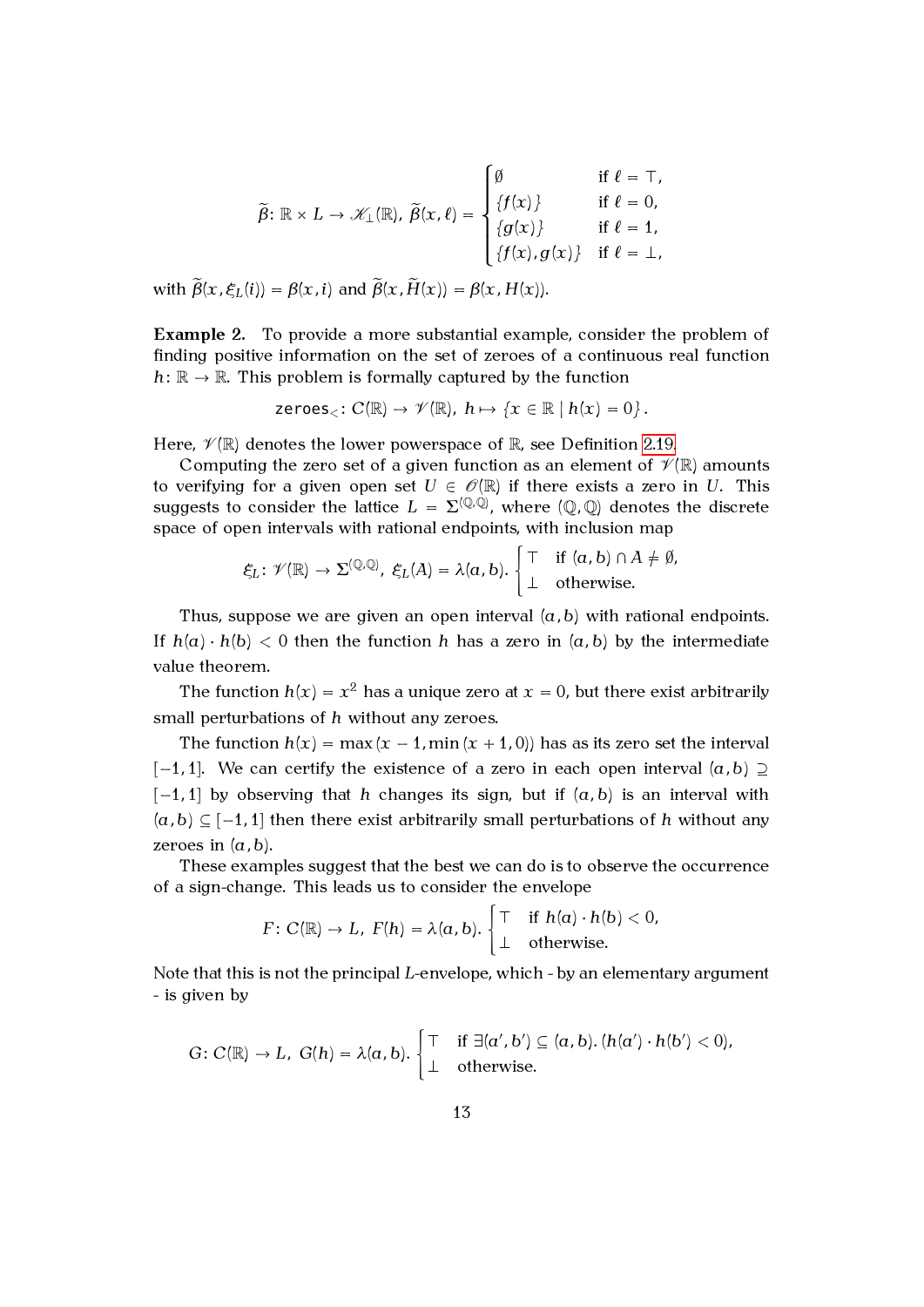Nevertheless, *F* tightens *G* via the map

 $\Phi: L \to L$ ,  $\Phi(x) = \lambda(a, b)$ . sup  $\{x(a', b') \mid (a', b') \subseteq (a, b)\}$  $\overline{1}$ *.*

In fact, *F* is uniformly Σ-complete and hence the universal envelope of zeroes*<*, but the proof is not entirely straightforward. It essentially follows from Corollary [5.5.](#page-107-0)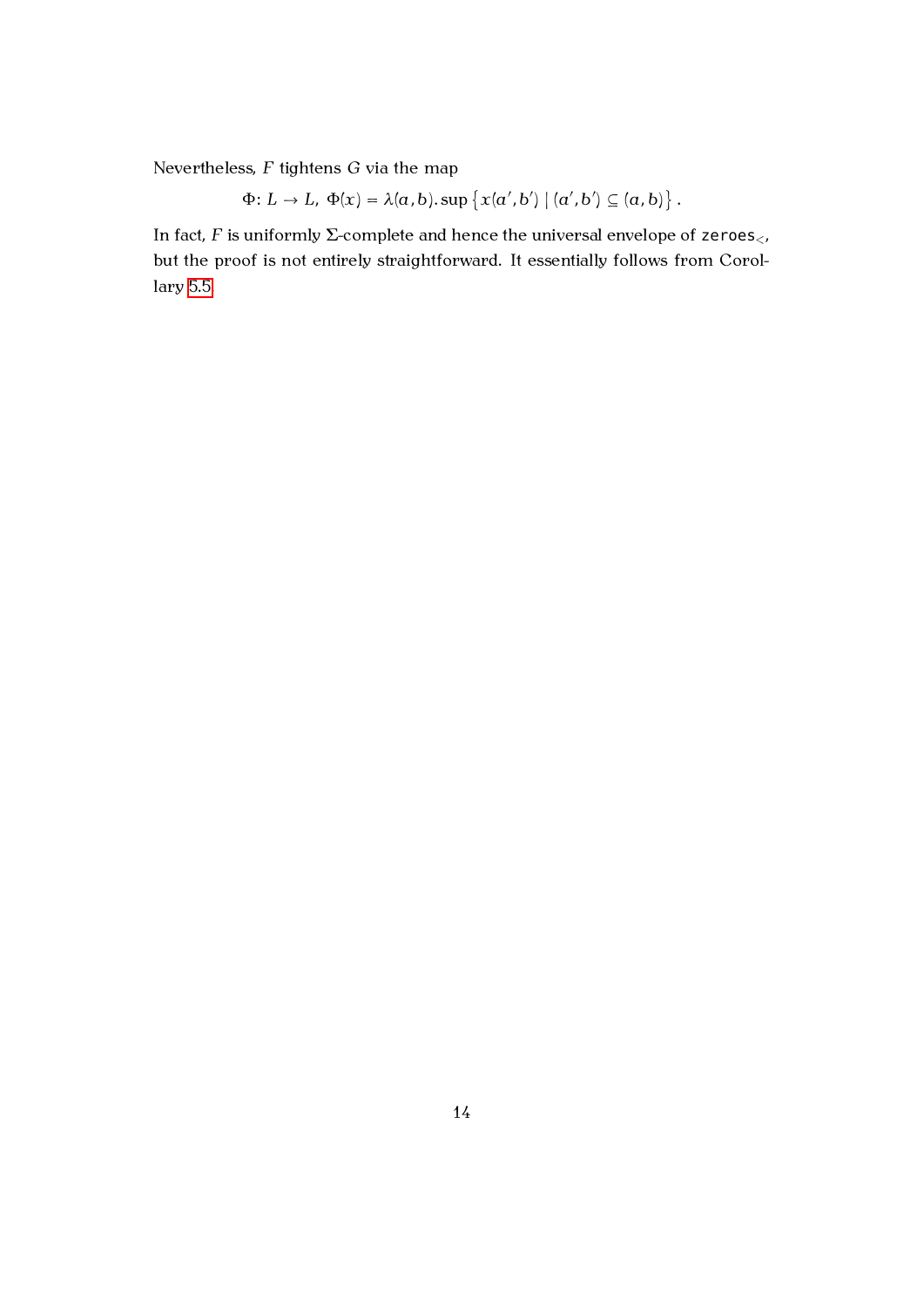### <span id="page-15-0"></span>**Chapter 2**

## **Background**

In this chapter we will mainly collect some basic definitions and "folklore" results, mostly without proofs, not all of which are easy to find in one place. Schröder's PhD thesis [\[87\]](#page-125-0) is a very comprehensive source which includes most of the material covered here, but can be difficult to navigate. Our point of view closely follows that of Pauly's recent survey [\[81\]](#page-125-6), which is close in spirit to Escardó's synthetic topology [\[42\]](#page-122-3) and, to some extent, to Taylor's Abstract Stone Duality [\[97\]](#page-126-7). We will however (have to) put a greater emphasis on the connections to classical topology. A very readable account of the topological aspects of **QCB**-spaces is given in [\[38\]](#page-122-4). We also require some basic results and definition from the theory of continuous lattices which we briefly recall here. A standard reference is [\[45\]](#page-122-5).

The final section of this chapter contains some original results on the commutativity of the powerspace monads on computably countably based spaces. These results are computable analogues of topological results that were recently obtained by de Brecht and Kawai [\[33\]](#page-121-1).

### **Notational and terminological conventions**

We denote the natural numbers by  $\mathbb{N} = \{0, 1, \dots\}$ , the rational numbers by  $\mathbb{Q}$ , and the real numbers by R.

If *A ⊆ X* is a subset of a topological space *X*, we write *A ◦* for its interior and cl *A* for its closure. We call a topological space *compact* if every open cover has a finite subcover. Thus, we do not require compact spaces to be Hausdorff. A space is *locally compact* if every point has a compact neighbourhood basis.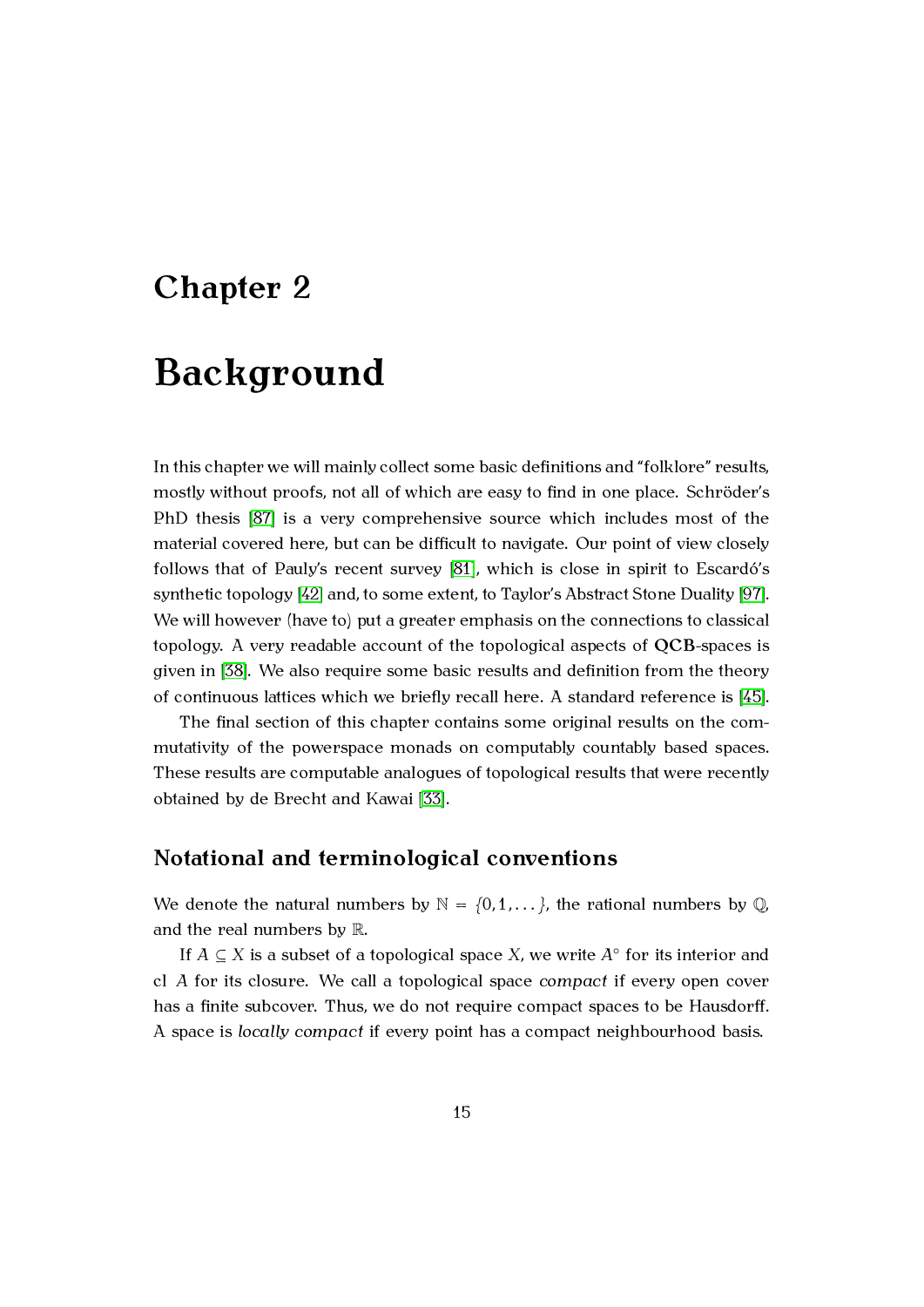Let *X* be a partially ordered set. For a subset  $A \subseteq X$  of *X* we denote by *↓A* =  ${x \in X | \exists y \in A \cdot x \leq y}$  and  ${\uparrow A} = {x \in X | \exists y \in A \cdot x \geq y}$  the downwards and upwards closure respectively. For a point  $x \in X$  we let  $\downarrow x = \downarrow \{x\}$  and  $\uparrow x = \uparrow \{x\}.$ 

Joins in a partially order set are denoted by *∨* or sup and meets are denoted by *∧* or inf. The greatest element of a partial order is its *top >*, the smallest element its *bottom ⊥*.

We write  $f: \subseteq X \to Y$  to indicate that f is a partial function sending X to Y. In this case we write dom *f* for its domain.

Let  $T: C \rightarrow D$  be a functor between categories *C* and *D*. If *X* is an object of *C* we write  $T(X)$  for the object of *D* that *T* assigns to *X*. We write  $T^n$  for the  $n^{\text{th}}$  iterate of *T*. If  $f: X \rightarrow Y$  is a morphism in *C* and *T* is covariant we write  $T_f: T(X) \to T(Y)$  for the induced map. We also write  $f_*: T(X) \to T(Y)$  instead of  $T_f$  if *T* is clear from the context. Similarly, if *T* is a contravariant functor, we write  $T^f\colon T(Y)\to T(X)$  or simply  $f^*\colon T(Y)\to T(X).$ 

### <span id="page-16-0"></span>**2.1 Computing on Baire space**

On the most basic level, computable analysis is about the study of algorithms on integer sequences. Officially, our underlying computational model is the Turing machine. As always, the exact details of this computational model do not matter and there is no benefit in defining the model more formally.

Baire space, N<sup>N</sup>, is the space of natural number sequences with the product topology. This topology is induced by the metric

$$
d(p,q) = 2^{-\inf\{n\in\mathbb{N}|p(n)\neq q(n)\}}.
$$

In this formula we use the convention  $\inf \emptyset = \infty$  and  $2^{-\infty} = 0$ .

The familiar notion of computability of natural number functions *φ*: N *→* N can be generalised to functions  $\Phi \colon \mathbb{N}^\mathbb{N} \to \mathbb{N}^\mathbb{N}$  on natural number sequences in a straightforward manner, by feeding the input sequence as an oracle to the algorithm.

**Definition 2.1.** Let  $f: \subseteq \mathbb{N}^{\mathbb{N}} \to \mathbb{N}^{\mathbb{N}}$  be a partial function on Baire space. Let  $M^?$ be an oracle Turing machine. We say that  $M^2$  computes f if for all  $p \in \text{dom}(f)$ and all  $n \in \mathbb{N}$ , given oracle access to p and n as its input, the machine  $M^2$  halts and outputs the number  $f(p)(n)$ . We say that *f* is *computable* if there exists some machine which computes *f*.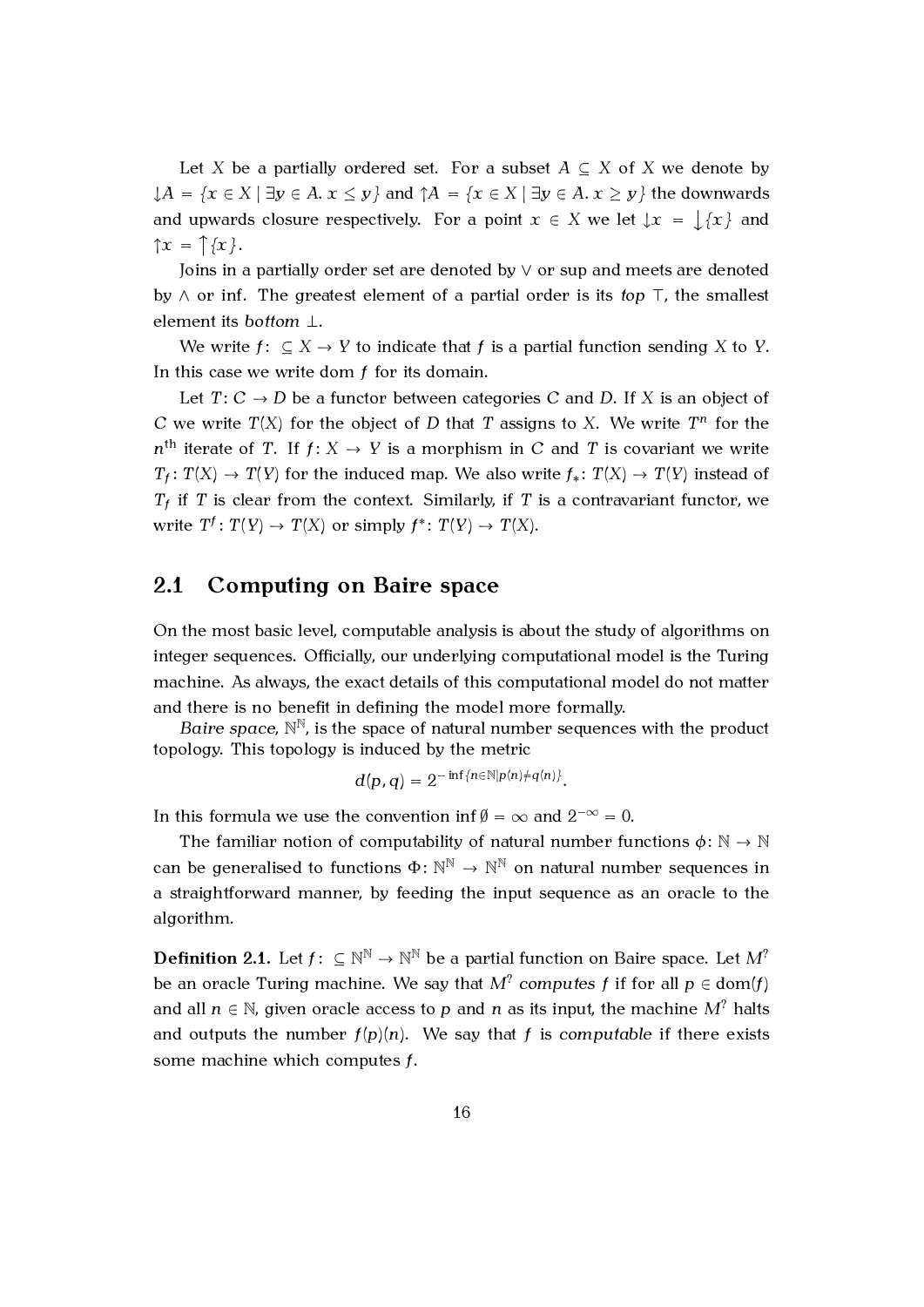**Definition 2.2.** Let  $\Omega: \mathbb{N} \to \mathbb{N}$  be some function. Let  $f: \subseteq \mathbb{N}^{\mathbb{N}} \to \mathbb{N}^{\mathbb{N}}$  be a partial function on Baire space. Let  $M^{2,2}$  be an oracle Turing machine with two oracle tapes. We say that  $M^{?,?}$  *computes f relative* to  $\Omega$  if for all  $p \in \text{dom}(f)$  and all  $n \in \mathbb{N}$ , given oracle access to  $\Omega$  and *p*, and *n* as its input, the machine  $M^{2,2}$  halts and outputs the number  $f(p)(n)$ . We say that *f* is *computable relative to*  $\Omega$  if there exists some machine which computes *f* relative to Ω.

We write  $M^{\Omega,p}(n) = k$  if  $M^{2,2}$  halts and outputs k on input *n* and with oracles  $Ω$  and *p*. Thus,  $M^{?,?}$  computes *f* relative to  $Ω$  if and only if  $M^{Ω, p}(n) = f(p)(n)$ for all  $p \in \text{dom}(f)$  and all  $n \in \mathbb{N}$ .

The most fundamental basic observation of computable analysis is that relative computability is the same as continuity.

In order to show this, we need to introduce some notation. Let N *<sup>∗</sup>* denote the set of all finite integer sequences. Let  $\subseteq$  denote the prefix-relation on  $\mathbb{N}^*$ . Extend this relation to  $\mathbb{N}^* \times \mathbb{N}^{\mathbb{N}}$  in the obvious manner. For a point  $p \in \mathbb{N}^{\mathbb{N}}$  and a number  $n \in \mathbb{N}$  write  $p|_{\leq n}$  for the finite sequence  $\langle p(0), \ldots, p(n) \rangle$ . If  $(u_n)_n$  is a sequence of finite sequences  $u_n \in \mathbb{N}^*$  and  $p \in \mathbb{N}^\mathbb{N}$  is an integer sequence, write *u*<sub>*n*</sub> → *p* if *u*<sub>*n*</sub>  $\subseteq$  *p* for all *n*  $\in$  N and if for all *l*  $\in$  N there exists *m*  $\in$  N such that *u*<sub>*n*</sub> has length at least *l* for all  $n \geq m$ .

<span id="page-17-0"></span>**Theorem 2.3.** Let  $f: \subseteq \mathbb{N}^{\mathbb{N}} \to \mathbb{N}^{\mathbb{N}}$  be a partial function. Then  $f$  is continuous *if and only if it is computable relative to some oracle.*

*Proof.* Assume that *f* is computable relative to some oracle Ω. Fix a machine *M* which computes *f* relative to  $\Omega$ . Let  $p \in \text{dom}(f)$ . Let  $n \in \mathbb{N}$ . By definition the machine *M* halts with oracles  $\Omega$  and *p* for each number input  $k \in \{0, \ldots, n\}$ . Let  $s_k \in \mathbb{N}$  denote the number of steps that *M* takes for each input *k* and let  $s = \max_{k \leq n} s_k$ . Then for all  $k \leq n$ , the queries that *M* makes to *p* on input *k* are at most of size *s*. It follows that if  $q \in \mathbb{N}^{\mathbb{N}}$  satisfies  $q(i) = p(i)$  for all  $i \leq s$ then  $M^{\Omega,q}(k) = M^{\Omega,p}(k)$  for all  $k \leq n$ . As the machine computes f we have shown that if  $q \in \text{dom}(f)$  satisfies  $d(p, q) < 2^{-s}$  then  $d(f(p), f(q)) < 2^{-n}$ . Hence *f* is continuous at *p*.

Conversely, assume that *f* is continuous. We construct an oracle  $\Omega$  relative to which *f* becomes computable. For each *u ∈* N *<sup>∗</sup>* consider the set

$$
A_u = \{v \in \mathbb{N}^* \mid \forall p \in \text{dom}(f) \ldotp (u \sqsubseteq p \to v \sqsubseteq f(p))\}.
$$

This set is clearly directed (with respect to the prefix-ordering) and non-empty, so that we can define the function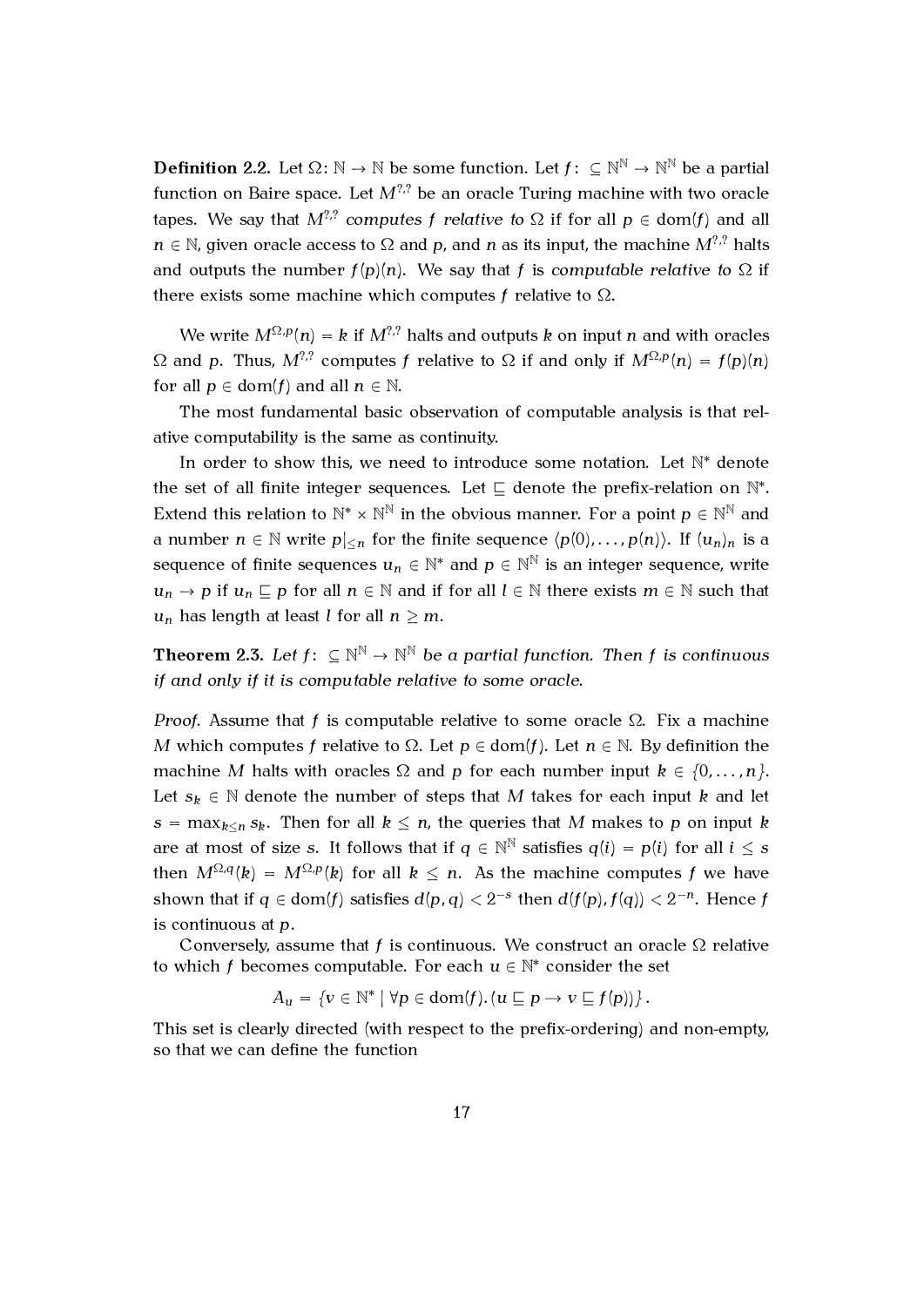$$
\Omega \colon \mathbb{N}^* \to \mathbb{N}^*, \ \Omega(u) = \sup A_u.
$$

Note that  $\Omega$  is monotone by definition. We claim that for all  $p \in \text{dom}(f)$  we have  $\Omega(p|<sub>k</sub>) \to f(p)$  as  $k \to \infty$ . Let  $n \in \mathbb{N}$ . As f is continuous there exists  $m \in \mathbb{N}$ such that  $d(f(p), f(q)) < 2^{-n}$  for all *q* with  $d(p, q) < 2^{-m}$ . But by definition of  $\Omega$ this means that Ω(*p|≤m*) is a prefix of *f*(*p*) of length *n*. The claim follows. The function *f* can be computed relative to the oracle  $\Omega$  as follows: given a point  $p \in \text{dom}(f)$  and  $n \in \mathbb{N}$ , evaluate  $\Omega(p|_{\leq k})$  for  $k = 1, 2, \ldots$  until the result has length  $\geq n.$  Output the  $n^{\text{th}}$  symbol of the result. As  $\Omega(p|_{\leq k}) \to f(p)$  it follows that the algorithm halts and outputs the correct result.  $\Box$ 

### <span id="page-18-0"></span>**2.2 Computing on represented spaces**

Computability on continuous structures, such as the real numbers, is introduced by means of *representations*.

**Definition 2.4.** A *represented space* is a set *X* together with a partial surjection  $\delta_X$ :  $\subseteq \mathbb{N}^{\mathbb{N}} \to X$  called the *representation* of *X*.

**Definition 2.5.** Let  $f: X \rightarrow Y$  be a function between represented spaces. A *realiser* for *f* is a partial function  $F: \subseteq \mathbb{N}^{\mathbb{N}} \to \mathbb{N}^{\mathbb{N}}$  with dom  $F \supseteq \text{dom } \delta_X$  such that we have

$$
\delta_Y\circ F(p)\in f\circ\delta_X(p)
$$

for all  $p \in \text{dom } \delta_X$ .

$$
\begin{array}{ccc}\n\mathbb{N}^{\mathbb{N}} & \xrightarrow{F} & \mathbb{N}^{\mathbb{N}} \\
\downarrow \delta_{X} & \downarrow \delta_{Y} \\
X & \xrightarrow{f} & Y\n\end{array}
$$

**Definition 2.6.** Let  $f: X \rightarrow Y$  be a function between represented spaces. Then *f* is called *computable* if it has a computable realiser and *relatively computable* if it has a continuous realiser.

It is often convenient to express the assertion that a given function  $f: X \rightarrow Y$ is computable (relative to some oracle) by saying that  $f(x)$  is uniformly computable in *x* (relative to some oracle). For instance we could say that the sum  $x + y$ of two real numbers *x* and *y* is uniformly computable in *x* and *y*.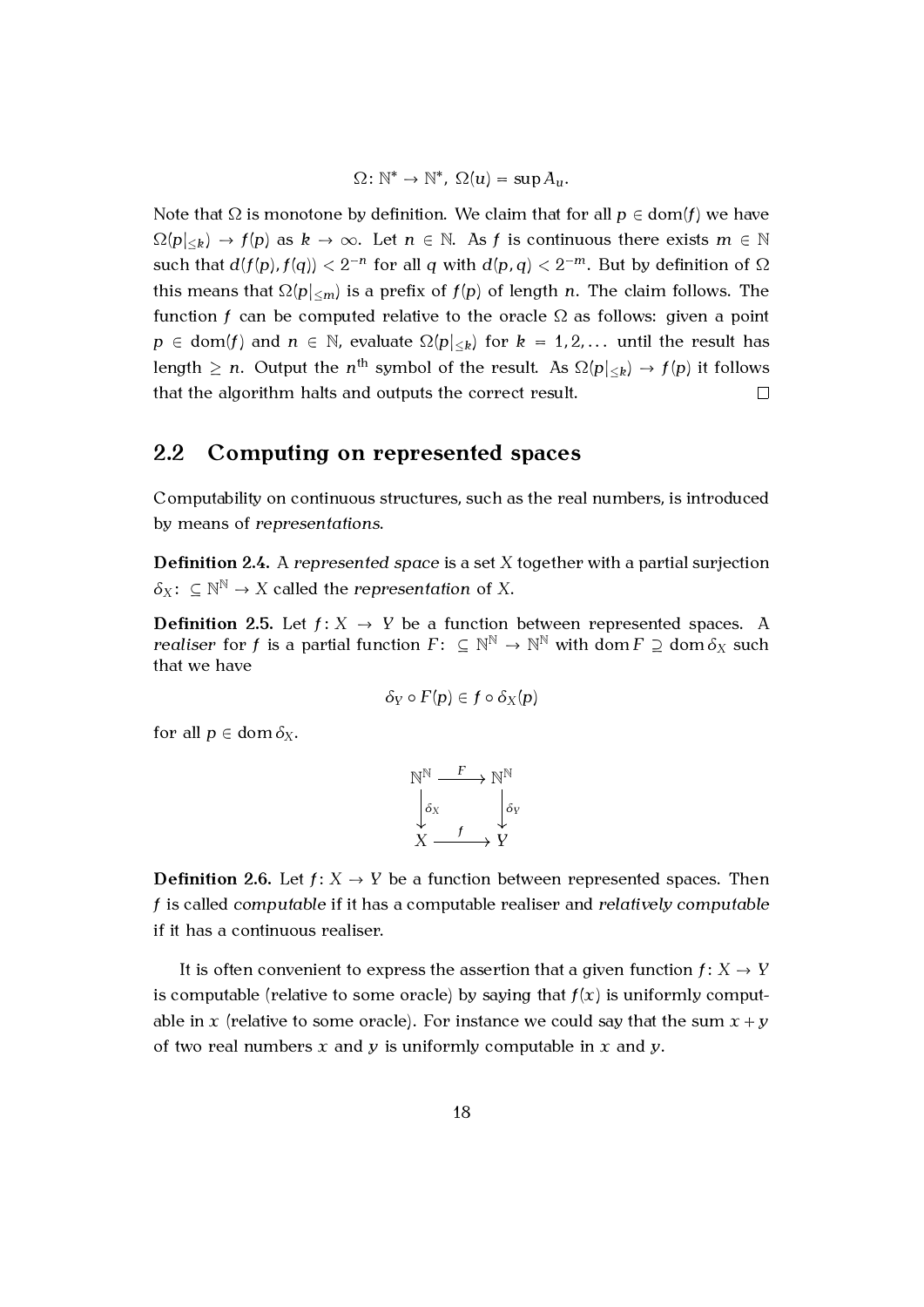We obtain two categories of represented spaces: The category **QCB** where the morphisms are the (total and single-valued) relatively computable functions and the category QCB where the morphisms are the (total and single-valued) computable functions. In the sequel we will only consider the category QCB and call this "the category of represented spaces". All the results we present relativise to an arbitrary oracle and thus yield analogous results in the category **QCB**.

Isomorphisms in our category are defined as usual:

**Definition 2.7.** Let *X* and *Y* be represented spaces. A *computable isomorphism* is a computable map  $f: X \to Y$  with a computable inverse map  $g: Y \to X$ . A *computable embedding* is a computable map  $f: X \rightarrow Y$  which is a computable isomorphism onto its range.

Any represented space *X* can be made into a topological space by endowing it with the final topology of the representation *δX*. We call this *the standard topology on X* or just *the topology on X*. Note that this topology is necessarily sequential, as the topology on  $\mathbb{N}^\mathbb{N}$  is sequential.

Sequential topologies play an important role in the theory of represented spaces, so let us recall some basic definitions. A subset *U* of a topological space is called *sequentially open* if for any convergent sequence  $(x_n)_n$  in *X* whose limit is in *U* there exists an index  $m \in \mathbb{N}$  such that for all  $n \geq m$  we have  $x_n \in U$ . Complements of sequentially open sets are called *sequentially closed*. A set *A* is sequentially closed if and only if the limit of every convergent sequence in *A* belongs to *A*. Any open set is sequentially open, but not necessarily vice versa. A topology is called *sequential* if all its sequentially open sets are open. The collection of all sequentially open sets of a topology *τ* forms a sequential topology, called the *sequentialisation* of *τ*.

Let *X* be a represented space. We call a topology *τ* on the set *X compatible with the topology on X* if its sequentialisation coincides with the standard topology on *X*. In this case we also say that the topology on *X* is compatible with the topology *τ*.

<span id="page-19-0"></span>**Proposition 2.8.** *Let X be a represented space. Let*  $A \subseteq X$  *be an arbitrary subspace, represented by the co-restriction of*  $\delta_X$  *to A. Then the topology on A is the sequentialisation of the relative topology induced by X. In general the topology on A can be strictly finer than the relative topology.*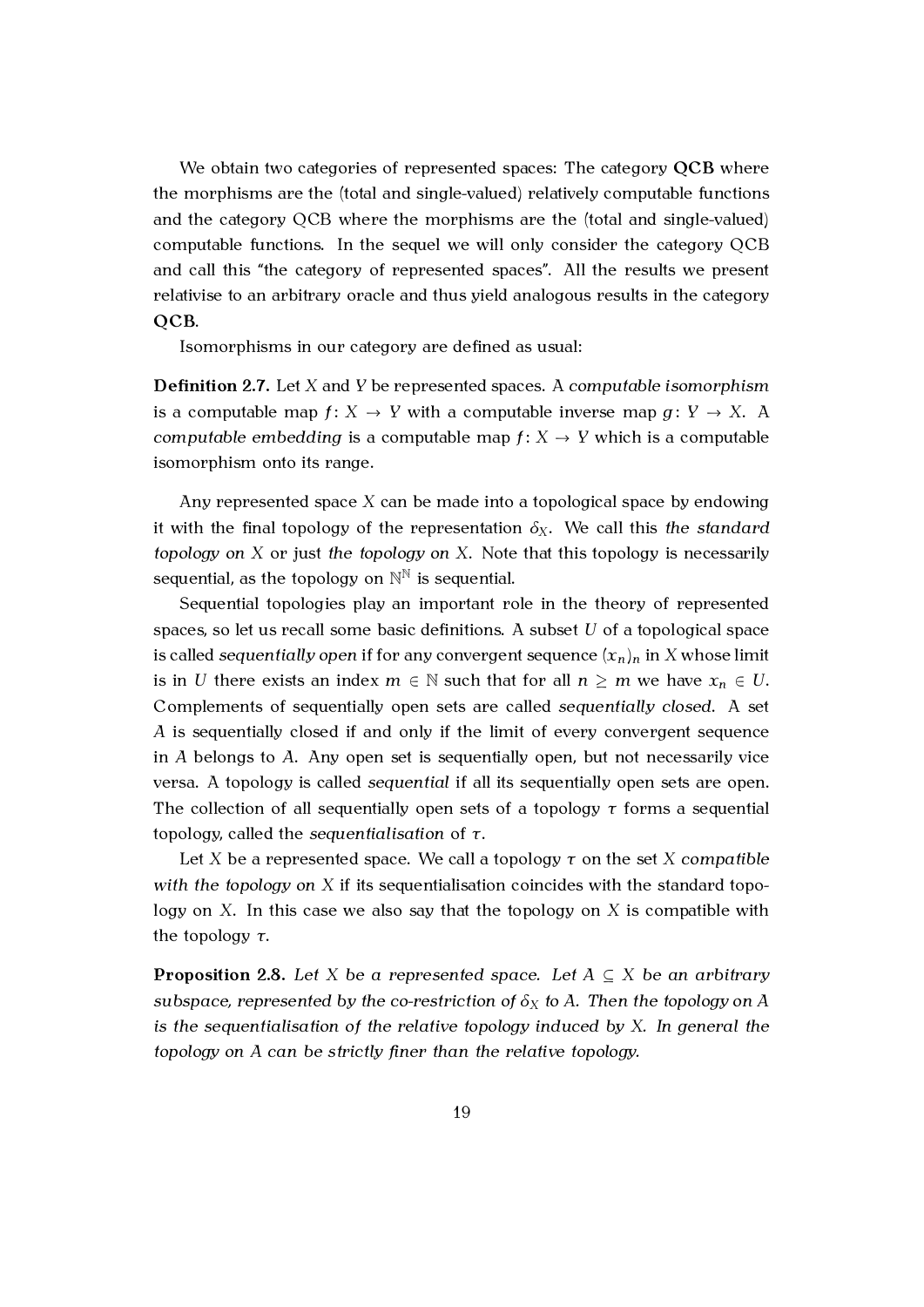*Proof.* That the topology is the sequentialisation of the relative topology follows from Section 4.1 together with Theorem 7 in [\[88\]](#page-125-1). See also [\[87,](#page-125-0) Section 4.1.5]. An example where the topology is finer than the relative topology is given in [\[43,](#page-122-6) Example 1.8].  $\Box$ 

<span id="page-20-1"></span>**Proposition 2.9.** *Let X and Y be represented spaces. Then the set-theoretic product*  $X \times Y$  *admits a representation making it into the product in the category of represented spaces. The topology on*  $X \times Y$  *is compatible with the product topology. In general the topology on X × Y can be strictly finer than the product topology.*

*Proof.* For the compatibility result, see the proof of the more general Proposition [2.10](#page-20-0) below. For an example where the topology is finer than the product topology, see [\[43,](#page-122-6) Example 1.11].  $\Box$ 

<span id="page-20-0"></span>**Proposition 2.10.** Let  $(X_n)_n$  be a sequence of represented spaces. Then the set*theoretic product* <sup>Q</sup> *n∈*<sup>N</sup> *X<sup>n</sup> admits a representation making it into the product in the category of represented spaces. The topology on*  $\prod_{n\in\mathbb{N}} X_n$  *is compatible with the product topology. In general the topology on*  $\prod_{n\in\mathbb{N}} X_n$  *can be strictly finer than the product topology.*

*Proof.* For the compatibility result, see Section 4.3 and Theorem 7 in [\[88\]](#page-125-1). See also [\[87,](#page-125-0) Section 4.1.4]. That the topology can be strictly finer than the product follows from Proposition [2.9](#page-20-1) above.  $\Box$ 

<span id="page-20-2"></span>**Theorem 2.11.** Let X and Y be represented spaces. Then the set  $Y^X$  of all *relatively computable functions from X to Y admits a representation making it into the exponential in the category of represented spaces. The topology on Y <sup>X</sup> is compatible with the compact-open topology. In general the topology on Y <sup>X</sup> can be strictly finer than the compact-open topology.*

*Proof.* Combine Theorem 7 and Section 4.4 in [\[88\]](#page-125-1). See also [\[87,](#page-125-0) Section 4.2].

For an example where the topology is strictly finer than the compact-open topology, choose  $X = \mathbb{Q}$  with the euclidean topology and  $Y = \Sigma$  (see Definition [2.12](#page-21-0) below). Then  $Y^X$  carries the Scott topology by Theorem [2.16](#page-22-0) below. But the Scott topology is strictly finer than the compact-open topology as was shown in [\[30\]](#page-121-2). See also Definition [2.51](#page-39-1) and the paragraph following it for a discussion of this.  $\Box$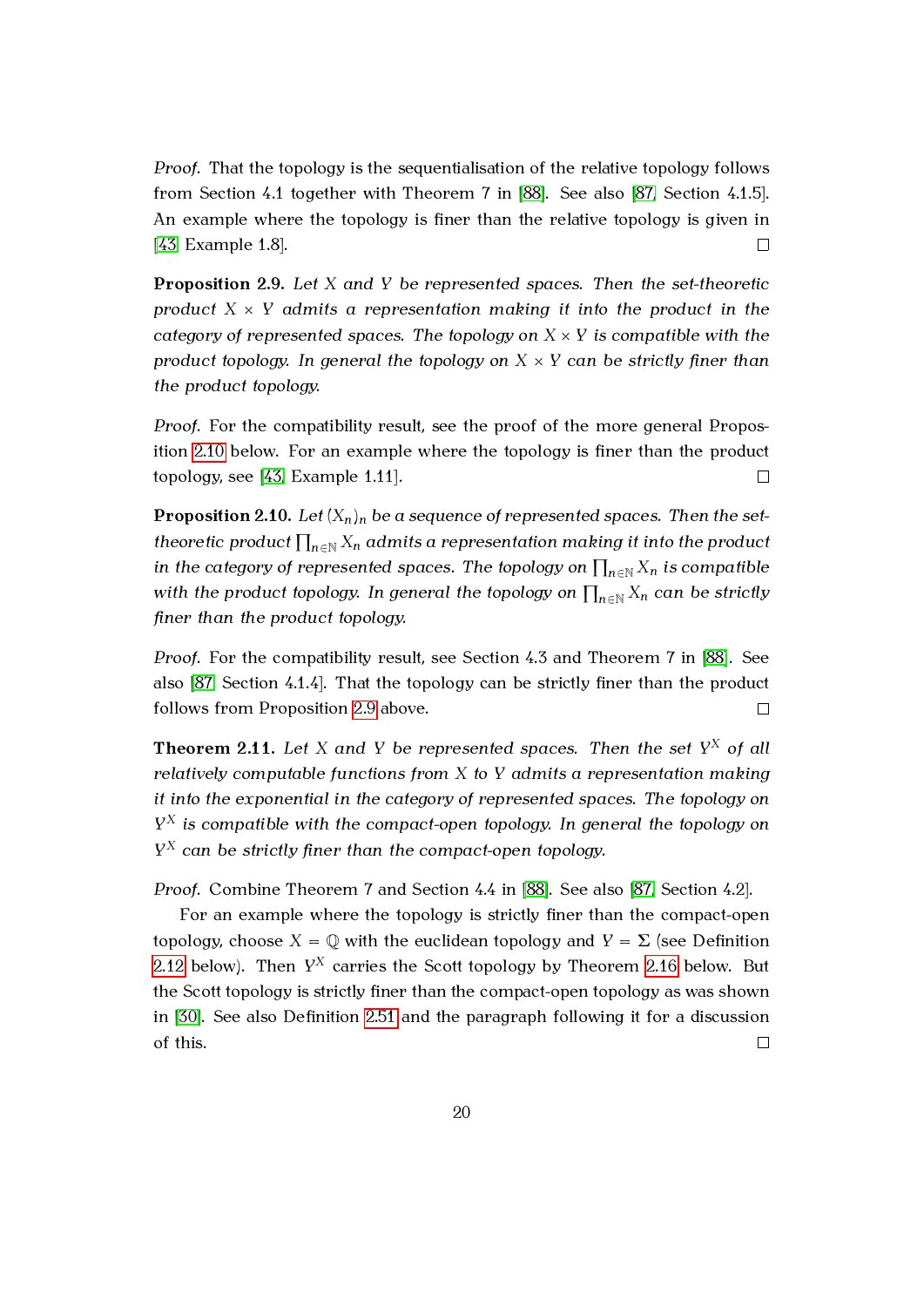The composition of two functions  $f \in Y^X$  and  $g \in Z^Y$  is uniformly computable in *f* and *g*, see e.g. [\[81,](#page-125-6) Proposition 3].

Theorem [2.11](#page-20-2) is the basis for certain hyperspace constructions which play a fundamental role throughout this thesis.

<span id="page-21-0"></span>**Definition 2.12.** Sierpinski space  $\Sigma$  is the represented space with underlying set *{⊥, >}* and representation

$$
\delta_{\Sigma} : \mathbb{N}^{\mathbb{N}} \to \Sigma, \ \delta_{\Sigma}(p) = \begin{cases} \bot & \text{if } p(n) = 0 \text{ for all } n \in \mathbb{N}, \\ \top & \text{otherwise.} \end{cases}
$$

<span id="page-21-1"></span>**Proposition 2.13.** Let *X* be a represented space. Then a subset  $U \subseteq X$  is open *in the topology of X if and only if its characteristic function*

$$
\chi_U\colon X\to\Sigma,\ (\chi_U(x)=\top\Leftrightarrow x\in U)
$$

*is relatively computable.*

*Proof.* Assume that  $\chi_U: X \to \Sigma$  is relatively computable. Then, by definition, the function  $\chi_U \circ \delta_X$ : dom( $\delta_X$ )  $\to \Sigma$  is relatively computable. It follows from Theorem [2.3](#page-17-0) that  $\chi_U \circ \delta_X$  is continuous. It follows that the set ( $\chi_U \circ \delta_X)^{-1}(\top)$  is open. But,  $(\chi_U \circ \delta_X)^{-1}(\top) = \delta_X^{-1}(U)$ . It follows that *U* is open in the final topology induced by  $\delta_X$ .

Assume that  $U \subseteq X$  is open. As  $\delta_X$  is continuous, there exists an open set  $V \in$  $\mathscr{O}(\mathbb{N}^{\mathbb{N}})$  with  $\delta_X^{-1}(U) = V \cap \text{dom } \delta_X$ . It hence suffices to show that the characteristic function of *V* is relatively computable. Choose a computable bijection  $\pi \colon \mathbb{N} \to \mathbb{N}^*$ and let  $U_n$  be the open set of all  $p \in \mathbb{N}^\mathbb{N}$  having  $\pi(n)$  as a prefix. Then  $(U_n)_n$ forms a basis of the topology of  $\mathbb{N}^{\mathbb{N}}$ , so that  $V = \bigcup$ *k∈*<sup>N</sup> *Un<sup>k</sup>* for some sequence  $(n_k)_k$ . Now, observe that *V* is computable relative to the sequence  $(n_k)_k$ .  $\Box$ 

**Definition 2.14.** Let *X* be a represented space. The space  $\mathcal{O}(X)$  of *opens of X* is the exponential  $\Sigma^X$ .

Computable points of  $\mathcal{O}(X)$  are called *semi-decidable sets*. Similarly one obtains the space  $\mathscr{A}(X)$  of *closed subsets* of *X* by identifying a closed set  $A \subseteq X$ with its complement as an element of  $\mathcal{O}(X)$ .

**Proposition 2.15.** Let *X* and *Y* be represented spaces. Let  $f: X \rightarrow Y$  be a relat*ively computable function. Then f is continuous with respect to the topologies on X and Y. The converse need not hold true.*

*Proof.* If  $f: X \rightarrow Y$  is relatively computable, then the map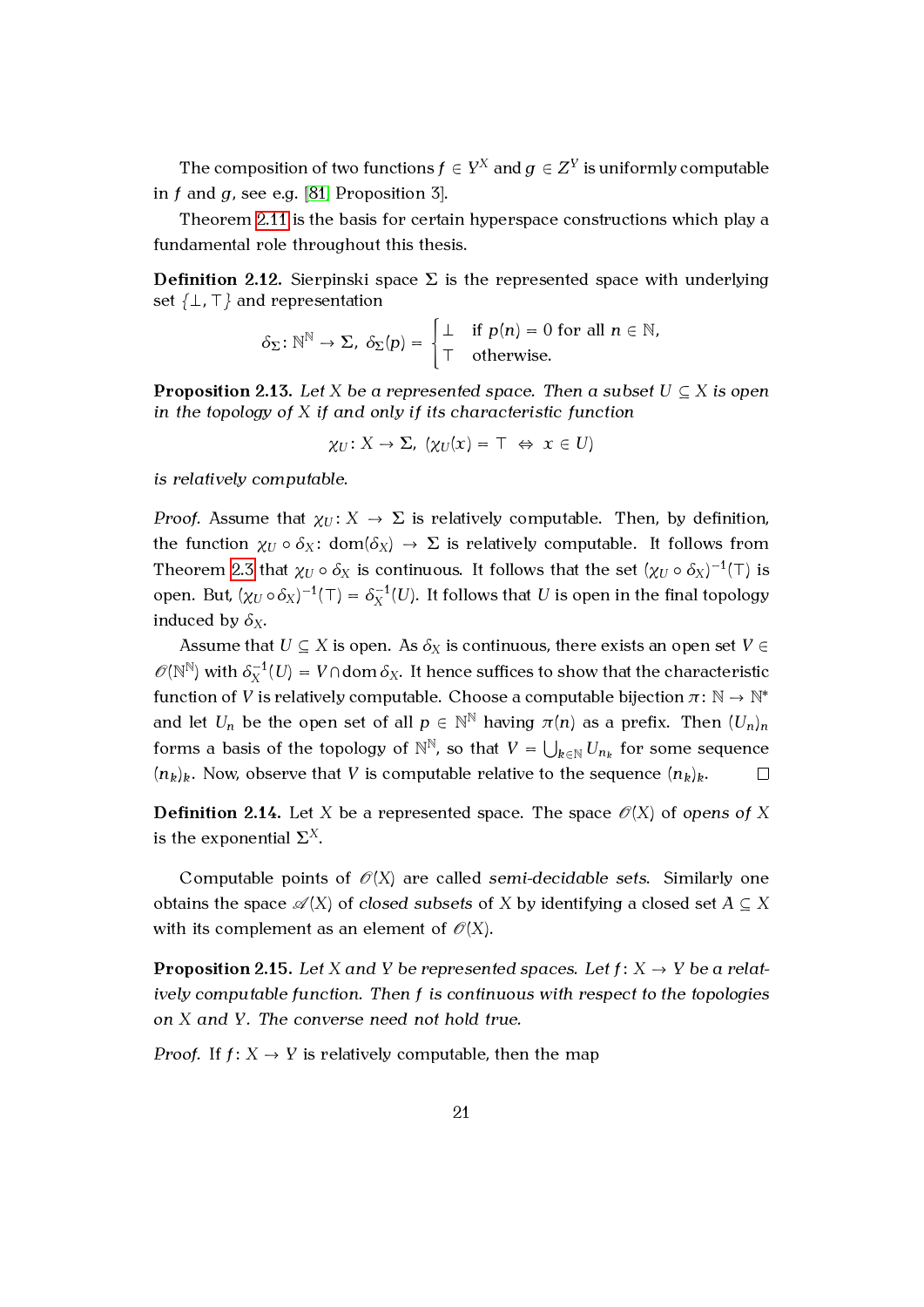$$
f^{-1} \colon \mathscr{O}(Y) \to \mathscr{O}(X), \ U \mapsto f^{-1}(U)
$$

is well-defined and relatively computable, as composition of continuous functions is uniformly computable in the functions, and  $f^{-1}(U)$  is the composition of the characteristic function of *U* with *f*. It follows that *f* is continuous.

For an example of a continuous function that is not relatively computable, let  $q: \mathbb{N} \to \mathbb{Q}$  be a standard enumeration of the rational numbers. Let  $D \subseteq \mathbb{N}^\mathbb{N}$ denote the space of all sequences  $(n_k)_k$  where the sequence  $(q(n_k))_k$  converges to a real number. Let  $R$  be the represented space with underlying set  $R$  and representation  $\delta_R$ : *D*  $\rightarrow$  *R*, where  $\delta_R$  maps a sequence  $(n_k)_k$  to the limit of the sequence  $(q(n_k))_k$ . It easily follows from Proposition [2.13](#page-21-1) that the final topology of  $\delta_R$  is the indiscrete topology. Consequently, every function  $f: \mathbb{N}^{\mathbb{N}} \to R$  is continuous. The cardinality of the continuous functions of type  $\mathbb{N}^\mathbb{N}\to R$  is hence strictly larger than that of the continuum. But since there are only countably many Turing machines and only continuum-cardinality many oracles, there are only continuum-cardinality many relatively computable functions.  $\Box$ 

<span id="page-22-0"></span>**Theorem 2.16.** Let *X* be a represented space. Then the topology on  $\mathcal{O}(X)$  is *the Scott topology.*

*Proof.* Combine [\[38,](#page-122-4) Corollary 5.16] and [\[38,](#page-122-4) Theorem 7 (iii)].  $\Box$ 

For a more thorough discussion of the following definitions see [\[81\]](#page-125-6).

<span id="page-22-1"></span>**Definition 2.17.** Let *X* be a represented space. A subset  $K \subseteq X$  is called *compact* if the set

$$
\{U \in \mathscr{O}(X) \mid K \subseteq U\}
$$

is an open subset of  $\mathcal{O}(X)$ . The space  $\mathcal{K}(X)$  of *compacts* of X, also called the *upper powerspace of X*, is obtained by identifying each such set with the corresponding element of  $\mathcal{O}(\mathcal{O}(X))$ .

A computable point of  $\mathcal{K}(X)$  is also called a *computably compact set*. A represented space *X* is called *computably compact* if *X* is a computable point in  $\mathscr{K}(X)$ . In other words, X is computably compact if and only if it is semi-decidable for a given open set  $U \in \mathcal{O}(X)$  if *U* is equal to *X*.

**Proposition 2.18.** Let *X* be a represented space. Then  $K \subseteq X$  is compact in *the sense of definition [2.17](#page-22-1) if and only if it is a saturated compact subset of the topological space X.* The topology on  $\mathcal{K}(X)$  *is the sequentialisation of the*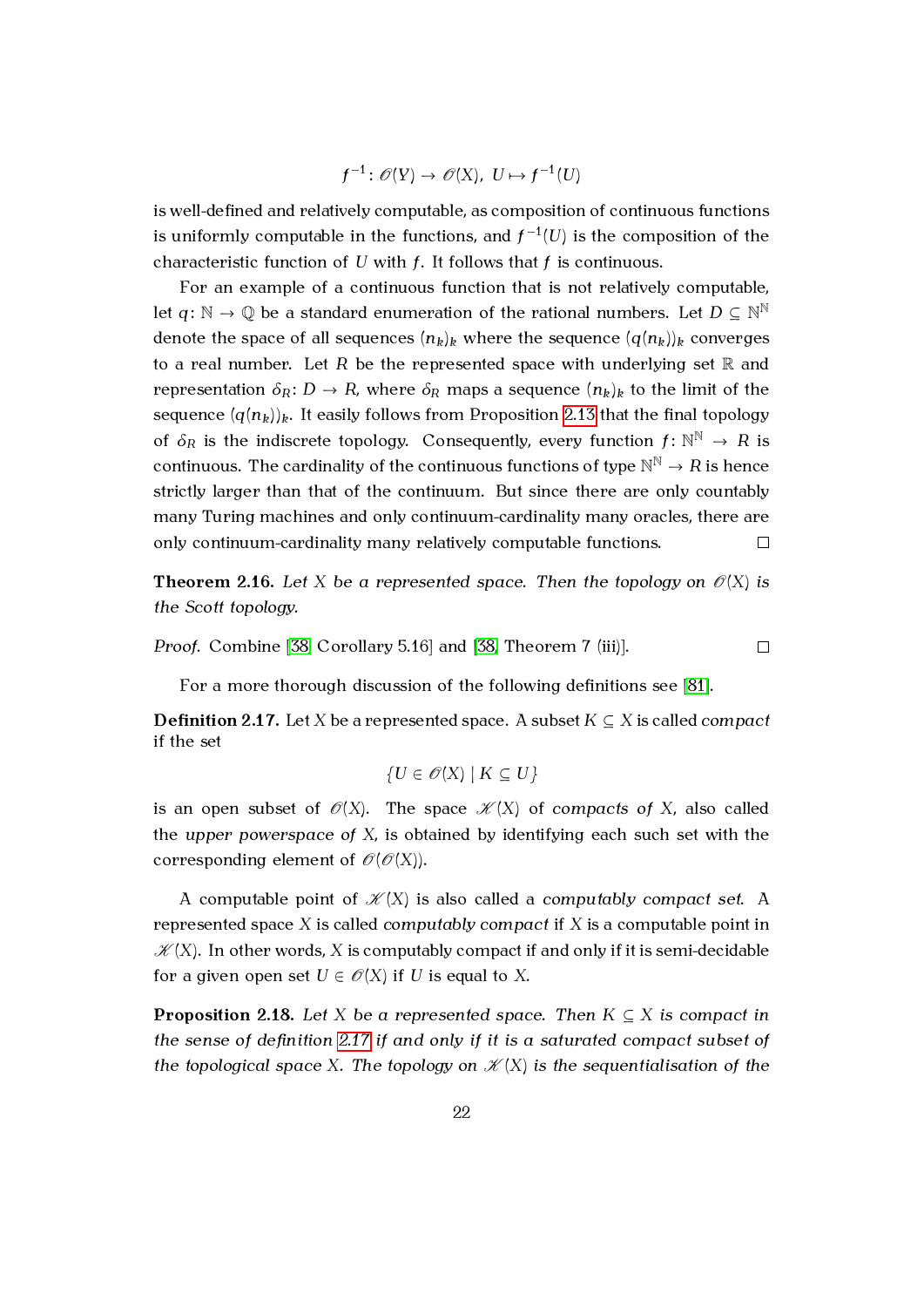*upper Vietoris topology, i.e., the topology which is generated by all sets of the form*  ${K \in \mathcal{K}(X) \mid K \subseteq U}$ , *where*  $U \in \mathcal{O}(X)$ .

*Proof.* See [\[87,](#page-125-0) Proposition 4.4.9 (1)], where this is called the "miss"-topology.  $\Box$ 

<span id="page-23-0"></span>**Definition 2.19.** The space  $\mathcal{V}(X)$  of *overts of X*, also called the *lower powerspace of X*, is the space of closed subsets of *X*, made into a represented space by identifying each closed set  $A \subseteq X$  with the set

$$
\{U \in \mathscr{O}(X) \mid A \cap U \neq \emptyset\} \in \mathscr{O}(\mathscr{O}(X)).
$$

A computable element of  $\mathcal{V}(X)$  is also called a *computably overt set*.

**Proposition 2.20.** *Let X* be a represented space. Then the topology on  $\mathcal{V}(X)$  *is the sequentialisation of the lower Vietoris topology, i.e., the topology generated by all sets of the form*  ${A \in \mathcal{V}(X) \mid A \cap U \neq \emptyset}$ , *where*  $U \in \mathcal{O}(X)$ *.* 

*Proof.* See [\[87,](#page-125-0) Proposition 4.4.5], where this is called the "lower Fell topology".  $\Box$ 

**Definition 2.21.** Let *X* be a represented space. The space  $\mathcal{F}(X)$  of *located* subsets of *X* is the space of closed subsets of *X*, made into a represented space by identifying each closed set  $A \subseteq X$  with the point  $(A, A) \in \mathcal{A}(X) \times \mathcal{V}(X)$ .

Certain separation axioms for topological spaces have computable counterparts. A space is Hausdorff if and only if the diagonal  $\Delta_X = \{(x, x) | x \in X\}$  is a closed subset of the space  $X \times X$ . This suggests the following definition:

**Definition 2.22.** A represented space is called *computably Hausdorff* or *a computable Hausdorff space* if the diagonal  $\Delta_X \subseteq X \times X$  is a computable point of the space  $\mathscr{A}(X \times X)$ . Equivalently, a space is computably Hausdorff if and only if inequality of points is semi-decidable.

It should be noted that, since products in the category of qcb-spaces are in general different from topological products (cf. Proposition [2.9\)](#page-20-1), a computably Hausdorff space need not necessarily be a Hausdorff topological space. For a concrete example, see for instance [\[44,](#page-122-7) Example 6.2]. The property that the diagonal  $\Delta_X$  is a closed subset of the product  $X \times X$  in the category of sequential spaces is sometimes called *sequential Hausdorffness*. The above example shows that it is strictly weaker than topological Hausdorffness. Of course, the two notions coincide for countably based spaces.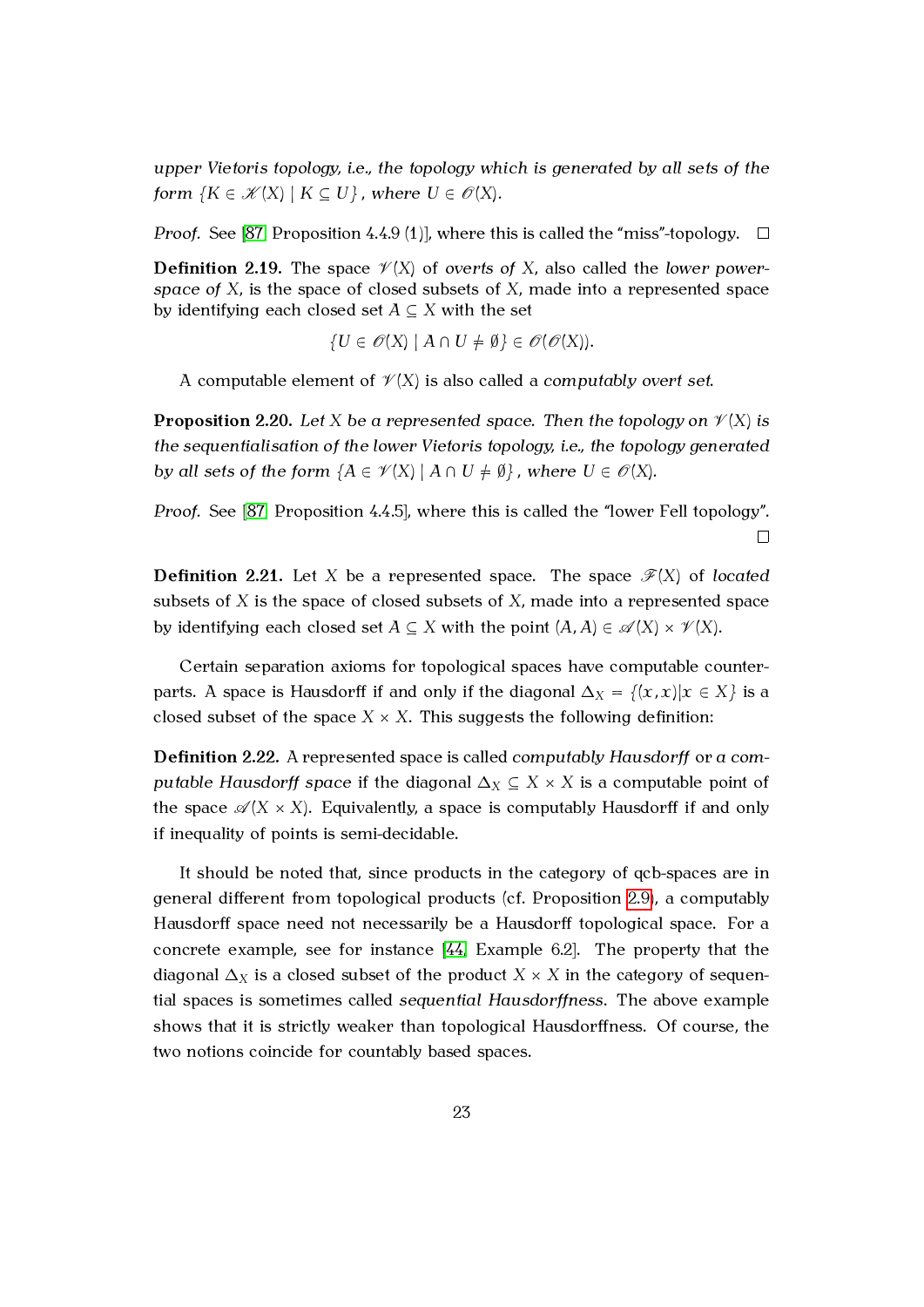A space is  $T_0$  if a point is uniquely determined by its filter of open neighbourhoods. A space is computably  $T_0$  if a point can be computably recovered from its filter of open neighbourhoods:

**Definition 2.23.** A represented space is called *computably*  $T_0$  or  $a$  *computable T*<sup>0</sup> *space* if the map

$$
\nu_X\colon X\to \mathscr{O}^2(X), \ \nu_X(x)=\{U\in \mathscr{O}(X) \mid x\in U\}
$$

is a computable embedding.

Historically, the systematic study of represented spaces was initiated in order to understand what it means for a representation to capture a given topology on a set in the best way possible. This leads to the notion of *admissible representation*:

<span id="page-24-1"></span>**Definition 2.24** (Schröder, [\[88,](#page-125-1) [87\]](#page-125-0)). Let *X* be a set. Let  $\tau$  be a topology on *X*. Let  $\delta_X$ :  $\subseteq \mathbb{N}^{\mathbb{N}} \to X$  be a representation. We say that  $\delta_X$  is *admissible* for the  $\mathfrak{topology}\;\tau_X\; \text{if it is continuous and every partial function}\; \Phi\colon\subseteq\mathbb{N}^\mathbb{N}\to X\; \text{which is}$ continuous with respect to the usual topology on  $\mathbb{N}^\mathbb{N}$  and the topology  $\tau$  factors through *δX*:



We call a represented space *X admissibly represented* if the representation is admissible for the topology on *X*. In general, a representation can be admissible for many different topologies. These can be characterised in terms of the sequentialisation:

**Proposition 2.25.** *Let X be an admissibly represented space. Then the representation is admissible for a topology τ on X if and only if the sequentialisation of τ coincides with the standard topology on X.*

*Proof.* See for instance Lemma 8 in [\[88\]](#page-125-1).

 $\Box$ 

<span id="page-24-0"></span>**Theorem 2.26** (Schröder, [\[88,](#page-125-1) Theorem 4])**.** *Let X be a represented space and Y be an admissibly represented space. Then a function*  $f: X \rightarrow Y$  *is continuous with respect to the standard topologies on X and Y if and only if it is relatively computable.*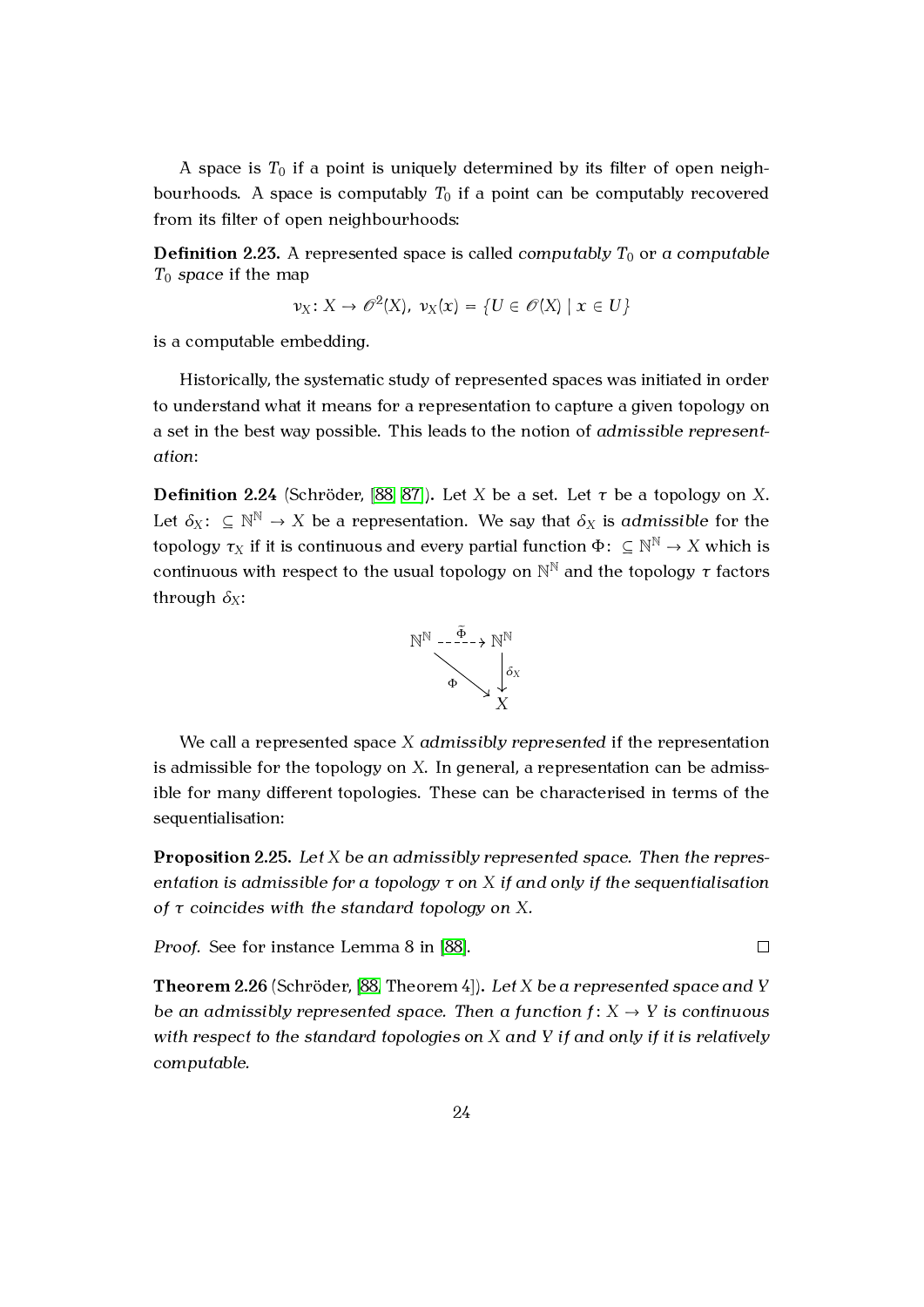**Theorem 2.27.** *Let X be a represented space. Then X is relatively computably T*<sup>0</sup> *if and only if it is admissibly represented.*

*Proof (Sketch).* Assume that *X* is admissibly represented. Then by [\[88,](#page-125-1) Theorem 13] *X* is a  $T_0$  space. It follows that the map  $\nu_X \colon X \to \mathcal{O}^2(X)$  is injective. It hence has a partial inverse  $v_X^{-1}$ :  $v_X(X) \to X$ . The pre-image of an open set  $U \in \mathscr{O}(X)$ under  $v_X^{-1}$  is evidently given by  $\{\mathscr{U} \in \mathscr{O}^2(X) \mid U \in \mathscr{U}\}$  $\tilde{a}$ *∩ νX*(*X*). As this set is clearly open in the relative topology on  $\nu_X(X)$ , it follows from Proposition [2.8](#page-19-0) that  $\nu_X^{-1}$  is continuous. By Theorem [2.26,](#page-24-0) the map  $\nu_X^{-1}$  is relatively computable.

For the other direction we need two facts: Firstly, that  $\Sigma$  is admissibly represented, which follows from Proposition [2.13.](#page-21-1) Secondly, that if *Y* is admissibly represented, and  $X$  is an arbitrary represented space, then  $Y^X$  is admissibly represented [\[87,](#page-125-0) Section 4.2].. Now, assume that *X* is relatively computably *T*<sub>0</sub>. Consider a partial continuous function  $\Phi: \subseteq \mathbb{N}^{\mathbb{N}} \to X$ . Then the function  $\nu_X \circ \Phi: \Omega \subseteq \mathbb{N}^{\mathbb{N}} \to \mathcal{O}^2(X)$  is continuous, and hence relatively computable thanks to Theorem [2.26.](#page-24-0) By assumption, the function  $v_X^{-1}$ :  $v_X(X) \to X$  is relatively computable. As the composition of two relatively computable functions is relatively computable, the function  $\Phi = v_X^{-1} \circ v_X \circ \Phi$  is relatively computable as well. It hence has a continuous realiser  $\widetilde{\Phi} \colon \subseteq \mathbb{N}^\mathbb{N} \to \mathbb{N}^\mathbb{N}$ , which makes the diagram in Definition [2.24](#page-24-1) commute.  $\Box$ 

**Corollary 2.28.** Let *X* be a represented space and *Y* be a computable  $T_0$ *space. Then a function*  $f: X \to Y$  *is continuous with respect to the standard topologies on X and Y if and only if it is relatively computable.*

Any *T*<sup>0</sup> space *X* can be made into a partially ordered set by endowing it with its *specialisation order*. A point  $x_0 \in X$  is below a point  $x_1 \in X$  in the specialisation order, in symbols  $x_0 \leq x_1$ , if every open set of *X* that contains  $x_0$ also contains  $x_1$ . It is useful to note that compatible topologies induce the same specialisation order:

**Proposition 2.29.** Let *X* be a computable  $T_0$  space. Let  $(U_n)_n$  be a sequence of *open sets that generate a compatible topology on <i>X*. Then  $x \leq y$  with respect *to the specialisation order on X if and only if*  $x \in U_n$  *implies*  $y \in U_n$  *for all n ∈* N*. In particular, compatible topologies induce the same specialisation order.*

*Proof.* If  $x \leq y$  in the specialisation order on *X* then  $x \in U_n$  implies  $y \in U_n$  for all  $n \in \mathbb{N}$  by definition.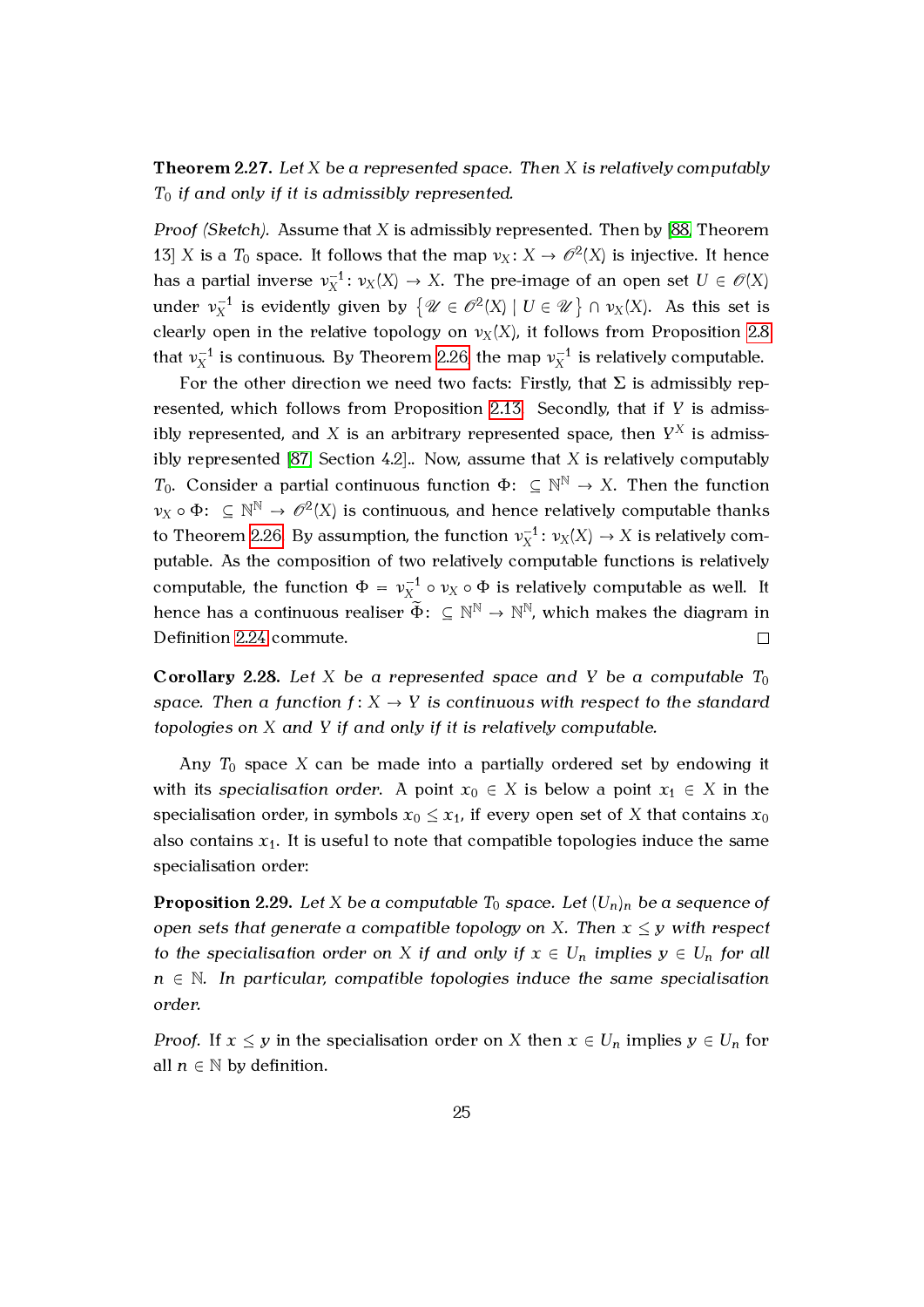Conversely, assume that  $x \in U_n$  implies  $y \in U_n$  for all  $n \in \mathbb{N}$ . Then the constant sequence  $(y)_n$  converges to x with respect to the topology generated by the  $U_n$ 's. As the topology is assumed to be compatible with the topology on *X*, the constant sequence  $(y)_n$  converges to *x* in the topology on *X*. Hence *y ≥ x*.  $\Box$ 

#### <span id="page-26-0"></span>**2.3 Computable monads and algebras**

Some of the concepts that play a role in this thesis are most naturally phrased in the language of computable monads. These are simply monads on the category of represented spaces satisfying the following local computability condition:

<span id="page-26-1"></span>**Definition 2.30.** Let *E* be a covariant endofunctor on the category of represented spaces. We say that *E* is *locally computable* if for all represented spaces *X* and *Y* the map

$$
Y^X \to E(Y)^{E(X)},\ f \mapsto E_f
$$

is computable. Locally computable *contravariant* functors are defined analogously.

Definition [2.30](#page-26-1) is not entirely satisfactory, as the computability of *E* is not uniform on the Hom-sets. It seems very difficult, however, to give such a definition, as the objects of our category form a proper class, for which we do not have a notion of "computability structure" available. This is why we use the term "locally computable", to emphasize that the algorithm is allowed to depend on the Hom-set. It is worth pointing out that all endofunctors we consider in this thesis use "essentially the same algorithm" on each Hom-set.

The composition of two locally computable endofunctors is locally computable. The powerspace construction  $\mathcal O$  defines a contravariant locally computable endofunctor. The powerspace constructions  $\mathcal V$  and  $\mathcal K$  define covariant locally computable endofunctors.

Recall that a *monad* on a category *C* is an endofunctor  $T: C \rightarrow C$  together with two natural transformations: The  $unit\ \eta^T\colon \mathrm{id}_C \to T$  and the  $multiplication$  $\mu^T\colon T^2\to T$  such that for each object  $X$  in  $C$  the following diagrams commute: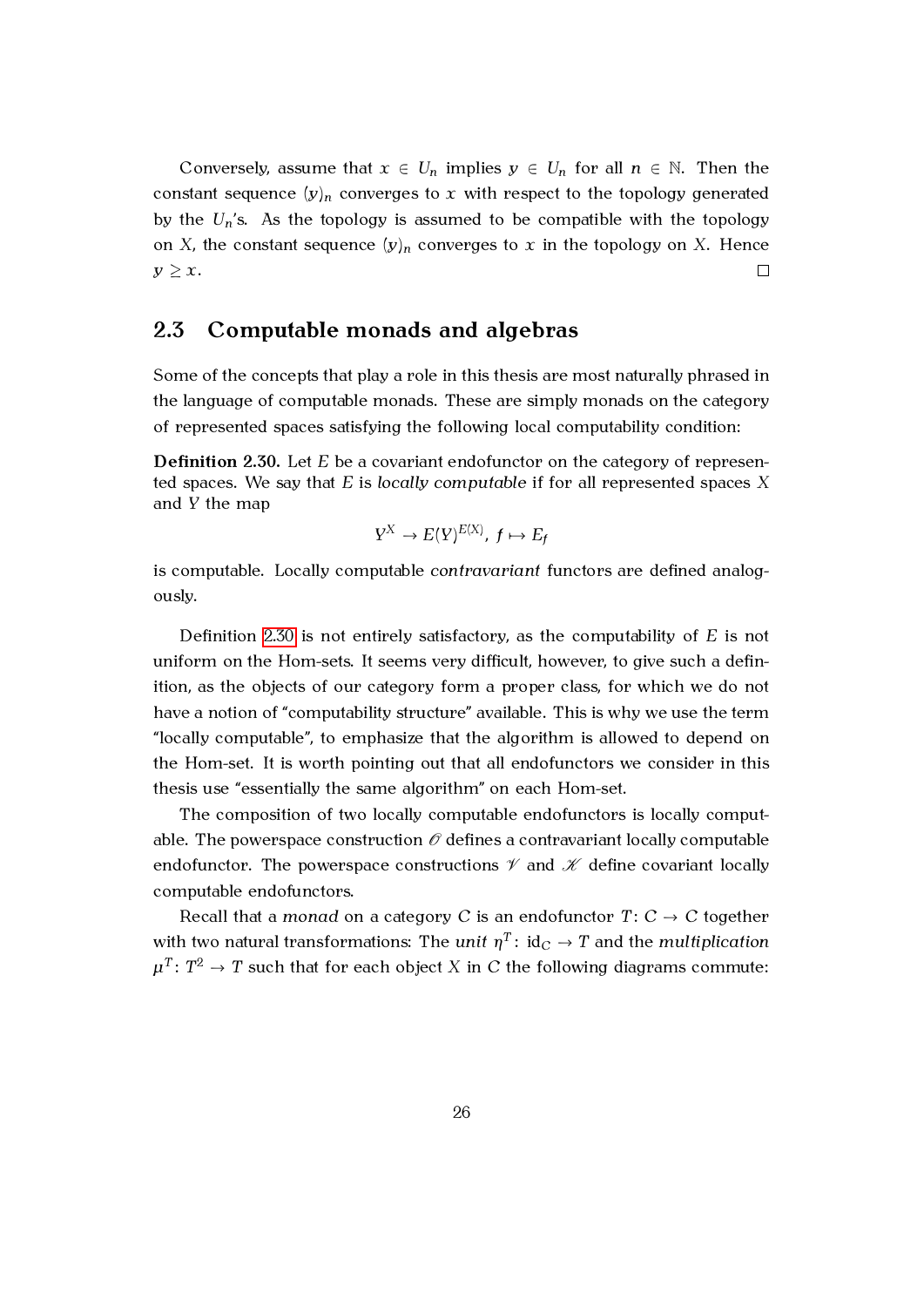

See Chapter VI of [\[69\]](#page-124-9) for an introduction to monads.

**Definition 2.31.** Let *M* be a monad on the category of represented spaces with unit  $\eta_M$  and multiplication  $\mu_M$ . We say that *M* is a *computable monad* if *M* is a  ${\rm locally\ computable\ endofunctor\ and\ }\eta^M_X{\rm\ and\ }\mu^M_X\colon M^2(X)\to M(X){\rm\ are\ computable}$ maps for each represented space *X*.

Note that the condition that  $\eta^M_X$  and  $\mu^M_X$  be computable morphisms is redundant as it is already contained in the condition that these maps be morphisms in the category of represented spaces. We have mentioned it only for emphasis.

The composition of two computable monads is a computable monad. Both  $\mathscr V$  and  $\mathscr K$  are computable monads in the category of computable represented spaces and in the category of computable  $T_0$  spaces.

The unit of  $K$  is given by

$$
\kappa_X\colon X\to\mathscr{K}(X),\ \kappa(x)=\uparrow x.
$$

The multiplication is given by

$$
\bigcup: \mathscr{K}(\mathscr{K}(X)) \to \mathscr{K}(X), I \mapsto \bigcup_{K \in I} K.
$$

The unit of  $\mathcal V$  is given by

$$
\vartheta_X\colon X\to\mathscr{V}(X),\ \vartheta(x)=\downarrow x.
$$

The multiplication is given by

$$
\text{cl}\bigcup: \mathscr{V}(\mathscr{V}(X)) \to \mathscr{V}(X), \ I \mapsto \text{cl}(\bigcup_{A \in I} A).
$$

Another important example of a locally computable endofunctor which is a computable monad on both the represented spaces and the computable *T*<sup>0</sup> spaces is the functor  $\mathscr O^2$ , with unit

$$
\nu_X\colon X\to \mathscr{O}^2(X),\ \nu_X(x)=\{U\in \mathscr{O}(X)\mid x\in U\}
$$

and multiplication

$$
\mu_X^{\mathscr{O}^2} \colon \mathscr{O}^4(X) \to \mathscr{O}^2(X), \ \mu_X^{\mathscr{O}^2}(\mathscr{U}) = \left\{ U \in \mathscr{O}(X) \mid \nu_{\mathscr{O}(X)}(U) \in \mathscr{U} \right\}.
$$

As a final example of a computable monad, consider the adjunction of a bottom element to a represented space: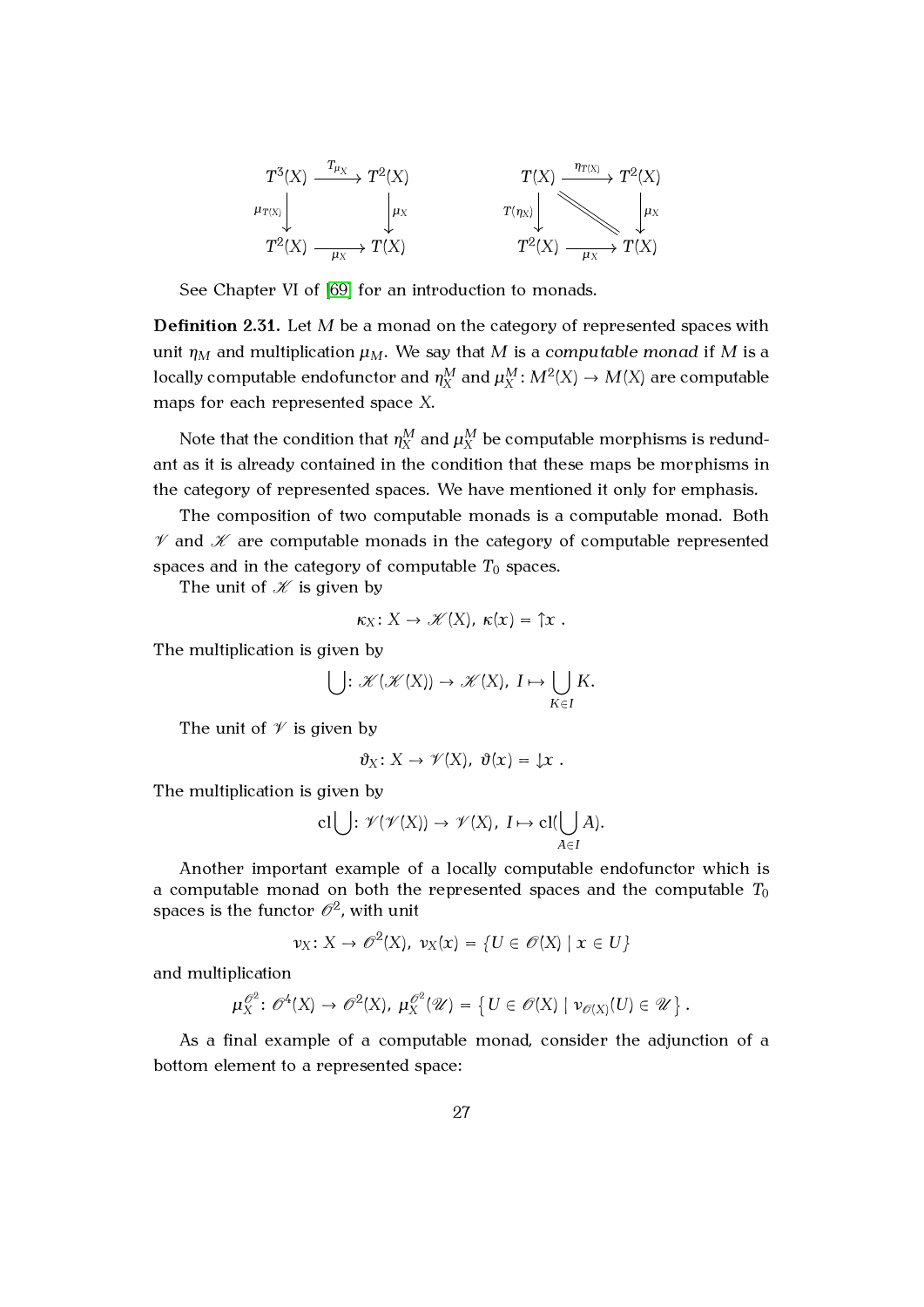**Definition 2.32.** Let *X* be a represented space. The space  $X_1$  has underlying set *X ∪ {⊥}*, where *⊥* is some point not contained in *X*, and the following representation  $\delta_{X_\perp}$ :  $\subseteq \mathbb{N}^{\mathbb{N}} \to X_\perp$ :

The domain of  $\delta_{X_\perp}$ :  $\subseteq \mathbb{N}^\mathbb{N} \to X_\perp$  consists of the constant zero sequence in  $\mathbb{N}^{\mathbb{N}}$  together with those sequences  $(x_n)_n$  where there exists an  $N\in\mathbb{N}$  such that  $x_n = 0$  for all  $n \leq N$  and the sequence  $(x_{n+N+1} - 1)_{n \in \mathbb{N}}$  is in the domain of  $\delta_X$ .

The constant zero sequence is the unique name of *⊥*. Every other sequence defines a  $\delta_X$ -name of some element  $x \in X$ , and  $\delta_{X_\perp}$  maps each such sequence to the corresponding *x*.

We obtain a locally computable endofunctor which sends a space *X* to *X<sup>⊥</sup>* and a map  $f: X \rightarrow Y$  to the map

$$
f_{\perp}: X_{\perp} \to Y_{\perp}, f_{\perp}(x) = \begin{cases} \perp & \text{if } x = \perp, \\ f(x) & \text{otherwise.} \end{cases}
$$

For every *X* we have a natural open embedding  $X \rightarrow X_{\perp}$  and this defines the unit of a computable monad *M*.

Recall that an *algebra* of a monad *M* with multiplication *µ* and unit *η* is an object *X* together with a map  $h: M(X) \to X$  called the *structure map* such that the following diagrams commute:



We have the following remarkable observation:

<span id="page-28-0"></span>**Proposition 2.33.** Let *X* be a represented space. Then the space  $\mathcal{O}(X)$  is both *a*  $\mathcal V$ -algebra and a  $\mathcal X$ -algebra. The structure maps are given by

$$
\bigcup: \mathscr{V}(\mathscr{O}(X)) \to \mathscr{O}(X), A \mapsto \bigcup_{U \in A} U
$$

*and*

$$
\bigcap : \mathcal{K}(\mathcal{O}(X)) \to \mathcal{O}(X), \ K \mapsto \bigcap_{U \in K} U
$$

*respectively.*

*Proof.* We have

$$
x \in \bigcup_{U \in A} U \Leftrightarrow \exists U \in A.(x \in U).
$$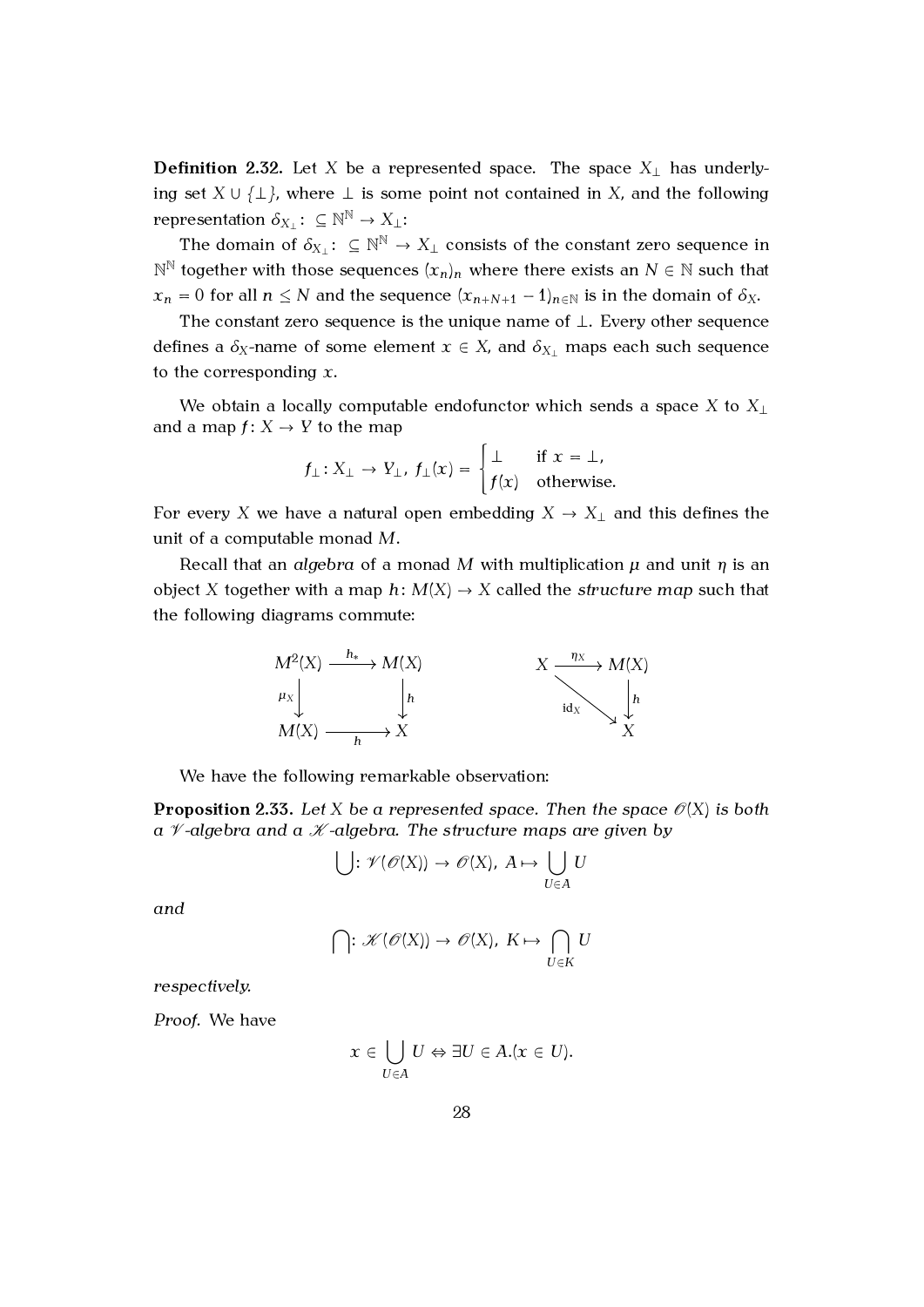It follows that  $\bigcup$  is computable by the definition of  $\mathscr{V}(\mathscr{O}(X)).$ 

Similarly, we have

$$
x \in \bigcap_{U \in K} U \Leftrightarrow \forall U \in K.(x \in U).
$$

It follows that  $\bigcap$  is computable by the definition of  $\mathscr{K}(\mathscr{O}(\mathrm{X})).$ 

To verify that  $\bigcup$  and  $\bigcap$  are the structure maps of  $\mathscr{O}(X)$  as a  $\mathscr{V}$ -and  $\mathscr{K}$ -algebra is a routine calculation.  $\Box$ 

Concisely put, Proposition [2.33](#page-28-0) says that the lattice  $\mathcal{O}(X)$  admits uniformly computable overt joins and compact meets.

#### <span id="page-29-0"></span>**2.4 Computably countably based spaces**

In certain situations, especially in Section [2.6,](#page-39-0) it will be necessary to restrict our attention to computable  $T_0$  spaces which are countably based with a computable basis. These can be defined as follows:

**Definition 2.34.** A *computably countably based space* is a represented space *X* which computably embeds into the space  $\mathcal{O}(\mathbb{N})$ .

Any computably countably based space is automatically a computable *T*<sup>0</sup> space, as it is computably isomorphic to a subspace of  $\mathcal{O}(N)$ . Any embedding *i*: *X* →  $\mathcal{O}(\mathbb{N})$  gives rise to the countable basis  $(i^{-1}(B_n))_n$  of the topology of *X*, where  $B_n = \{U \in \mathcal{O}(\mathbb{N}) \mid n \in U\}$ . Conversely, if  $(U_n)_n$  is a countable basis for the topology of *X*, we have an embedding

$$
j\colon X\to \mathscr{O}(\mathbb{N}), j(x)=\{n\in\mathbb{N}\mid x\in U_n\}.
$$

If the map *j* is a computable embedding, we call  $(U_n)_n$  a computable basis for *X*.

Note that the basis  $(i^{-1}(B_n))_n$  is a computable basis for every computable embedding  $i: X \to \mathcal{O}(\mathbb{N})$ . If  $j: X \to \mathcal{O}(\mathbb{N})$  is an embedding induced by the basis  $(U_n)_n$  then  $j^{-1}(B_n) = U_n$ . Hence, we have a bijection between computable bases of *X* and computable embeddings  $X \to \mathcal{O}(\mathbb{N})$ . In particular a represented space is computably countably based if and only if it has a computable basis.

Note that any computable basis for *X* is computable as a sequence in  $\mathcal{O}(X)$ .

**Proposition 2.35.** Let *X* be a countably based  $T_0$ -space. Then *X* admits an *admissible representation which makes it into a computably countably based space.*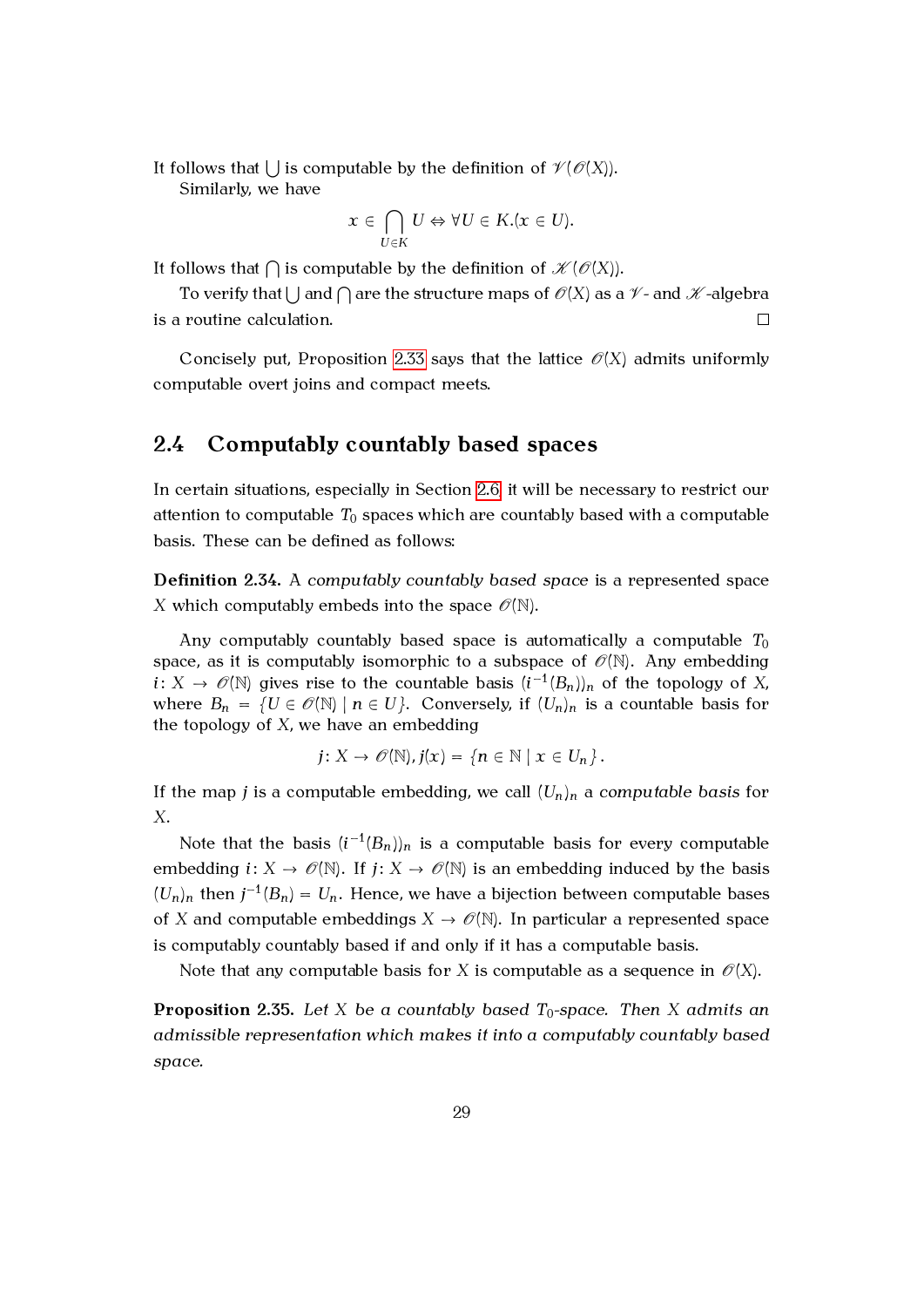*Proof.* Choose a countable basis  $(U_n)_n$  and represent  $x \in X$  by the representation where a name of  $x \in X$  is any sequence  $(n_i)_i$  such that for all  $n \in \mathbb{N}$  we have *x*  $∈$  *U<sub>n</sub>* if and only if there exists  $i ∈ ℕ$  with  $n_i = n$ . For details, see e.g. Section 2.2 in [\[88\]](#page-125-1) and references therein.  $\Box$ 

Computably countably based spaces are essentially the same as Weihrauch's *effective topological spaces* [\[106\]](#page-126-3) and as the *effectively traceable spaces* introduced by Brattka and Pauly [\[23\]](#page-121-3).

**Proposition 2.36.** The following are equivalent for a computable  $T_0$  space X:

*1. The space X admits a computably open representation, that is, its representation is computably equivalent to a representation*  $\delta_X: \subseteq \mathbb{N}^{\mathbb{N}} \to X$ *such that the function*

$$
(\delta_X)_*\colon \mathscr{O}(\mathbb{N}^\mathbb{N})\to \mathscr{O}(X)
$$

*which sends an open subset of Baire space to an open subset of X is well-defined and computable.*

*2. The space X admits a computably fibre-overt representation, i.e., its representation is computably equivalent to a representation*  $\delta_X$ :  $\subseteq \mathbb{N}^{\mathbb{N}} \to X$ *such that the function*

$$
\delta_X^{-1} \colon X \to \mathscr{V}(\mathbb{N}^{\mathbb{N}}), \ x \mapsto \text{cl}\, \delta_X^{-1}(\{x\}).
$$

*is computable.*

*Any computably countably based space satisfies both conditions.*

*Proof.* We have  $\text{cl } \delta_X^{-1}(\{x\}) \cap U \neq \emptyset$  if and only if  $\delta_X^{-1}(\{x\}) \cap U \neq \emptyset$  if and only if  $x \in \delta_X(U)$ . This establishes the equivalence between the two items.

Assume that the topology of *X* has a computable countable basis. Then the representation is equivalent to the representation where  $p \in \mathbb{N}^\mathbb{N}$  is a name of  $x \in$ *X* if and only if the sequence  $(U_{p(n)})_n$  contains all basic open sets which contain *x* (permitting repetition). This representation is clearly computably open.  $\Box$ 

For a computably countably based space *X* the powerspaces  $\mathcal{O}(X)$ ,  $\mathcal{K}(X)$ , and  $\mathcal{V}(X)$  can be represented using sequences of (intersections and unions of) basic open sets. These more concrete representations are useful for many constructions. Analogous representations are introduced in [\[106\]](#page-126-3) for subsets of euclidean space and in [\[24\]](#page-121-4) for subsets of general computable metric spaces.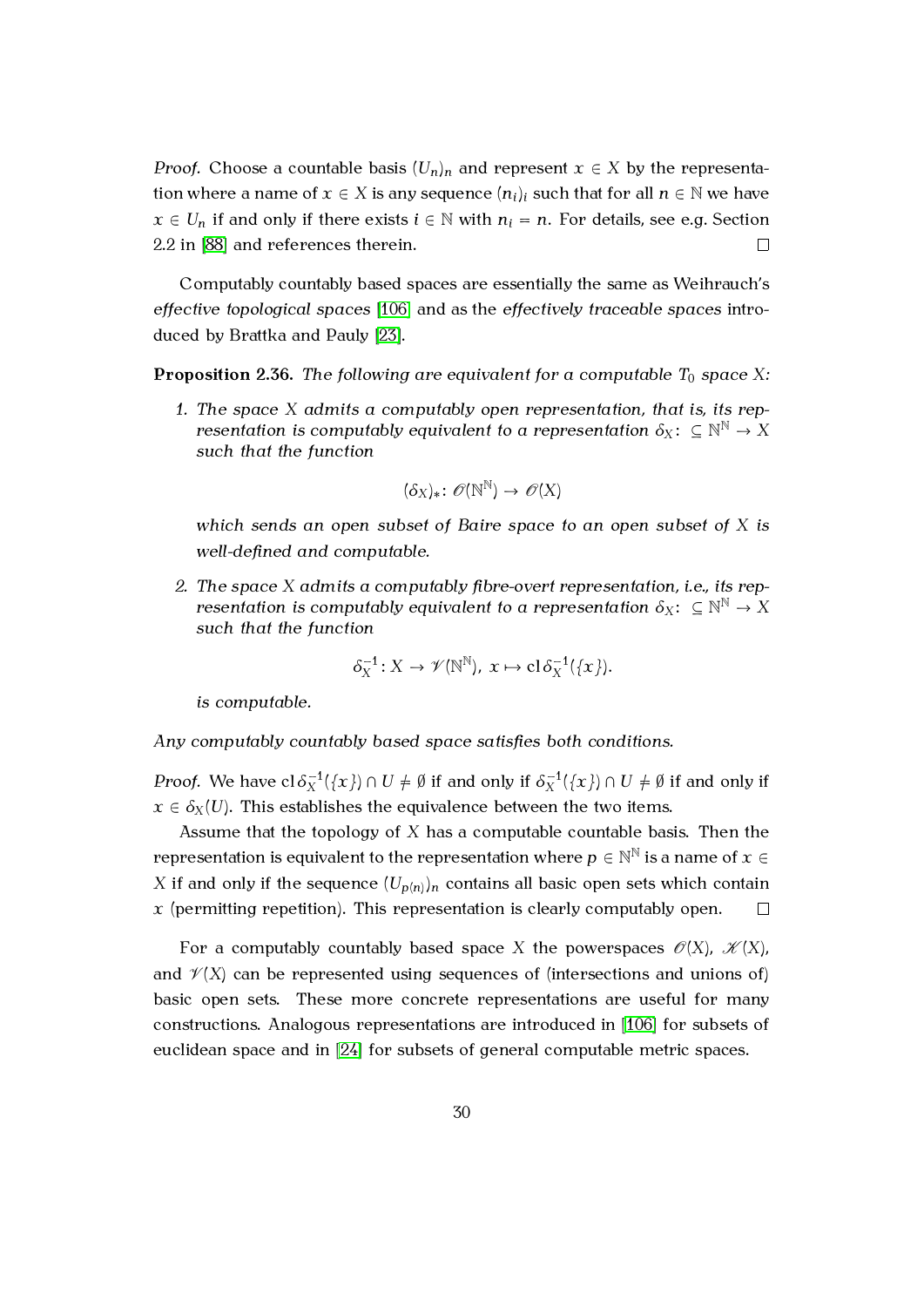**Definition 2.37.** Let *X* be a computably countably based space with a computable basis  $(U_n)_n$ .

- 1. The basis  $(U_n)_n$  is *computably closed under finite intersections* if there exists a computable function cap:  $\mathbb{N} \times \mathbb{N} \to \mathbb{N}$  with  $U_{\text{cap}(n,m)} = U_n \cap U_m$  for all  $n, m \in \mathbb{N}$ .
- 2. The basis  $(U_n)_n$  is computably closed under finite unions if there exists a computable function cup:  $\mathbb{N} \times \mathbb{N} \to \mathbb{N}$  with  $U_{\text{cup}(n,m)} = U_n \cup U_m$  for all  $n, m \in \mathbb{N}$ .

In the following we will prove certain results that rely on the existence of a computable basis which is computably closed under finite unions and intersections. This is a very mild assumption, as any computable basis can be extended to a basis which is computably closed under finite unions and intersections:

**Proposition 2.38.** Let *X* be a computably countably based space. Let  $(U_n)_n$ *be a computable basis for X. Then there exist a computable basis*  $(V_n)_n$  *for X which is computably closed under finite unions and finite intersections, and a* computable map *j*:  $\mathbb{N} \to \mathbb{N}$  *with*  $V_{j(n)} = U_n$  *for all*  $n \in \mathbb{N}$ *.* 

*Proof.* Let  $\langle \cdot \rangle$ :  $\mathbb{N}^* \to \mathbb{N}$  be a computable bijection with computable inverse. Let

$$
V_{\langle\langle n_0^0,\ldots,n_{s_0}^0\rangle,\ldots,\langle n_0^t,\ldots,n_{s_t}^t\rangle\rangle}=\bigcup_{i=0}^t\bigcap_{j=0}^{s_i}U_{n_j^i}.
$$

Then  $(V_n)_n$  is clearly closed under finite unions and intersections. We can put  $j(n) = \langle \langle n \rangle \rangle$ .

It remains to show that  $(V_n)_n$  is a computable basis. Let

 $i: X \to \mathcal{O}(\mathbb{N})$ ,  $i(x) = \{n \in \mathbb{N} \mid x \in V_n\}$ .

Then *i* is a computable map, as finite intersections and unions in  $\mathcal{O}(X)$  are com-putable by Proposition [2.33,](#page-28-0) so that the predicate  $x \in V_n$  is uniformly semidecidable in *x* and *n*. As  $(U_n)_n$  is a computable basis of *X* which can be effectively recovered from  $(V_n)_n$  using the map *j*, it follows that *i* is injective and its partial inverse is computable.  $\Box$ 

<span id="page-31-0"></span>**Proposition 2.39.** *Let X be a computably countably based space with a computable countable basis* (*Un*)*<sup>n</sup> which is computably closed under finite intersections. Then the standard representation of*  $\mathcal{O}(X)$  *is computably equivalent to the representation where*  $p \in \mathbb{N}^{\mathbb{N}}$  *is a name for*  $U \in \mathscr{O}(X)$  *if and only if*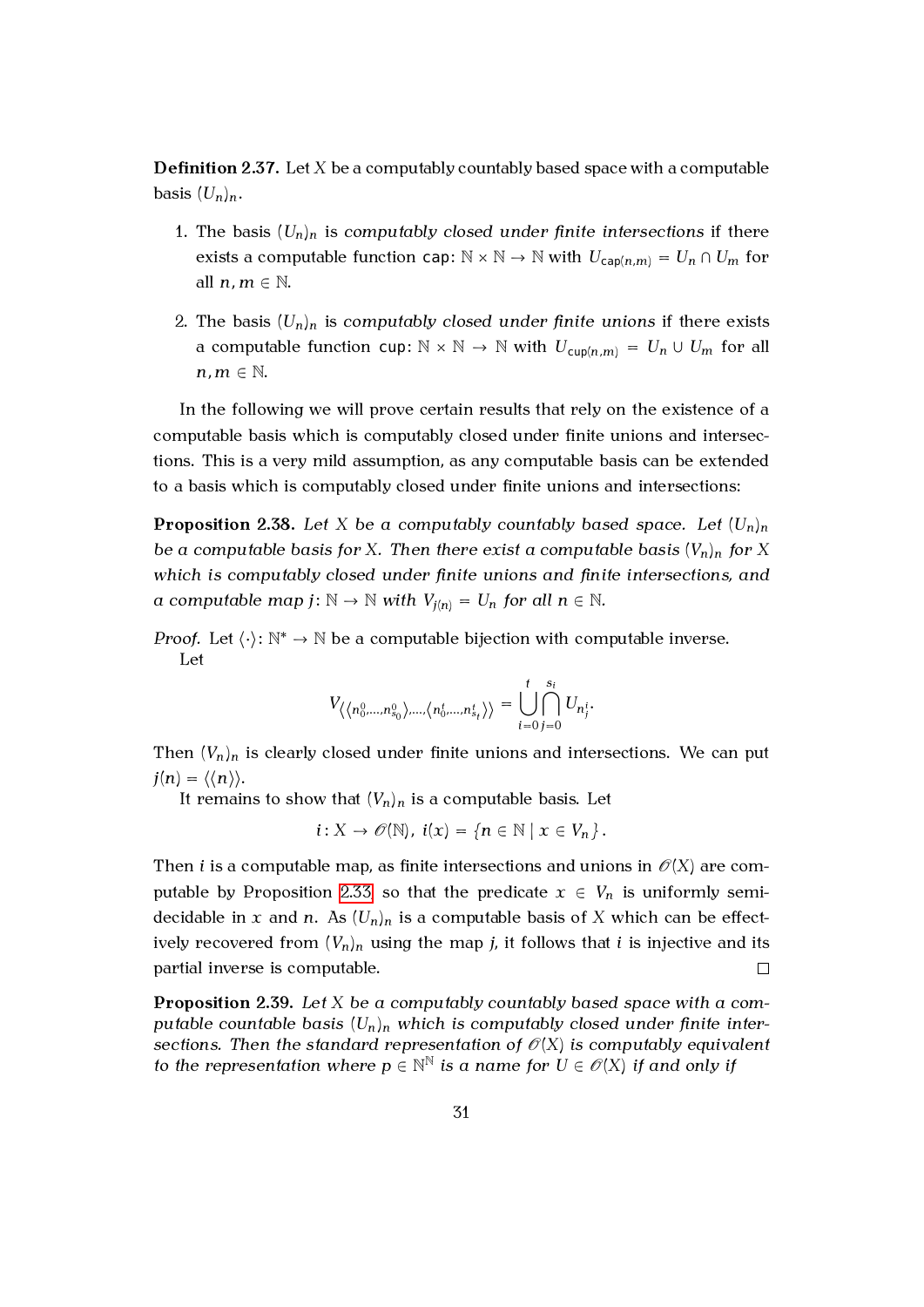$$
U=\bigcup_{n\in\mathbb{N}}U_{p(n)}.
$$

*Proof.* We can assume that *X* is represented by the representation where  $p \in \mathbb{N}^{\mathbb{N}}$ represents  $x \in X$  if and only if the sequence  $(U_{p(n)})_n$  contains all basic open sets represents  $x \in A$  if and only if the sequence  $(U_{p(n)/n}$  contains an basic open sets<br>which contain *x*. Given  $p \in \mathbb{N}^{\mathbb{N}}$  we can effectively compute  $\bigcup_{n \in \mathbb{N}} U_{p(n)}$  as an element of  $\mathcal{O}(X)$ . Conversely, a name of an open set  $U \in \mathcal{O}(X)$  is a name of a function  $u\colon \mathbb{N}^\mathbb{N}\to \Sigma$  with  $u(p)=u(q)$  whenever  $p$  and  $q$  represent the same point. Note that we can assume *u* to be total as any partial computable map from  $\mathbb{N}^{\mathbb{N}}$  to Σ extends uniformly computably to a total one. There exists a function  $v: \mathbb{N}^* \to \Sigma$  which can be effectively computed from *u* such that for all  $a, b \in \mathbb{N}^*$ , with *a* being a prefix of *b*, we have  $v(a) \le v(b)$ , and such that for all convergent sequences  $(s_n)_n$  in  $\mathbb{N}^*$  we have

$$
\lim v(s_n)=u(\lim s_n).
$$

This function is essentially a Kleene-Kreisel associate of *u*. From this we can compute the sequence of all finite strings  $s \in \mathbb{N}^*$  which are mapped by *v* to  $\top$ . Each such finite string represents a finite intersection of basic open subsets of *U*. As the basis is assumed to be computably closed under finite intersections, we can effectively compute the index of this intersection from the string. If  $x \in U$ , then any sufficiently long prefix of any name of x is eventually mapped to  $\top$  by *v*. The claim follows.  $\Box$ 

**Proposition 2.40.** *Let X be a computably countably based space with a computable countable basis* (*Un*)*<sup>n</sup> which is computably closed under finite intersections and unions. Then the standard representation of*  $\mathscr{K}(X)$  *is computably equivalent to the representation where*  $p \in \mathbb{N}^{\mathbb{N}}$  *is a name for*  $K \in \mathscr{K}(X)$  *if and only if the sequence* (*Up*(*n*) )*<sup>n</sup> contains all basic open sets which contain K.*

In particular, the space  $\mathcal{K}(X)$  is computably countably based, a comput*able basis being given by the sequence*  $([U_n])_n$ *, where* 

$$
[U_n] = \{K \in \mathcal{K}(X) \mid K \subseteq U_n\}.
$$

*Proof.* Given a standard name of a compact set  $K \in \mathcal{K}(X)$  we can clearly compute a sequence of basic open sets which contains all basic open sets which contain *K*.

Conversely, assume that we are given a sequence  $(W_n)_n$  containing all basic open sets which contain *K*. Computing a name of *K* in the standard representation amounts to providing an algorithm which takes as input an open set  $U \in \mathcal{O}(X)$  and halts if and only if  $K \subseteq U$ . Represent  $\mathcal{O}(X)$  using the representation from Proposition [2.39.](#page-31-0)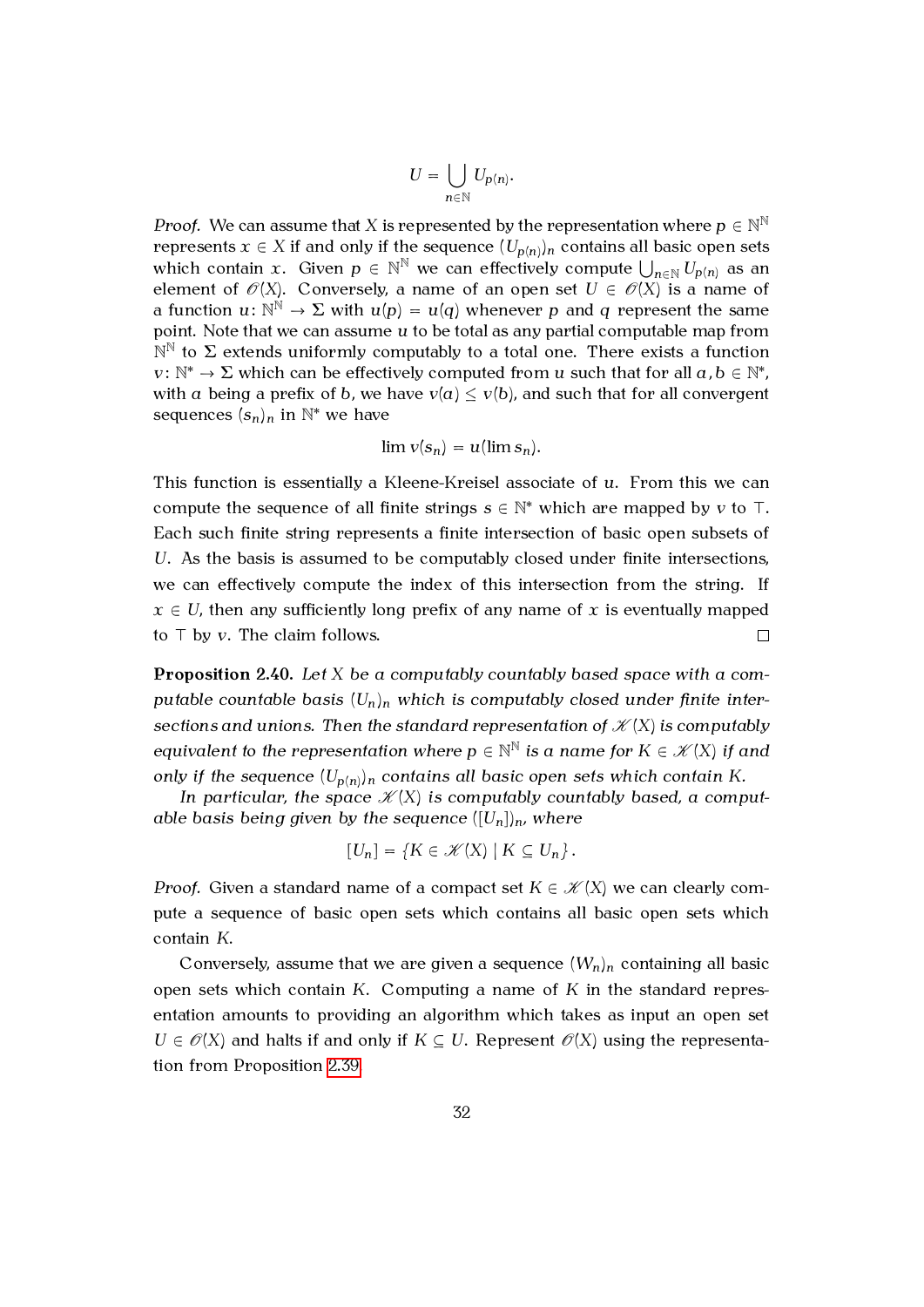Given  $U \in \mathcal{O}(X)$  as a list of basic open sets  $(U_{p(n)})_n$  with  $U =$ S  $|n$ ∈ℕ  $U_{p(n)}$ compute the sequence  $V_n = \bigcup_{k \leq n} U_{p(k)}$  of finite unions of the  $U_{p(n)}$ 's. If  $V_n$ SS<br>C appears somewhere in the sequence  $(W_n)_n$  then halt.

As *K* is compact, *K* is contained in *U* if and only if it is contained in *V<sup>n</sup>* for some  $n \in \mathbb{N}$ . If *K* is contained in  $V_n$  then  $V_n$  is contained in the sequence  $(W_n)_n$ . This shows that the algorithm halts if and only if  $K \subseteq U$ .  $\Box$ 

**Proposition 2.41.** *Let X be a computably countably based space with a computable countable basis* (*Un*)*<sup>n</sup> which is computably closed under finite intersections. Then the standard representation of*  $\mathcal{V}(X)$  *is computably equivalent to the representation where*  $p \in \mathbb{N}^{\mathbb{N}}$  *is a name for*  $A \in \mathscr{V}(X)$  *if and only if the sequence* (*Up*(*n*) )*<sup>n</sup> contains all basic open sets which intersect A.*

*Proof.* Given a standard name of  $A \in \mathcal{V}(X)$  we can clearly compute a list of all basic open sets which intersect *A*.

Suppose we are given a sequence  $(W_n)_n$  of all basic open sets which intersect *A*. Computing a name of *A* in the standard representation amounts to providing an algorithm which takes as input an open set  $U \in \mathcal{O}(X)$  and halts if and only if *A* ∩ *U*  $\neq$  *Ø*. Represent  $\mathcal{O}(X)$  using the representation from Proposition [2.39.](#page-31-0)

Given a list of basic open sets  $(U_{p(n)})_{n \in \mathbb{N}}$  with  $U =$ S *n∈*<sup>N</sup> *Up*(*n*) , halt if and only if there exists  $n \in \mathbb{N}$  such that  $U_{p(n)}$  is contained in the list  $(W_n)_n$ .

The set  $U$  intersects  $A$  if and only if one of the  $U_{p(n)}$ 's intersects  $A$  if and only if  $U_{p(n)}$  is contained in the list  $(W_n)_n.$  This shows that the algorithm halts if and only if  $U \cap A \neq ∅$ .  $\Box$ 

### <span id="page-33-0"></span>**2.5 Continuous lattices**

In Chapter [3](#page-46-0) we will introduce *computable* Σ*-split injective lattices* which play a central role throughout this thesis. They can be viewed as natural generalisations of *continuous lattices*. It hence makes sense to recall some of the most basic facts about the latter. Almost everything we present here can be found in the standard reference [\[45\]](#page-122-5). Most of the concepts we discuss here make sense for general directed complete partial orders (dcpo's). For our purpose it is sufficient to consider complete lattices, and we will specialise all definitions accordingly.

**Definition 2.42.** A *complete lattice* is a partially ordered set *L* in which every subset  $A \subseteq L$  has a greatest lower bound inf A and a least upper bound sup A.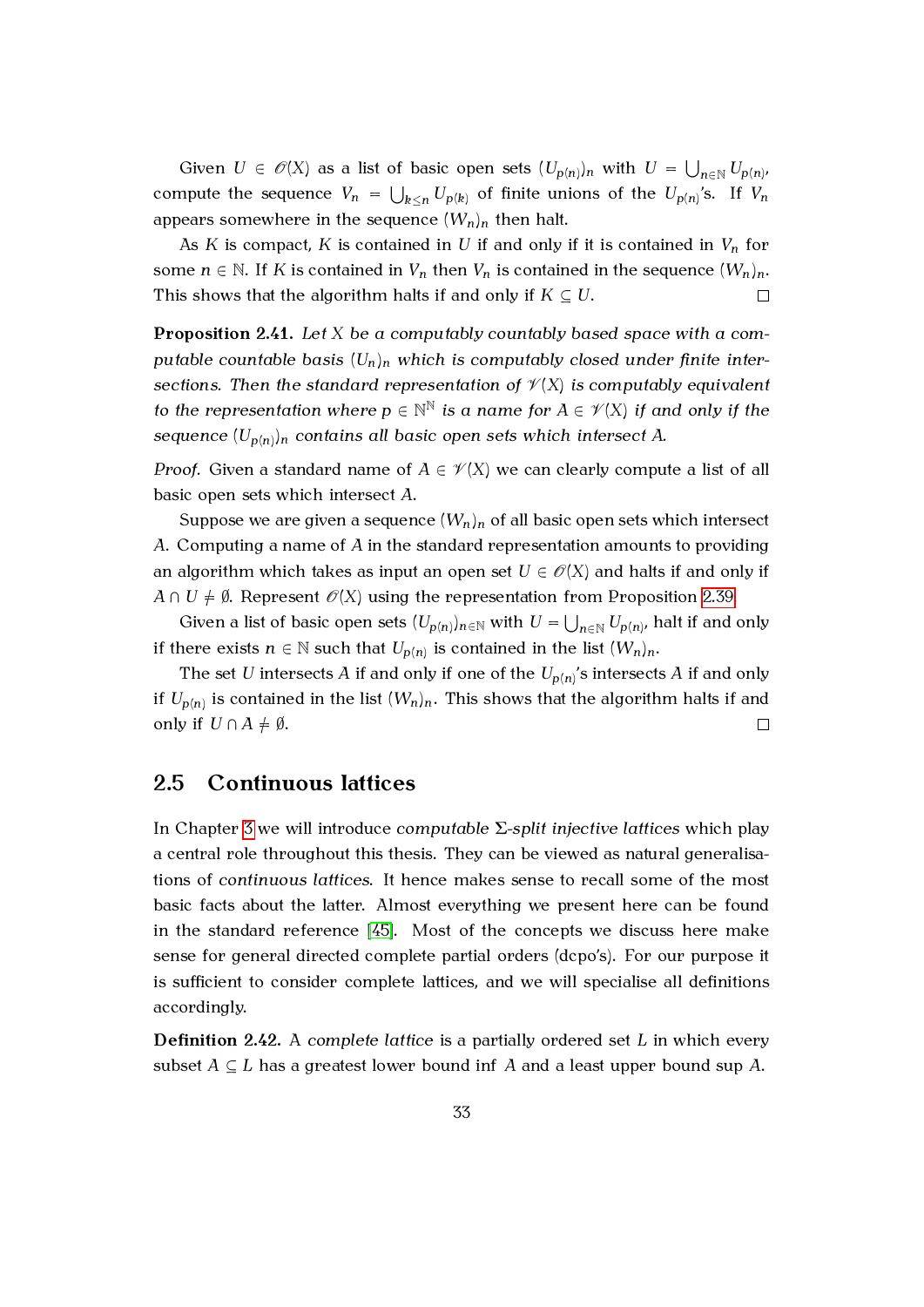The greatest lower bound of a set *A* is also referred to as its *meet* and alternatively denoted by  $\bigwedge_{x \in A} x$ . Similarly, the least upper bound of *A* is called its *join* and denoted by  $\bigvee_{x \in A} x$ .

Binary meets and joins are denoted by  $x \wedge y$  and  $x \vee y$  respectively.

**Definition 2.43** ([\[45,](#page-122-5) Definition I-1.1]). Let *L* be a complete lattice. Let  $x, y \in L$ . Then *x* is said to be *way below y*, in symbols,  $x \ll y$  if for all subsets  $A \subseteq L$ with  $y \leq \sup A$  there exists a finite subset  $A' \subseteq A$  with  $x \leq \sup A'$ . An element *x ∈ L* which is way below itself is called *compact*.

**Definition 2.44.** Let *L* be a complete lattice. The lattice *L* is called *algebraic* (see [\[45,](#page-122-5) Definition I-4.2]) if every  $x \in L$  is the supremum of the compact points below it. In symbols, if

$$
x = \sup \{ y \in L \mid y \ll y \le x \}
$$

for all  $x \in X$ .

The lattice *L* is called *continuous* (see [\[45,](#page-122-5) Definition I-1.6]) if every  $x \in L$  is the supremum of the points way below it, in symbols, if

$$
x=\sup\left\{y\in L\mid y\ll x\right\}.
$$

Any algebraic lattice is continuous but not vice versa. The way-below relation of a continuous lattice satisfies the following *interpolation property*:

**Theorem 2.45** ([\[45,](#page-122-5) Theorem I-1.9]). Let L be a continuous lattice. Let  $x, y \in L$ *with*  $x \ll y$ . Then there exists a point  $z \in L$  with  $x \ll z \ll y$ .

Any complete lattice *L* can be made into a topological space by endowing it with its Scott topology. Recall that a subset *U* of a lattice *X* is Scott open if it is upwards closed and for all directed sets  $D \subseteq X$  whose supremum is in *U* we have *D* ∩ *U*  $\neq$  Ø [\[45,](#page-122-5) Definition II-1.3]. If *L* is a continuous lattice then its lattice structure can be completely recovered from this topology: the specialisation order induced by the Scott topology is the same as the original order on *L* [\[45,](#page-122-5) Theorem II-3.8].

With respect to its Scott topology, any continuous lattice is a locally compact sober space [\[45,](#page-122-5) Corollary II-1.13]. The continuous lattices with their Scott topology are precisely the injective objects in the category of  $T_0$  spaces relative to the class of topological embeddings [\[45,](#page-122-5) Theorem II-3.8]. Hence, the secondcountable continuous lattices are precisely the retracts of  $\mathcal{O}(\mathbb{N})$ .

The notion of continuous lattice can be effectivised using the concept of lattice bases (cf. [\[45,](#page-122-5) Chapter III-4, p. 243]).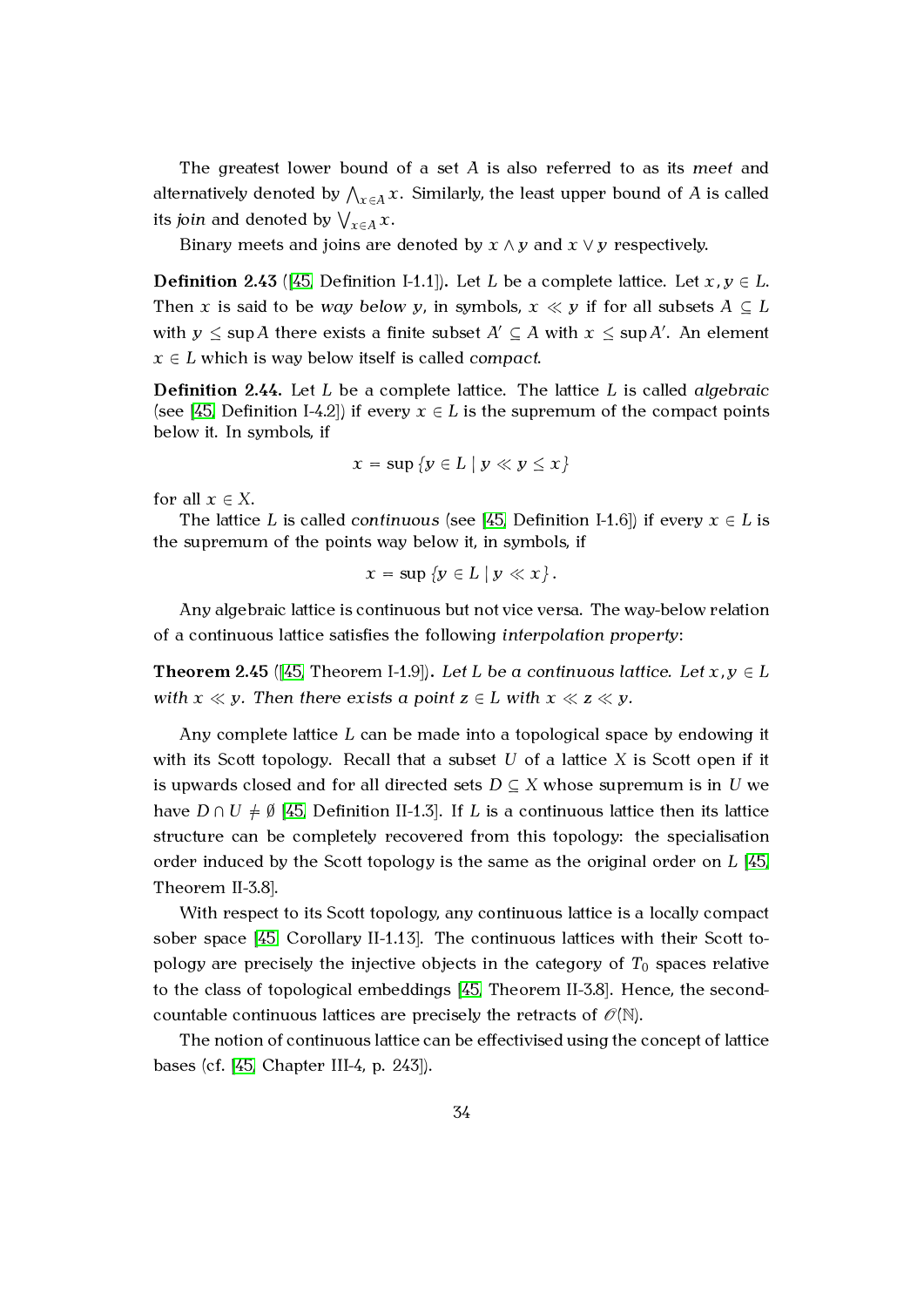<span id="page-35-0"></span>**Definition 2.46.** Let *L* be a lattice. A *basis* for *L* is a subset  $B \subseteq L$  such that for all  $x \in L$  we have

$$
x=\sup\left\{y\in B\,|\,y\ll x\right\}.
$$

A lattice is called *countably based* if it has a countable basis.

A lattice has a basis if and only if it is continuous. If *L* is a (continuous) lattice with a basis *B* then the sets (*↑ ↑ x*)*x∈B* where

$$
\hat{\uparrow} x = \{ y \in L \mid y \gg x \}
$$

form a basis for the Scott topology (see the proof of Theorem III-4.5 in [\[45\]](#page-122-5)). If *L* is algebraic then a basis is given by the compact elements of *L* and in this case the sets  $({\uparrow}x)_{x\ll x}$  form a basis for the Scott topology.

In particular, any countably based continuous lattice is a countably based topological space. Conversely, if a continuous lattice is a countably based space with respect to its Scott topology, then it has a countable basis in the sense of Definition [2.46](#page-35-0) (see again the proof of Theorem III-4.5 in [\[45\]](#page-122-5)).

Any countably based continuous lattice can be endowed with a computability structure which makes it into a computable *T*<sup>0</sup> space. The following definition is essentially a special case of [\[93,](#page-126-8) Definition 3.1].

**Definition 2.47.** A *computable continuous lattice* is a continuous lattice *L* with a countable basis  $B = (x_n)_n$ , which has the additional property that any two elements in *B* have an upper bound in *B*, such that the relation

$$
\{(m,n)\in\mathbb{N}\times\mathbb{N}\mid x_m\ll x_n\}
$$

is a computably enumerable subset of  $\mathbb{N} \times \mathbb{N}$ .

The *standard representation* of *L* (with respect to the basis *B*) is obtained by identifying *L* with a subspace of  $\mathcal{O}(\mathbb{N})$  under the embedding

$$
L \to \mathscr{O}(\mathbb{N}), \ x \mapsto \{n \in \mathbb{N} \mid x \gg x_n\}.
$$

The standard representation of a computably countably based lattice *L* makes it into a computably countably based computable  $T_0$  space: As the sets of the form  $\hat{\uparrow}$   $x_n$  with  $x_n \in B$  form a basis for the Scott topology, the standard representation of a computable countably based lattice is a special case of the standard representation of an effective topological space in the sense of Weihrauch [\[106\]](#page-126-3), and any such space is a computably countably based computable  $T_0$  space.

Another way of effectivising the notion of continuous lattice is to start with the observation that in the category of topological spaces, the countably based continuous lattices are precisely the retracts of  $\mathcal{O}(\mathbb{N})$ . The same is true in the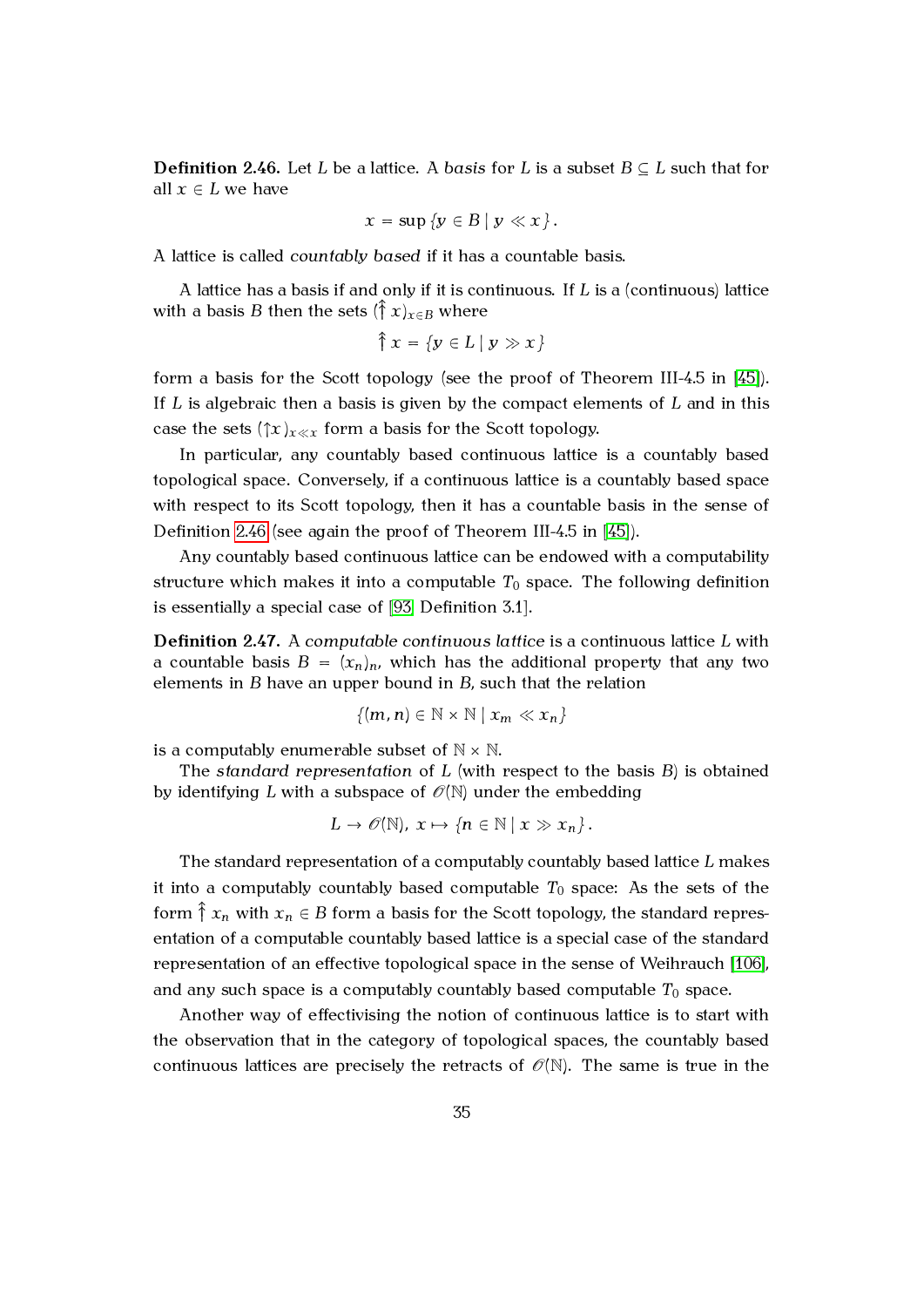category of  $qcb_0$ -spaces, as was pointed out to me by Thomas Streicher and Matthias Schröder. It was shown in [\[38,](#page-122-0) Corollary 6.11] that every core-compact  $\mathbf{QCB}_0$ -space is already countably based. As every continuous lattice in  $\mathbf{QCB}_0$  is core-compact, it follows that the continuous lattices in  $QCB<sub>0</sub>$  are precisely the retracts of  $\mathcal{O}(\mathbb{N})$ .

From this perspective it seems natural to define computable continuous lattices as the computable retracts of  $\mathcal{O}(N)$ . Let us recall the definition of computable retract first:

**Definition 2.48.** Let *A* and *B* be computable  $T_0$  spaces. Then *A* is said to be a *computable retract* of *B* if there exists a computable map  $s: A \rightarrow B$  with a computable left inverse  $r: B \to A$ , *i.e.*, the maps *s* and *r* satisfy  $r \circ s = id_A$ .

It follows from a characterisation of effectively given domains due to Smyth [\[93,](#page-126-0) Theorem 3.4] that the computable continuous lattices are indeed exactly the computable retracts of  $\mathcal{O}(N)$ . We recall the proof in our special case here:

**Proposition 2.49.** *Let X be a represented space. Then X is computably isomorphic to a computable continuous lattice if and only if X is a computable retract of*  $\mathcal{O}(\mathbb{N})$ *.* 

*Proof.* Let *X* be a computable continuous based lattice with its standard representation with respect to a chosen basis  $(x_n)_n$ . Then *X* is identified with a subspace of  $\mathcal{O}(N)$ , so we have a computable embedding  $s: X \to \mathcal{O}(N)$ . Using that the way-below relation on basis elements is semi-decidable, define a computable map  $r: \mathcal{O}(\mathbb{N}) \to \mathcal{O}(\mathbb{N})$  as follows:

$$
r(U) = \{m \in \mathbb{N} \mid \exists n \in U.x_m \ll x_n\}.
$$

We claim that *r* is a retraction onto *s*(*X*). Let  $U \in \mathcal{O}(\mathbb{N})$ . We claim that

$$
m\in r(U) \Leftrightarrow x_m \ll \sup\{x_n \mid n\in U\}.
$$

It then follows that  $r(U) = s(\sup \{x_m \mid m \in U\})$ . If  $m \in r(U)$  then by definition there exists  $n \in U$  with  $x_m \ll x_n$ , so that  $x_m \ll \sup\{x_n \mid n \in U\}$ . Conversely, if  $x_m \ll \sup \{x_n \mid n \in U\}$  then by the interpolation property of the way-below relation there exists  $x \in X$  with  $x_m \ll x \ll \sup \{x_n \mid n \in U\}$ . It follows from the definition of the way-below relation that  $x \leq x_1 \vee \cdots \vee x_N$  for some  $N \in \mathbb{N}$ . As  $x_m \ll x$  we obtain  $x_m \ll x_1 \lor \cdots \lor x_N$ . As any two elements of the basis are assumed to have an upper bound in the basis, it follows that there exists a basis element  $x_n$  with  $x_m \ll x_1 \lor \cdots \lor x_N \leq x_n$ . Hence  $m \in r(U)$ . Thus, *r* takes values in *s*(*X*). If  $U = s(x)$  then  $r(U) = U$ , for if  $m \in \mathbb{N}$  such that there exists  $n \in U$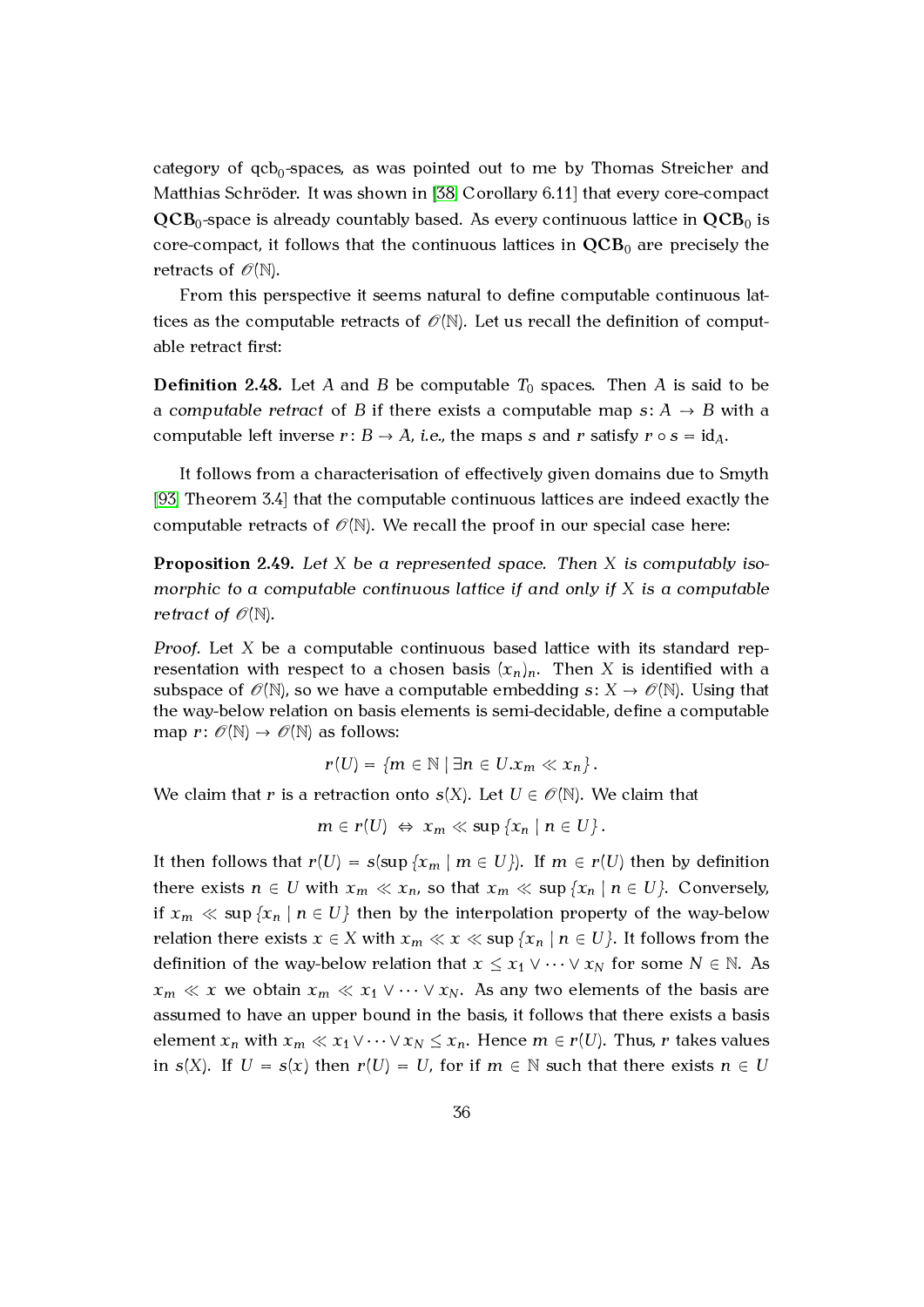with  $x_m \ll x_n$  then  $x_m \ll x_n \ll x$  so that  $m \in U$  by definition of *s*. Hence *r* is a retraction onto *s*(*X*).

Conversely, assume that *X* is a computable retract of  $\mathcal{O}(N)$ . Then there exists a computable map  $s: X \to \mathcal{O}(\mathbb{N})$  with a computable left inverse  $r: \mathcal{O}(\mathbb{N}) \to X$ .

We will construct a computable continuous lattice *L* which is isomorphic to *X*. Let  $(S_n)_n$  be a computable enumeration of all finite subsets of N. Define a relation  $\ll_X$  on  $\mathbb N$  as follows:

$$
m\ll_X n \Leftrightarrow S_m\subseteq s\circ r(S_n).
$$

Note that this relation is semi-decidable.

Let  $L \subseteq \mathcal{O}(\mathbb{N})$  be the space of all  $\ll_X$ -ideals, viewed as a subspace of  $\mathcal{O}(\mathbb{N})$ . More explicitly, an open set  $U \in \mathcal{O}(\mathbb{N})$  is an element of L if and only if it satisfies

- 1. If  $n \in U$  and  $m \ll_X n$  then  $m \in U$ .
- 2. If  $n, m \in U$  then there exists  $k \in U$  with  $n \ll_{X} k$  and  $m \ll_{X} k$ .

Note that *L* is a continuous lattice, as it is a retract of  $\mathcal{O}(N)$ . A retraction is given by the map  $\overline{)}$ 

$$
R\colon \mathscr{O}(\mathbb{N})\to L,\ R(U)=\left\{n\in\mathbb{N}\mid S_n\subseteq s\circ r\left(\bigcup_{m\in U}S_m\right)\right\}.
$$

By definition of *L* we have for all  $U \in L$  the equation:

$$
U=\bigcup_{n\in U}\{m\in\mathbb{N}\mid m\ll n\}.
$$

Therefore we can characterise the way-below relation in *L* as follows:

$$
x \ll y \Leftrightarrow \exists n \in y \ldotp x \subseteq \{m \in \mathbb{N} \mid m \ll_X n \}.
$$

It follows that the elements

$$
x_n = \{m \in \mathbb{N} \mid m \ll_X n\}
$$

form a basis of *L*, and  $x \gg x_n$  if and only if  $n \in x$ . Hence, *L* is a computable continuous lattice with the standard representation induced by the basis  $(x_n)_n$ .

Let us show that *X* is isomorphic to *L*. Define two maps

$$
f\colon X\to L,\ f(x)=\{n\in\mathbb{N}\mid S_n\subseteq s(x)\}\,.
$$

and

$$
g\colon L\to X,\ g(y)=r\left(\bigcup\{S_n\mid n\in y\}\right).
$$

It is obvious that *g* is well-defined and computable. The map *f* is clearly computable. To see that it is well-defined, let  $x \in X$ . If  $n \in f(x)$  and  $m \ll_X n$ , then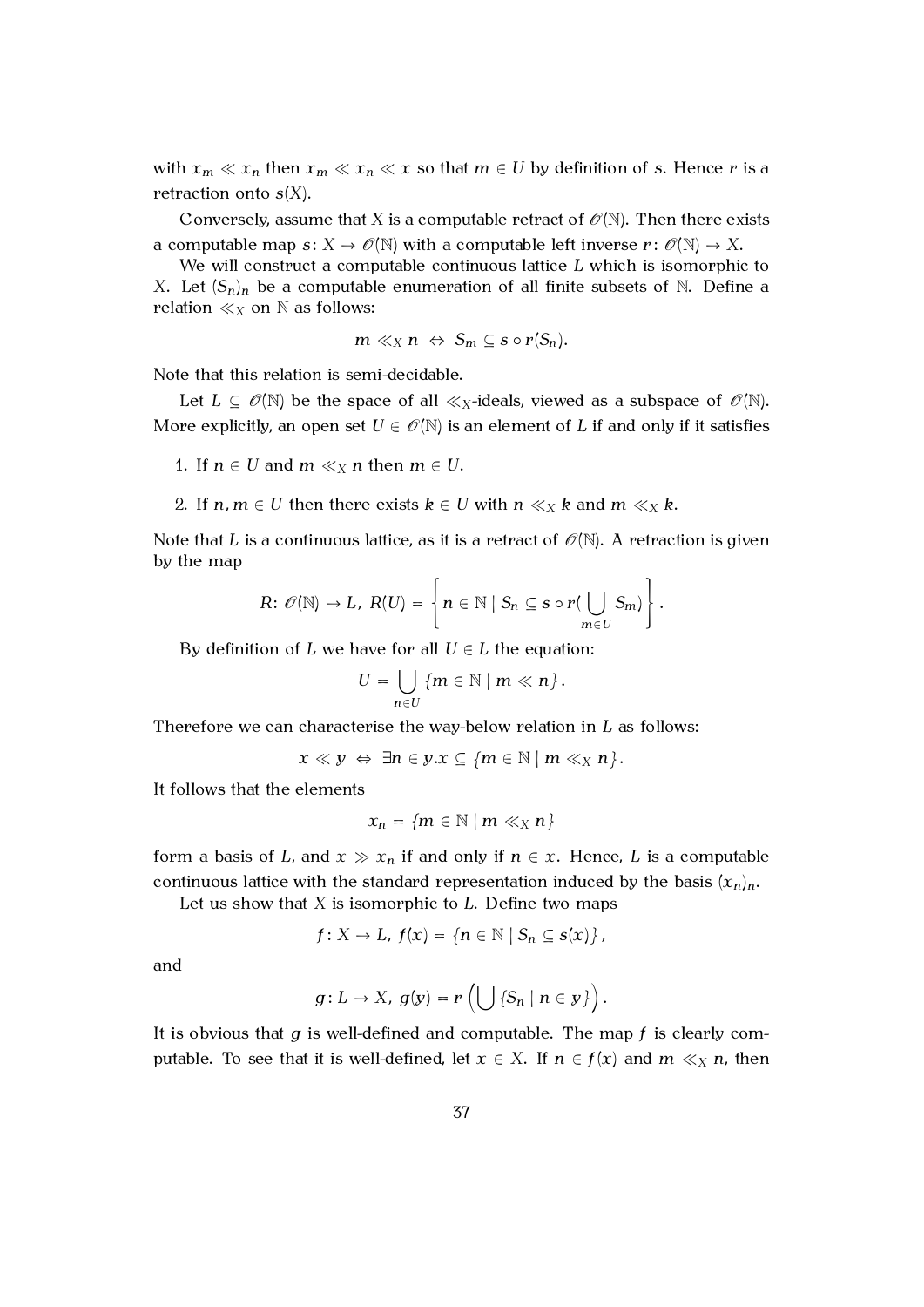by definition we have  $S_n \subseteq s(x)$  and  $S_m \subseteq s \circ r(S_n)$ . Applying  $s \circ r$  to the first equation, we obtain  $s \circ r(S_n) \subseteq s(x)$ , and hence  $S_m \subseteq s(x)$  by the second equation. This shows that  $f(x)$  is downwards closed with respect to  $\ll_{x}$ . To see that it is  $\ll$ *x*-directed, let *n, m* ∈ *f*(*x*). Then *S*<sup>*n*</sup>  $\cup$  *S*<sup>*m*</sup> ⊆ *s*(*x*) by definition. We can write  $s(x) = \bigcup_{S_k \subseteq s(x)} S_k$ . Applying  $s \circ r$  to this equation yields  $s(x) = \bigcup_{S_k \subseteq s(x)} s \circ r(S_k)$ . As  $S_n \cup S_m$  is a compact element of  $\mathcal{O}(\mathbb{N})$ , it follows that there exists  $k \in \mathbb{N}$ with  $S_n \cup S_m \subseteq s \circ r(S_k)$  and  $S_k \subseteq s(x)$ . In other words, there exists  $k \in f(x)$ with  $n \ll_X k$  and  $m \ll_X k$ . This shows that  $f(x)$  is an  $\ll_X$ -ideal, so that f is well-defined.

It is easy to see that  $g \circ f = id_X$ . Let us now show that  $f \circ g = id_Y$ . By definition we have  $\mathbf{v}$ 

$$
f\circ g(y)=f\circ r\left(\bigcup\left\{S_n\mid n\in y\right\}\right).
$$

Using that *y* is a  $\ll$ <sub>X</sub>-ideal, we obtain that the set  $\{S_n \mid n \in y\}$  is a directed subset of O(N). As *f ◦ r* is continuous, it preserves directed suprema, so that

$$
f\circ g(y)=\sup\left\{f\circ r(S_n)\mid n\in y\right\}.
$$

Note that the supremum of a directed family in *L* is simply given by the union, so that

$$
f\circ g(y)=\bigcup\{f\circ r(S_n)\mid n\in y\}.
$$

It follows from the definition of *f* that

$$
f\circ g(y)=\{m\in\mathbb{N}\mid \exists n\in y.m\ll_X n\}.
$$

Using that *y* is downwards closed with respect to  $\ll_X$ , we obtain that  $f \circ g(y) \subseteq y$ . Using that *y* is upwards directed with respect to  $\ll$ <sub>*X*</sub>, we obtain that  $f \circ g(y) \supseteq y$ . Hence, *f* and *g* are inverses of each other, so that *X* is computably isomorphic to *L*.  $\Box$ 

Together with Proposition [2.33](#page-28-0) we obtain the following result on the computability of joins and meets:

<span id="page-38-0"></span>**Theorem 2.50.** *Every computable continuous lattice is at the same time a*  $\mathcal V$ -algebra and a  $\mathcal X$ -algebra. The structure maps are given by join and meet *respectively.*

*Proof.* Let *L* be a computable complete lattice. Then there exists a computable embedding  $s: L \to \mathcal{O}(\mathbb{N})$  with computable left inverse  $r: \mathcal{O}(\mathbb{N}) \to L$ . By Proposi-tion [2.33](#page-28-0) the lattice  $\mathcal{O}(N)$  is simultaneously a  $\mathcal{V}$ -algebra and a  $\mathcal{X}$ -algebra with  $\vert \vert$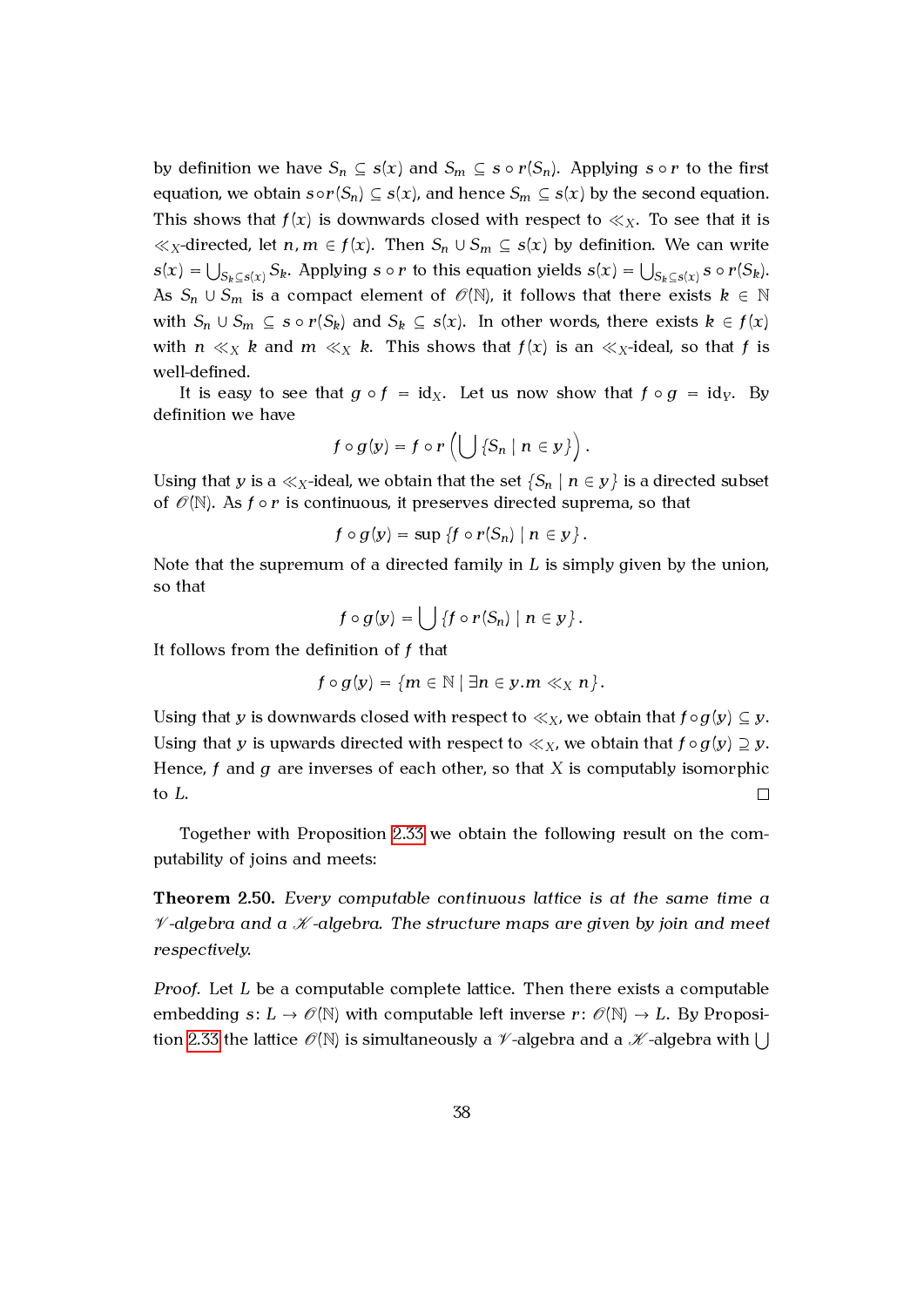and  $\bigcap$  being the structure maps. It follows that  $L$  is a  $\mathscr V$ -algebra whose structure map is given by the composition of the following maps:

$$
\mathscr{V}(L) \xrightarrow{\mathscr{V}_s} \mathscr{V}(\mathscr{O}(\mathbb{N})) \xrightarrow{\cup} \mathscr{O}(\mathbb{N}) \xrightarrow{\mathbf{r}} L
$$

Analogously L is a  $\mathscr{K}$ -algebra with the structure map being given by the composition of the following maps:

$$
\mathscr{K}(L) \xrightarrow{\mathscr{K}} \mathscr{K}(\mathscr{O}(\mathbb{N})) \xrightarrow{\cap} \mathscr{O}(\mathbb{N}) \xrightarrow{\mathbf{r}} L
$$

### **2.6 Computable commutativity of the powerspace monads**

As opposed to the rest of this chapter, this section contains original results. A recent result due to de Brecht and Kawai [\[33\]](#page-121-0) asserts that the lower and upper powerspace monads  $\mathcal V$  and  $\mathcal K$  satisfy the following commutativity relation for countably based consonant spaces *X*:

$$
\mathscr{V}(\mathscr{K}(X)) \simeq \mathscr{K}(\mathscr{V}(X)) \simeq \mathscr{O}(\mathscr{O}(X)).
$$

Here the symbol  $\simeq$  indicates that two topological spaces are homeomorphic. The second equality holds true even without the assumption of consonance. Locale-theoretic analogues of these results were proved much earlier by Vickers [\[104\]](#page-126-1). In this section we prove a computable version of this result, where the homeomorphisms are replaced with computable isomorphisms. One of the results proved here, Proposition [2.56,](#page-44-0) will be required in two places: Firstly, it is used in Proposition [3.24](#page-58-0) to show that the lattice  $\mathcal{K}_1(X)$  is computably injective for every computably countably based computable Hausdorff space *X*. Secondly, it is used in Chapter [4](#page-67-0) to prove Lemma [4.47](#page-98-0) which is used to simplify the calculation of the universal envelope of certain set-valued functions.

We first recall the definition of consonant space [\[35\]](#page-122-1):

**Definition 2.51.** A topological space *X* is called *consonant* if the Scott topology on  $\mathcal{O}(X)$  coincides with the compact-open topology, or equivalently, if for every Scott-open set  $\mathscr{U} \subseteq \mathscr{O}(X)$  there exists a family  $(K_i)_{i \in I}$  of compact sets such that *U*  $∈$  *W* if and only if *U*  $≥$  *K*<sub>*i*</sub> for some *i*  $∈$  *I*. Sets with this property are also called *compactly generated*.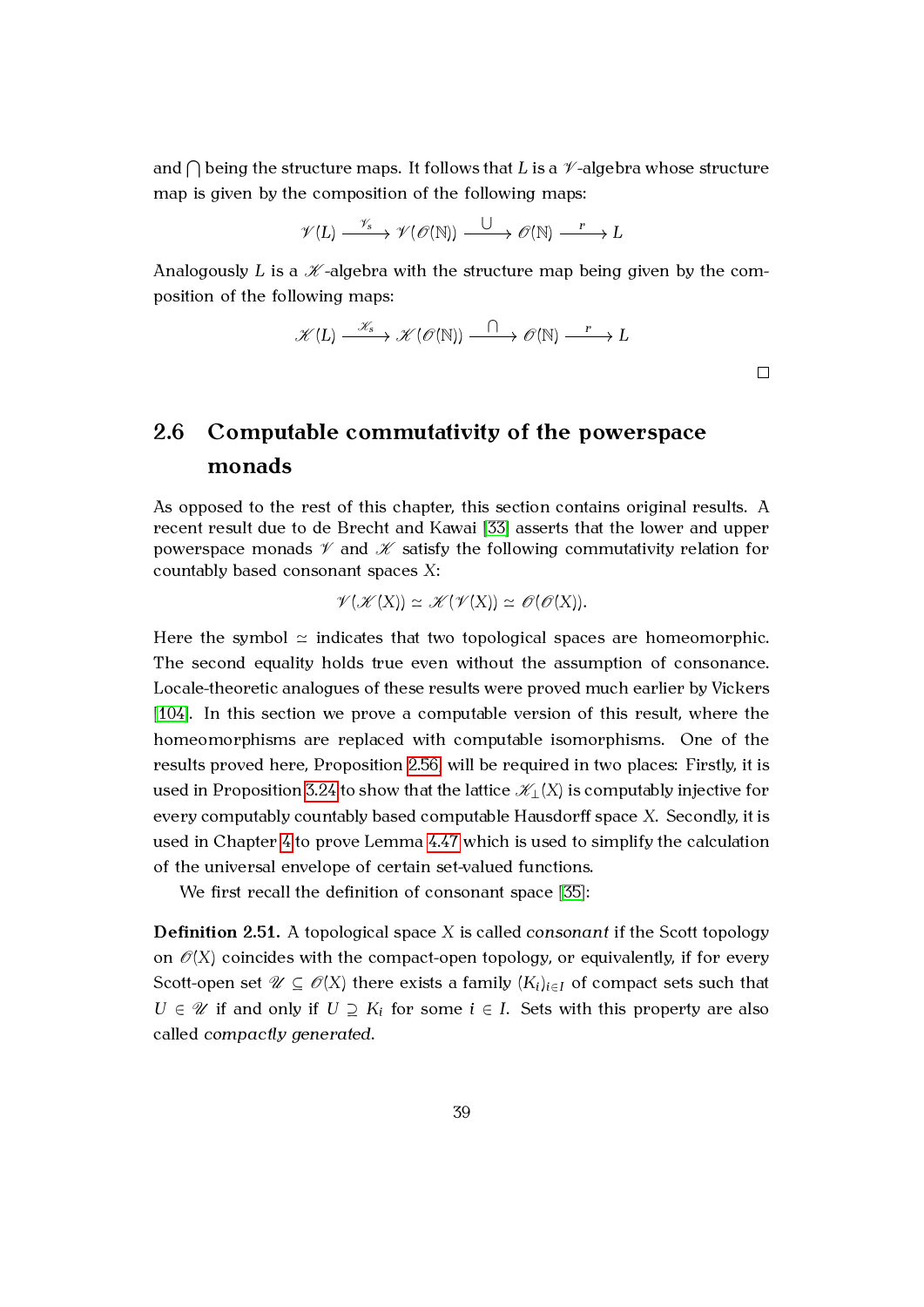Most of the usual spaces considered in analysis are consonant. Every Polish space [\[35,](#page-122-1) Theorem 4.1] and even every quasi-Polish space [\[34\]](#page-121-1) is consonant. Consonant spaces turn out to have rather erratic closure properties. For instance there exists a pair of consonant spaces whose product is not consonant [\[35,](#page-122-1) Example 7.2]. Open and closed subspaces of consonant spaces are conson-ant [\[35,](#page-122-1) Proposition 4.2], but  $G_{\delta}$ -subspaces need not be [35, Proposition 7.3]. A concrete example of a non-consonant space is the space of rational numbers Q with the subspace topology inherited from the space  $\mathbb R$  of real numbers [\[30\]](#page-121-2).

<span id="page-40-2"></span>**Proposition 2.52.** Let *X* be a consonant computably countably based  $T_0$  space. *Then there exists a computable isomorphism*

$$
\alpha\colon \mathscr{O}(\mathscr{K}(X))\to\mathscr{V}(\mathscr{O}(X))
$$

*such that for all*  $K \in \mathcal{K}(X)$  *and all*  $\mathcal{U} \in \mathcal{O}(\mathcal{K}(X))$  *we have* 

$$
K\in \mathscr{U} \ \Leftrightarrow \ \exists U\in \alpha(\mathscr{U}).\,(K\subseteq U)\,.
$$

*Proof.* Let  $(U_n)_n$  be a computable basis of *X* which is computably closed under finite intersections and unions.

Suppose we are given an open set  $\mathcal{U} \in \mathcal{O}(\mathcal{K}(X))$ . Combining Propositions [2.39](#page-31-0) and [2.40](#page-32-0) we can uniformly compute in  $\mathscr U$  a sequence  $p\in{\mathbb{N}}^{\mathbb{N}}$  such that for all  $K \in \mathcal{K}(X)$  we have

<span id="page-40-0"></span>
$$
K \in \mathscr{U} \Leftrightarrow \exists n \in \mathbb{N}. \left( K \subseteq U_{p(n)} \right). \tag{2.1}
$$

Let  $\alpha(\mathscr{U})$  be the closure of the sequence  $(U_{p(n)})_n$  in  $\mathscr{O}(X)$ . Then  $\alpha(\mathscr{U})$  is uniformly computable in  $\mathcal U$  as an overt set of opens. We have to show that the value  $\alpha(\mathcal{U})$  does not depend on the choice of name of  $\mathcal{U}$ , that  $\alpha$  is a computable isomorphism, and that  $\alpha$  has the stated property. As the sequence  $(U_{p(n)})_n$  is by definition dense in  $\alpha(\mathcal{U})$ , it follows immediately from [\(2.1\)](#page-40-0) that

<span id="page-40-1"></span>
$$
K \in \mathcal{U} \Leftrightarrow \exists U \in \alpha(\mathcal{U}). (K \subseteq U). \tag{2.2}
$$

It follows from [\(2.2\)](#page-40-1) that the computable function

$$
\alpha^{-1} \colon \mathscr{V}(\mathscr{O}(X)) \to \mathscr{O}(\mathscr{K}(X)), \ \alpha^{-1}(A) = \{K \in \mathscr{K}(X) \mid \exists U \in A.K \subseteq U\}
$$

is the inverse of *α*. Hence *α* is a computable isomorphism.

Finally, let us show that  $\alpha$  is well-defined, *i.e.*, that the value  $\alpha(\mathcal{U})$  does not depend on the choice of name of  $\mathcal{U}$ . We can already view  $\alpha$  as a multi-valued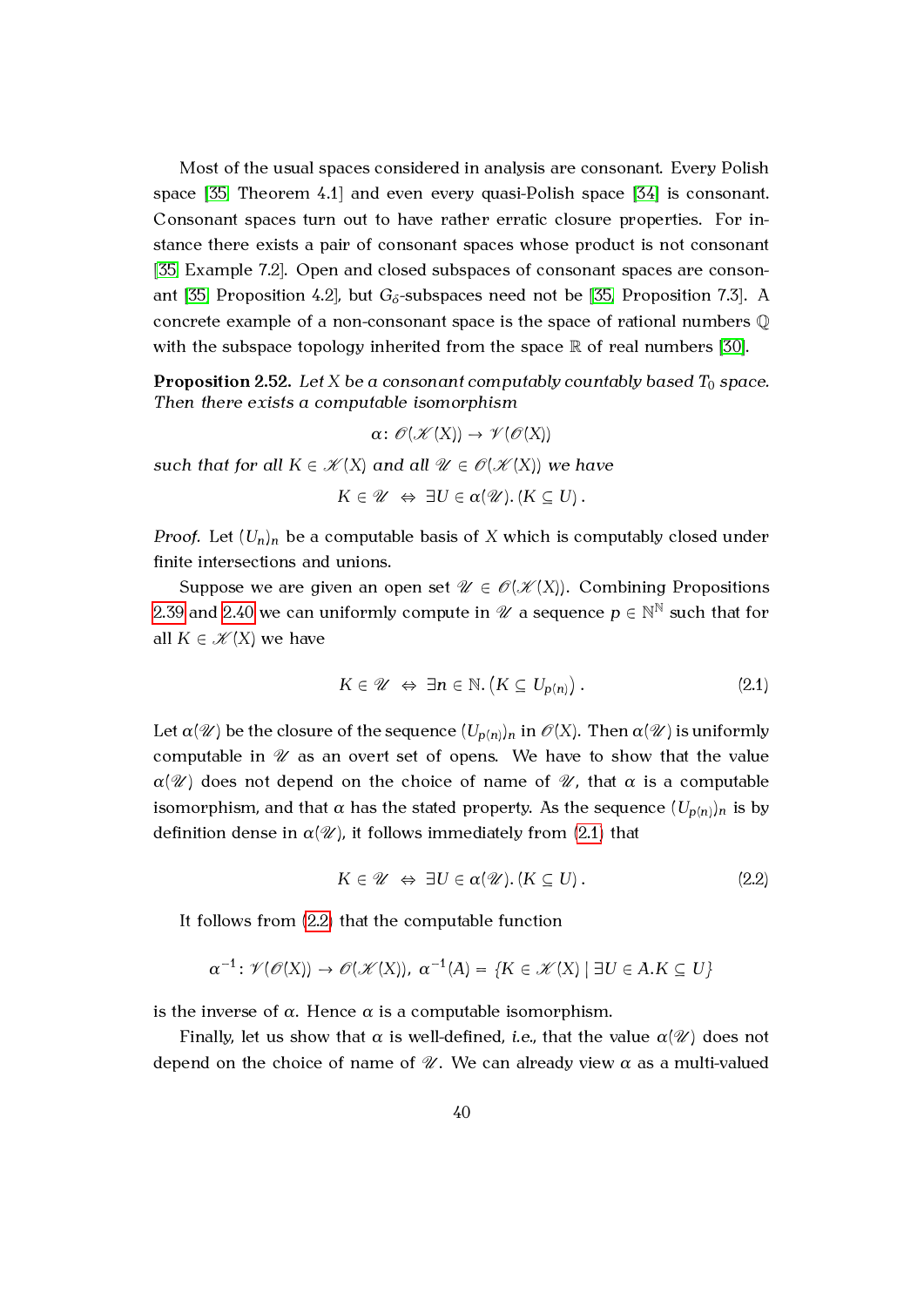$\text{map }\alpha\colon \mathscr{O}(\mathscr{K}(X))\rightrightarrows \mathscr{V}(\mathscr{K}(X))$  with  $\alpha^{-1}\circ \alpha = \text{id}.$  It hence suffices to show that the inverse function  $\alpha^{-1}$  is injective. As  $\alpha^{-1}\circ\alpha(\mathscr{U})=\mathscr{U}$  it follows that  $\alpha^{-1}$  is constant on the values of  $\alpha$ . By injectivity  $\alpha$  is single-valued. Thus, let  $A, B \in \mathcal{V}(\mathcal{O}(X))$ . Assume that  $\alpha^{-1}(A) = \alpha^{-1}(B)$ . Then for a compact set  $K \in \mathscr{K}(X)$  there exists *U*  $∈$  *A* with *K*  $subseteq$  *U* if and only if there exists *V*  $∈$  *B* such that *K*  $subseteq$  *V*. In other words if we consider sets of the form  $[K] = \{U \in \mathcal{O}(X) \mid K \subseteq U\}$  with  $K \in \mathcal{K}(X)$ then [*K*] intersects *A* if and only if it intersects *B*. These sets form a basis for the compact-open topology on  $\mathcal{O}(X)$ . As *X* is assumed to be consonant the compact-open topology on  $\mathcal{O}(X)$  coincides with the Scott topology. Hence *A* and *B* intersect the same basic open sets and therefore have to be equal.  $\Box$ 

**Proposition 2.53.** Let *X* be a computably countably based consonant  $T_0$  space. *Then there exists a computable isomorphism*

 $\iota: \mathcal{V}(\mathcal{K}(X)) \to \mathcal{O}^2(X).$ 

*If*  $A \in \mathcal{V}(\mathcal{K}(X))$  *and*  $K \in \mathcal{K}(X)$  *then* 

$$
K\in A \Leftrightarrow \forall U\supseteq K. (U\in \iota(A)).
$$

*Conversely, if*  $\mathcal{U} \in \mathcal{O}^2(X)$  and  $U \in \mathcal{O}(X)$  then

$$
U \in \mathscr{U} \Leftrightarrow \exists K \in \iota(\mathscr{U}). \,(K \subseteq U)
$$

*Proof.* Let

$$
\iota(A) = \{ U \in \mathscr{O}(X) \mid \exists K \in A.K \subseteq U \}.
$$

The function *ι* is clearly computable. The space  $\mathcal{V}(\mathcal{K}(X))$  can be identified with a subspace of  $\mathscr{O}^2(\mathscr{K}(X))$  via the embedding

$$
u: \mathscr{V}(\mathscr{K}(X)) \to \mathscr{O}^2(\mathscr{K}(X)), \ u(A) = \{U \in \mathscr{O}(\mathscr{K}(X)) \mid \exists K \in A.K \in U\}.
$$

Let  $\alpha$ :  $\mathcal{O}(\mathcal{K}(X)) \to \mathcal{V}(\mathcal{O}(X))$  be the computable isomorphism from Proposition [2.52.](#page-40-2) Let

$$
\widetilde{\mu}\colon \mathscr{O}^2(X)\to \mathscr{O}^2(\mathscr{K}(X)),\; \widetilde{\mu}(\mathscr{U})=\{U\in \mathscr{O}(\mathscr{K}(X))\mid \exists V\in \alpha(U). V\in \mathscr{U}\}\,.
$$

The function  $\widetilde{\mu}$  is computable. We claim that the function  $\mu = u^{-1} \circ \widetilde{\mu}$  is welldefined and the inverse of *ι*. Let  $\mathscr{U} \in \mathscr{O}^2(X)$ . Using that  $X$  is consonant, let  $(K_i)_i$ be a generating family of compacts for  $\mathcal{U}$ . We have: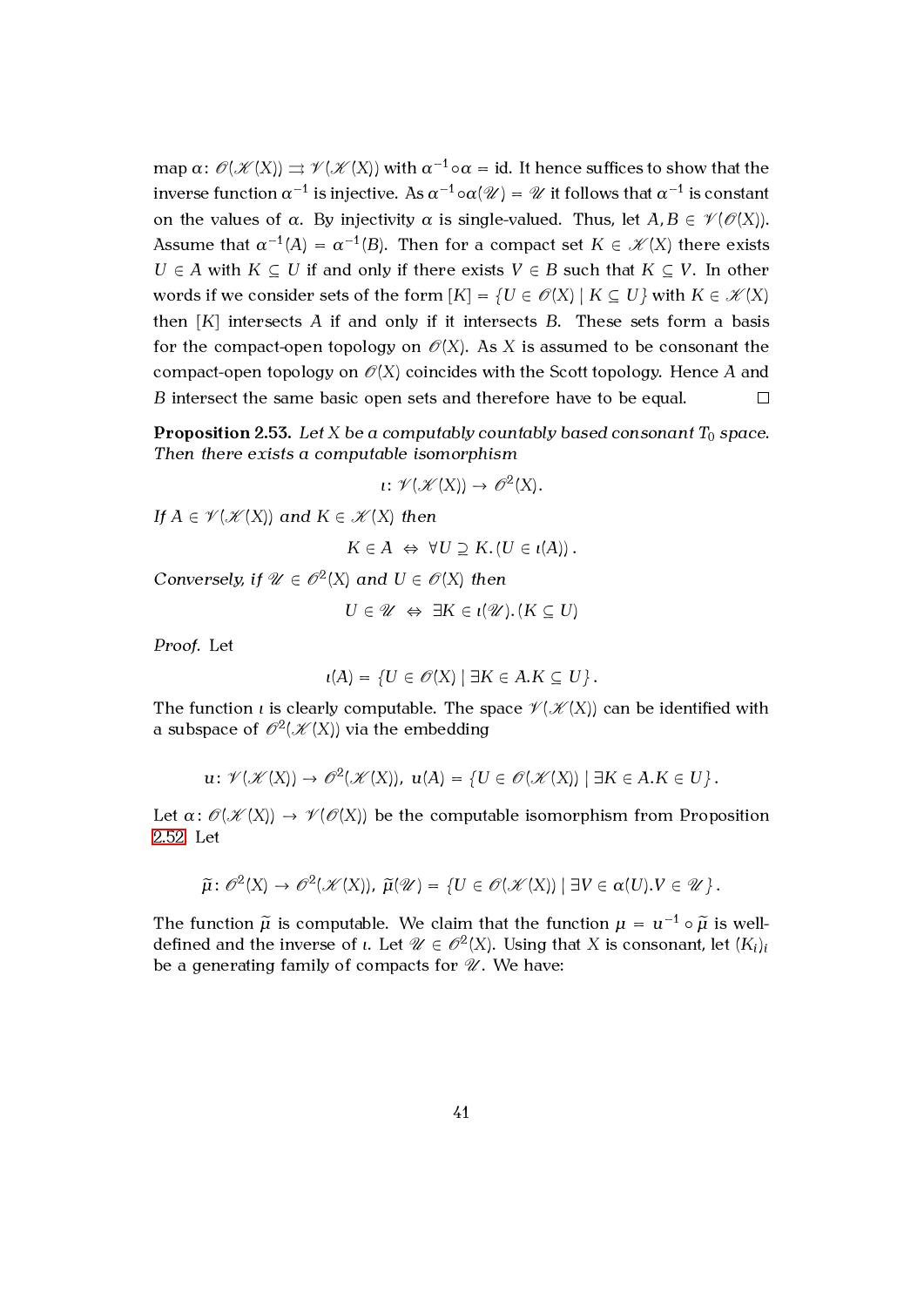$$
U \in \widetilde{\mu}(\mathscr{U})
$$
  
\n
$$
\Leftrightarrow \exists V \in \alpha(U). V \in \mathscr{U}
$$
  
\n
$$
\Leftrightarrow \exists V \in \alpha(U). \exists i. K_i \subseteq V
$$
  
\n
$$
\Leftrightarrow \exists i. K_i \in U.
$$

The last equivalence uses Proposition [2.52.](#page-40-2) Thus,  $\tilde{\mu}(\mathcal{U}) = u(A)$  where *A* is the closure of the family ( $K_i$ )*i* in  $\mathscr{K}(X)$ . Hence the function  $\mu = u^{-1} \circ \widetilde{\mu}$  is welldefined. It is easy to see that  $\tilde{\mu} \circ \iota = u$ . Hence  $\mu \circ \iota = id$ . Using that  $\mu(\mathcal{U})$  is a generating family for  $\mathcal U$  we obtain that  $\iota \circ \mu(\mathcal U) = \mathcal U$ . Hence  $\mu$  is the inverse of *ι*.  $\Box$ 

A dual result holds true for the lower powerspace. We begin with a technical lemma.

<span id="page-42-0"></span>**Lemma 2.54.** *Let X be a computably countably based space. Let*  $(U_n)_n$  *be a computable basis of X. Given (a name of) an open set of overts*  $\mathcal{U} \in \mathcal{O}(\mathcal{V}(X))$ we can compute a sequence  $\langle\langle U_0^i, \ldots, U_{n_i}^i \rangle\rangle_i$  of finite sequences of basic open *sets with*  $\overline{\phantom{a}}$  $\mathbf{r}$ 

$$
A \in \mathscr{U} \; \Leftrightarrow \; \exists i \in \mathbb{N}. \forall k \leq n_i. \left(A \cap U^i_k \neq \emptyset\right).
$$

*Proof.* It follows from Proposition [2.41](#page-33-0) that  $\mathcal{V}(X)$  is a computably countably based space and that a computable basis for  $\mathcal{V}(X)$  is given by the sets of the form

$$
[U_{i_1},\ldots,U_{i_n}]=\{A\in\mathscr{V}(X)\mid\forall k\leq n.A\cap U_{i_k}\neq\emptyset\}.
$$

The claim now follows from Proposition [2.38](#page-31-1) and Proposition [2.39.](#page-31-0)

 $\Box$ 

**Proposition 2.55.** *Let X be a computably countably based space. Then the map*

$$
\beta\colon \mathscr{O}(\mathscr{V}(X))\to \mathscr{K}(\mathscr{O}(X)),\ \beta(\mathscr{U})=\{U\in \mathscr{O}(X)\mid \forall A\in \mathscr{U}. A\cap U\neq \emptyset\}.
$$

*is a computable isomorphism.*

*Proof.* Given a name of  $\mathcal{U}$ , compute a sequence  $\langle \langle U_0^i, \ldots, U_{n_i}^i \rangle \rangle_i$  of finite se-quences of basic open sets as in Lemma [2.54.](#page-42-0) We claim that  $\beta(\mathcal{U})$  consists of all open sets which contain an open set of the form

<span id="page-42-1"></span>
$$
\bigcup_{i \in \mathbb{N}} U^i_{f(i)} \tag{2.3}
$$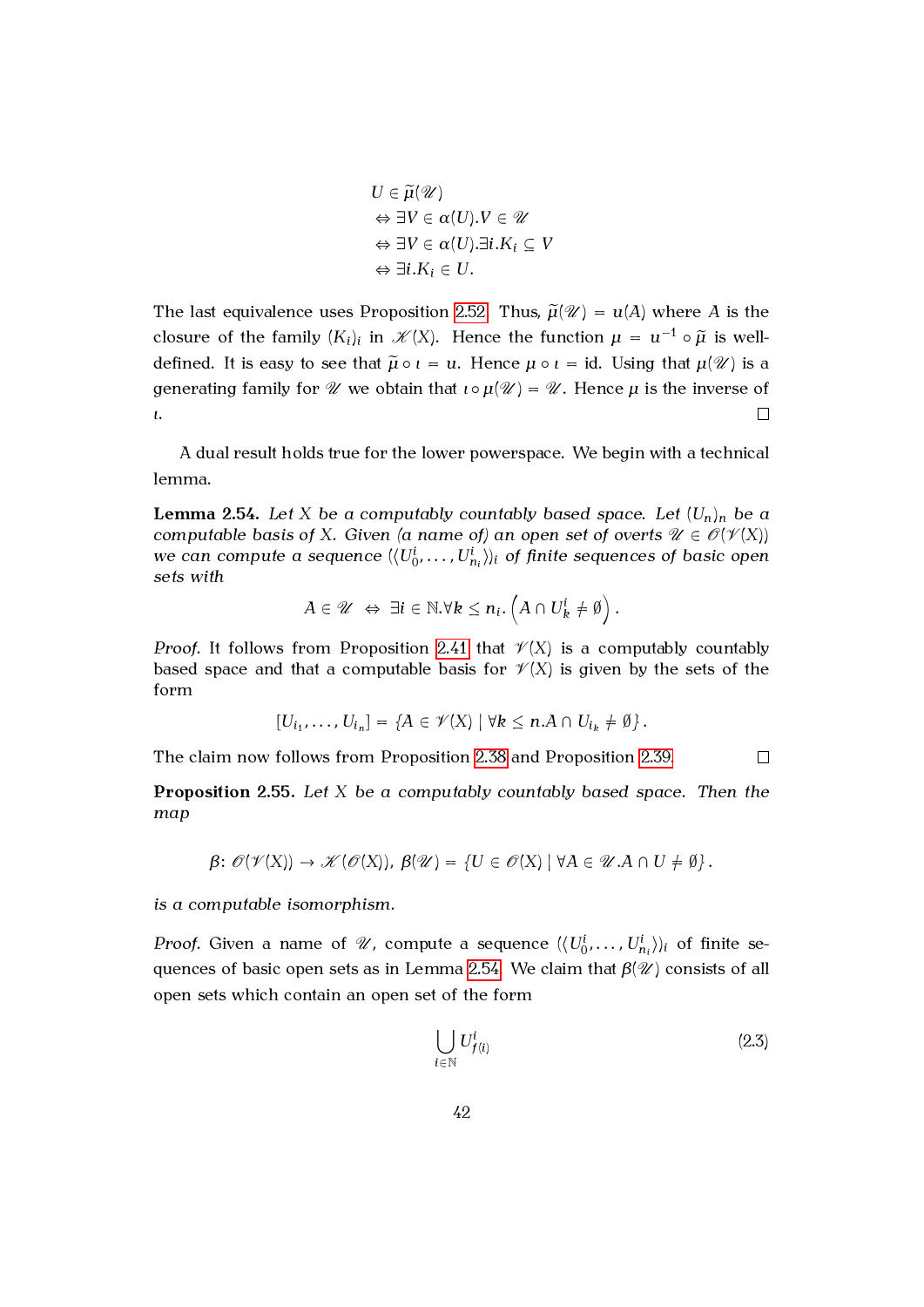where  $f: \mathbb{N} \to \mathbb{N}$  is a function with  $f(i) \leq n_i$  for all *i*. It is clear that any such open set is contained in  $\beta(\mathscr{U})$ . On the other hand, if  $U \in \mathscr{O}(X)$  does not contain such a set then there exists  $i \in \mathbb{N}$  such that *U* does not contain any of the sets  $U_1^i$ ....,  $U_{n_i}^i$ . Hence there exist points  $y_j \in U_j^i$  with  $y_j \in U_j^i \setminus U$ . Then  $\{y_1, \ldots, y_{n_i}\}$ is contained in  $\mathcal{U}$  but does not intersect *U*. It follows that  $U \notin \beta(\mathcal{U})$ . Now let  $\mathscr{H}\in\mathscr{O}^{2}(X).$  Then  $\beta(\mathscr{U})$  is contained in  $\mathscr{H}$  if and only if  $\mathscr{H}$  contains all sets of the form [\(2.3\)](#page-42-1). We can semi-decide if  $\beta(\mathcal{U})$  is contained in  $\mathcal{H}$  as follows: for all pairs  $(n,s) \in \mathbb{N}^2$  run an algorithm for  $s$  steps that checks if  $\mathscr H$  contains all finite unions of the form

<span id="page-43-0"></span>
$$
\bigcup_{i=0}^{n} U_{f(i)}^{i} \tag{2.4}
$$

where  $f: \mathbb{N} \to \mathbb{N}$  is a function with  $f(i) \leq n_i$  for all *i*. If a pair  $(n, s)$  is found, halt the computation, indicating that  $\beta(\mathcal{U})$  is contained in  $\mathcal{H}$ . Let us show that this algorithm is correct. On the one hand, if the algorithm halts then  $H$  contains all finite unions of the form [\(2.4\)](#page-43-0) for some *n* and hence a-fortiori all infinite unions of the form [\(2.3\)](#page-42-1), as it is upwards closed. On the other hand assume that the algorithm does not halt. Consider the tree consisting of all finite sequences  $\langle k_0, \ldots, k_n \rangle$  with  $k_i \leq n_i$  such that  $\mathcal{H}$  does not contain the finite union  $\bigcup_{i=0}^n U^i_{k_i}$ . If this tree is finite then the algorithm eventually halts. It follows from our assumption that this tree must be infinite. Hence the tree has an infinite path. This path can be identified with a function  $f: \mathbb{N} \to \mathbb{N}$  with  $f(i) \leq n_i$  such that  $\mathcal{H}$ does not contain any of the finite unions  $\bigcup_{i=0}^{n} U_{f(i)}^{i}$ . Assume  $\mathcal{H} \supseteq \beta(\mathcal{U})$ . Then  $\mathcal{H}$  contains the infinite union  $\bigcup_{n\in\mathbb{N}} U^i_{f(i)}$ . As  $\mathcal{H}$  is Scott-open it already contains some finite union  $\bigcup_{i=0}^{n} U_{f(i)}^i$ . This contradicts the existence of *f*. Hence *H* does not contain  $β$ (*W*). It follows that *β* is well-defined and computable.

Consider the computable map

$$
\beta^{-1}\colon \mathscr{K}(\mathscr{O}(\mathrm{Y})) \to \mathscr{O}(\mathscr{V}(\mathrm{Y})),\ \beta^{-1}(\mathrm{K})=\{A\in \mathscr{V}(\mathrm{Y})\mid \forall U\in \mathrm{K}. A\cap U\neq \emptyset\}
$$

We will show that *β −*1 is the inverse of *β*. We have

$$
\beta \circ \beta^{-1}(K) = \{ U \in \mathscr{O}(Y) \mid \forall A \in \mathscr{V}(Y) . \left( (\forall V \in K.A \cap V \neq \emptyset) \rightarrow A \cap U \neq \emptyset \right) \}.
$$

It is obvious that  $\beta \circ \beta^{-1}(K) \supseteq K$ . Let  $U \in \beta \circ \beta^{-1}(K)$  and assume  $U \notin K$ . Then, since *K* is saturated,

$$
\forall V \in K. \exists y \in Y. y \in V \setminus U.
$$

Let  $f: K \to Y$  be a Skolem-function for this, *i.e.*, a function satisfying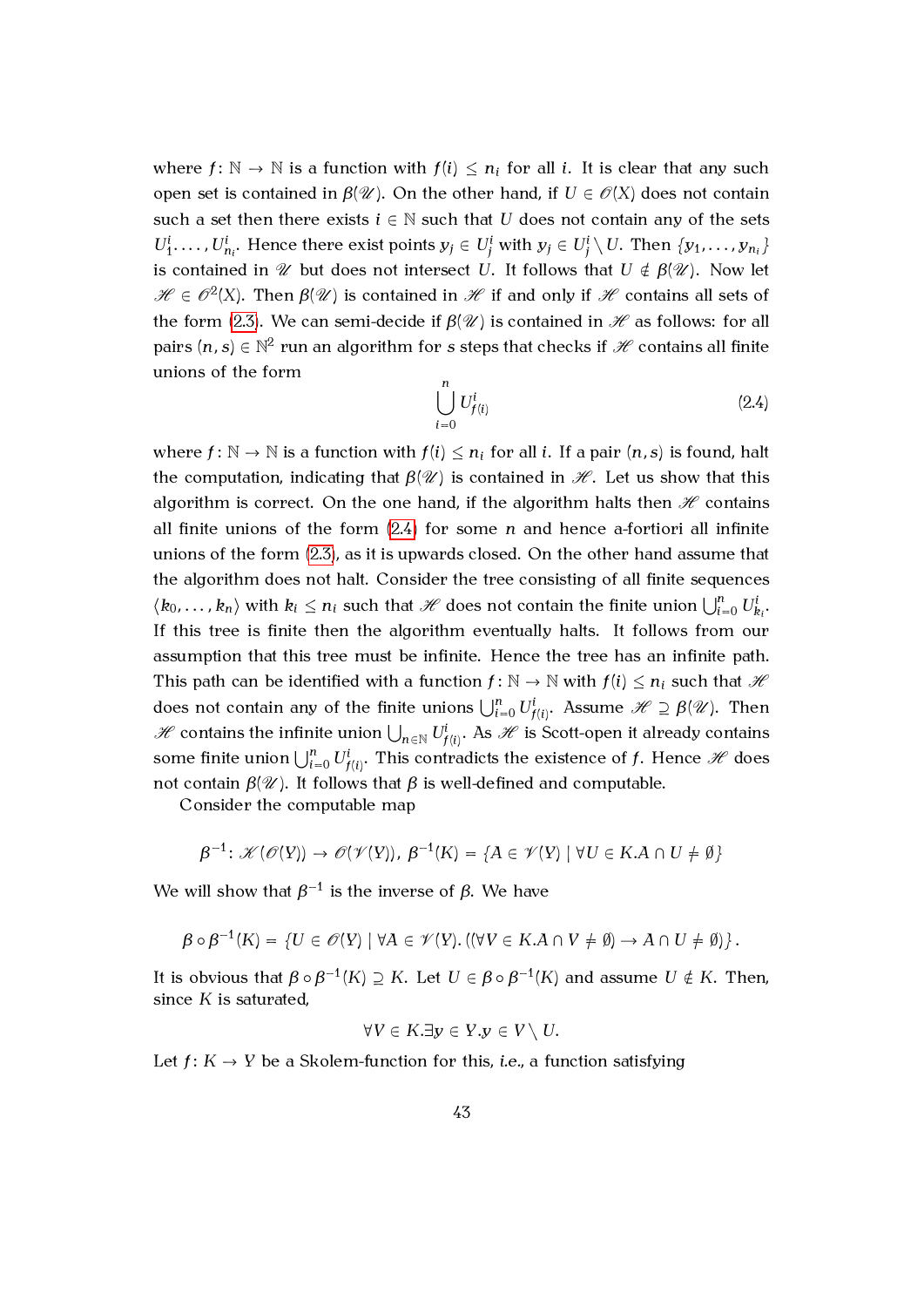$$
\forall V \in K.f(V) \in V \setminus U.
$$

Then the set *A* = cl( $\bigcup_{V \in K} f(V)$ ) intersects all  $V \in K$  but does not intersect *U*. This contradicts the assumption that  $U \in \beta \circ \beta^{-1}(K)$ . Hence  $U \in K$ . We have

$$
\beta^{-1} \circ \beta(\mathcal{U}) = \{ A \in \mathcal{V}(Y) \mid \forall U \in \mathcal{O}(Y). \left( (\forall B \in \mathcal{U}.B \cap U \neq \emptyset) \rightarrow A \cap U \neq \emptyset \right) \}.
$$

Again it is clear that  $\beta^{-1}\circ\beta(\mathscr{U})\supseteq \mathscr{U}.$  Let  $A\in\beta^{-1}\circ\beta(\mathscr{U})$  and assume  $A\notin\mathscr{U}.$ Then, because  $\mathscr U$  is upwards closed,

$$
\forall B \in \mathscr{U}.\exists U \in \mathscr{O}(Y).B \cap U \neq \emptyset \land A \cap U = \emptyset.
$$

Let  $f \colon \mathscr{U} \to \mathscr{O}(Y)$  be a Skolem-function for this. Then the open set  $\bigcup_{B \in \mathscr{U}} f(B)$ intersects all elements of  $\mathcal U$  but does not intersect A, contradicting the assumption  $A\in\beta^{-1}\circ\beta(\mathscr{U}).$  Hence  $A\in\mathscr{U}.$  It follows that  $\beta^{-1}$  is really the inverse of *β*.  $\Box$ 

<span id="page-44-0"></span>**Proposition 2.56.** *Let Y be a computably countably based space. Then the map*

$$
\gamma\colon \mathscr{K}(\mathscr{V}(Y))\to \mathscr{O}^2(Y),\,\, \gamma(K)=\{U\in \mathscr{O}(Y)\mid \forall A\in K.A\cap U\neq \emptyset\}
$$

*is a computable isomorphism.*

*Its inverse is given by:*

$$
\gamma^{-1}\colon \mathscr{O}^2(Y)\to \mathscr{K}(\mathscr{V}(Y)),\ \gamma^{-1}(\mathscr{U})=\{A\in \mathscr{V}(Y)\mid \forall U\in \mathscr{U}. A\cap U\neq \emptyset\}.
$$

*Proof.* Clearly the map *γ* is computable. Consider the map

$$
\widetilde{\gamma^{-1}}\colon \mathscr{O}^2(Y)\to \mathscr{O}^2(\mathscr{V}(Y)),\ \widetilde{\gamma^{-1}}(\mathscr{H})=\{\mathscr{U}\in \mathscr{O}(\mathscr{V}(Y))\mid \beta(\mathscr{U})\subseteq \mathscr{H}\}.
$$

The map  $\widetilde{\gamma^{-1}}$  is clearly well-defined and computable. We claim that it takes values in range of the canonical embedding

$$
i\colon \mathscr{K}(\mathscr{V}(Y)) \to \mathscr{O}^2(\mathscr{V}(Y))
$$

so that we obtain a computable function  $\gamma^{-1} = i \circ \widetilde{\gamma^{-1}}$ . More specifically, we claim that

$$
\mathscr{U}\in\widetilde{\gamma^{-1}}(\mathscr{H})\ \Leftrightarrow\ \mathscr{U}\supseteq\{A\in\mathscr{V}(Y)\mid\forall U\in\mathscr{H}.A\cap U\neq\emptyset\}\,.
$$

It then follows that  $\gamma^{-1}(\mathscr{H}) = \{A \in \mathscr{V}(Y) \mid \forall U \in \mathscr{H}. A \cap U \neq \emptyset\}$  is well-defined and computable.

First assume  $\mathscr{U} \in \widetilde{\gamma^{-1}}(\mathscr{H})$ . Let  $A \in \mathscr{V}(Y)$  be a set with  $A \cap U \neq \emptyset$  for all  $U \in \mathcal{H}$ . Our goal is to show that  $A \in \mathcal{U}$ . Suppose not. Then, as  $\mathcal{U}$  is upwards closed,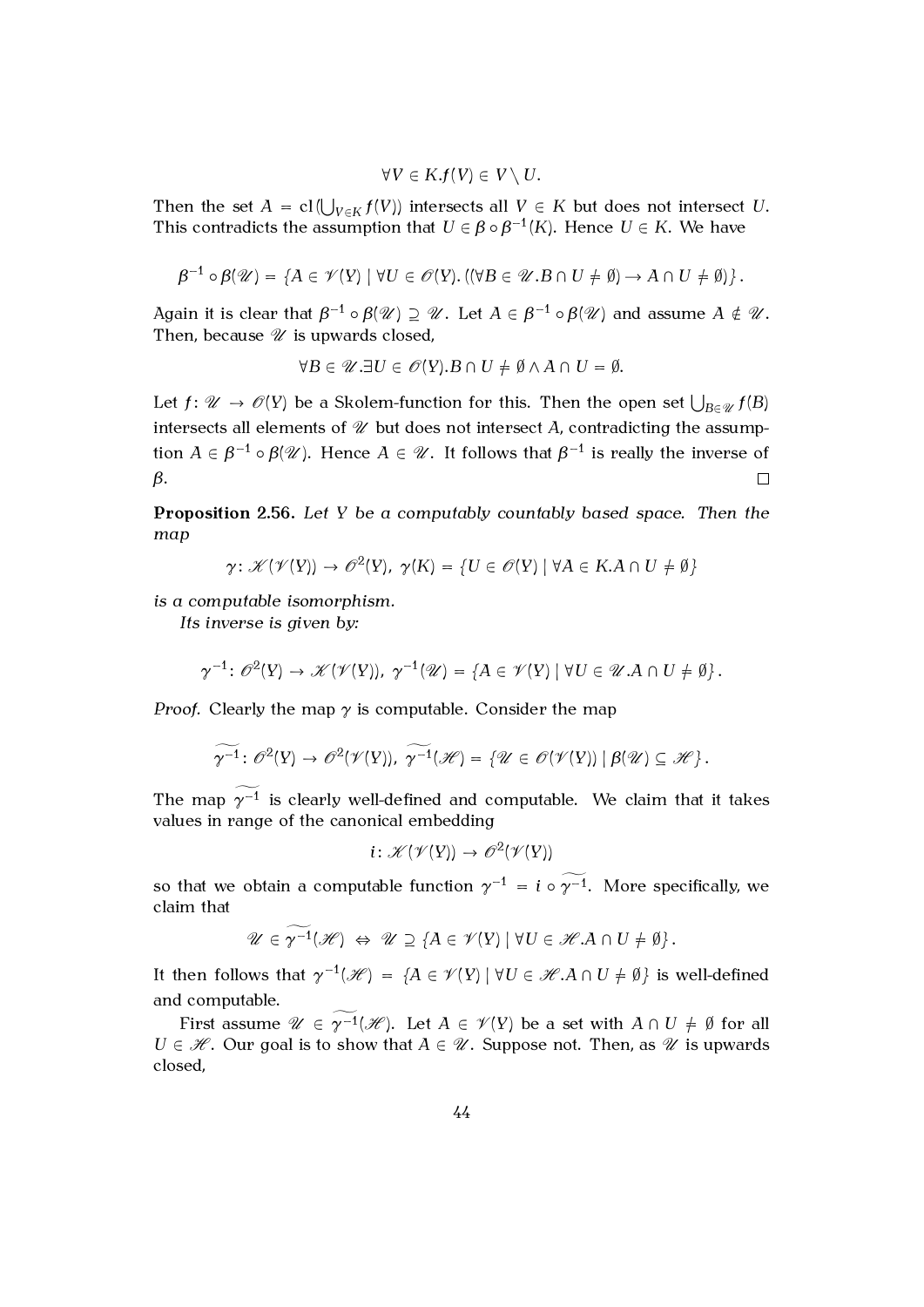$$
\forall B \in \mathscr{U}.\exists U \in \mathscr{O}(Y). (B \cap U \neq \emptyset \wedge A \cap U = \emptyset).
$$

Let  $f: \mathscr{U} \to \mathscr{O}(Y)$  be a Skolem function for this. Then the set  $U =$ S *B∈*<sup>U</sup> *f*(*B*) intersects all elements of  $\mathcal{U}$  and does not intersect *A*. By definition of  $\gamma^{-1}$  we have  $\beta(\mathcal{U}) \subseteq \mathcal{H}$  from which it follows that  $U \in \mathcal{H}$ . But then by assumption on *A* we have  $A \cap U \neq \emptyset$ . Contradiction. It follows that  $A \in \mathcal{U}$ . Now assume that  $\mathcal{U} \supseteq \{A \in \mathcal{V}(Y) \mid \forall U \in \mathcal{H} \}$ . A ∩  $U \neq \emptyset\}$ . Let  $U \in \mathcal{O}(Y)$  be an open set which intersects all members of  $\mathcal{U}$ . Our goal is to show that  $U \in \mathcal{H}$ . Suppose not. Then, since  $\mathcal H$  is upwards closed, we have

$$
\forall V \in \mathscr{H}.\exists y \in Y. y \in V \setminus U.
$$

Let  $f: \mathscr{H} \to Y$  be a Skolem-function for this. Then the set  $A = \text{cl }(\bigcup_{V \in \mathscr{H}} f(V)$  $\overline{a}$ intersects all members of  $\mathcal{H}$  and does not intersect *U*. By assumption  $A \in \mathcal{U}$ and hence by assumption on *U* intersects *U*. Contradiction. It follows that  $U \in \mathcal{H}$ .

Let us now show that  $\gamma^{-1}$  is really the inverse function of  $\gamma.$  We have

$$
\gamma^{-1} \circ \gamma(K) = \{ A \in \mathscr{V}(Y) \mid \forall U \in \mathscr{O}(Y). \left( (\forall B \in K.B \cap U \neq \emptyset) \rightarrow A \cap U \neq \emptyset \right) \}.
$$

If  $A \in K$  then clearly  $A \in \gamma^{-1} \circ \gamma(K)$ . If  $A \notin K$  then since  $K$  is saturated we have

$$
\forall B \in K. \exists U \in \mathscr{O}(Y). \ (B \cap U \neq \emptyset \land A \cap U = \emptyset).
$$

Let  $f: K \to \mathscr{O}(Y)$  be a Skolem-function for this. Then  $U =$ S *B∈K f*(*B*) is an open set with  $\forall B \in K.B \cap U \neq \emptyset$  and  $A \cap U = \emptyset$ . It follows that  $A \notin \gamma^{-1} \circ \gamma(K)$ . Hence *K* =  $\gamma^{-1} \circ \gamma(K)$ . We have

$$
\gamma \circ \gamma^{-1}(\mathscr{H}) = \{ U \in \mathscr{O}(Y) \mid \forall A \in \mathscr{V}(Y) . \left( \left( \forall V \in \mathscr{H} . A \cap V \neq \emptyset \right) \to A \cap U \neq \emptyset \right) \} .
$$

 $\lambda$ gain it is obvious that  $\gamma \circ \gamma^{-1}({\mathscr{H}}) \supseteq {\mathscr{H}}.$  Let  $U \in \mathscr{O}(Y)$  with  $U \notin {\mathscr{H}}.$  Then, since  $\mathscr H$  is upwards closed, we have

$$
\forall V \in \mathscr{H}.\exists y \in Y.(y \in V \wedge y \notin U).
$$

Let  $f \colon \mathscr{H} \to Y$  be a Skolem-function for this. Then  $\text{cl} \left( \bigcup_{V \in \mathscr{H}} f(V) \right)$  $\overline{a}$ is an overt  $\int$ set with cl  $\left(\bigcup_{V \in \mathcal{H}} f(V)\right)$  $\int$   $\cap$  *U* =  $\emptyset$  and cl  $\left(\bigcup_{V \in \mathcal{H}} f(V)\right)$  $\tilde{\cdot}$ *∩ V*  $\neq$  *Ø* for all *V*  $\in$  *H*. It follows that  $\gamma \circ \gamma^{-1}(\mathcal{H}) = \mathcal{H}$ .  $\Box$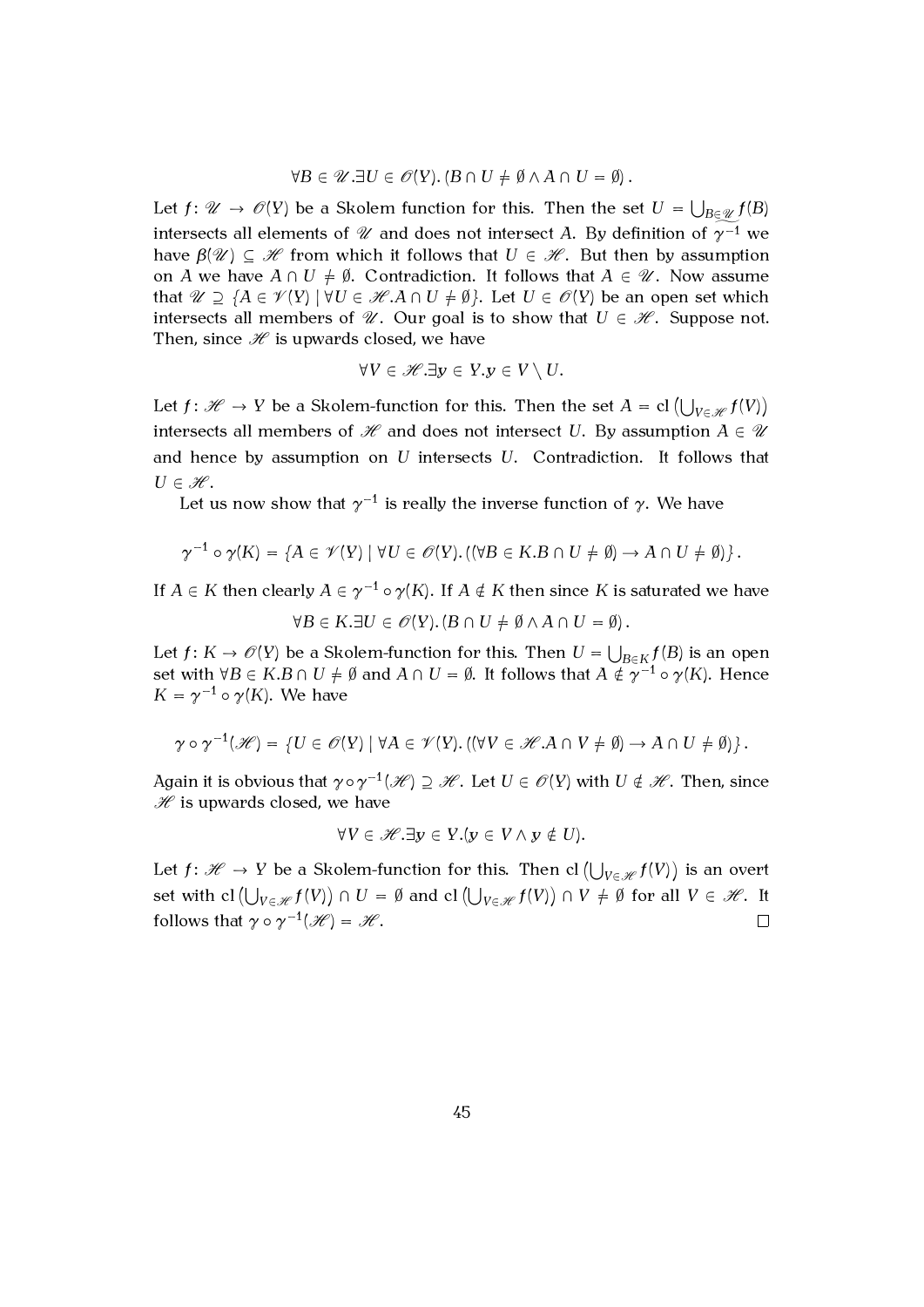## **Chapter 3**

# **Computable complete lattices**

Envelopes, the central objects of our investigation, are functions which take values in a certain class of complete lattices, which we call *computable complete lattices*. The object of this chapter is to introduce these lattices and to establish some basic results about them. The definition is a straightforward effectivisation of the classical definition of complete lattice:

<span id="page-46-0"></span>**Definition 3.1.** A *computable complete lattice* is a *computable*  $T_0$  space *L* which is simultaneously a  $\mathscr K$ -algebra and a  $\mathscr V$ -algebra in the category of computable *T*<sup>0</sup> spaces.

It is easy to see that the structure map of a  $\mathcal{K}$ -algebra has to be the meet with respect to the specialisation order. Dually, the structure map for a  $\mathcal V$ -algebra has to be the join with respect to the specialisation order. Thus, a computable complete lattice is a computable  $T_0$  space L which uniformly computably admits all compact meets and all overt joins with respect to its specialisation order. More explicitly, the maps

$$
\inf: \mathcal{K}(L) \to L, \ K \mapsto \inf K
$$

and

$$
sup: \mathscr{V}(L) \to L, A \mapsto sup A,
$$

are required to be well-defined and computable.

Note that if *L* is a computable complete lattice then the points  $\bot = \sup \emptyset$  and *>* = inf *∅* are automatically computable. Although Definition [3.1](#page-46-0) only asks that the supremum exist for all closed subsets, the following proposition shows that any computable complete lattice admits arbitrary suprema. A computable complete lattice is hence indeed a complete lattice with respect to its specialisation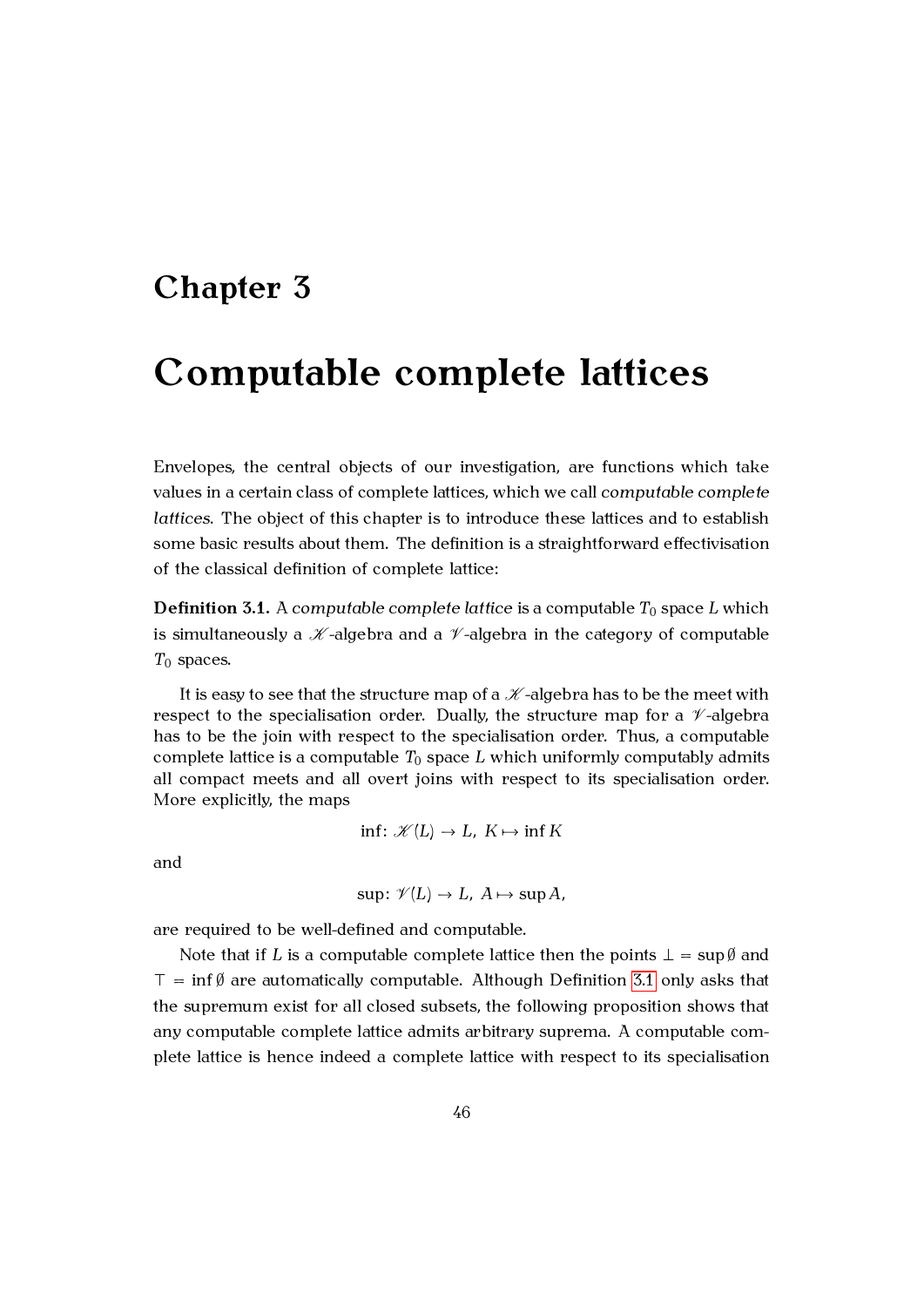order.

<span id="page-47-0"></span>**Proposition 3.2.** *Let L be a computable complete lattice. Let A ⊆ L be an arbitrary subset. Then*  $\sup A$  *exists and*  $\sup A$  =  $\sup(\text{cl } A)$ *.* 

*Proof.* As cl *A*  $\supseteq$  *A* we have sup(cl *A*)  $\geq$  *l* for all  $\ell \in A$ . Conversely, let  $m \in L$ satisfy  $m \geq \ell$  for all  $\ell \in A$ . Let  $\ell \in \text{cl } A$ . Let  $U \in \mathcal{O}(L)$  be an open set that contains  $\ell$ . Then *U* ∩ *A*  $\neq$   $\emptyset$ , so that there exists  $\ell' \in A \cap U$ . As  $m \geq \ell'$  by assumption, it follows that  $m \in U$ . Thus,  $m \geq \ell$  for all  $\ell \in \text{cl } A$  and hence  $m \geq \text{sup}(\text{cl } A)$ . It follows that sup(cl *A*) is the supremum of *A*.  $\Box$ 

Theorem [2.50](#page-38-0) asserts that every computable continuous lattice is a computable complete lattice. More generally, it follows from the proof of Theorem [2.50](#page-38-0) that computable retracts of computable complete lattices are computable complete lattices (see Proposition [3.7](#page-50-0) below for a general proof). By Proposi-tion [2.33](#page-28-0) the space  $\mathcal{O}(X)$  is a computable complete lattice for every represented space *X*. Hence every computable retract of a space of the form  $\mathcal{O}(X)$  is a computable complete lattice. The case of computable continuous lattices follows as the special case where  $X = N$ . We immediately obtain examples of computable complete lattices which are not continuous, such as  $\mathscr{O}(\mathbb{N}^{\mathbb{N}}).$  We can also see immediately that every computable  $T_0$  space embeds naturally into a computable complete lattice, as any computable  $T_0$  space  $X$  embeds naturally into the lattice  $\mathscr{O}^2(X)$ . Again, the space  $\mathscr{O}^2(X)$  fails to be a continuous lattice in general.

Another prototypical example of a computable complete lattice is the space K*⊥*(*X*) of all compact subsets of a computable Hausdorff space *X* with a bottom element added:

**Proposition 3.3.** Let *X* be a computable Hausdorff space. Then  $\mathcal{K}_1(X)$  is *a computable complete lattice. The specialisation order is given by reverse inclusion. Joins and meets are given by intersection and union respectively.*

*Proof.* Intersection, union, and subset inclusion on  $\mathcal{K}(X)$  extend to  $\mathcal{K}_1(X)$  in an obvious way. It is easy to see that the specialisation order is given by reverse inclusion. It follows immediately that joins are given by intersection and that meets are given by union. The semi-decidable predicate  $K \subseteq U$  with  $K \in \mathcal{K}(X)$ and  $U \in \mathcal{O}(X)$  extends to a semi-decidable predicate on  $\mathcal{K}_1(X) \times \mathcal{O}(X)$  by letting *⊥*  $\subset$  *U* be false for all  $U \in \mathcal{O}(X)$ . Let  $I \in \mathcal{K}(\mathcal{K}_1(X))$  and let  $U \in \mathcal{O}(X)$ . We have the equivalence:

$$
\bigcup_{K\in I} K\subseteq U \iff \forall K\in I.K\subseteq U.
$$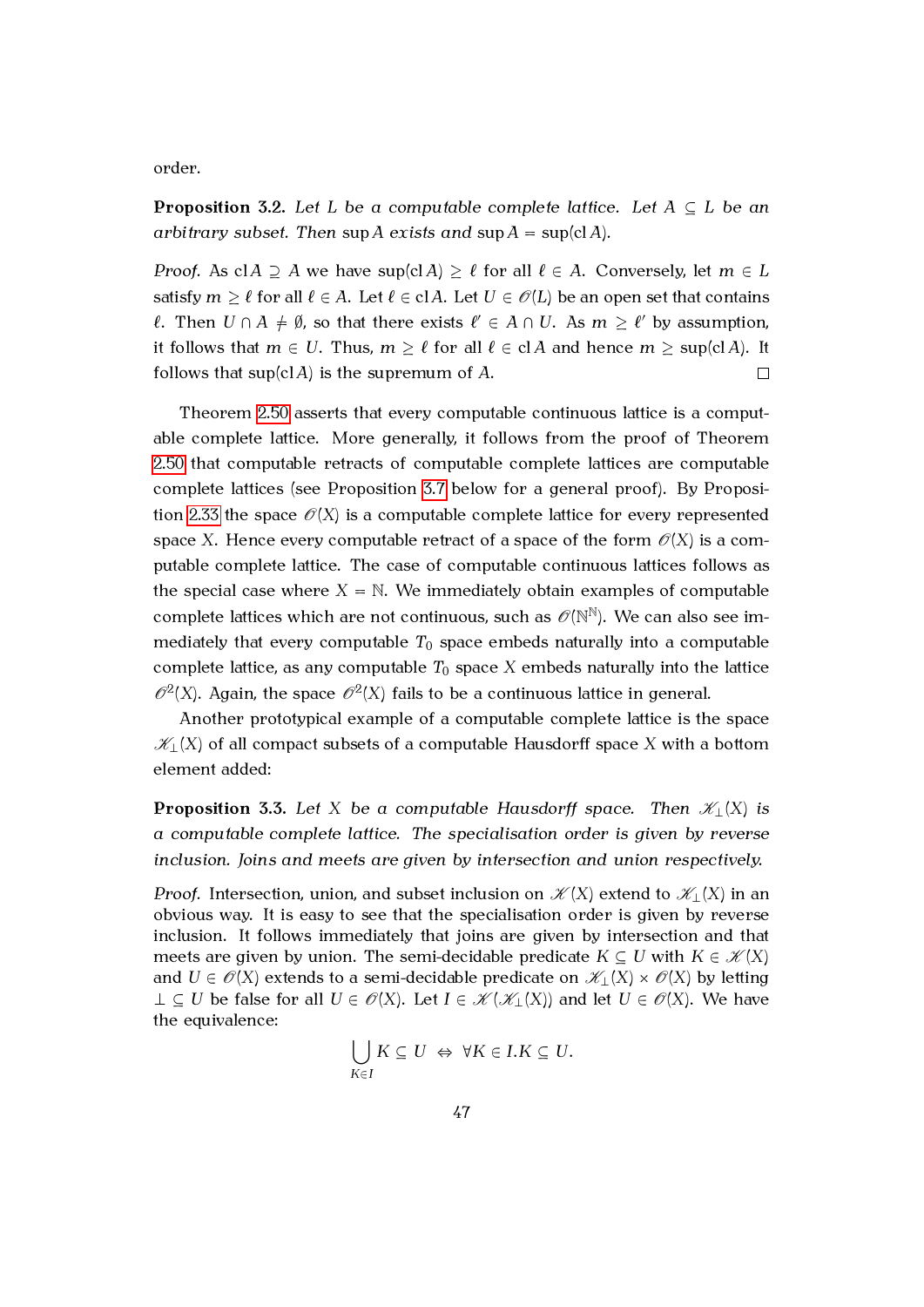It follows that the map inf:  $\mathcal{K}(\mathcal{K}_1(X)) \to \mathcal{K}_1(X)$  is well-defined and computable. To see that joins are computable, first observe that directed joins are computable, for if  $A \in \mathcal{V}(\mathcal{K}_\perp(X))$  is a directed set then

$$
\bigcap_{K\in A} K\subseteq U \Leftrightarrow \exists K\in A.K\subseteq U.
$$

Now, using that *X* is computably Hausdorff, binary joins in  $\mathscr{K}_\perp$ (*X*) are welldefined and computable. It follows that the map

$$
\Delta: \mathscr{V}(\mathscr{K}_\perp(X)) \to \mathscr{V}(\mathscr{K}_\perp(X)), A \mapsto \{K_1 \cap \cdots \cap K_m \mid K_i \in A\}
$$

which sends a set *A* to the set of all finite intersections of members of *A* is computable with

$$
\bigcap_{K\in A} A = \bigcap_{K\in\Delta(A)} K.
$$

As ∆(*A*) is always directed it follows that all overt joins are uniformly computable.  $\Box$ 

Note that if *X* is not a Hausdorff space then  $\mathcal{K}_1(X)$  still admits all directed joins, but it is not a computable complete lattice in general, as it lacks binary joins. For instance, if  $X = \mathbb{N} \cup \{\infty_1\} \cup \{\infty_2\}$  is the space of natural numbers with two distinct points at infinity adjoined, then  $\mathbb{N} \cup \{\infty_1\}$  and  $\mathbb{N} \cup \{\infty_2\}$  are compact sets in *X* which do not admit a join in  $\mathcal{X}_1(N)$ , as their intersection is no longer compact.

For every computable Hausdorff space *X* we have a natural embedding into *X*<sub>⊥</sub>(*X*), which is the unit of a monad *X*<sub>⊥</sub>.

The class of computable complete lattices has excellent closure properties: it admits finite products, forms an exponential ideal in the category of computable represented spaces, and is closed under retracts.

**Proposition 3.4.** Let L be a computable complete lattice. Let  $M \subseteq L$  be a *subspace which is closed under compact meets and overt joins. Then M is a computable complete lattice.*

<span id="page-48-0"></span>**Proposition 3.5.** *Let L and M be computable complete lattices. Then the product space L × M is a computable complete lattice as well. Joins and meets are given component-wise.*

*Proof.* Let  $\pi_L$ :  $L \times M \to L$  and  $\pi_M$ :  $L \times M \to M$  denote the canonical projections. Let  $p, q \in L \times M$  be points. We claim that  $p \leq q$  if and only if  $\pi_L(p) \leq \pi_L(q)$  and  $\pi_M(p) \leq \pi_M(q)$ . For the one direction observe that  $\pi_M$  and  $\pi_L$  are monotone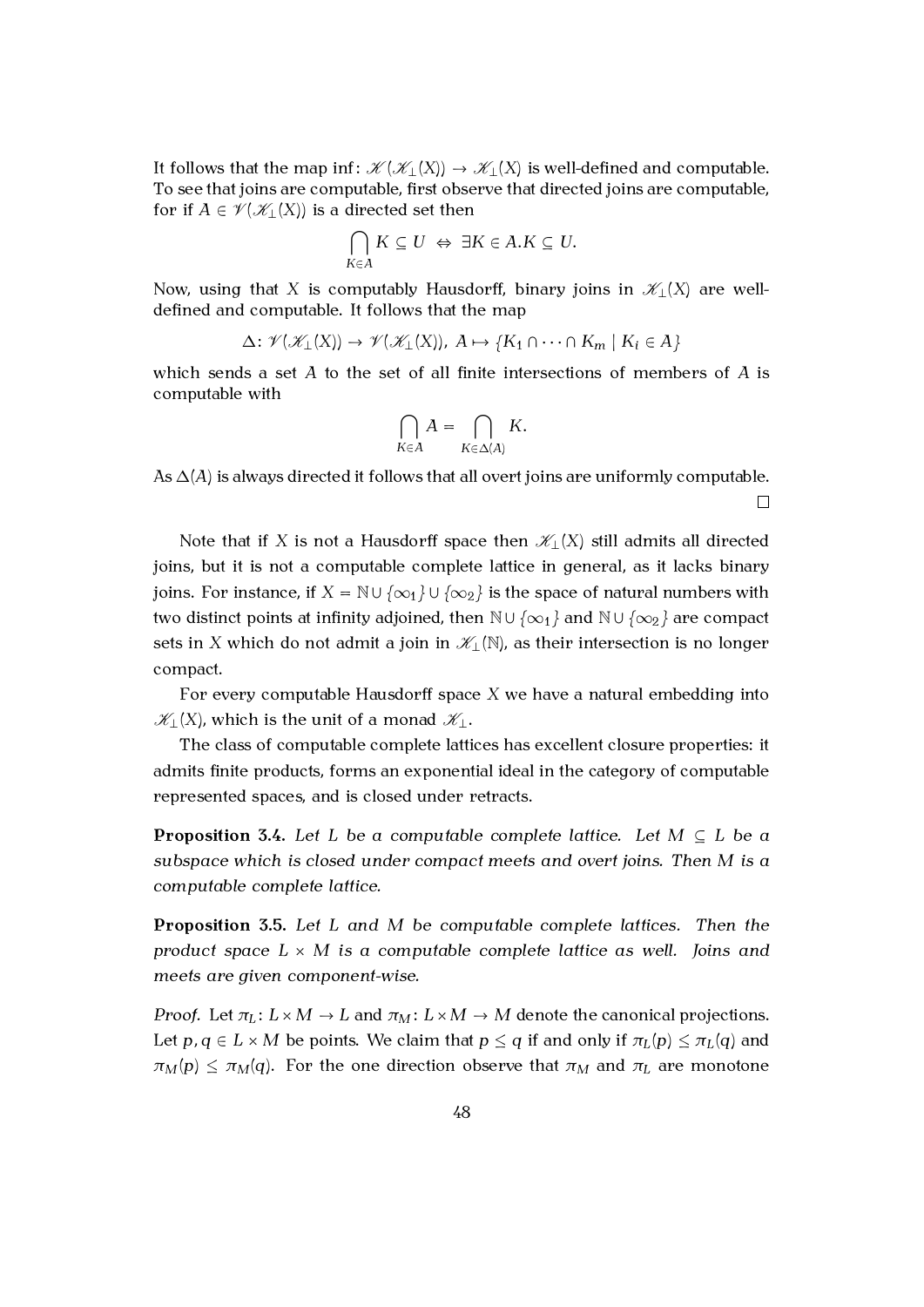since they are continuous. For the other direction recall that the topology on  $L \times M$  is the sequentialisation of the product topology and that a basis for the product topology is given by open sets of the form  $U \times V$  where  $U \in \mathcal{O}(L)$  and  $V \in \mathcal{O}(M)$ . Thus, assume that  $\pi_L(p) \leq \pi_L(q)$  and  $\pi_M(p) \leq \pi_M(q)$ . Then for each basic open set  $U \times V$  with  $p \in U \times V$  it follows that  $q \in U \times V$  and thus  $p \leq q$  by Proposition [2.29.](#page-25-0)

To show that  $L \times M$  admits computable compact meets, let  $K \in \mathcal{K}(L \times M)$ . Let

$$
p = (\inf \pi_L(K), \inf \pi_M(K)) \in L \times M.
$$

By assumption *p* is uniformly computable in *K*. Our goal is to show *p* = inf *K*. If  $q \in K$  then by definition  $\pi_L(p) \leq \pi_L(q)$  and  $\pi_M(p) \leq \pi_M(q)$  and hence  $p \leq q$ . If  $r \in L \times M$  with  $r \leq q$  for all  $q \in K$  then  $\pi_L(r) \leq \pi_L(q)$  and  $\pi_M(r) \leq \pi_M(q)$  for all  $q \in K$  and thus  $\pi_L(r) \leq \pi_L(p)$  and  $\pi_M(r) \leq \pi_M(p)$  and hence  $r \leq p$ .

To show that  $L \times M$  admits computable overt joins, let  $A \in \mathcal{V}(L \times M)$ . Let

$$
p = (\sup(\text{cl }\pi_L(A)), \sup(\text{cl }\pi_M(A))) \in L \times M.
$$

Then *p* is uniformly computable in *A*. By Proposition [3.2](#page-47-0) we have

$$
p = (\sup \pi_L(A), \sup \pi_M(A)) \in L \times M.
$$

It then follows that  $p = \sup A$  with the same arguments as for compact infima.  $\Box$ 

Our observation that  $\mathcal{O}(X) = \Sigma^X$  is a computable complete lattice for every represented space *X* can be generalised from  $\Sigma$  to arbitrary computable complete *L*. In other words, computable complete lattices form an exponential ideal in the category of represented spaces.

<span id="page-49-0"></span>**Proposition 3.6.** *Let X be a represented space. Let L be a computable complete lattice. Then the function space L <sup>X</sup> is a computable complete lattice. Overt joins and compact meets are given point-wise.*

*Proof.* Let  $\alpha: X \to L$  and  $\beta: X \to L$  be functions. We first show that  $\alpha \geq \beta$  if and only if  $\alpha(x) \geq \beta(x)$ . As function evaluation is continuous and hence monotone, the "only if"-part is clear. For the other direction recall that the topology on  $L^{\mathrm{X}}$ is the sequentialisation of the compact-open topology. It follows that  $\alpha \geq \beta$  if and only if  $\beta \in [K, U]$  implies  $\alpha \in [K, U]$  for all sets of the form

$$
[K, U] = \{ \gamma \colon X \to L \mid \gamma(K) \subseteq U \}
$$

where  $K \in \mathcal{K}(X)$  and  $U \in \mathcal{O}(L)$ . Now assume that  $\alpha(x) \geq \beta(x)$  for all  $x \in X$ .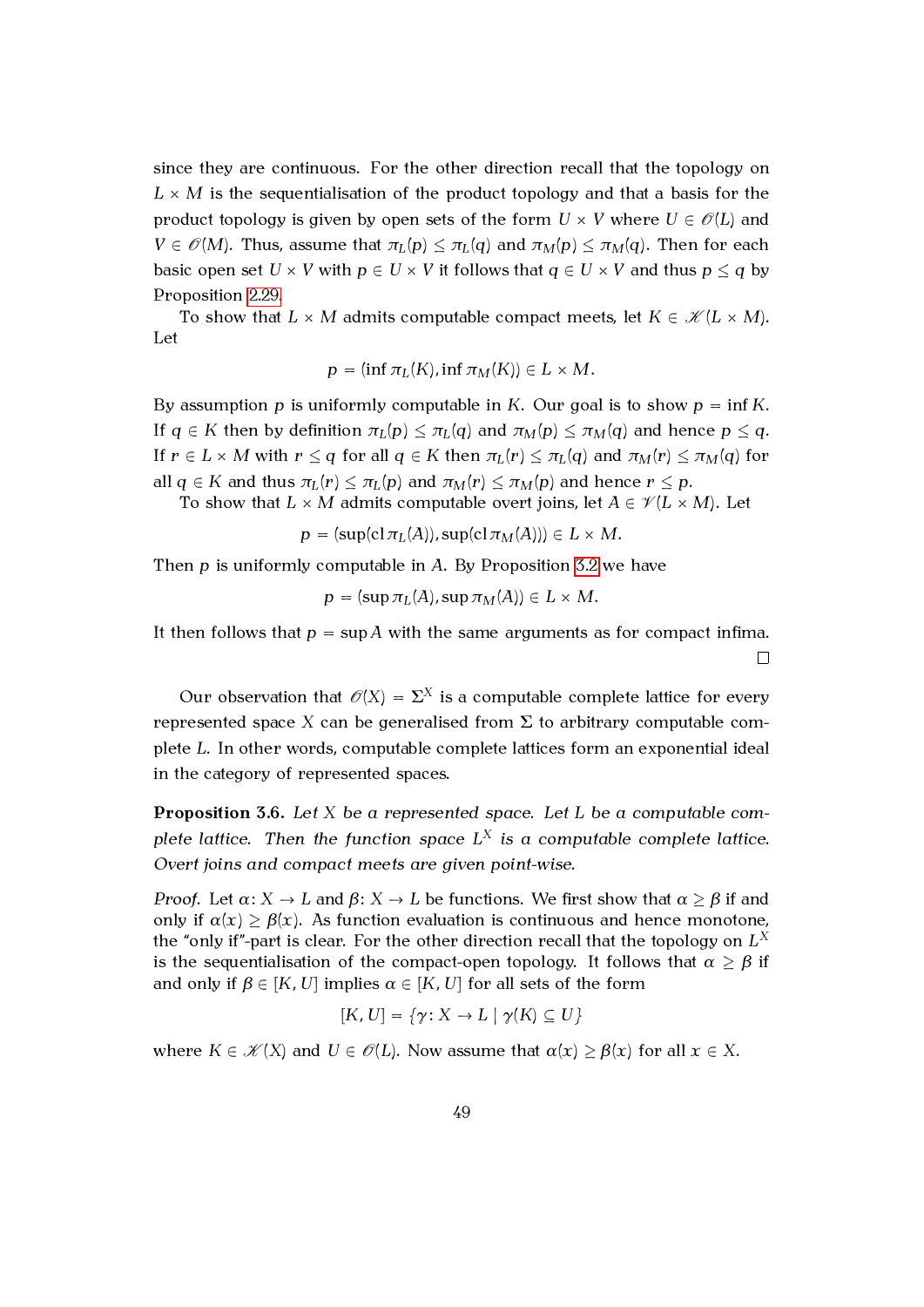Let  $\beta \in [K, U]$ . Then for all  $x \in K$  we have  $\beta(x) \in U$ . It follows that  $\alpha(x) \in U$ for all  $x \in K$ . Hence  $\alpha \in [K, U]$ .

Let us now construct joins and meets in  $L^{\mathrm{X}}.$  The computable map

eval:  $L^X \times X \to L$ 

admits computable extensions

$$
\mathscr{K}_{\text{eval}}\colon \mathscr{K}(L^X) \times X \to \mathscr{K}(L), \ (K, x) \mapsto \{ \gamma(x) \mid \gamma \in K \}
$$

and

$$
\mathscr{V}_{\text{eval}}\colon\mathscr{V}(L^X)\times X\to\mathscr{V}(L),\ (A,x)\mapsto \text{cl}\ \{\gamma(x)\mid\gamma\in A\}.
$$

If  $K \in \mathscr{K}(L^X)$  is a compact set we obtain

$$
\inf K = \lambda x.\inf(\mathscr{K}_{eval}(K,x)).
$$

If  $A \in \mathscr{V}(L^X)$  is an overt set we obtain

$$
\sup A = \lambda x. \sup (\mathscr{V}_{eval}(A, x)).
$$

The proof that this really defines supremum and infimum is analogous to Proposition [3.5.](#page-48-0)  $\Box$ 

Proposition [3.6](#page-49-0) is an analogue to a well-known result for continuous lattices going back to Isbell [\[56,](#page-123-0) [57\]](#page-123-1). Note that in general it is not true that the pointwise infimum of a family of continuous functions is again continuous. It is hence somewhat remarkable that this is always true for compact families. In the context of continuous lattices this observation goes back to Keimel and Gierz [\[60\]](#page-123-2).

As we have mentioned already, computable complete lattices are closed under computable retracts. We give a proof for the sake of completeness:

<span id="page-50-0"></span>**Proposition 3.7.** *Let L be a computable complete lattice. Let X be a computable retract of L. Then X is a computable complete lattice.*

*Proof.* Let  $s: X \rightarrow L$  be a computable map with a computable left inverse *r* :  $L \rightarrow X$ . Consider the computable map  $\sigma$  :  $\mathcal{V}(X) \rightarrow X$  which is given by the composition of the following maps:

 $\mathscr{V}(X) \xrightarrow{s_*} \mathscr{V}(L) \xrightarrow{\text{sup}} L \xrightarrow{r} X.$ 

We claim that  $\sigma(A) = \sup A$  for all  $A \in \mathcal{V}(X)$ . Let  $x \in A$ . Then  $s(x) \in s_*(A)$  so that  $s(x) \leq \sup s_*$  *(A)*. It follows that  $x = r \circ s(x) \leq r(\sup s_*$  *(A)*) =  $\sigma$  *(A)*. Hence *σ*(*A*) is an upper bound for *A*. Assume that  $b \geq x$  for all  $x \in A$ . Then  $s(b) \geq s(x)$ for all  $x \in A$  and hence  $s(b) \ge \sup s_* (A)$ .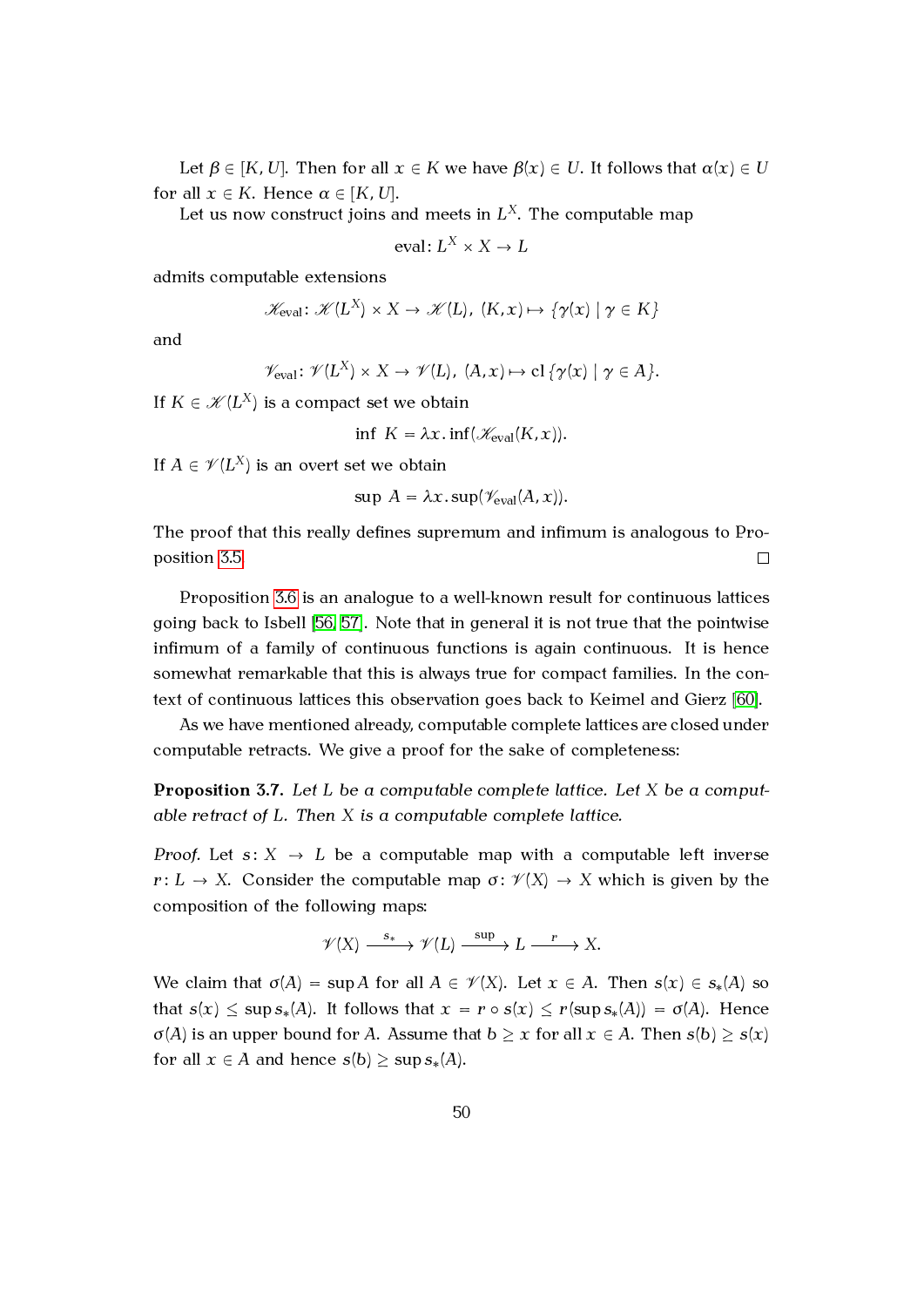It follows that

$$
b = r \circ s(b) \geq r(\sup s_*(A)) = \sigma(A).
$$

Hence *σ*(*A*) is the supremum of *A*.

For compact meets, consider the map  $\iota: \mathcal{K}(X) \to X$  which is given by the composition of the following maps:

$$
\mathscr{K}(X) \xrightarrow{\phantom{X} s_*} \mathscr{K}(L) \xrightarrow{\phantom{X} \text{inf}} L \xrightarrow{\phantom{X} r} X.
$$

Then  $\iota(K) = \inf K$  by an analogous argument.

The topology on a computable complete lattice is always weaker than (or equal to) the Scott topology induced by its specialisation order. To prove this we need an auxiliary result:

**Proposition 3.8.** *Let L be a computable complete lattice. Then the map*

 $\sup: L^{\mathbb{N}} \to L$ ,  $(\ell_n)_n \mapsto \sup \{ \ell_n \mid n \in \mathbb{N} \}$ 

*is well-defined and computable.*

*Proof.* The map

$$
L^{\mathbb{N}} \mapsto \mathscr{V}(L), \; (\ell_n)_n \mapsto \mathrm{cl} \; \{ \ell_n \mid n \in N \}
$$

is computable. By Proposition [3.2](#page-47-0) the supremum of cl  $\{ \ell_n \mid n \in N \}$  coincides with the supremum of the sequence  $(\ell_n)_n$ . As *L* is a computable complete lattice the supremum of cl  $\{ \ell_n \mid n \in N \}$  is uniformly computable. The result follows.  $\Box$ 

<span id="page-51-0"></span>**Proposition 3.9.** *Let L be a computable complete lattice. Then the topology of L is weaker than (or equal to) the Scott topology induced by the specialisation order on L.*

*Proof.* Let  $D \subseteq L$  be a directed set. We need to show that for all  $U \in \mathcal{O}(L)$  we have:  $\overline{a}$ 

$$
\bigvee D \in U \Leftrightarrow \exists d \in D. d \in U.
$$

If  $\exists d \in D$ ,  $d \in U$  then clearly  $\bigvee D \in U$ .

To show the other direction, let *d* =  $\frac{1}{\sqrt{2}}$ *D*. Let  $U \in \mathcal{O}(L)$  be an open set with  $d \in U$ . Fix an algorithm which computes sup:  $L^{\mathbb{N}} \to L$ . Fix an algorithm which takes as input a name of a point  $\ell \in L$  and halts - relative to some oracle - if and only if  $\ell \in U$ . Choose a dense sequence  $(d_n)_n$  in *D*. Apply the composition of the two algorithms to  $(d_n)_n$ . As  $d \in U$ , the composed algorithm will eventually halt.

 $\Box$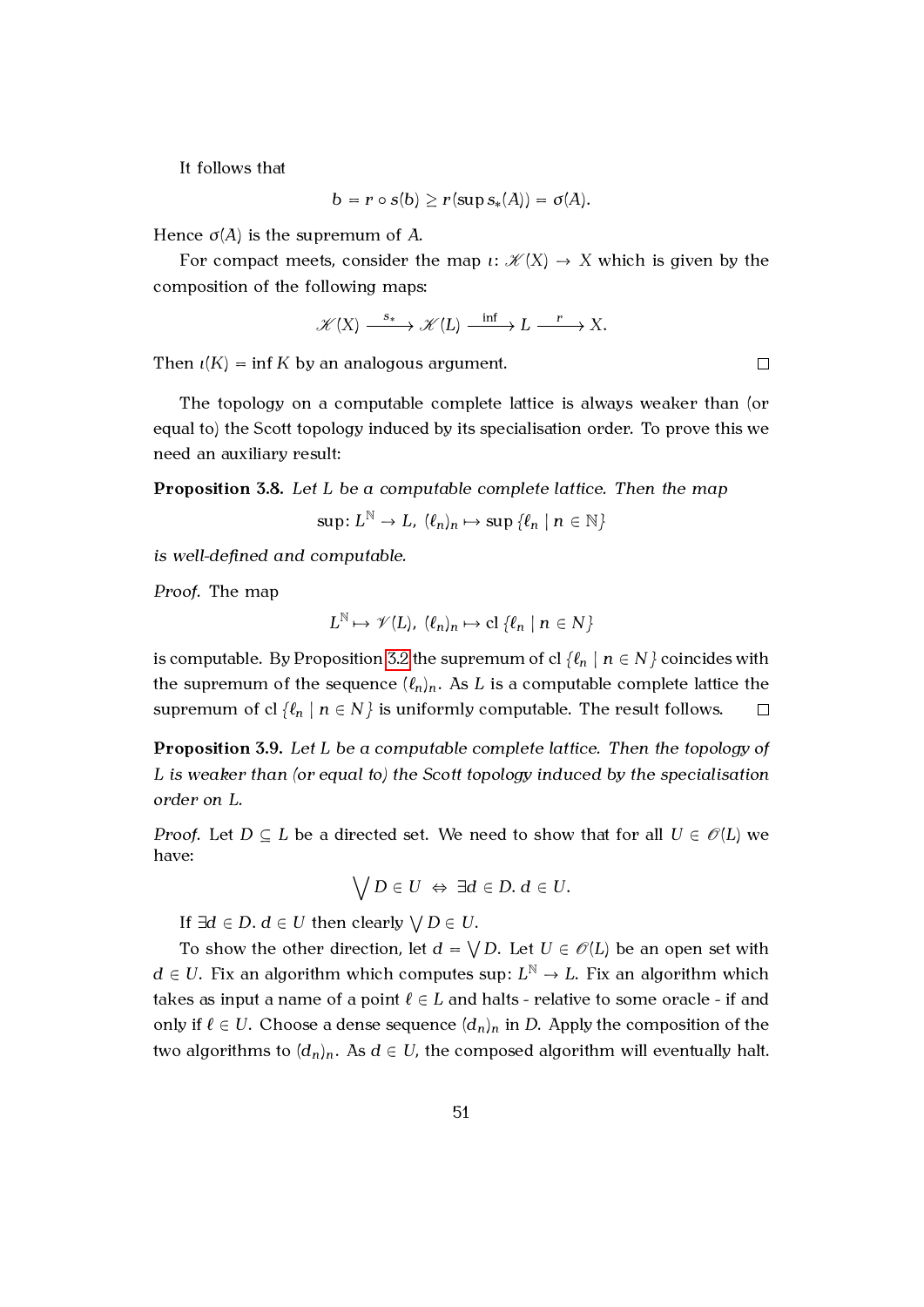Upon halting, the algorithm has only read a finite initial segment of the name of  $(d_n)_n$ . In particular, there exists  $N \in \mathbb{N}$  such that the algorithm will halt on input  $d_1, d_2, \ldots, d_N, d_N, \ldots$  It follows that  $\sup\{d_1, \ldots, d_N\} \in U$ . As *D* is assumed to be directed, we have  $\sup\{d_1, \ldots, d_N\} \in D$ . This proves the claim.  $\Box$ 

<span id="page-52-0"></span>**Corollary 3.10.** *Let L be a computable complete lattice. Then every closed ideal in L is principal.*

*Proof.* Let *I* ⊆ *L* be an ideal in *L*. Then *I* is downwards closed and directed. Hence its supremum is contained in *I* by Proposition [3.9.](#page-51-0)  $\Box$ 

If *X* is a computable Hausdorff space then the predicate  $x_0 \neq x_1$  where  $x_0, x_1 \in X$  is uniformly semi-decidable in  $x_0$  and  $x_1$ . This predicate extends to the semi-decidable predicate  $K_0 \cap K_1 = \emptyset$  on  $\mathscr{K}_\perp(X)$ . Thus,  $\mathscr{K}_\perp(X)$  itself behaves somewhat like a Hausdorff space. This motivates the following definition:

**Definition 3.11.** Let *L* be a computable complete lattice. Then *L* is called *computably separated* if the singleton  $\{T\}$  is semi-decidable.

If *L* is a computably separated computable complete lattice then the relation  $\ell_0 \vee \ell_1 = \top$  is uniformly semi-decidable in  $\ell_0$  and  $\ell_1$ . In particular, the space of maximal elements of  $L \setminus \{T\}$  is a computable Hausdorff space. Note that the space of maximal elements of  $L \setminus \{T\}$  is non-empty, as  $\{T\}$  is open, so that any  $x \in L \setminus \{\top\}$  is below a maximal element of  $L \setminus \{\top\}$ . This uses that  $L \setminus \{\top\}$  is Scott-closed, by Proposition [3.9.](#page-51-0)

Taking the exponential  $L^X$  of a computable complete lattice  $L$  with a represented space *X* need not preserve separatedness: The lattice  $\Sigma$  is computably separated but  $\Sigma^{\mathbb{N}}$  is not. Observe that for a represented space *X* the lattice  $\mathscr{O}(X)$ is computably separated if and only if the singleton  ${X} \subseteq \mathcal{O}(X)$  is semi-decidable, *i.e.*, if and only if *X* is computably compact. This is true for general *L*:

**Proposition 3.12.** *Let L be a computably separated computable complete lattice with more than one point. Let X be represented space. Then L <sup>X</sup> is computably separated if and only if X is computably compact.*

*Proof.* The top element of  $L^X$  is given by the constant function  $(\lambda x.\tau)$ . Thus the problem of semi-deciding if a given point  $\ell \in L^X$  is the top element is equivalent to semi-deciding if  $\ell(x) = \top$  for all  $x \in X$ . On the one hand, if X is computably compact and *L* is computably separated then this is possible. On the other hand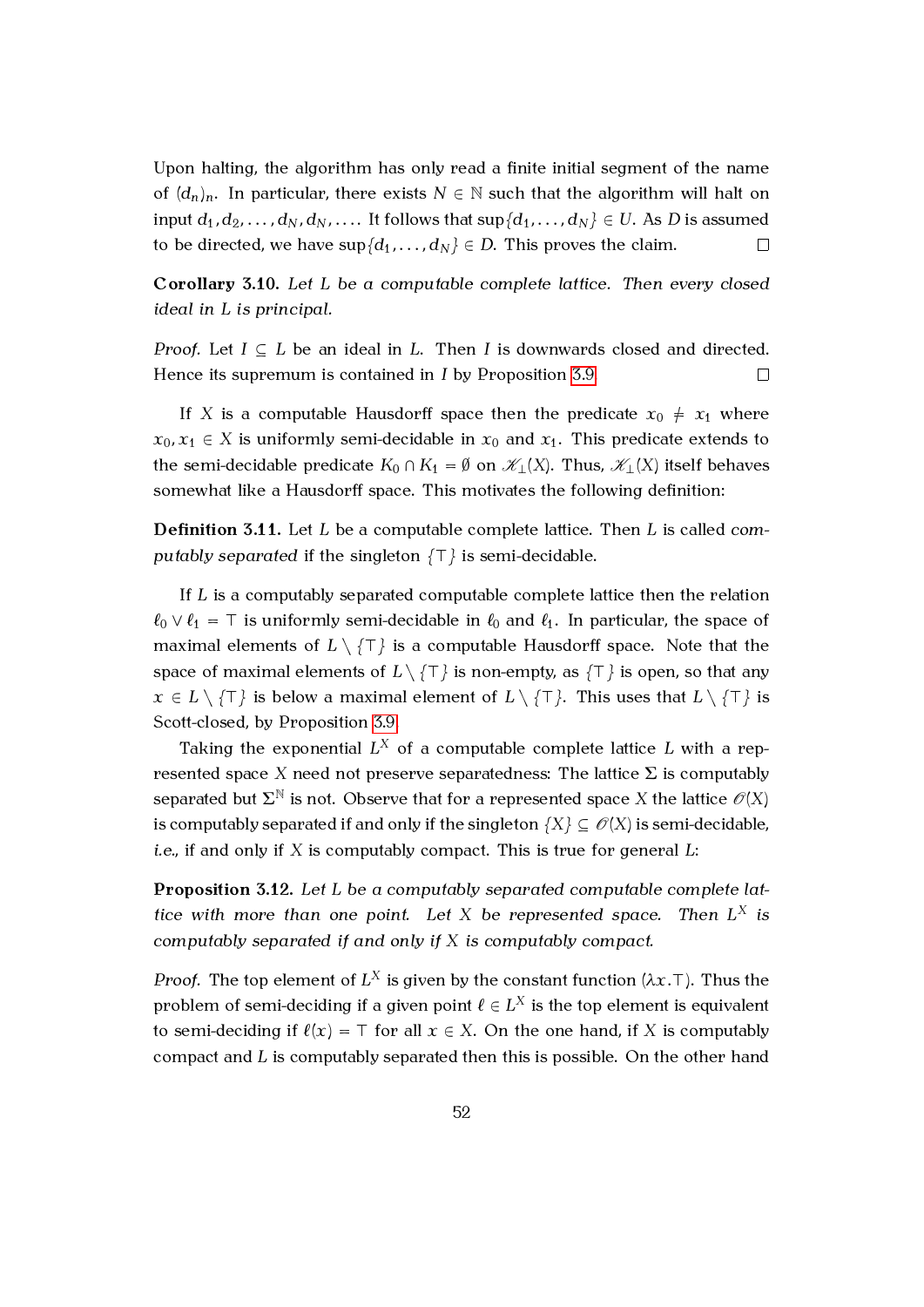we can embed  $\Sigma$  into *L* by sending  $\top \in \Sigma$  to  $\top \in L$  and  $\bot \in \Sigma$  to  $\bot \in L$ . This yields a computable embedding  $i\colon \mathscr{O}(\mathrm{X})\to L^\mathrm{X}.$  Now observe that semi-deciding if  $i(U)$  is equal to  $\top$  is equivalent to semi-deciding if  $U = X$ .  $\Box$ 

#### **3.1 Injectivity**

Recall from the introduction that an envelope  $F: X \rightarrow L$  *tightens* another envelope  $G: X \to M$  if there exists a continuous map  $\Phi: L \to M$  which satisfies certain properties. The intended meaning of this relation is that *F* encodes more information than *G*. However, without further constraints on the lattice *M*, the envelope *F* could fail to tighten *G* not because *G* contains information that is not contained in *F*, but because there aren't sufficiently many continuous maps taking *L* to *M*. In order to ensure the existence of sufficiently many continuous maps we require all envelopes to take values in lattices which are *injective* in an appropriate sense.

We recall the definition first:

**Definition 3.13.** Let **C** be a category. Let *J* be a class of morphisms in **C**. We say that an object *X* in **C** is *J*-injective if for all morphisms  $j: A \rightarrow B$  in *J* and all morphisms  $f: A \to X$  of C there exists a morphism  $\overline{f}: B \to X$  with  $\overline{f} \circ j = f$ .

It is well known that in the category of  $T_0$  topological spaces, the injective objects relative to the class of topological embeddings are precisely the continuous lattices with their Scott topology.

As a topological embedding is a continuous map  $i: X \rightarrow Y$  with a continuous partial inverse *i −*1 : *i*(*X*) *⊆ Y → X*, one could naively define a computable embedding to be a computable map  $i: X \rightarrow Y$  with a computable partial inverse *i −*1 : *i*(*X*) *⊆ Y → X*. The problem with this definition is that an embedding in this sense is not a topological embedding, as subspaces in the category of computable *T*<sub>0</sub> spaces are not the same as subspaces in the category of topological spaces: the topology of a subspace A of a computable  $T_0$  space X is the sequentialisation of the relative topology, which can be strictly finer than the relative topology itself. Consequently, not even Sierpinski space is injective relative to this class of embeddings.

In order to ensure that  $\Sigma$  become injective one should at least ask that an embedding  $e: X \to Y$  be a map such that the map  $\mathcal{O}^e: \mathcal{O}(Y) \to \mathcal{O}(X)$  be surjective.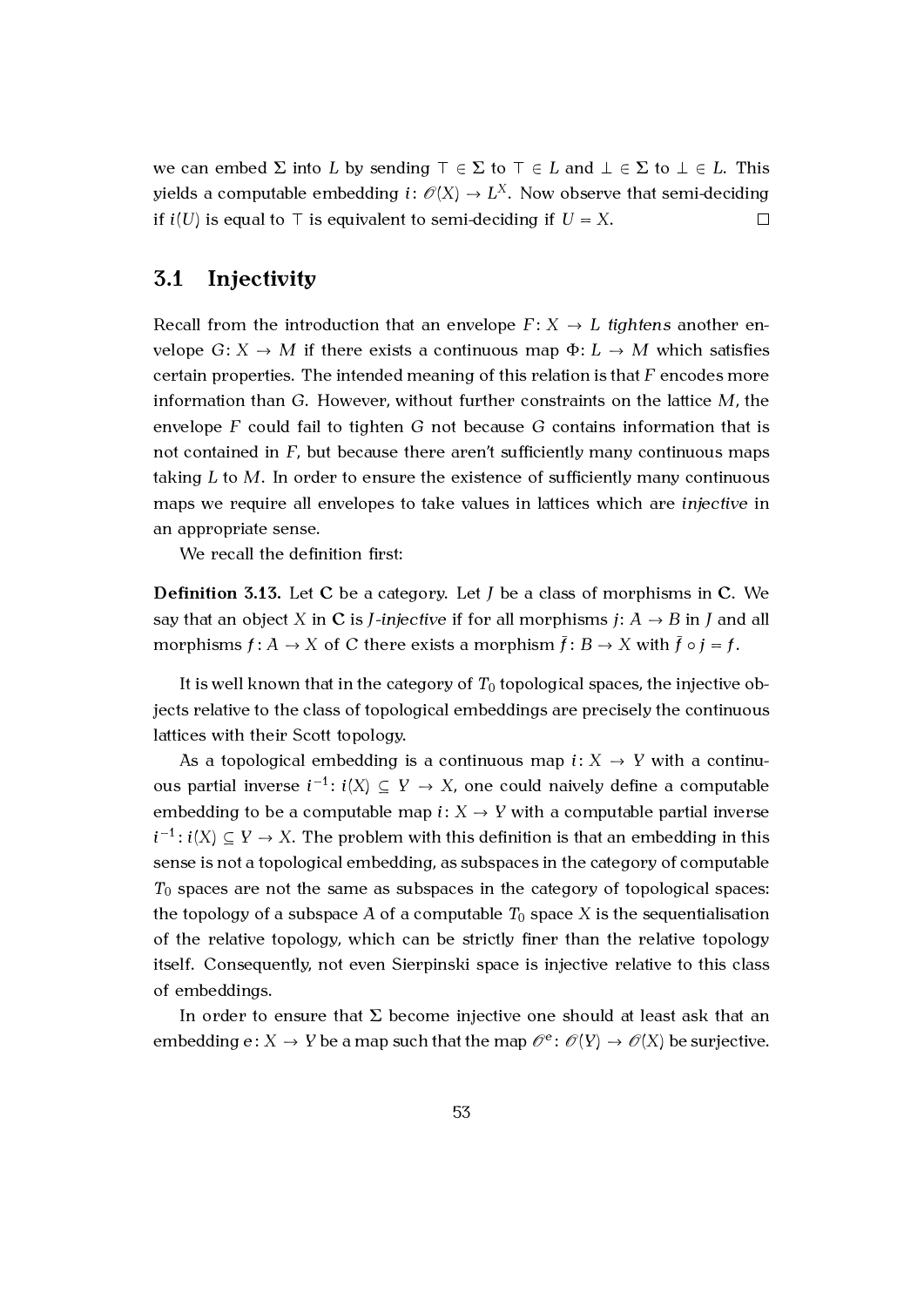The resulting class of injective object turns out to be too restrictive for our purpose:

<span id="page-54-0"></span>**Proposition 3.14.** *Consider the class of all computable functions of the form*  $e: A \rightarrow B$  where A and B are computable  $T_0$  spaces, such that the map  $\mathcal{O}^e$ :  $\mathcal{O}(B) \rightarrow \mathcal{O}(A)$  *is surjective. Let X* be a computably countably based space. *If X is computably injective relative to this class of functions then X is a computable continuous lattice.*

*Proof.* As *X* is computably countably based there exists a computable embedding *i*:  $X \rightarrow \mathcal{O}(\mathbb{N})$ . As  $\mathcal{O}(\mathbb{N})$  is countably based it is hereditarily sequential. Hence X embeds as a topological subspace of  $\mathcal{O}(N)$ . In other words, the topology on *X* is the relative topology induced by  $\mathscr{O}(\mathbb{N}).$  It follows that the map  $\mathscr{O}^i\colon \mathscr{O}^2(\mathbb{N})\to \mathscr{O}(X)$ is surjective. By injectivity of *X* it follows that *X* is a computable retract of  $\mathcal{O}(N)$ . Hence *X* is a computable continuous lattice.  $\Box$ 

We have observed that every computable  $T_0$  space embeds naturally into the computable complete lattice  $\mathscr{O}^2(X)$ . This property is lost if we restrict ourselves to lattices which are injective in the above sense. The lattice  $\mathscr{O}^2(\mathbb{N}^{\mathbb{N}})$  is countably based but not locally compact, and hence not a continuous lattice. Proposition [3.14](#page-54-0) shows that it cannot be injective in the above sense.

It would be interesting to find a complete characterisation of this class of injective spaces. It seems plausible that any such space is already second countable and hence a continuous lattice, but I have been unable to prove this.

In order to get a larger class of injective objects which includes spaces of the form  $\mathscr{O}^2(X)$  for every computable  $T_0$  space  $X$  we have to further restrict the class of morphisms relative to which we require injectivity. A natural strengthening of the requirement that  $\mathscr{O}^e$  be surjective is that the surjectivity of  $\mathscr{O}^e\colon \mathscr{O}(Y)\to \mathscr{O}(X)$ be witnessed by a computable single-valued map  $s: \mathcal{O}(X) \to \mathcal{O}(Y)$ :

**Definition 3.15.** Let *A* and *B* be computable  $T_0$  spaces. Then a map  $e: A \rightarrow B$ is called a *computable*  $\Sigma$ -*split embedding* if the map  $\mathscr{O}^e \colon \mathscr{O}(B) \to \mathscr{O}(A)$  has a computable section *s* :  $\mathcal{O}(A) \rightarrow \mathcal{O}(B)$ 

**Proposition 3.16.** *Let X and Y be computable*  $T_0$  *spaces. Let*  $e: X \rightarrow Y$  *be a computable*  $\Sigma$ -*split embedding. Then the partial inverse*  $e^{-1}$ :  $e(X) \subseteq Y \to X$  *is well-defined and computable.*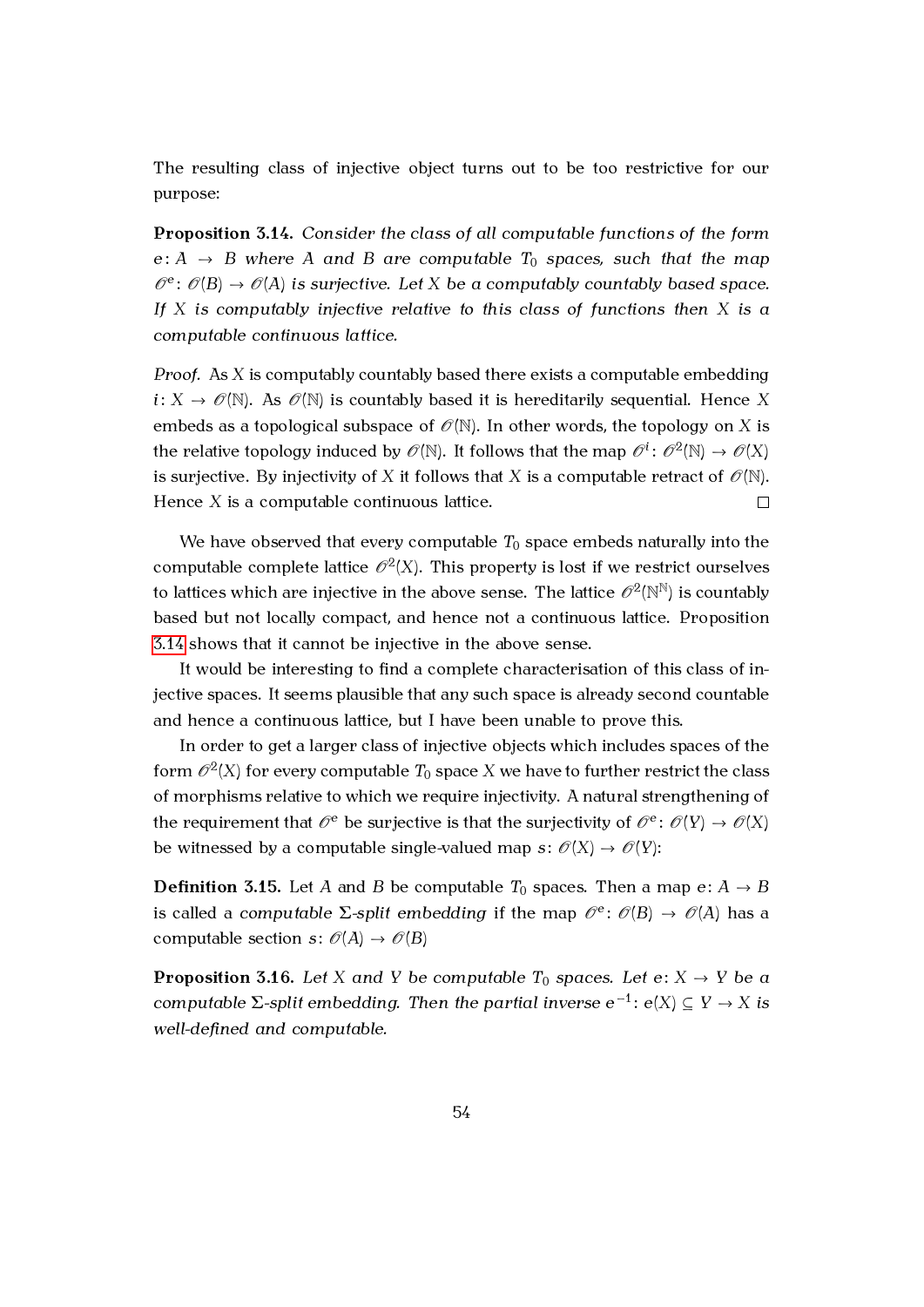*Proof.* Consider the function  $e^*: \mathcal{O}(Y) \to \mathcal{O}(X)$ . Let  $s: \mathcal{O}(X) \to \mathcal{O}(Y)$  be a computable section for  $e^*$ . Then *s* induces a map  $s^* \colon \mathscr{O}^2(Y) \to \mathscr{O}^2(X)$ . Define the map

$$
e^{-1}: e(X) \subseteq Y \to X, e^{-1}(y) = v_X^{-1} \circ s^* \circ v_Y(y).
$$

 $\Box$ 

Then  $e^{-1}$  is well-defined, computable, and satisfies  $e^{-1}(e(x)) = x$ .

**Definition 3.17.** Let *X* be a computable  $T_0$  space. We call *X computably*  $\Sigma$ -split *injective*, or simply *computably injective* for short, if it is an injective object in the category of computable  $T_0$  spaces relative to the class of computable  $\Sigma$ -split embeddings.

<span id="page-55-0"></span>**Proposition 3.18.** Let *X* be a computable  $T_0$  space. Then *X* is computably *injective if and only if the natural embedding*  $v_X: X \to \mathcal{O}^2(X)$  admits a com*putable left inverse*  $\rho_X \colon \mathscr{O}^2(X) \to X$ .

*Proof.* Assume that  $\nu_X \colon X \to \mathcal{O}^2(X)$  has a left inverse  $\rho_X \colon \mathcal{O}^2(X) \to X$ .

Let *j*: *A*  $\rightarrow$  *B* be a  $\Sigma$ -split embedding. Let *s*:  $\mathcal{O}(A) \rightarrow \mathcal{O}(B)$  be a section of *j*<sup>\*</sup>. Let  $f: A \to X$  be a map. Let  $\bar{s} = s^* \circ \nu_B: B \to \mathcal{O}^2(A)$ . We claim that  $\bar{s} \circ j = \nu_A$ . Indeed, we calculate:

$$
\bar{s}\circ j(a)=s^*\circ \nu_B\circ j=s^*\circ j^{**}\circ \nu_A=(j^*\circ s)^*\circ \nu_A=\mathrm{id}_{\mathscr{O}(A)}^*\circ \nu_A=\mathrm{id}_{\mathscr{O}^2(A)}\circ \nu_A=\nu_A.
$$

Now an extension  $\bar{f}$ :  $B \to X$  is given by the top row of the following diagram:

$$
B \xrightarrow[\text{A}]{\text{S}} \mathscr{O}^2(A) \xrightarrow{f^{**}} \mathscr{O}^2(X) \xrightarrow{\rho_X} X
$$
\n
$$
\uparrow_{\text{V}_A} \qquad \qquad \downarrow_{\text{V}_X} \qquad \qquad \downarrow_{\text{Id}_X} \qquad \qquad \downarrow_{\text{Id}_X}
$$

Conversely, assume that *X* is computably injective. Consider the embedding *ν*<sub>*X</sub>*: *X*  $\rightarrow \mathcal{O}^2(X)$ . Then a section for  $v_X^* \colon \mathcal{O}^3(X) \rightarrow \mathcal{O}(X)$  is given by the map</sub>  $ν_{\mathscr{O}(X)}$ :  $\mathscr{O}(X) \to \mathscr{O}^{3}(X)$ , so that  $ν_X$  is a Σ-split embedding.

Indeed, we have:

$$
\begin{aligned} \nu_X^* \circ \nu_{\mathscr{O}(X)}(U) &= \nu_X^* \left( \left\{ \mathscr{U} \in \mathscr{O}^2(X) \mid U \in \mathscr{U} \right\} \right) \\ &= \left\{ x \in X \mid U \in \nu_X(x) \right\} \\ &= \left\{ x \in X \mid x \in U \right\} \\ &= U. \end{aligned}
$$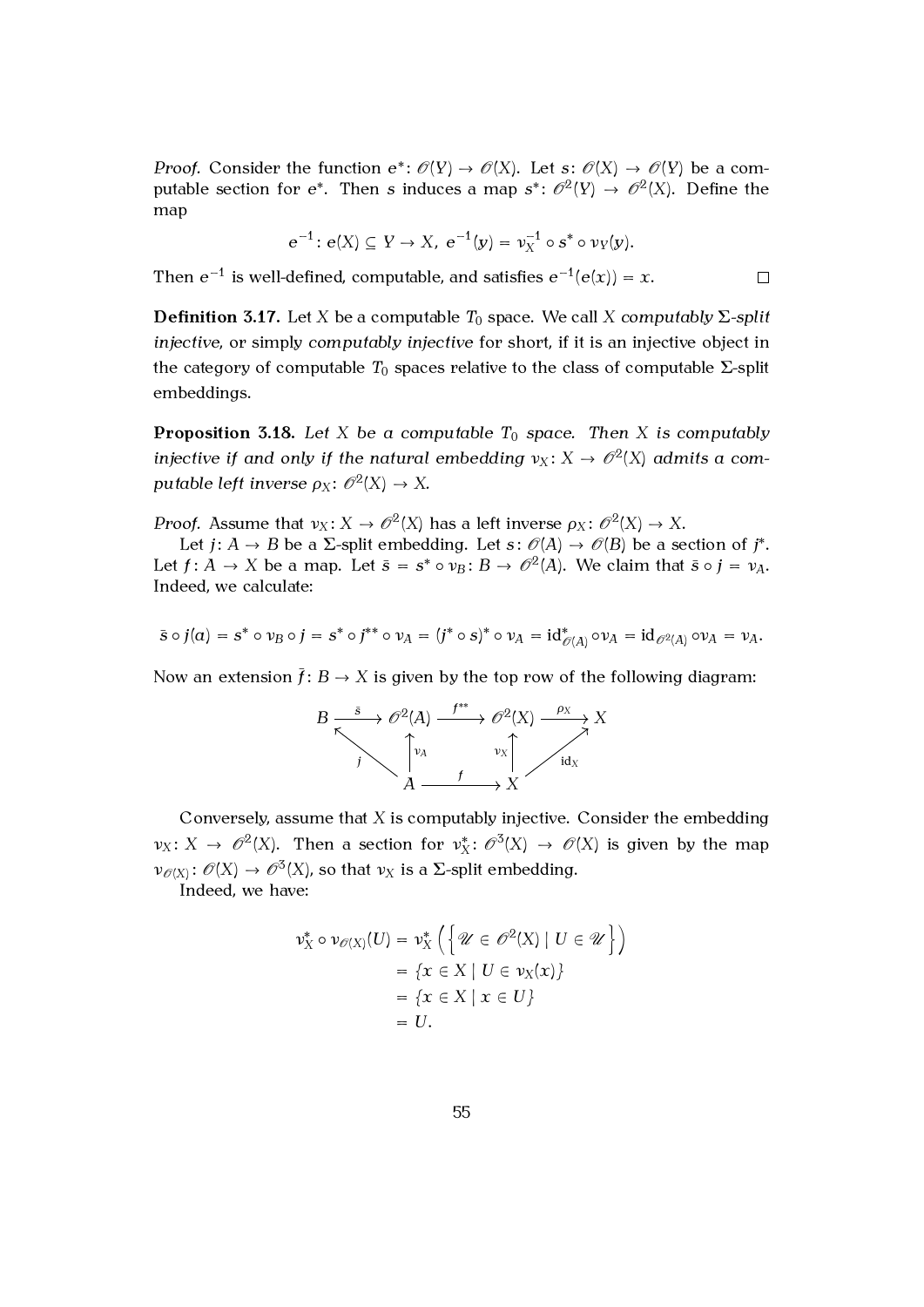It follows from the computable injectivity of *X* that the identity on *X* extends along  $\nu_X$  to a map  $\rho_X \colon \mathscr{O}^2(X) \to X$ .  $\Box$ 

<span id="page-56-0"></span>**Corollary 3.19.** *Every computably injective space is a computable complete lattice.*

*Proof.* By Proposition [3.18](#page-55-0) any computably injective space is a computable retract of a computable complete lattice. By Proposition [3.7](#page-50-0) the class of computable complete lattices is closed under retracts.  $\Box$ 

By virtue of Corollary [3.19](#page-56-0) and Proposition [3.18](#page-55-0) we can use the terms "computably injective space" and "computably injective lattice" interchangeably. Indeed, by Corollary [3.19](#page-56-0) any computably injective space is a computably complete lattice. Conversely, any computably complete lattice *L* which is an injective object in the category of computably complete lattices with computable maps as morphisms is a retract of  $\mathscr{O}^2(L)$  (since  $\mathscr{O}^2(L)$  is a computably complete lattice) by the proof of the converse direction of Proposition [3.18.](#page-55-0) It then follows from the other direction of Proposition [3.18](#page-55-0) that *L* is still computably injective in the larger category of computable  $T_0$  spaces. To emphasise the lattice structure on these spaces we generally prefer the second term.

**Proposition 3.20.** *Every computable continuous lattice is computably injective.*

*Proof.* Let *L* be a computable continuous lattice, effectively given via the basis  $(x_n)_n$ . Then there exists a computable retraction  $r: \mathcal{O}(\mathbb{N}) \to L$ . Consider the embedding  $v_L: L \to \mathcal{O}^2(L)$ . Let o

$$
f\colon \mathscr{O}^2(L)\to \mathscr{O}(\mathbb{N}),\ f(\mathscr{U})=\left\{n\in\mathbb{N}\ |\hat{\uparrow} \ x_n\in \mathscr{U}\right\}.
$$

 $\Box$ 

Then  $r \circ f$  is a left inverse of  $v_L$ .

The class of computably injective lattices enjoys the same closure properties as the class of computable complete lattices:

**Proposition 3.21.** Let *X* and *Y* be computably injective lattices. Then  $X \times Y$ *is a computably injective lattice.*

*Proof.* The projections  $\pi_X: X \times Y \to X$  and  $\pi_Y: X \times Y \to Y$  induce maps  $(\pi_X)_*: \mathscr{O}^2(X \times Y) \to \mathscr{O}^2(X)$ 

and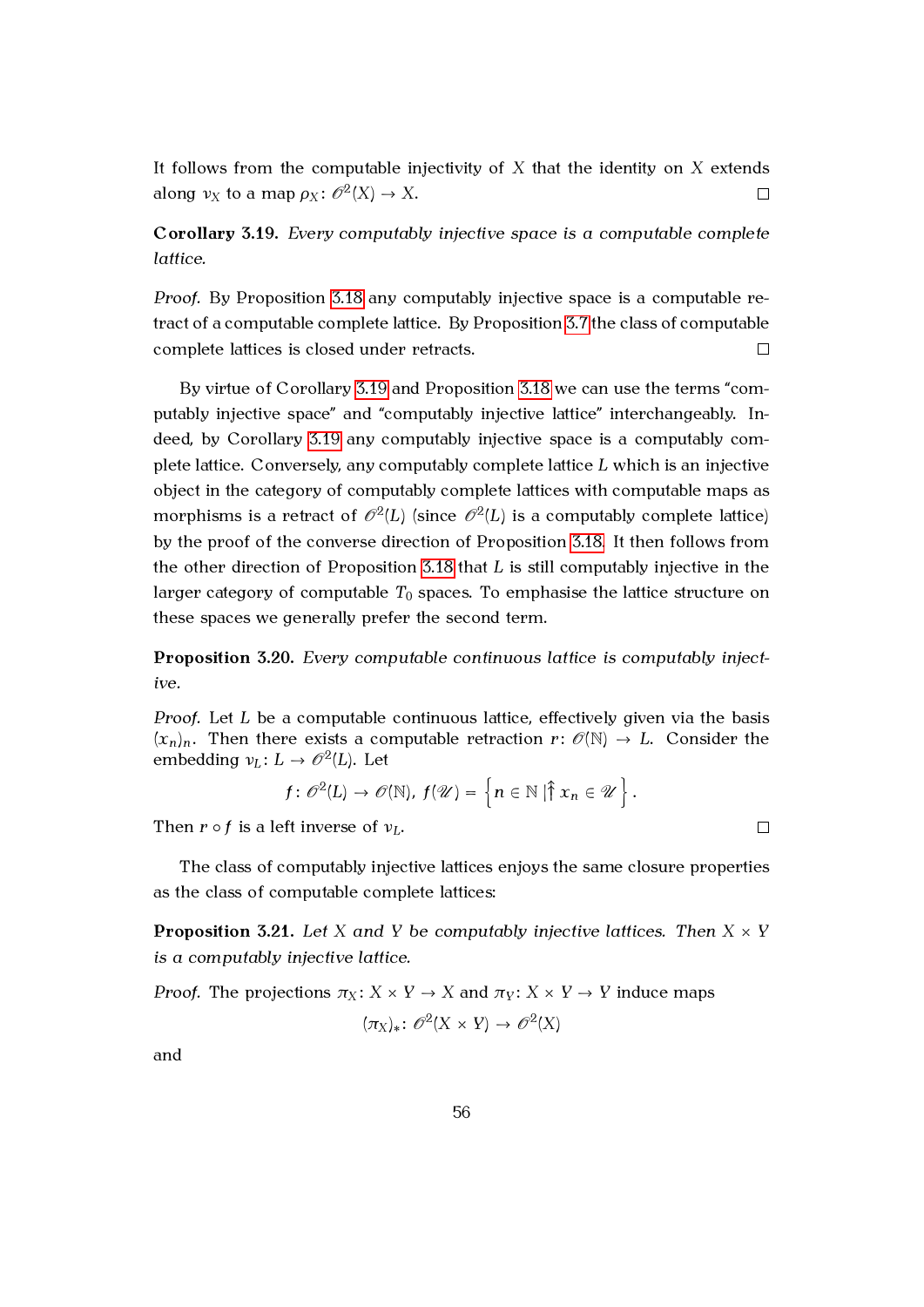$$
(\pi_Y)_* \colon \mathscr{O}^2(X \times Y) \to \mathscr{O}^2(Y).
$$

As *X* and *Y* are computably injective, it follows from Proposition [3.18](#page-55-0) that the natural embeddings  $\nu_X\colon X\,\to\,\mathscr O^2(X)$  and  $\nu_Y\colon Y\,\to\,\mathscr O^2(Y)$  have computable left inverses  $\rho_X\colon \mathscr{O}^2(X)\ \to\ X$  and  $\rho_Y\colon \mathscr{O}^2(Y)\ \to\ Y.$  We then obtain a computable retraction  $\mathscr{O}^2(X \times Y) \to X \times Y$  by composing the following maps:

$$
\mathscr{O}^2(X \times Y) \xrightarrow{\langle (\pi_X)_*, (\pi_Y)_* \rangle} \mathscr{O}^2(X) \times \mathscr{O}^2(Y) \xrightarrow{\rho_X \times \rho_Y} X \times Y
$$

<span id="page-57-0"></span>**Proposition 3.22.** *Let L be a computably injective computable complete lattice. Let X be a represented space. Then L <sup>X</sup> is again a computably injective computable complete lattice.*

*Proof.* Consider the map

eval: 
$$
Y^X \times X \rightarrow Y
$$
.

This map extends to a map

$$
(eval)^{**}: \mathcal{O}^2(Y^X) \times X \to \mathcal{O}^2(Y).
$$

Currying yields:

$$
\lambda(\text{eval})^{**} \colon \mathscr{O}^2(Y^X) \to \mathscr{O}^2(Y)^X.
$$

The retraction  $\rho_Y\colon \mathscr{O}^2(Y)\to Y$  induces a map  $(\rho_Y)_*\colon \mathscr{O}^2(Y)^X\to Y^X.$  We can then define a retraction as the composition of the following maps:

$$
\mathscr{O}^2(Y^X) \xrightarrow{\lambda(\text{eval})^{**}} \mathscr{O}^2(Y)^X \xrightarrow{(\rho_Y)_*} Y^X.
$$

<span id="page-57-1"></span>**Proposition 3.23.** *Every retract of a computably injective lattice is computably injective.*

It follows from Proposition [3.22](#page-57-0) that any space of the form  $\mathcal{O}(X)$ , where X is a represented space, is a computably injective lattice. By Proposition [3.23](#page-57-1) any retract of such a space is again a computably injective lattice. On the other hand, any computably injective lattice *L* is by definition a computable retract of  $\mathcal{O}^2(L)$ , so that the computably injective lattices are precisely the computable retracts of  $\mathcal{O}(X)$  where X is some represented space. In this sense they are natural generalisations of computable continuous lattices, as these are precisely the retracts of  $\mathcal{O}(\mathbb{N})$ .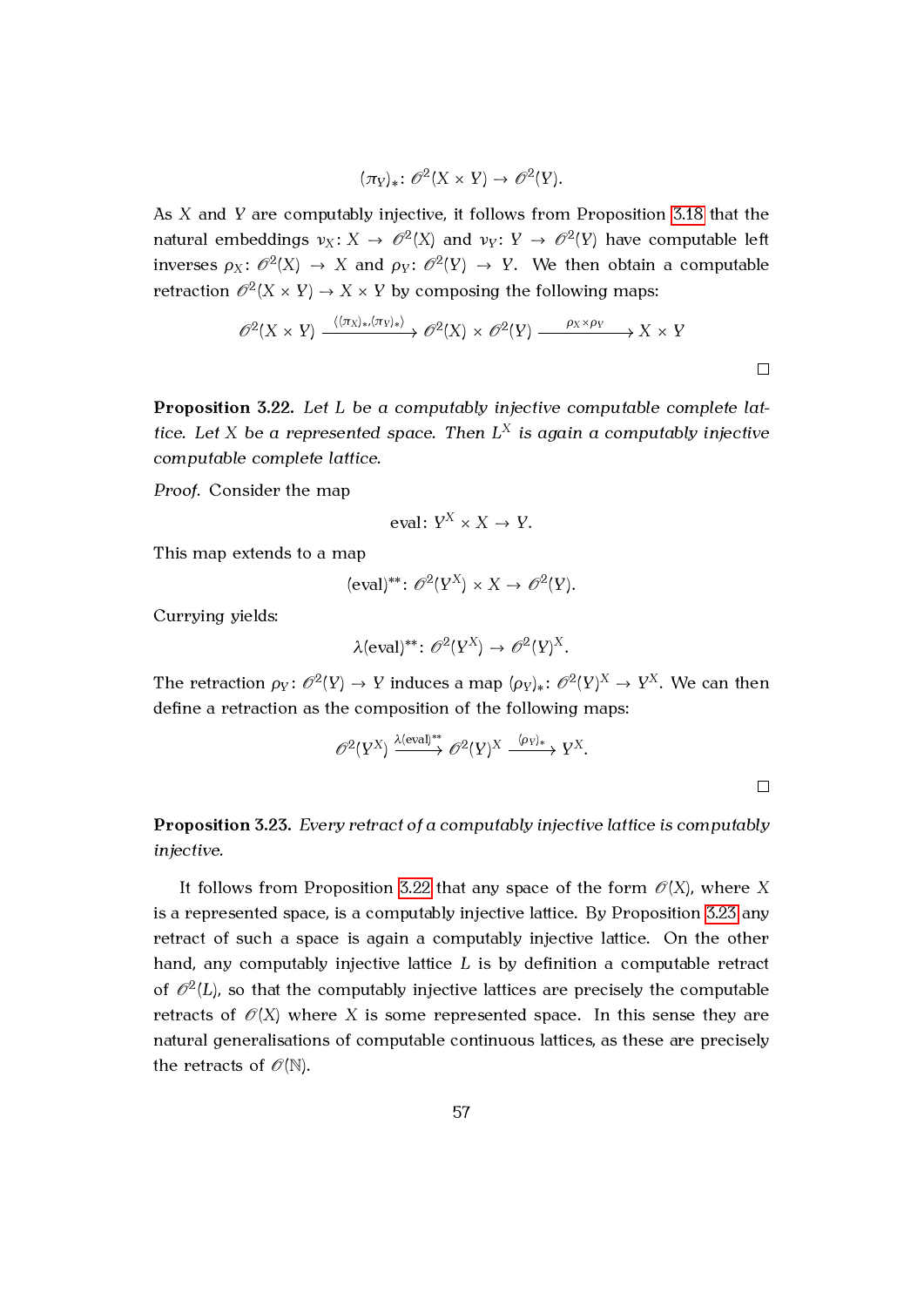In particular, the space  $\mathscr{O}^2(X)$  is computably injective for every represented space  $X$ , so that any computable  $T_0$  space embeds naturally into a computably injective lattice.

Proposition [2.56](#page-44-0) guarantees that the lattice  $\mathscr{K}_\perp$ (*X*) is computably injective for computably countably based computable Hausdorff spaces *X*:

<span id="page-58-0"></span>**Proposition 3.24.** *Let X be a computably countably based computable Hausdorff space. Then the lattice*  $\mathcal{K}_1(X)$  *of compact subsets of X with a bottom element added is computably injective.*

*Proof.* As *X* is computably countably based it follows from Proposition [2.40](#page-32-0) that the space  $\mathscr{K}(X)$  is again computably countably based. It is easy to see that for every computably countably based space  $Z$ , the space  $Z_1$  is again computably countably based. We may hence apply Proposition [2.56](#page-44-0) to  $\mathcal{K}_\perp(X)$ . This yields a well-defined computable isomorphism

$$
\gamma^{-1} \colon \mathscr{O}^2(\mathscr{K}_\perp(X)) \to \mathscr{K}(\mathscr{V}(\mathscr{K}_\perp(X))),
$$
  

$$
\gamma^{-1}(\mathscr{U}) = \{ A \in \mathscr{V}(\mathscr{K}_\perp(X)) \mid \forall U \in \mathscr{U}. A \cap U \neq \emptyset \}.
$$

Consider the computable map  $\rho_{\mathscr{K}_\perp(X)}\colon {\mathscr O}^2(\mathscr{K}_\perp(X))\to \mathscr{K}_\perp(X)$  which is defined as follows:

$$
\begin{array}{c}\n\mathcal{O}^2(\mathcal{K}_\perp(X)) \xrightarrow{\rho_{\mathcal{K}_\perp(X)}} \mathcal{K}_\perp(X) \\
\uparrow^{\neg 1} & \uparrow \cup \\
\mathcal{K}(\mathcal{V}(\mathcal{K}_\perp(X))) \xrightarrow{\mathcal{K}_{\text{sup}}} \mathcal{K}(\mathcal{K}_\perp(X))\n\end{array}
$$

More explicitly, we have:

$$
\rho_{\mathscr{K}_\perp(X)}(\mathscr{U}) = \bigcup \left\{ \bigcap_{K \in A} K \mid A \in \mathscr{V}(\mathscr{K}_\perp(X)) \land \forall U \in \mathscr{U}. A \cap U \neq \emptyset \right\}.
$$

We claim that  $\rho_{\mathscr{K}_\perp(X)}$  is a left inverse of  $\nu_{\mathscr{K}_\perp(X)}.$  Let  $K\in\mathscr{K}_\perp(X).$  Then the overt set *↓K ∈* V (K*⊥*(*X*)) satisfies *∀U ∈ ν*K*⊥*(*X*) *. ↓K ∩ U 6*= *∅*. It follows from the definition  $\text{of } \rho_{\mathscr{K}_\perp(X)} \text{ that } \rho_{\mathscr{K}_\perp(X)} \circ \nu_{\mathscr{K}_\perp(X)}(K) \supseteq K.$ 

Conversely, let  $V \in \mathcal{O}(X)$  be an open set with  $K \subseteq V$ . Consider the set  $[V] = \{H \in \mathscr{K}_\perp(X) \mid H \subseteq V\}$ . Then  $[V] \in \nu_{\mathscr{K}_\perp(X)}(K)$ . Let  $A \in \mathscr{V}(\mathscr{K}_\perp(X))$  such that  $\forall U \in \nu_{\mathscr{K}_\perp(X)}(K). A \,\cap \, U \,\neq \,\emptyset.$  Then there exists  $H \,\in \,A$  with  $H \,\in \, [V].$  Hence  $\overline{\phantom{a}}$  $H \in A$  *H*  $\subseteq$  *V*. It follows from the definition of  $\rho_{\mathscr{K}_\perp(X)}$  that  $\rho_{\mathscr{K}_\perp(X)} \circ \nu_{\mathscr{K}_\perp(X)}(K) \subseteq V.$  $H$ ence  $\rho_{\mathscr{K}_\perp(X)} \circ \nu_{\mathscr{K}_\perp(X)}(K) \subseteq K$ .

In total we obtain  $\rho_{\mathscr{K}_\perp(X)}\circ \nu_{\mathscr{K}_\perp(X)}(K)=K$  and the claim is shown.  $\Box$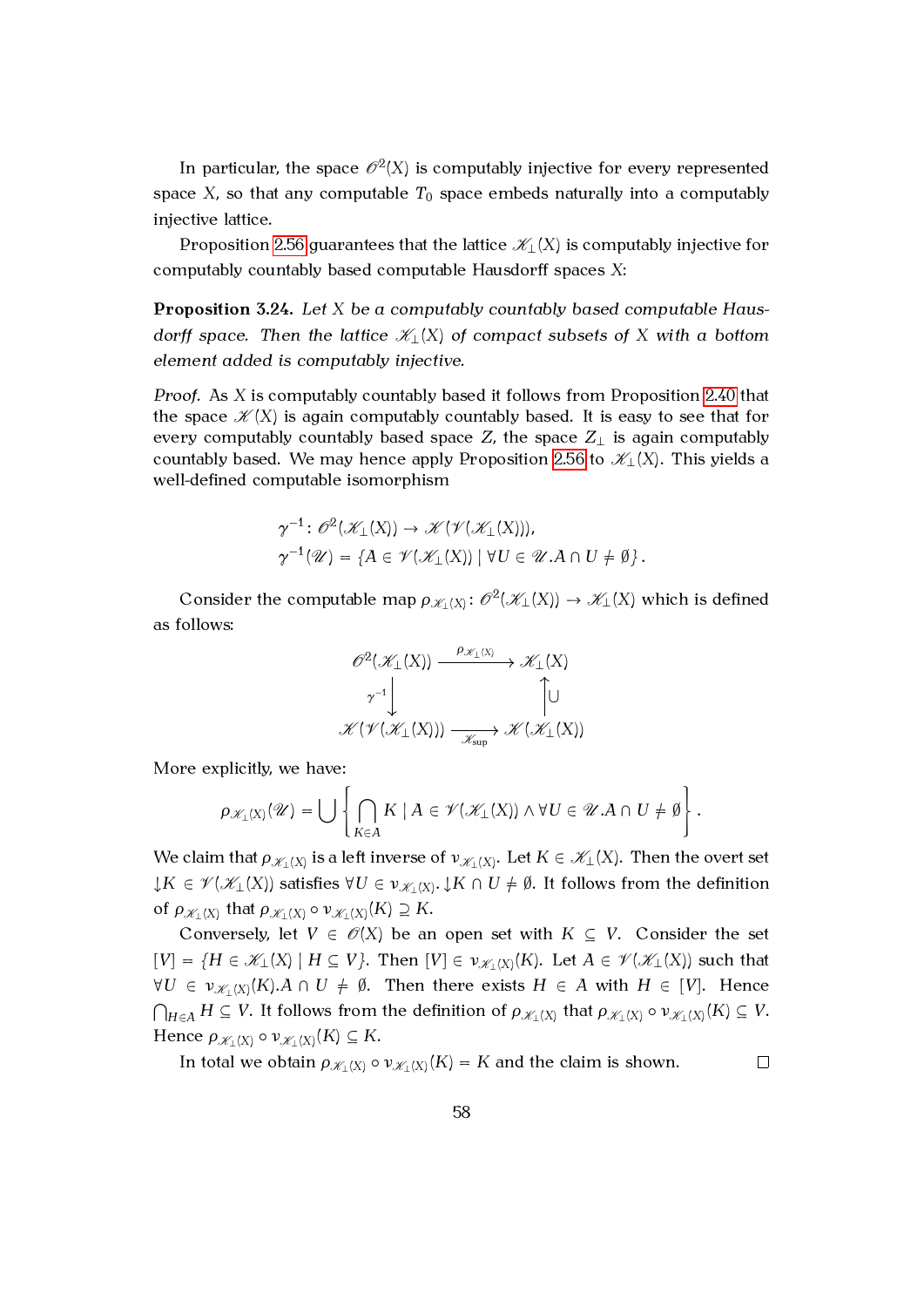It follows from the constructive proof of Proposition [3.18](#page-55-0) that if  $f: A \rightarrow L$  is a continuous function which takes values in a computably injective lattice *L* and  $e\colon A\to B$  is a computable  $\Sigma$ -split embedding, then the extension  $\overline{f}=\rho_L\circ f^{**}\circ s^*\circ \nu_B$ of *f* to *B* is uniformly computable in *f*. Of course, this extension depends on the choice of *s*. The map  $e^*$ :  $\mathcal{O}(Y) \to \mathcal{O}(X)$  could have many different sections, each yielding a potentially different extension. On the other hand, the map *e*<sup>∗</sup> preserves arbitrary joins and therefore (see *e.g.* [\[45,](#page-122-2) Corollary O-3.5]) has an upper adjoint, that is, there exists a - not necessarily continuous - function *s*:  $\mathcal{O}(X) \rightarrow \mathcal{O}(Y)$  such that for all  $U \in \mathcal{O}(Y)$  and all  $V \in \mathcal{O}(X)$  we have

$$
e^*(U) \subseteq V \Leftrightarrow U \subseteq s^*(V).
$$

See [\[45,](#page-122-2) Section O-3] for an introduction to adjunctions. If this upper adjoint is computable it constitutes a canonical choice for the section of *e ∗* . This situation hence deserves special attention.

Finding a good name for maps with this property turns out to be a somewhat non-trivial task. Maps  $f$  with the property that the upper adjoint of  $\mathscr{O}^f$  is Scottcontinuous are called *proper* in [\[54\]](#page-123-3). This is justified by the observation that for maps between sober spaces this is equivalent to the classical topological definition of proper map [\[54,](#page-123-3) Proposition 3.3]. The requirement of sobriety is not an essential restriction, as sober spaces form a full reflective subcategory of the category of topological spaces. The situation is quite different for  $\mathbf{QCB}_0$ spaces as these are not closed under sobrification [\[47\]](#page-122-3).

Thus, in order to avoid confusion, we choose a different name, which was suggested by Escardó for entirely different reasons [\[40\]](#page-122-4):

**Definition 3.25.** Let *X* and *Y* be computable  $T_0$  spaces. A computable map *f* : *X* → *Y* is called *computably finitary* if the upper adjoint of  $f^*$ :  $\mathcal{O}(Y) \rightarrow \mathcal{O}(X)$ is computable.

We will reserve the term "proper map" for a slightly different concept, which is a more direct effectivisation of the classical topological definition:

**Definition 3.26.** A computable map  $f: X \rightarrow Y$  is called *computably proper* if the map

$$
f^{-1} \colon \mathcal{K}(Y) \to \mathcal{K}(X), \ f^{-1}(K) = \{x \in X \mid f(x) \in K\}
$$

is well-defined and computable.

Recall from the paragraph after Definition [2.14](#page-21-0) that the space  $\mathscr{A}(X)$  is the space of closed subsets of *X* where a closed set  $A \subseteq X$  is identified with its complement  $A^C \in \mathcal{O}(X)$ .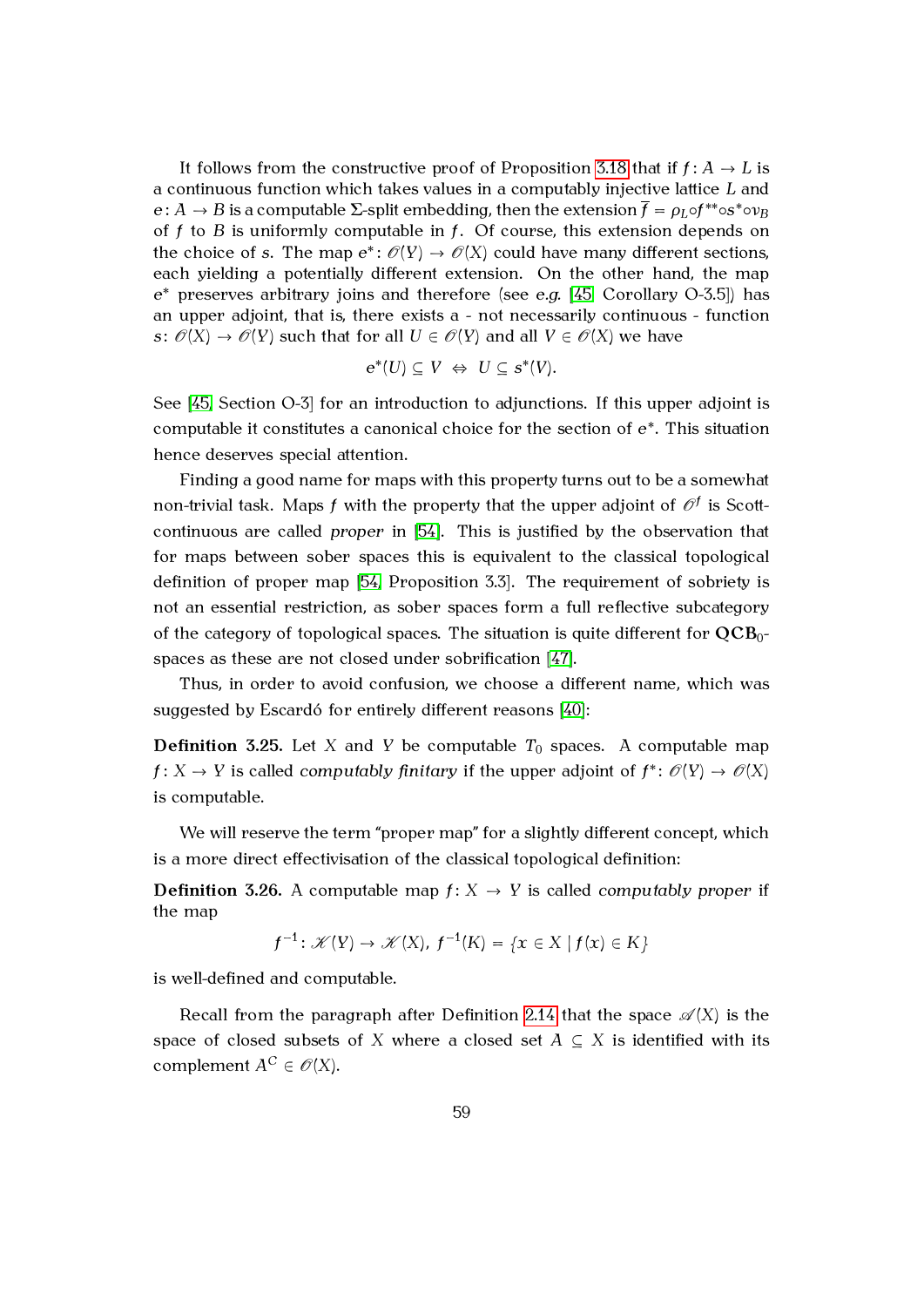Computably proper maps behave as one would expect (cf. [\[37,](#page-122-5) Theorem 6.1]):

**Proposition 3.27.** *Let*  $f: X \to Y$  *be a computable map between computable*  $T_0$ *spaces. Then the following are equivalent:*

- *1. f is computably proper.*
- *2. The map*

$$
f^{-1}(\uparrow \cdot): Y \to \mathcal{K}(X), \ f^{-1}(\uparrow y) = \{x \in X \mid f(x) \geq y\}
$$

*is well-defined and computable.*

*3. For every computable T*<sup>0</sup> *space Z, the map*

$$
\downarrow \left(\text{id}_{Z} \times f[\cdot]\right) : \mathscr{A}(Z \times X) \to \mathscr{A}(Z \times Y),
$$
  

$$
\downarrow \left(\text{id}_{Z} \times f[A]\right) = \{(z, y) \in Z \times Y \mid \exists x \in A, f(x) \geq y\}
$$

*is well-defined and computable.*

*4. The map*

$$
\downarrow f[\cdot]: \mathscr{A}(X) \to \mathscr{A}(Y), \ \downarrow f[A] = \{ y \in Y \mid \exists x \in A \cdot f(x) \geq y \}
$$

*is well-defined and computable.*

*Proof.* Clearly, if *f* is computably proper then the map  $f^{-1}(\uparrow \cdot) = f^{-1} \circ \kappa_{Y}$  is well-defined and computable.

Assume that the map

$$
f^{-1}(\uparrow \cdot): Y \to \mathscr{K}(X), \ f^{-1}(\uparrow y) = \{x \in X \mid f(x) \geq y\}
$$

is well-defined and computable. Let  $Z$  be a computable  $T_0$  space. Let

$$
h\colon\mathscr{A}(Z\times X)\to\mathscr{A}(Z\times Y),\ h(A)=\left\{(z,y)\in Z\times Y\mid\{z\}\times f^{-1}(\mathop{\uparrow}\nolimits y)\cap A\neq\emptyset\right\}.
$$

It is easy to see that *h* is computable and that  $h(A) = \downarrow (id_Z \times f[A]).$ 

Taking  $Z = \{*\}$ , we see that the above implies that the map

$$
\downarrow f[\cdot]: \mathscr{A}(X) \to \mathscr{A}(Y), \ \downarrow f[A] = \{y \in Y \mid \exists x \in A \cdot f(x) \geq y\}
$$

is well-defined and computable.

Assume that the map

$$
\downarrow f[\cdot]: \mathscr{A}(X) \to \mathscr{A}(Y), \ \downarrow f[A] = \{y \in Y \mid \exists x \in A \ldotp f(x) \geq y\}
$$

is well-defined and computable.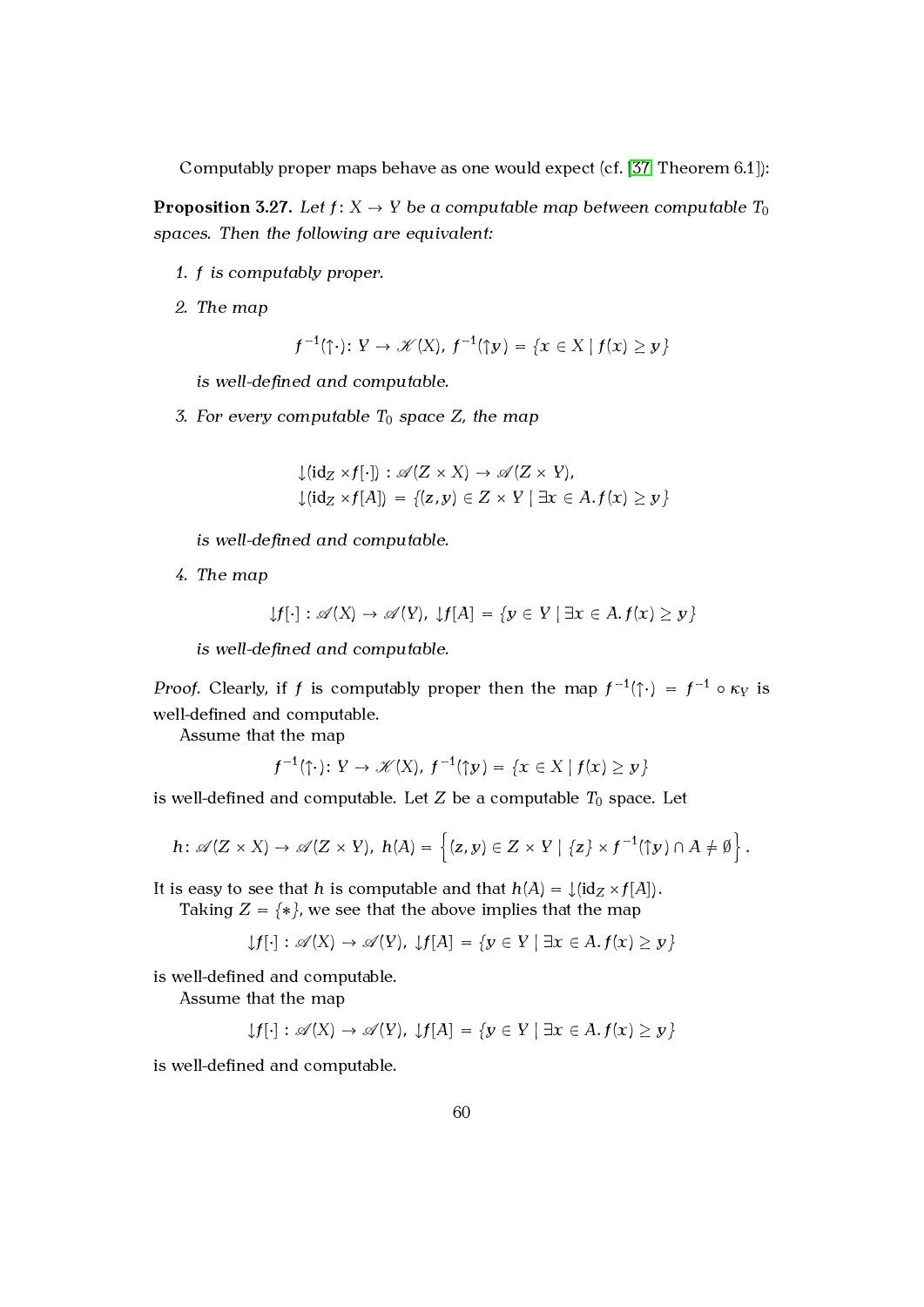Let

$$
h\colon \mathscr{K}(Y)\to \mathscr{O}^2(X),\ h(K)=\left\{\,U\in \mathscr{O}(X)\mid \,\left\lfloor f\left[\,U^C\right]\,\cap\,K=\emptyset\right.\right\}\,.
$$

We claim that  $h(K) = i \circ f^{-1}(K)$ , where  $i: \mathcal{K}(X) \to \mathcal{O}^2(X)$  is the natural embedding. We have to show that for every open set  $U \in \mathscr{O}(X)$  we have  $U \supseteq f^{-1}(K)$  if and only if  $\int f[U^C]$ *∩ K* = *∅*. -

 $\begin{bmatrix} 0 & \text{if } 0 \\ 0 & \text{if } 0 \end{bmatrix}$  if  $K = y$ .<br>On the one hand, if  $\begin{bmatrix} f & U^C \end{bmatrix}$ *∩ K* = *∅*, then

$$
f(U^C \cap f^{-1}(K)) = f(U^C) \cap f(f^{-1}(K)) \subseteq \left\lfloor f\left[U^C\right] \cap K = \emptyset \right\rfloor
$$

It follows that  $U^C \cap f^{-1}(K) = \emptyset$ .

On the other hand, if  $U^C \cap f^{-1}(K) = \emptyset$  then

$$
\emptyset = f(U^C \cap f^{-1}(K)) = f(U^C) \cap f(f^{-1}(K)) = f(U^C) \cap K \cap f(X) = f(U^C) \cap K.
$$

As *K* is upwards closed it follows that  $\lfloor f \lfloor U^C \rfloor$ *∩ K* = *∅*.

Any computably proper map is computably finitary and, following the observation by Hofmann and Lawson [\[54\]](#page-123-3), the two notions agree for maps between sober spaces.

<span id="page-61-0"></span>**Proposition 3.28.** Let  $f: X \rightarrow Y$  be a computable map. If  $f$  is computably *proper then the upper adjoint of*  $\mathscr{O}^f$  *is computable. If*  $X$  *is sober then the converse holds true as well.*

*Proof.* Assume that *f* is computably proper. Let

$$
h\colon \mathscr{O}(X)\to \mathscr{O}(Y),\ h(U)=\left\{y\in Y\mid f^{-1}(\uparrow y)\subseteq U\right\}.
$$

An easy calculation shows that  $f^* \circ h \leq \mathrm{id}_{\mathscr{O}(X)}$  and  $h \circ f^* \geq \mathrm{id}_{\mathscr{O}(Y)}$ . It follows that *h* is the upper adjoint of *f ∗* .

Now assume that *X* is sober and that the upper adjoint  $s: \mathcal{O}(X) \to \mathcal{O}(Y)$  of  $f^*$ is computable. Let

$$
h\colon \mathscr{K}(Y)\to \mathscr{O}^2(X),\ h(K)=\{U\in \mathscr{O}(X)\mid s(U)\supseteq K\}.
$$

Let  $i: \mathscr{K}(X) \to \mathscr{O}^2(X)$  be the natural embedding. We claim that  $h(K) = i \circ f^{-1}(K)$ for all  $K \in \mathcal{K}(Y)$ . The set  $h(K)$  is an open filter of open sets and hence defines a compact set by the Hofmann-Mislove theorem. Its intersection is easily seen to be equal to  $f^{-1}(K)$ . The claim follows.  $\Box$ 

 $\Box$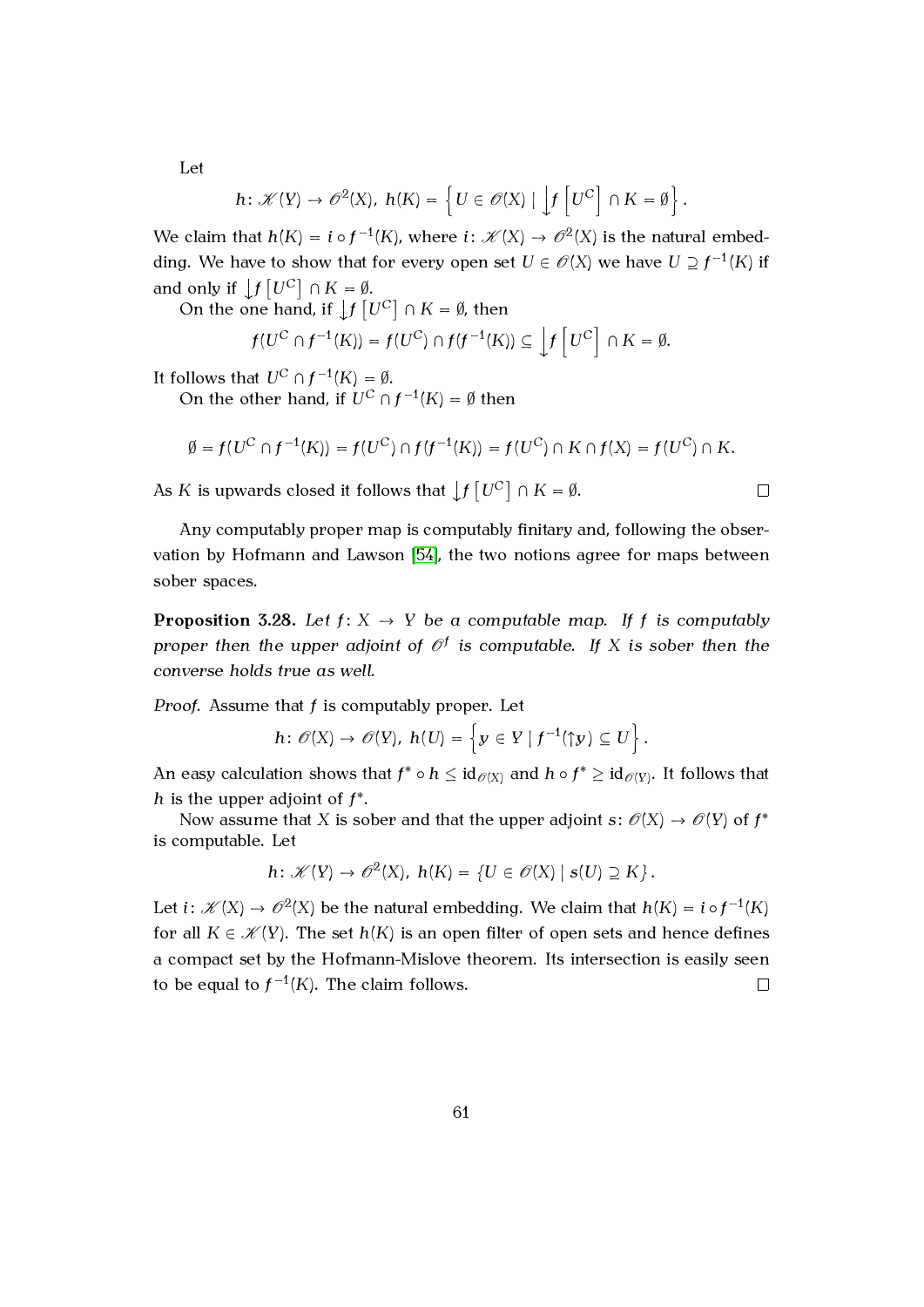### **3.2 Right Kan extensions and best continuous approximations**

We have seen that extensions of a map  $f: A \rightarrow L$  with values in a computably injective lattice along a map  $e: A \rightarrow B$  are only guaranteed to exist under the rather strong assumption that *e* be a Σ-split embedding. On the other hand, if *L* is an arbitrary computable complete lattice and *e* is an arbitrary continuous map, then there always exists a continuous function  $\bar{f}$ :  $B \to L$  which is, in a certain sense, the closest thing to a continuous extension one can hope to obtain:

<span id="page-62-0"></span>**Proposition 3.29.** Let L be a computable complete lattice. Let  $f: A \rightarrow L$  and *i*:  $A$  →  $B$  be continuous maps. Then the set of all  $g : B \to L$  with  $g ∘ i ≤ f$  has *a greatest element.*

*Proof.* Let  $I = \{g : B \to L \mid g \circ i \leq f\}$ . This set is nonempty, as it contains the constant function with value *⊥*. As *L <sup>B</sup>* is a complete lattice by Proposition [3.6,](#page-49-0) the set *I* has a supremum  $\bar{f}: B \to L$ . Now, *I* is clearly closed, directed, and downwards closed, and thus a closed ideal in  $L^B$ . By Corollary [3.10](#page-52-0) it follows that  $\bar{f} \in I$ .  $\Box$ 

Proposition [3.29](#page-62-0) essentially goes back to Scott [\[90\]](#page-125-0). Escardó [\[40\]](#page-122-4) observed that the function  $\bar{f}$  from Proposition [3.29](#page-62-0) is the right Kan extension of the map *f* along *i* in the poset-enriched category of computable  $T_0$  spaces.

In general the function

$$
R\colon L^A\to L^B, f\mapsto \bar{f}
$$

which maps a continuous function to its right Kan extension along  $i: A \rightarrow B$ need not be continuous and hence a fortiori not computable. In [\[40\]](#page-122-4) it is shown that this function is Scott-continuous for continuous lattices *L* with more than one point if and only if *i* is a finitary map in the sense that the upper adjoint of  $i^*$ :  $\mathcal{O}(B) \rightarrow \mathcal{O}(A)$  is continuous.

Escardó's proof easily generalises to our situation:

**Proposition 3.30.** *Let*  $i: A \rightarrow B$  *be a computable map. Let L be a computable complete lattice. Consider the function*

$$
R\colon L^A\to L^B,\ f\mapsto \overline{f}
$$

*which sends a function to its right Kan extension along i. Then the following hold true:*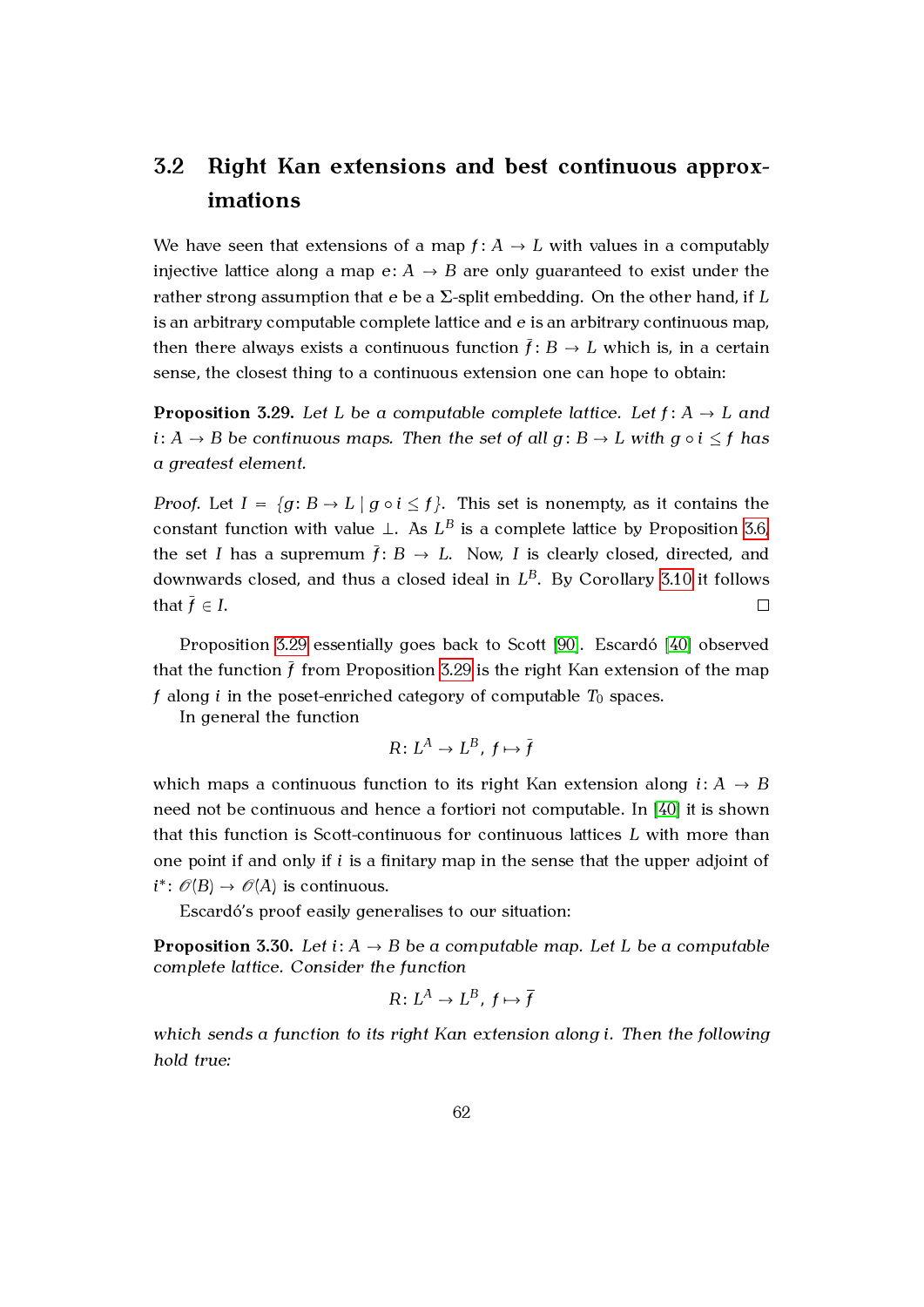- *1. If i is computably proper or L is the one-point lattice then R is computable.*
- *2. If L is computably injective and i is computably finitary then R is computable.*
- *3. If R is computable then L is the one-point lattice or i is computably finitary.*

*In particular, if L is computably injective or A is a sober space then R is computable if and only if L is the one-point lattice or i is computably finitary.*

*Proof.* The function is clearly computable if *L* is the one-point lattice. Assume that *i* is computably proper. Then the map

$$
i^{-1}(\uparrow \cdot): B \to \mathscr{K}(Y), i^{-1}(\uparrow b) = \{a \in A \mid i(a) \geq b\}
$$

is well-defined and computable.

Suppose we are given a function 
$$
f: A \to L
$$
. We can then compute the function

$$
\overline{f}(b) = \inf f_*(i^{-1}(\uparrow b))
$$

uniformly in *f*. We claim that  $\bar{f}$  is the right Kan extension of *f* along *i*. We have

$$
\overline{f}\circ i\langle a\rangle=\inf f_*(i^{-1}(\bigcap i\langle a\rangle))\leq f\langle a\rangle.
$$

If *h*: *B* → *L* satisfies *h*  $\circ$  *i*  $\leq$  *f* then *h*(*b*)  $\leq$  *f*(*a*) for every *a* with *i*(*a*)  $\geq$  *b* and hence

$$
h(b) \leq \inf \{f(a) \mid i(a) \geq b\} = \overline{f}(b).
$$

Now assume that *L* is computably injective and that *i* is computably finitary. Let  $s: \mathcal{O}(A) \to \mathcal{O}(B)$  be the upper adjoint of *i*. By assumption, the map *s* is computable. Suppose we are given a function  $f: A \rightarrow L$ . Compute the extension  $\overline{f}: B \to L$  of  $f$  as in the proof of Proposition [3.18,](#page-55-0) *i.e.,* let  $\overline{f} = \rho_L \circ f^{**} \circ s^* \circ \nu_B.$ We claim that  $\overline{f}$  is the right Kan extension of  $f$  along *i*. Assume that  $h: B \to L$ satisfies  $h \circ i \leq f$ . Then

$$
\rho_L \circ (h \circ i)^{**} \circ s^* \circ \nu_B \leq \rho_L \circ f^{**} \circ s^* \circ \nu_B = \overline{f}.
$$

Since *s* is the upper adjoint of *i*<sup>\*</sup> we have  $s \circ i^* \geq id_{\mathscr{O}(B)}$ . Using this we calculate:

$$
\rho_L \circ (h \circ i)^{**} \circ s^* \circ \nu_B = \rho_L \circ h^{**} \circ i^{**} \circ s^* \circ \nu_B
$$
  
=  $\rho_L \circ h^{**} \circ (s \circ i^*)^* \nu_B$   
 $\geq \rho_L \circ h^{**} \circ \nu_B$   
=  $\rho_L \circ \nu_L \circ h$   
= h.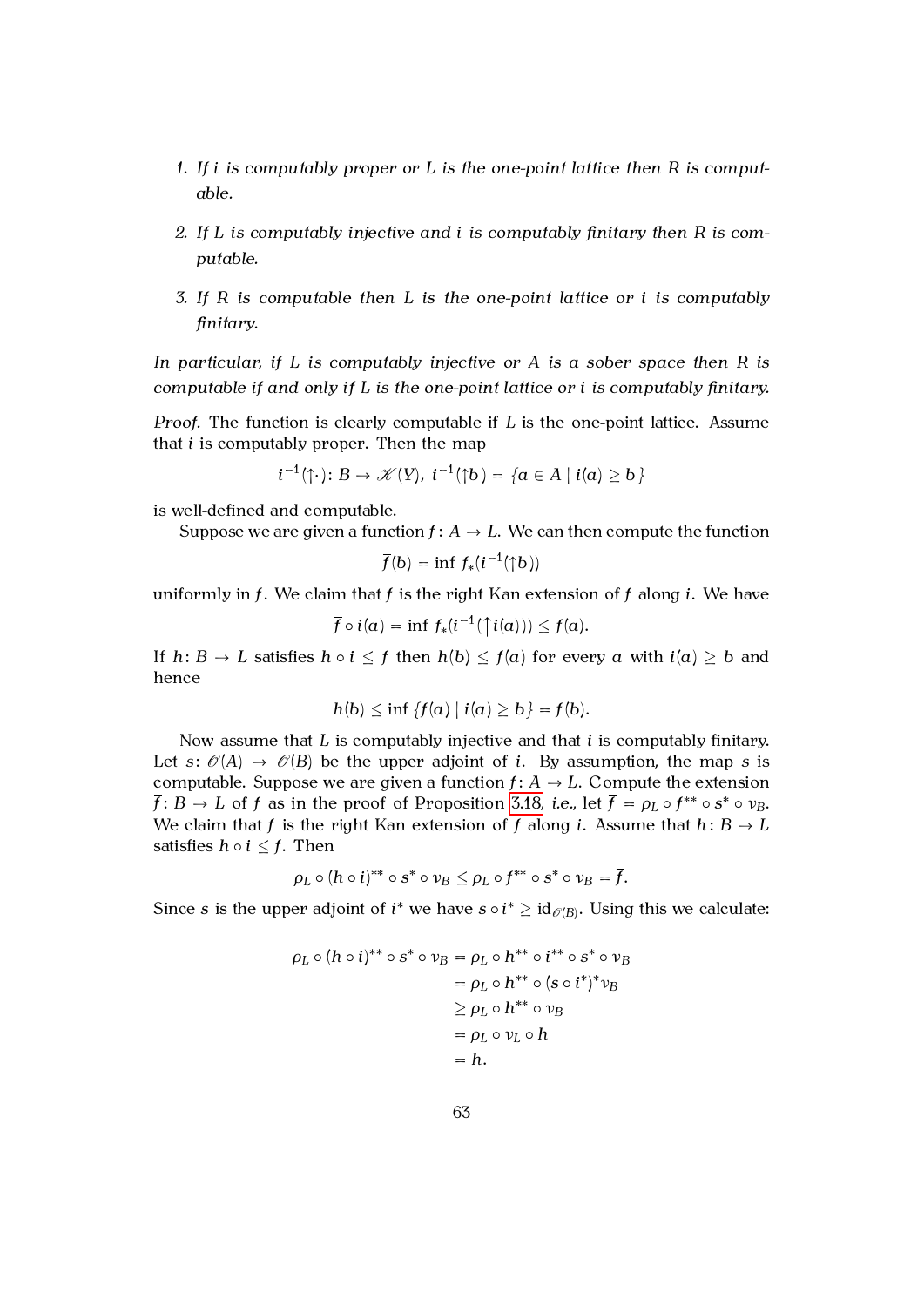Hence  $\bar{f}$  *> h* and the claim follows.

Assume that *L* contains at least two points. Embed Σ into *L* by sending *⊥ ∈* Σ to  $\bot$  ∈ *L* and  $\top$  ∈  $\Sigma$  to  $\top$  ∈ *L*. Call this embedding  $e: \Sigma \to L$ . This embedding is computably  $\Sigma$ -split: A section of  $e^*$  is given by the map  $s: \mathcal{O}(\Sigma) \to \mathcal{O}(L)$  which sends  $\emptyset$  to  $\emptyset$ ,  $\Sigma$  to *L*, and  $\{\top\}$  to some open set which contains  $\top \in L$  but does not contain *⊥ ∈ L*. It follows that there exists a computable retraction *L →* Σ.

Therefore the map

$$
\Sigma^A \to \Sigma^B
$$

which sends a function to its right Kan extension along *i* is uniformly computable. But this map is just the upper adjoint of *i*.

Finally, let us prove the claim in the last sentence: If *R* is computable and *L* is not the one-point lattice then *i* is computably finitary by (3).

Conversely, if *L* is computably injective it follows from (2) that if *i* is computably finitary then *R* is computable.

Similarly, if *A* is a sober space and *i* is computably finitary then *i* is even computably proper by Proposition [3.28.](#page-61-0) It follows from (1) that *R* is computable.

 $\Box$ 

Recall that if  $i: A \rightarrow B$  is a  $\Sigma$ -split embedding and  $f: A \rightarrow L$  is a continuous function with values in a  $\Sigma$ -split injective lattice L then some extension  $\bar{f}$ :  $B \to L$ of *f* along *i* can be computed uniformly in *f*, but this extension depends on the choice of section for *i ∗* . The upper adjoint of *i ∗* , should it be computable, constitutes a canonical choice. This canonical choice of section corresponds to a canonical choice of extension, namely the right Kan extension.

It will be useful to fix a notation for the different kinds of extensions we have introduced so far.

**Definition 3.31.** Let *i*:  $A \rightarrow B$  be a computable  $\Sigma$ -split embedding. Let *f*:  $A \rightarrow L$ be a continuous function with values in a computably injective lattice *L*.

A section of  $\mathcal{O}^i$  will be called a *Σ*-section of *i*. The upper adjoint of  $\mathcal{O}^i$  will be called the *upper* Σ*-adjoint* of *i*.

Let *s*:  $\mathcal{O}(A) \rightarrow \mathcal{O}(B)$  be a computable  $\Sigma$ -section of *i*. Let

$$
f/\left(\frac{s}{i}\right) = \rho_L \circ f^{**} \circ s^* \circ \nu_B
$$

denote the extension of *f* along *i* "using" *s* (cf. the proof of Proposition [3.18\)](#page-55-0). If  $i: A \rightarrow B$  is a computably finitary map, let

$$
f/i = f/\left(\frac{s}{i}\right),
$$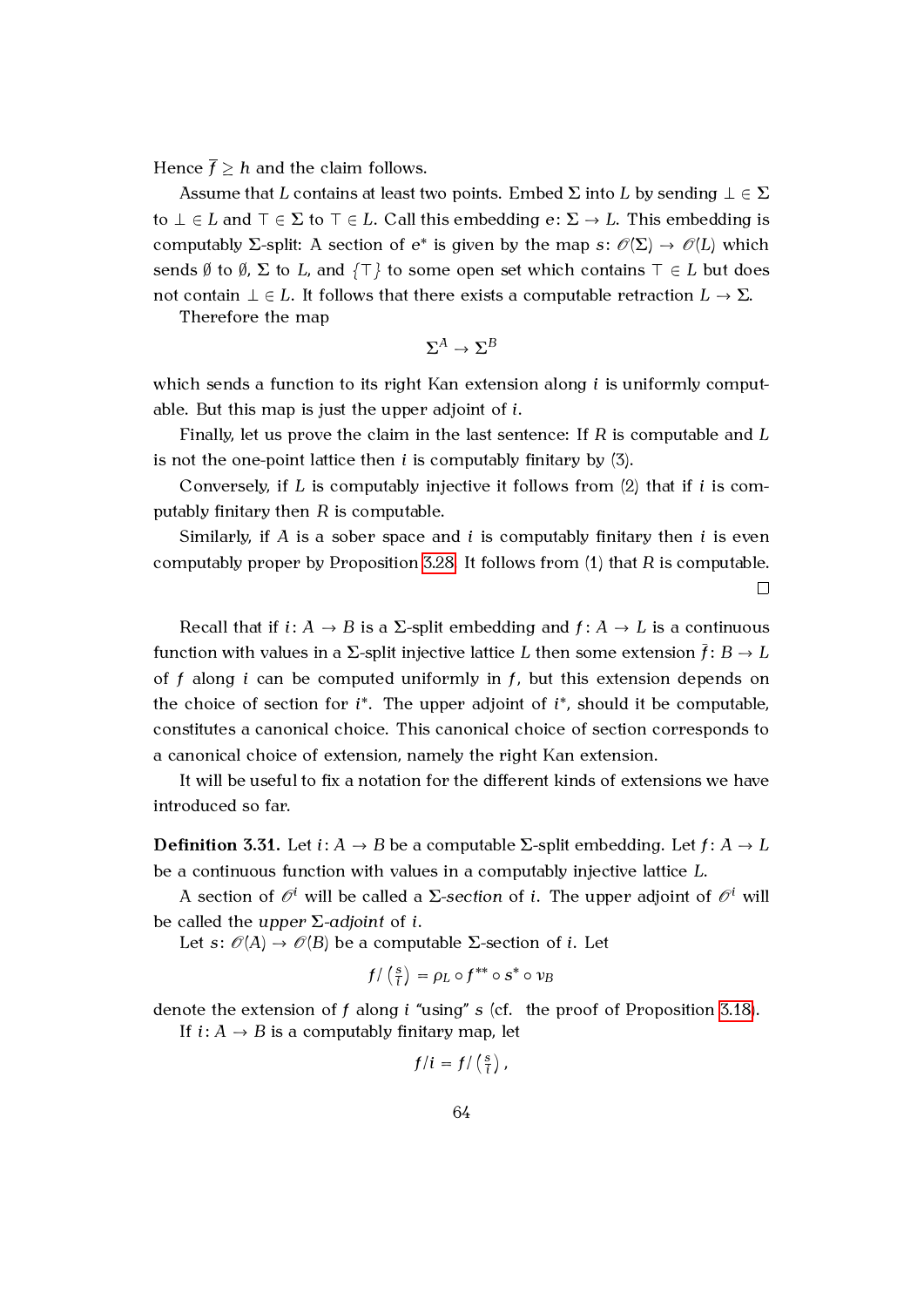where  $s: \mathcal{O}(A) \to \mathcal{O}(B)$  is the upper  $\Sigma$ -adjoint of *i*.

Proposition [3.29](#page-62-0) is a special case of a more general result which is of independent interest and in fact constitutes the starting point for our investigation of continuous envelopes:

<span id="page-65-0"></span>**Proposition 3.32.** Let  $f: X \to L$  be a function which takes a computable  $T_0$ *space X to a computable complete lattice L. Then the set of all continuous functions*  $F: X \to L$  *with*  $F(x) \le f(x)$  *for all*  $x \in X$  *has a greatest element G. If L is a computably continuous lattice then G coincides with f in all points of continuity of f.*

*Proof.* Let

 $S = \{F : X \to L \mid F \text{ is continuous and } \forall x \in X. (F(x) \leq f(x))\}$ .

Let

$$
G(x) = \sup \left( \text{cl} \left\{ F(x) \mid F \in S \right\} \right).
$$

If a continuous map  $F: X \to L$  satisfies  $F(x) \le f(x)$  then by construction  $F \le G$ . We claim that  $G \in S$ . Since any closed set is computably overt relative to some oracle, so is the set cl (*S*). Relative to an oracle which makes cl (*S*) computably overt we can compute *G*(*x*) as follows: Compute the range of cl (*S*) under the function

$$
eval(\cdot, x): L^X \to L.
$$

This yields the set

$$
\mathrm{cl}\, \{F(x)\mid F\in\mathrm{cl}\,(S)\}\in\mathscr{V}(L).
$$

whose supremum is equal to  $G(x)$ . It follows that G is continuous.

Let  $x \in X$  and  $U \in \mathcal{O}(L)$  with  $G(x) \in U$ . As the set *S* is clearly directed, it follows from Proposition [3.9](#page-51-0) that  $F(x) \in U$  for some  $F \in S$ . By definition of S this implies  $f(x) \in U$ . Hence  $G(x) \le f(x)$ .

Now let *L* be computably continuous. Then there exists a computable map *s*:  $L \rightarrow \mathcal{O}(\mathbb{N})$  with computable left inverse  $r : \mathcal{O}(\mathbb{N}) \rightarrow L$ . Consider the best continuous approximation *G* of the function  $s \circ f : X \to \mathcal{O}(\mathbb{N})$ . Let  $x \in X$  be a point of continuity of *f*. Then *x* is a point of continuity of  $s \circ f$ . Let  $n \in s \circ f(x)$ . Then  $s \circ f(x)$  is contained in the open set  $[n] = \{U \in \mathcal{O}(\mathbb{N}) \mid n \in U\}$ . As  $s \circ f$  is continuous in *x* there exists an open set  $W \in \mathscr{O}(X)$  with  $x \in W \subseteq (s \circ f)^{-1}(n)$ . Put

$$
F: X \to \mathscr{O}(\mathbb{N}), F(z) = \begin{cases} \{n\} & \text{if } z \in W, \\ \emptyset & \text{otherwise.} \end{cases}
$$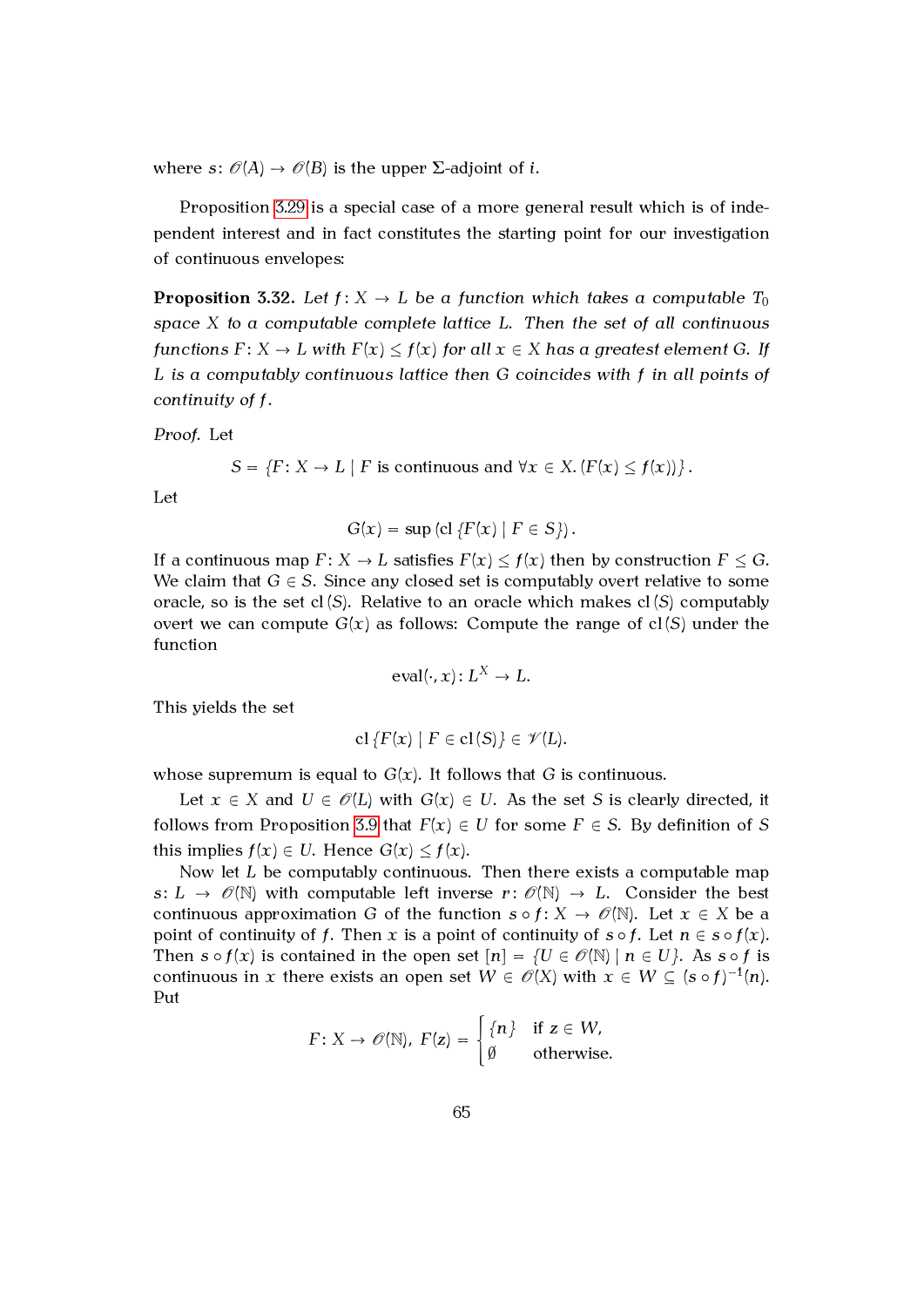By construction we have  $F(z) \leq s \circ f(z)$  for all  $z \in X$  and  $F(x) \in [n]$ . It follows that  $G(x) \in [n]$  or in other words that  $n \in G(x)$ . As *n* was an arbitrary element of  $s \circ f(x)$  it follows that  $G(x) = s \circ f(x)$ .

It follows that  $r \circ G(x) = r \circ s \circ f(x) = f(x)$  for all points of continuity  $x \in X$  of *f*. As  $r \circ G(x) \leq f(x)$  for all  $x \in X$  it follows that the best continuous approximation of *f* coincides with *f* in all points of continuity.  $\Box$ 

Proposition [3.29](#page-62-0) follows as a special case from Proposition [3.32](#page-65-0) as the map  $\bar{f}$  can be defined as the greatest continuous approximation of the map

 $b \mapsto \inf \{f(a) \mid i(a) \geq b\}$ .

This observation is again due to Escardó [\[40\]](#page-122-4).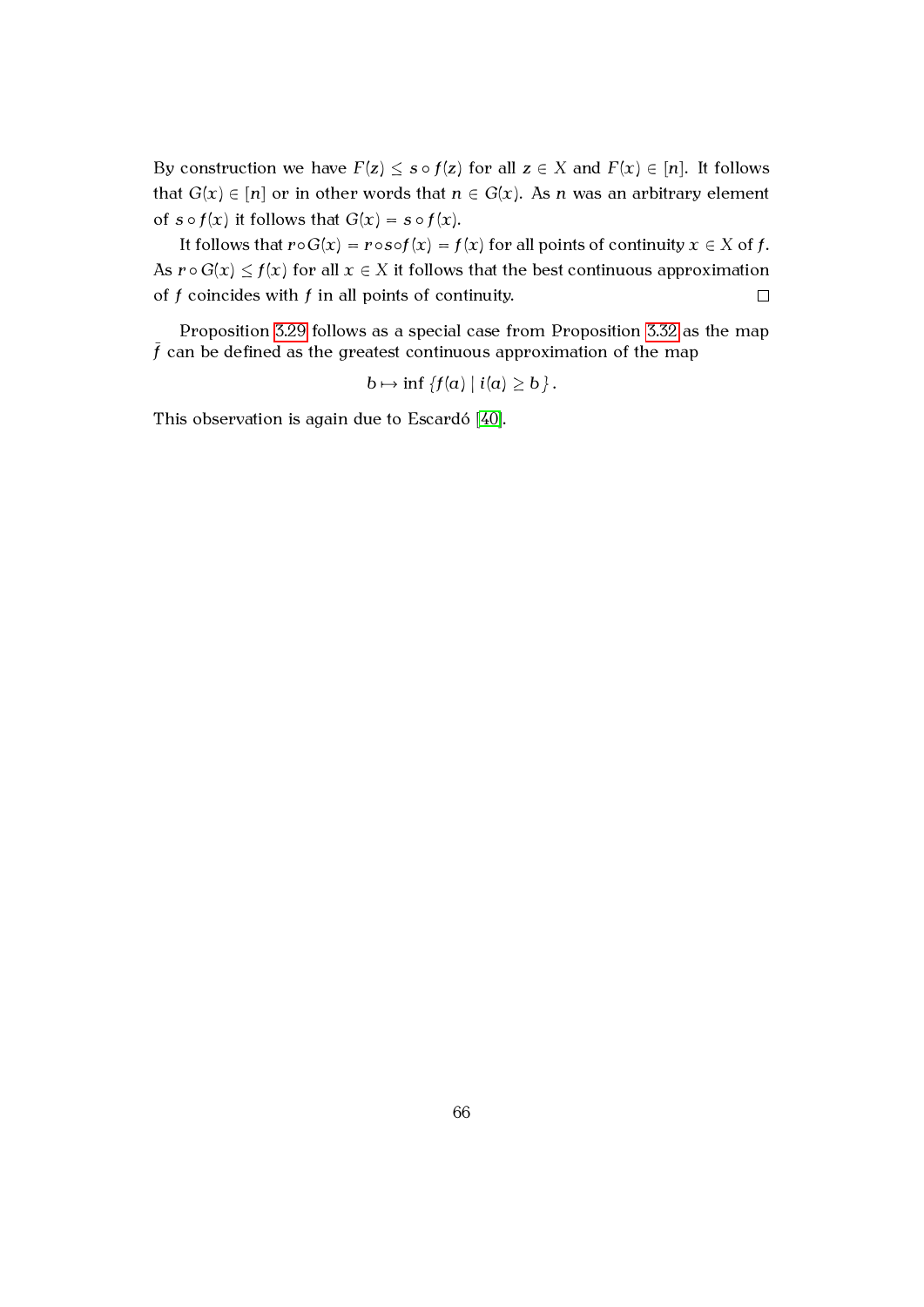## <span id="page-67-0"></span>**Chapter 4**

# **Envelopes**

We are now ready to define the main subjects of our investigation: envelopes, the tightening relation, and universality.

We show in Theorem [4.8](#page-73-0) that every function  $f: X \rightarrow Y$  between computable *T*<sup>0</sup> spaces has a universal envelope. While the proof yields a concrete representative of the universal envelope, this representative turns out to be unsatisfactory in many ways.

The next three sections are dedicated to the problem of finding a better description of the universal envelope in certain situations. In Section [4.3](#page-75-0) we establish a universality criterion for envelopes with  $\Sigma$ -split inclusion map. This allows us to verify for a candidate envelope if it is universal. In this case we also obtain a good description of how this envelope tightens all other envelopes. A similar description of the tightening relation can be obtained for arbitrary envelopes, as will be discussed in Section [4.4.](#page-81-0)

Theorem [4.28](#page-85-0) shows that for functions with values in a computably countably based computable Hausdorff space which can be "enclosed" by an upper-semicontinuous functions with compact values, we have a good description of an envelope that is universal among the class of envelopes  $F: X \to L$  where L is a separated computably injective lattice and the inclusion map *ξ<sup>L</sup>* : *Y → L* sends *Y* to the maximal elements of *L*.

In Section [4.6](#page-86-0) we make the claim precise that the universal envelope encodes all "continuously obtainable" information on a given function *f*, by showing that every relativised algorithm which "uses  $f$  as a subroutine in a continuous way" factors through the universal envelope.

The last three sections are mainly concerned with further techniques for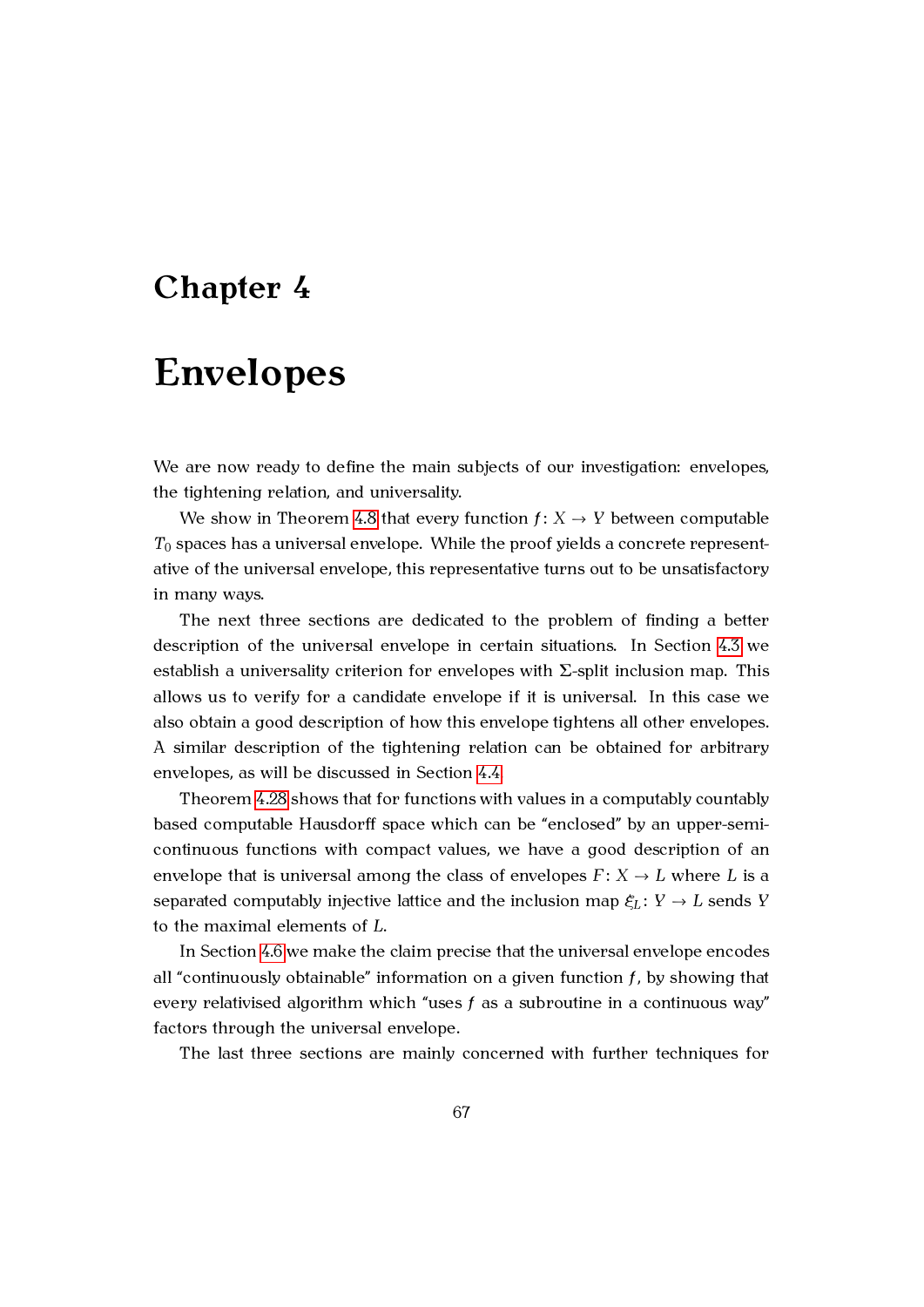finding a good description of the universal envelope of a given problem. In Section [4.7](#page-91-0) we introduce a notion of reduction between functions that allows us to translate the universal envelope of one function to the universal envelope of another. In Section [4.8](#page-95-0) we develop a criterion that allows us to extend a universal envelope on a dense subset to a universal envelope on the whole space. In the final section of this chapter we discuss how to model set-valued valued functions within our framework. We establish a sufficient condition for the universality of envelopes of functions with values in a lower powerspace, similar to the one in Section [4.3.](#page-75-0) We also show that the universal envelope of an upper semicontinuous function with compact values generically coincides with the function itself.

#### **4.1 Basic definitions and observations**

**Definition 4.1.** Let *Y* be a computable  $T_0$  space. An approximation lattice for *Y* consists of a computably injective lattice *L* together with a computable map  $\xi$ <sup>*L*</sup> :  $Y \rightarrow L$  called the *inclusion map*.

The approximation lattice *L* is called *computably separated* if the lattice *L* is computably separated and the inclusion map sends *Y* to the maximal elements of  $L \setminus \{\top\}.$ 

**Definition 4.2.** Let  $f: X \to Y$  be a function between computable  $T_0$  spaces. An *envelope* of *f* consists of an approximation lattice *L* for *Y* with inclusion map *ξ*<sub>*L*</sub>: *Y*  $\rightarrow$  *L* and a continuous map *F* : *X*  $\rightarrow$  *L* such that  $F(x) \leq \xi$ *L*  $\circ$  *f*(*x*) for all  $x \in X$ . If the map *F* is computable we call *F* a *computable envelope*. An envelope is called *computably separated* if *L* is a computably separated approximation lattice.

As an immediate corollary to Proposition [3.32](#page-65-0) we obtain:

<span id="page-68-0"></span>**Proposition 4.3.** Let  $f: X \to Y$  be a function between computable  $T_0$  spaces. *Let L be an approximation lattice for Y. Then the set of all continuous functions*  $G: X \to L$  *with*  $G(x) \leq \xi_L \circ f(x)$  *for all*  $x \in X$  *has a greatest element F* : *X → L. If L is computably continuous then F coincides with ξ<sup>L</sup> ◦ f in all its points of continuity.*

We call the function *F* from Proposition [4.3](#page-68-0) the *principal L-envelope* of *f*.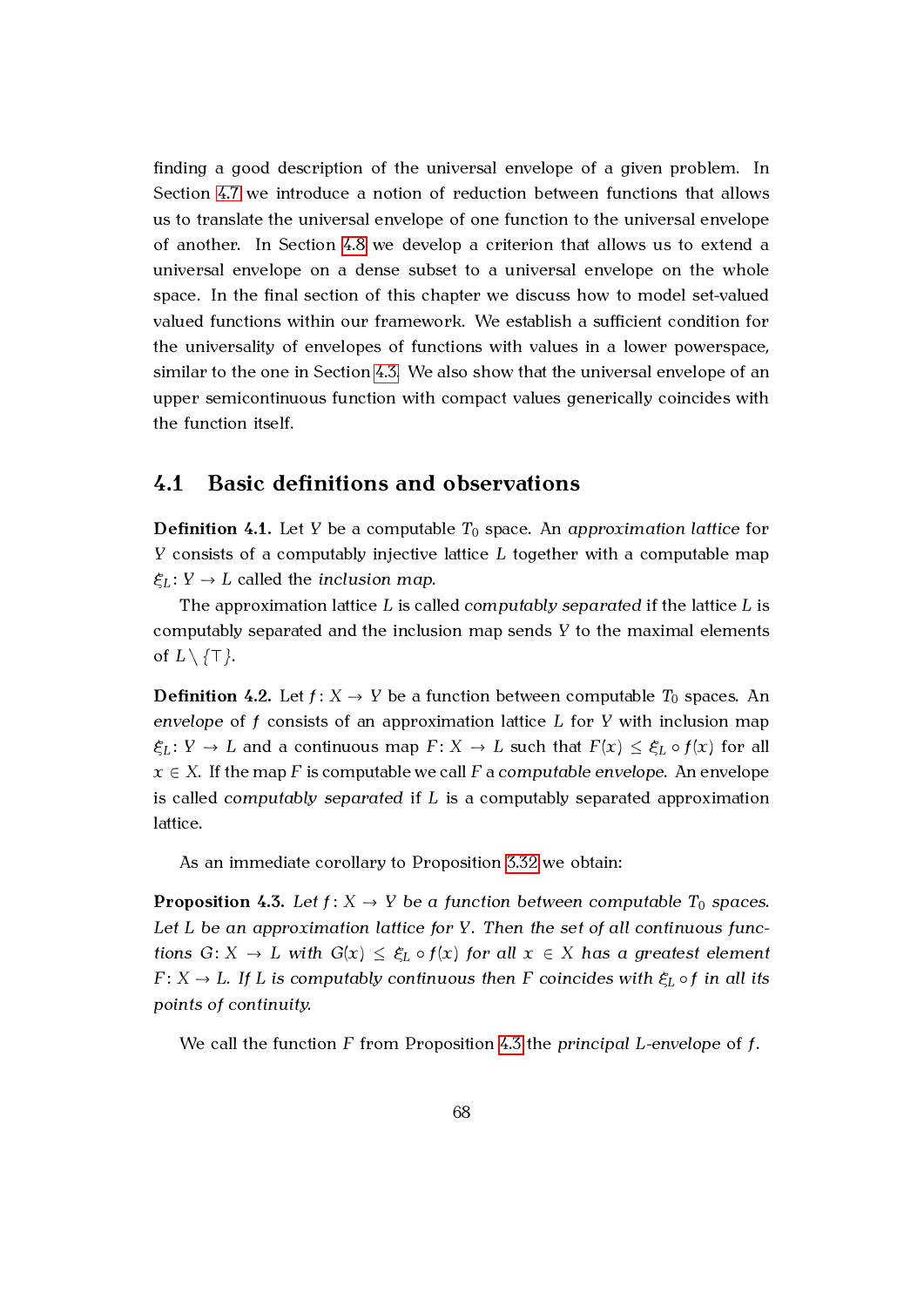**Definition 4.4.** Let  $f: X \to Y$  be a function between computable  $T_0$  spaces. Let  $F: X \to L$  and  $G: X \to M$  be envelopes of *f*. We say that *F topologically tightens G* if there exists a continuous map  $\Phi: L \to M$  such that

$$
\Phi\circ\xi_L(y)\leq\xi_M(y)
$$

for all  $y \in Y$  and

$$
\Phi \circ F(x) \ge G(x)
$$

for all  $x \in X$ . If the map  $\Phi$  can be chosen to be computable we say that *F computably tightens G*.



It is easy to see that the tightening relation is reflexive and transitive and hence a preorder on the class of all envelopes.

We will usually drop the adverb "topologically" or "computably" and just say that "*F* tightens *G*" if it is either clear from the context or it does not matter up to relativisation which relation we mean. We call two envelopes *equivalent* if they are equivalent with respect to the equivalence relation induced by the tightening order.

**Definition 4.5.** Let  $f: X \to Y$  be a function between computable  $T_0$  spaces. Let  $F: X \to L$  be an envelope of *f*. The envelope *F* is called *(separated-) universal* if it (is separated and) topologically tightens every continuous (separated) envelope of *f*.

**Example 4.6.** Our notion of envelope generalises the following well-known construction in analysis: Let  $f: X \to \mathbb{R}$  be an arbitrary real-valued function on a topological space *X*. It is well-known (see e.g. [\[60\]](#page-123-2)) that there exists a largest lower semicontinuous function *f <sup>−</sup>* : *X →* R pointwise below *f*, and a smallest upper semicontinuous function  $f^{\dagger}$ :  $X \to \mathbb{R}$  pointwise above f. These are often referred to as the *lower* and *upper semicontinuous envelope of f* respectively. The lower semicontinuous envelope is for instance used in [\[59\]](#page-123-4) to prove a Hahn-Banach type "sandwich" theorem in semitopological cones.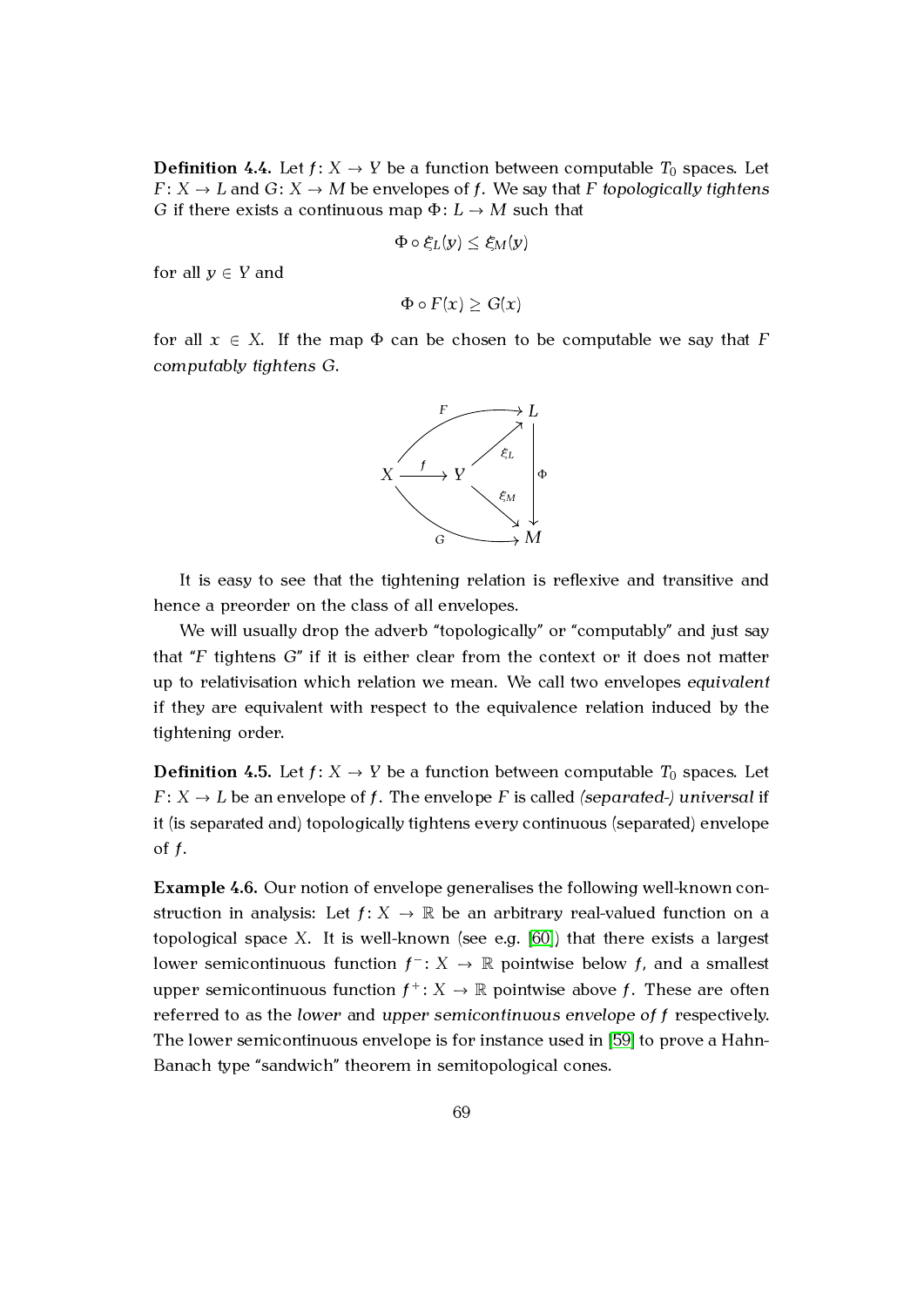One can join *f <sup>−</sup>* and *f* <sup>+</sup> to obtain a best continuous approximation to *f* with values in the interval domain over R, *i.e.*, the lattice of (possibly degenerate) real intervals, ordered by reverse inclusion. This map agrees with *f* in all points of continuity (see [\[39,](#page-122-6) Theorem 8.8]). This is used in [\[39\]](#page-122-6) to model Riemannintegrable functions by interval functions, see [\[39,](#page-122-6) Theorem 13.9]. A similar idea is used in [\[41\]](#page-122-7) to embed a function space into a compact function space with larger co-domain.

The above are examples of envelopes in our sense. Assume now that *X* is a computable  $T_0$  space. Consider the complete lattice  $L = [-\infty, +\infty]$ <sub><</sub> of real numbers with a point at positive and negative infinity added, ordered with the usual ordering. This can be made into a computable  $T_0$  space by endowing it with its Scott topology. In fact, it then becomes a computably injective lattice. A retraction  $\rho\colon \mathscr{O}^2(L)\to L$  is given by

$$
\rho(\mathscr{U}) = \sup \{x \in [-\infty, +\infty] \mid (x, +\infty) \in \mathscr{U} \}.
$$

A function  $f: X \to \mathbb{R}$  is lower semicontinuous if and only if it is continuous as a function  $f: X \to L$ . The lower semicontinuous envelope of a function  $f: X \to \mathbb{R}$ is hence the universal *L*-envelope with inclusion map  $\xi_L$ :  $\mathbb{R} \to L$ ,  $\xi_L(x) = x$ . The upper semicontinuous envelope of  $f: X \to \mathbb{R}$  is the universal envelope in the dual lattice [*−∞,* +*∞*]*≥*. The join of these two envelopes is the principal envelope in the interval lattice *I*( $\mathbb{R}$ ), which is obtained as the subspace of  $\mathcal{K}([-\infty, +\infty])$ consisting of all (potentially degenerate) intervals, together with the empty set.

As one might expect, the principal envelope in the interval lattice can fail to be universal, already for very simple examples. Consider again the Heaviside function (cf. Example 1 in the introduction), this time taking the real numbers as its co-domain:

$$
H: \mathbb{R} \to \mathbb{R}, H(x) = \begin{cases} 0 & \text{if } x < 0, \\ 1 & \text{if } x \geq 0. \end{cases}
$$

Then the principal envelope in the interval lattice is the map:

$$
G: \mathbb{R} \to I(\mathbb{R}), \ G(x) = \begin{cases} [0,0] & \text{if } x < 0, \\ [0,1] & \text{if } x = 0, \\ [1,1] & \text{if } x > 0. \end{cases}
$$

The universal envelope is easily seen to be:

$$
F: \mathbb{R} \to \mathscr{K}_{\perp}(\mathbb{R}), \ F(x) = \begin{cases} \{0\} & \text{if } x < 0, \\ \{0, 1\} & \text{if } x = 0, \\ \{1\} & \text{if } x > 0. \end{cases}
$$

We claim that *G* does not tighten *F*. Assume the contrary. Then there exists a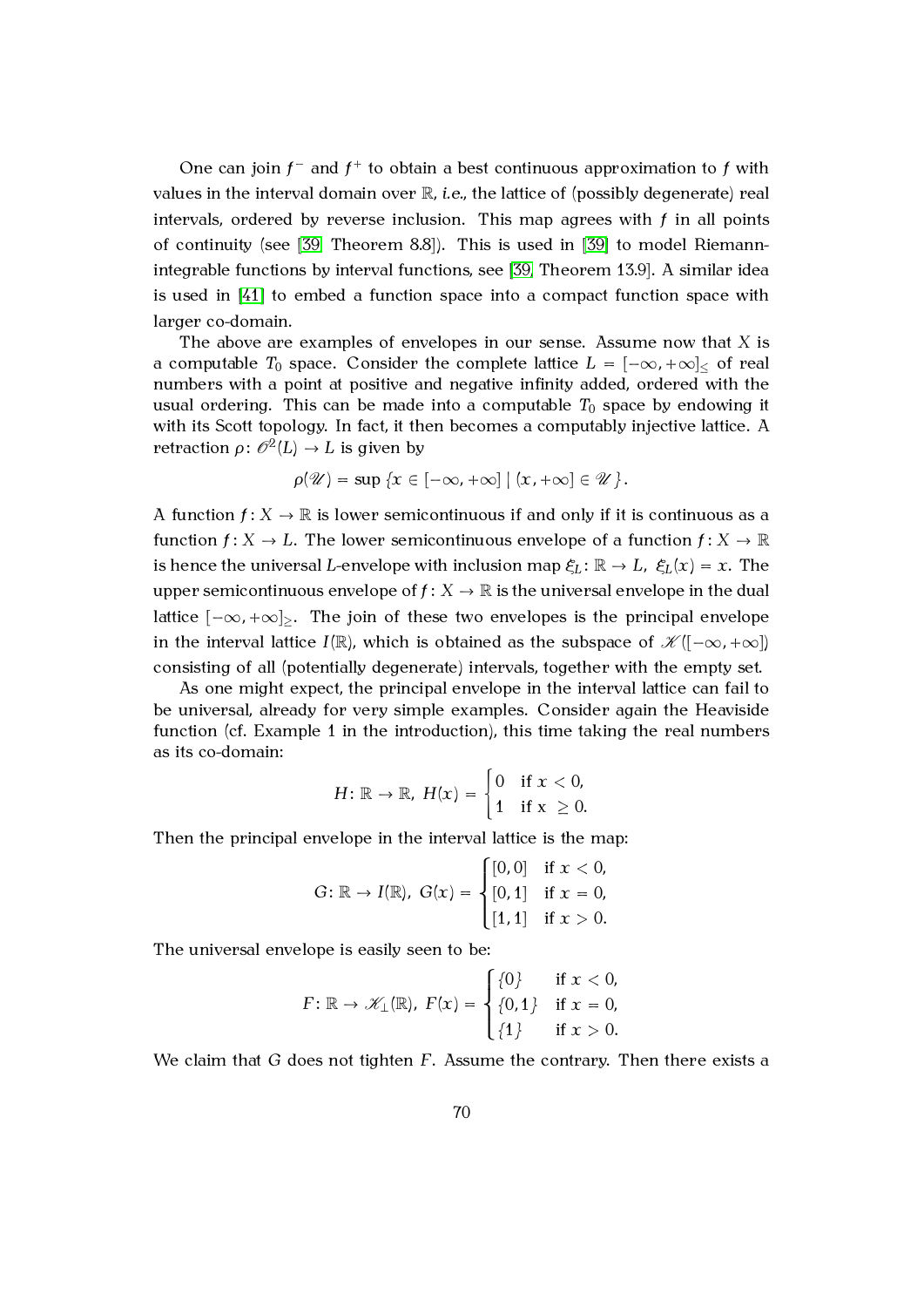continuous map  $\Phi: I(\mathbb{R}) \to \mathcal{K}(\mathbb{R})$  satisfying:

1.  $\Phi([x, x]) \supset \{x\}$  for all  $x \in \mathbb{R}$ .

2.  $\Phi \circ G(x) \subseteq F(x)$  for all  $x \in \mathbb{R}$ .

In particular, we have

$$
\{\frac{1}{2}\}\subseteq \Phi([\frac{1}{2},\frac{1}{2}])\subseteq \Phi([0,1])=\Phi\circ G(0)\subseteq F(0)=\{0,1\}.
$$

Contradiction.

Envelopes can be viewed as encodings of partial topological information on a function. This idea can be made precise as follows:

Let  $f: X \to Y$  be a function between computable  $T_0$  spaces. Let *E* be a distributive computably complete lattice and let  $c: E \to \mathcal{O}(Y)$  be a computable map which preserves overt joins and compact meets. We should think of *c* as an effective cover of a subspace of  $\mathcal{O}(Y)$ , *i.e.*, an encoding of observable information of elements of *Y*. This yields a Scott-continuous map

$$
c_*\colon \mathscr{O}(E)\to \mathscr{P}(\mathscr{O}(Y)),\; c_*(U)=\bigcap\{c(e)\mid e\in U\}\,.
$$

In other words, open sets of *E* represent collections of open sets of *Y*.

Let  $F: X \to \mathcal{O}(E)$  be a continuous function. Then F and c encode a continuous function  $\mathfrak{F}: X \to \mathscr{P}(\mathcal{O}(Y))$ :



Let

$$
j\colon Y\to \mathscr{P}(\mathscr{O}(Y)),\ j(y)=\{U\in \mathscr{O}(Y)\mid y\in U\}\,.
$$

Call a pair  $(F, c)$  a *co-envelope* of  $f$  if  $c_* \circ F(x) \subseteq f \circ f(x)$  for all  $x \in X$ .

In other words, a co-envelope of *f* is an effective encoding of a function  $\mathbf{f}: X \to \mathcal{P}(\mathcal{O}(Y))$  with the property that all elements  $U \in \mathbf{f}(x)$  are "observable" properties" of  $f(x)$ .

If  $\mathbf{S}: X \to \mathcal{P}(\mathcal{O}(Y))$  and  $\mathbf{G}: X \to \mathcal{P}(\mathcal{O}(Y))$  are co-envelopes given by effective encodings (*F*,  $c_F$ ) and (*G*,  $c_G$ ) then *f* contains more information than  $\mathfrak{G}$  if  $f(x) \supseteq$  $\mathfrak{G}(x)$  for all  $x \in X$ . Beyond this, we should ask that this relation be witnessed by a continuous map, so that the information encoded in  $\sigma$  can be "effectively" retrieved" from the information encoded in  $\mathcal{S}$ . Thus, we should ask that there be a continuous Skolem-function for the predicate  $\forall x \in X$ . $\mathbf{f}(x) \supset \mathbf{G}(x)$  which can be formally written as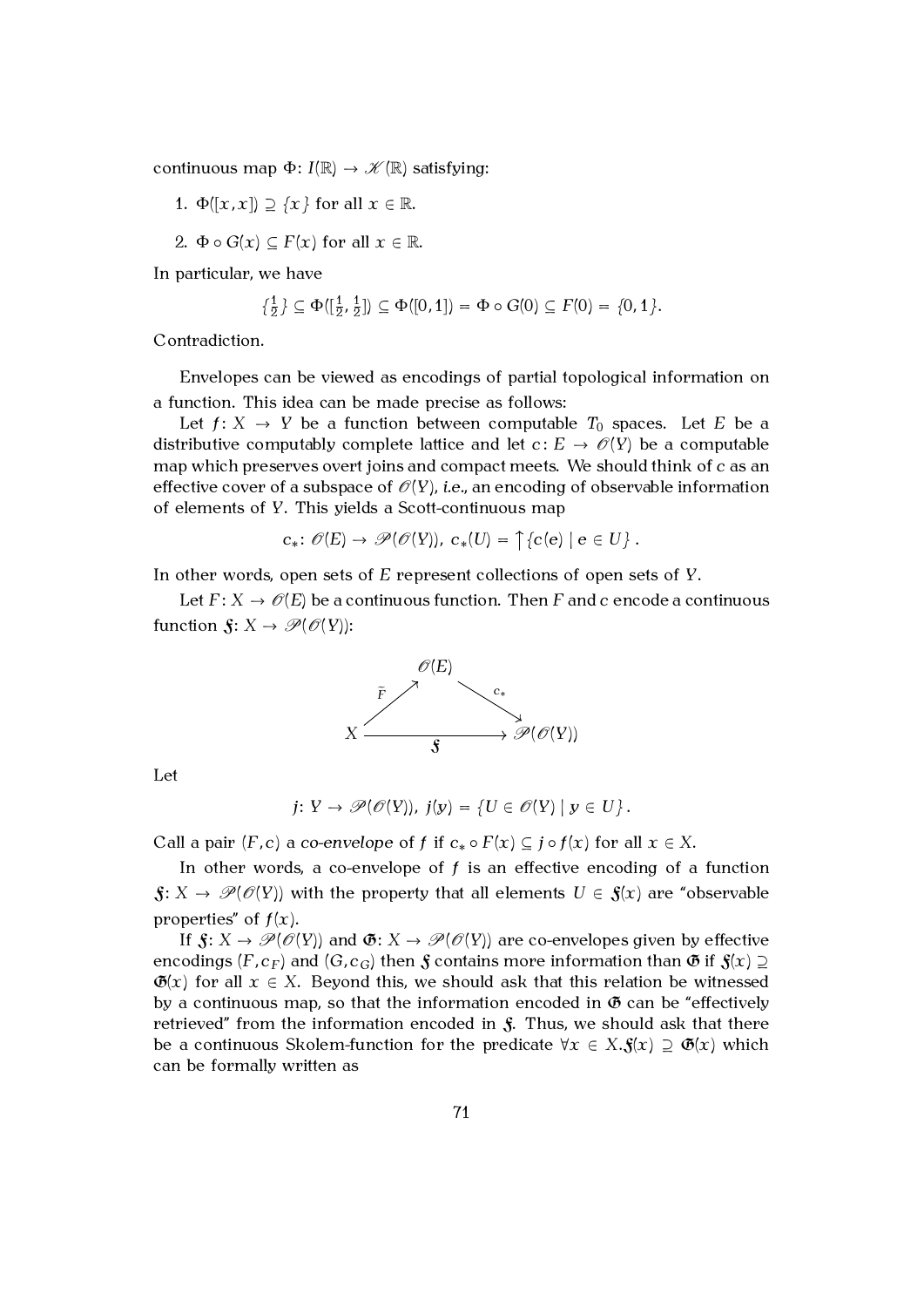$$
\forall x \in X. \forall e \in E_G. \exists e' \in E_F. (c_F(e') \subseteq c_G(e) \land (e \in G(x) \rightarrow e' \in F(x)) ).
$$

In other words, there should exist a map  $t: E_G \to E_F$  such that for all  $x \in X$  and all  $e \in E_G$  we have that  $e \in G(x)$  implies  $t(e) \in F(x)$  and  $c_F \circ t(e) \subseteq c_G(e)$  for all  $e \in E_G$ . If such a map *t* exists, we say that *f tightens*  $\tilde{\varphi}$ .

In order to make this notion well-behaved we should require that there be sufficiently many continuous maps of type  $E_G \rightarrow E_F$ . This naturally leads to the requirement that  $E_F$  and  $E_G$  be computably injective lattices.

With this additional assumption the notions of "envelope" and "co-envelope" become - in a sense - dually equivalent:

An envelope  $F: X \to L$  with inclusion map  $\xi_L: Y \to L$  can be sent to the co-envelope  $F^{**} \circ \nu_X \colon X \to \mathcal{O}^2(L)$  with encoding  $\xi_L^* \colon \mathcal{O}(L) \to \mathcal{O}(Y)$ . If an envelope  $F: X \to L$  tightens another envelope  $G: X \to M$  via a map  $\Phi$  then the corresponding co-envelope *F ∗∗* tightens the co-envelope *G∗∗* via the map  $\Phi^* \colon \mathcal{O}(M) \to \mathcal{O}(L).$ 

Conversely, if  $F: X \to \mathcal{O}(E)$  is a co-envelope with encoding  $c: E \to \mathcal{O}(Y)$ then *F* defines the envelope  $F: X \to \mathscr{O}(E)$  with inclusion map  $c^* \circ \nu_Y: Y \to \mathscr{O}(E)$ . If the co-envelope  $F: X \to \mathcal{O}(E)$  tightens the co-envelope  $G: X \to \mathcal{O}(D)$  via a map  $t: D \to E$ , then the corresponding envelope F tightens the corresponding envelope *G* via the map  $t^*$ :  $\mathcal{O}(E) \rightarrow \mathcal{O}(D)$ .

If we start with an envelope  $F: X \to L$  and apply both functors in succession then we end up with the envelope  $F^{**}\colon X\to \mathscr O^2(L)$  whose inclusion map is given by  $\xi_L^{**} \circ \nu_Y \colon Y \to \mathcal{O}^2(L)$ . This envelope is equivalent to *F* thanks to the injectivity of *L*. A similar observation applies to co-envelopes.

In this sense we can view envelopes as effective encodings of continuous maps of type  $X \to \mathcal{P}(\mathcal{O}(Y))$ . Explicitly, an envelope  $F: X \to L$  with inclusion  $\mathfrak{m}$ ap  $\xi_L \colon Y \to L$  encodes the continuous function

$$
\mathbf{S}: X \to \mathscr{P}(\mathscr{O}(Y)), \ \mathbf{S}(x) = \bigcap \{ \xi_L^{-1}(U) \in \mathscr{O}(Y) \mid F(x) \in U \}
$$

Note in particular that equivalent envelopes encode the same function of type  $X \to \mathcal{P}(\mathcal{O}(Y))$ . Equivalent envelopes can hence be viewed as equivalent encodings of the same object.

Since  $\mathcal{P}(\mathcal{O}(Y))$  is an algebraic lattice it follows that *j* ∘ *f* has a best continuous approximation which is given explicitly by the function

<span id="page-72-0"></span>
$$
\mathbf{S}(x) = \left\{ U \in \mathcal{O}(L) \mid f^{-1}(U) \text{ is a neighbourhood of } x \right\}.
$$
 (4.1)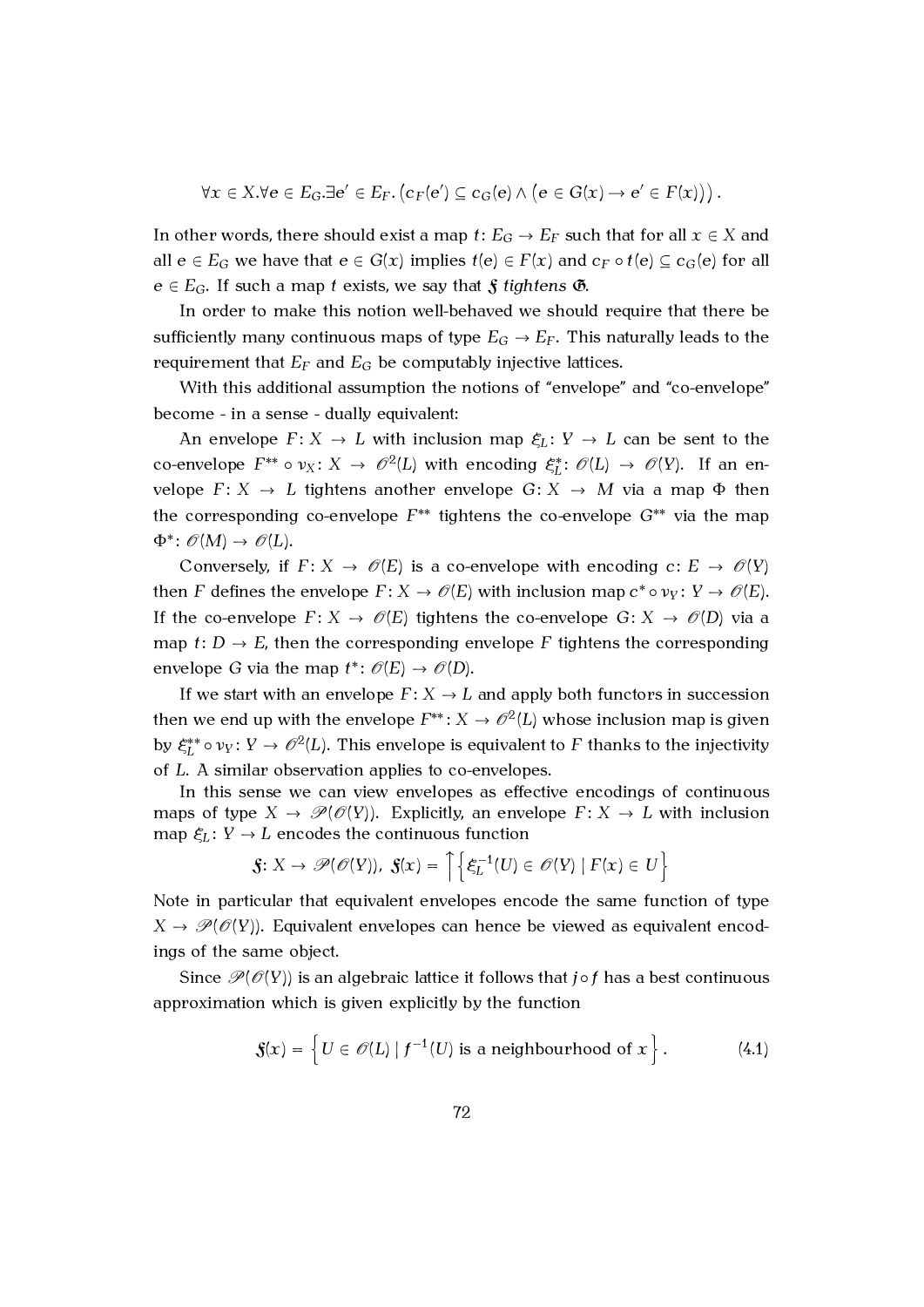Indeed, a basis for the Scott topology on  $\mathcal{P}(\mathcal{O}(Y))$  is given by the sets of the form  $\uparrow U = \{A \in \mathcal{P}(\mathcal{O}(Y)) \mid U \in A\}$  where  $U \in \mathcal{O}(Y)$ . By definition we have  $\mathbf{S}(x) \in \uparrow U$ if and only if  $f^{-1}(U)$  is a neighbourhood of  $x.$  It follows that  $\pmb{\mathfrak{z}}^{-1}(\uparrow U)$  is an open set for every  $U \in \mathcal{O}(Y)$ . Hence  $\boldsymbol{\mathfrak{F}}$  is continuous.

Let  $\mathfrak{F}$  be a continuous approximation of *j*  $\circ$  *f*. Let  $U \in \mathfrak{F}(x)$ . Then  $\mathfrak{F}(x) \in \uparrow U$ , so that G *−*1 (*↑U* ) is a neighbourhood of *x*. By assumption we have the inclusion  $(j \circ f)^{-1}(\uparrow U) \supseteq \mathfrak{G}^{-1}(\uparrow U)$ , so that  $f^{-1}(U)$  is a neighbourhood of *x*. It follows that  $\mathfrak{G}(x) \subseteq \mathfrak{F}(x)$ .

We will show in Theorem [4.8](#page-73-0) that a universal envelope always exists. It fol-lows from Proposition [4.13](#page-77-0) that this envelope encodes the function  $\mathfrak{F}$  in [\(4.1\)](#page-72-0). Of course the explicit description of the universal envelope given in [\(4.1\)](#page-72-0) is somewhat tautological and not very informative. We will dedicate a lot of attention to the problem of finding more interesting descriptions of the universal envelope in concrete situations.

**Definition 4.7.** Let  $f: X \to Y$  be a function between computable  $T_0$  spaces. Let *F* : *X*  $\rightarrow$  *L* be an envelope of *f*. Let  $x \in X$ . A *filter basis for F at x* is a basis of the filter

$$
\mathbf{S}(x) = \left[ \left\{ \xi_L^{-1}(U) \mid F(x) \in U \right\} \right],
$$

*i.e.*, a downwards directed set of open subsets of *Y* whose upwards closure in  $\mathscr{O}(Y)$  is equal to  $\mathfrak{F}(x)$ .

#### **4.2 Existence of universal envelopes**

<span id="page-73-0"></span>**Theorem 4.8.** Let  $f: X \rightarrow Y$  be a function between computable  $T_0$  spaces. *Then f has a universal envelope.*

*Proof.* Let

$$
A = \left\{ (U, V) \in \mathscr{O}(X) \times \mathscr{O}(Y) \mid U \subseteq f^{-1}(V) \right\}.
$$

Let

$$
L = \mathscr{O}(A).
$$

By Proposition [3.22](#page-57-0) the lattice *L* is computably injective. Let

$$
\xi_L \colon Y \to L, \ \xi_L(y) = \{ (U, V) \in A \mid y \in V \}.
$$

Then *L* is an approximation lattice for *Y*. Let

$$
F: X \to L, \ F(x) = \{(U, V) \in A \mid x \in U\}.
$$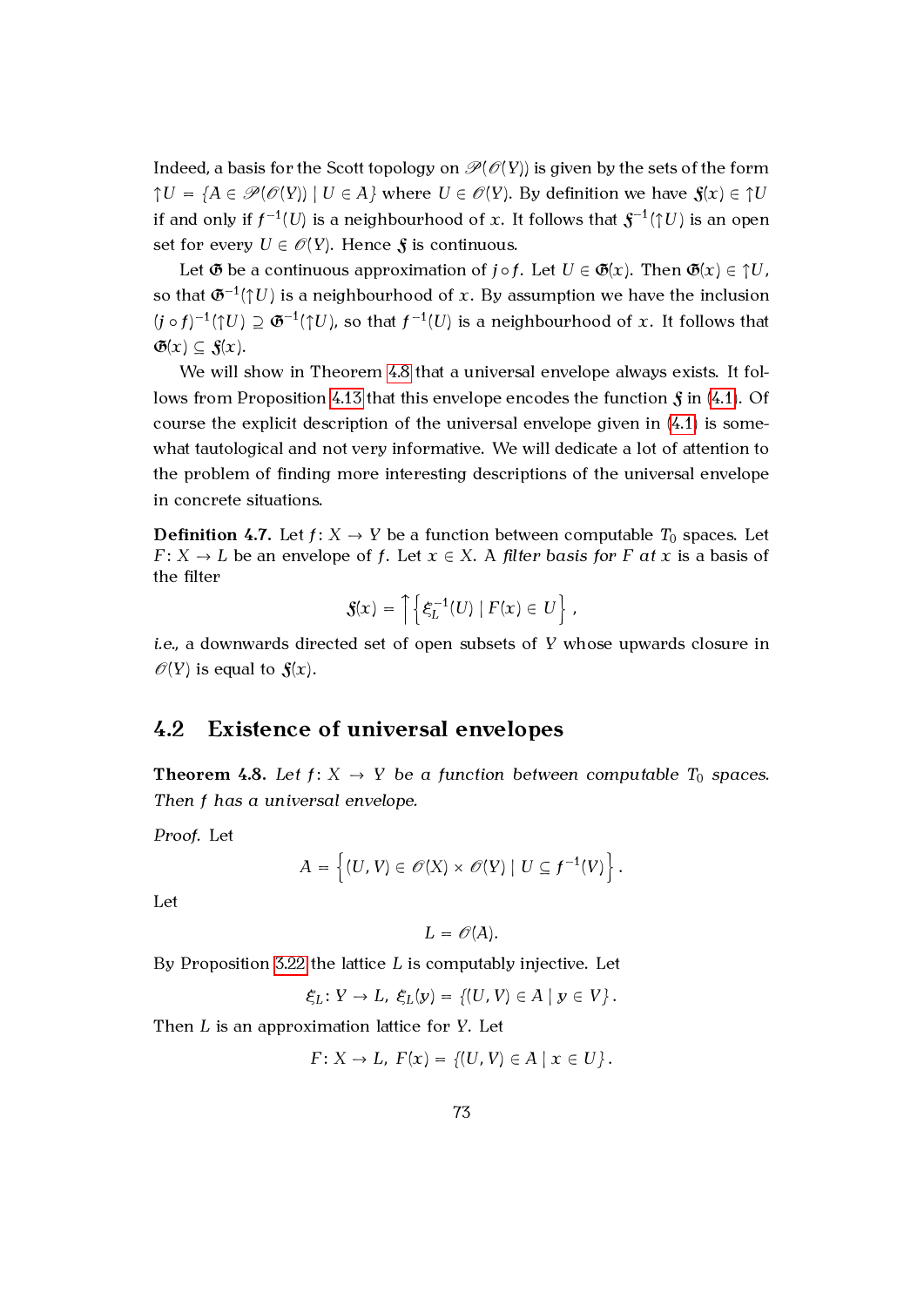Evidently, *F* is computable. We have

$$
\xi_L \circ f(x) = \{(U, V) \in A \mid f(x) \in V\}.
$$

By definition of *A* if  $(U, V) \in A$  satisfies  $x \in U$  then  $f(x) \in V$  so that

$$
F(x) \leq \mathcal{E}_L \circ f(x).
$$

It follows that *F* is an envelope of *f*.

We claim that *F* is universal. Let  $G: X \rightarrow M$  be another envelope of *f*. Consider the map

$$
\widetilde{\Phi} \colon L \to \mathscr{O}^2(M), \; \widetilde{\Phi}(\ell) = \left\{ W \in \mathscr{O}(M) \; | \; (G^{-1}(W), \mathcal{E}_M^{-1}(W)) \in \ell \right\}.
$$

As *G* is an envelope we have

$$
G^{-1}(W)\subseteq f^{-1}(\xi_M^{-1}(W))
$$

for all  $W \in \mathcal{O}(M)$ , so that the map  $\widetilde{\Phi}$  is well-defined and computable. As M is computably injective there exists a computable retraction

$$
\rho_M\colon \mathscr{O}^2(M)\to M
$$

which is a left inverse to the natural embedding

$$
\nu_M\colon M\to \mathscr{O}^2(M).
$$

Let

$$
\Phi\colon L\to M,\ \Phi(\ell)=\rho_M\circ\widetilde{\Phi}(\ell).
$$

We have

$$
\Phi \circ \xi_L(y) = \rho_M \left( \left\{ W \in \mathscr{O}(M) \mid (G^{-1}(W), \xi_M^{-1}(W)) \in \xi_L(y) \right\} \right)
$$
  
=  $\rho_M \left( \{ W \in \mathscr{O}(M) \mid \xi_M(y) \in W \} \right)$   
=  $\rho_M \circ \nu_M \circ \xi_M(y)$   
=  $\xi_M(y)$ .

Furthermore,

$$
\Phi \circ F(x) = \rho_M \left( \left\{ W \in \mathcal{O}(M) \mid (G^{-1}(W), \xi_M^{-1}(W)) \in F(x) \right\} \right)
$$
  
=  $\rho_M \left( \left\{ W \in \mathcal{O}(M) \mid G(x) \in W \right\} \right)$   
=  $\rho_M \circ \nu_M \circ G(x)$   
=  $G(x)$ .

It follows that *F* tightens *G* via Φ. As *G* was chosen arbitrarily it follows that *F* is universal.  $\Box$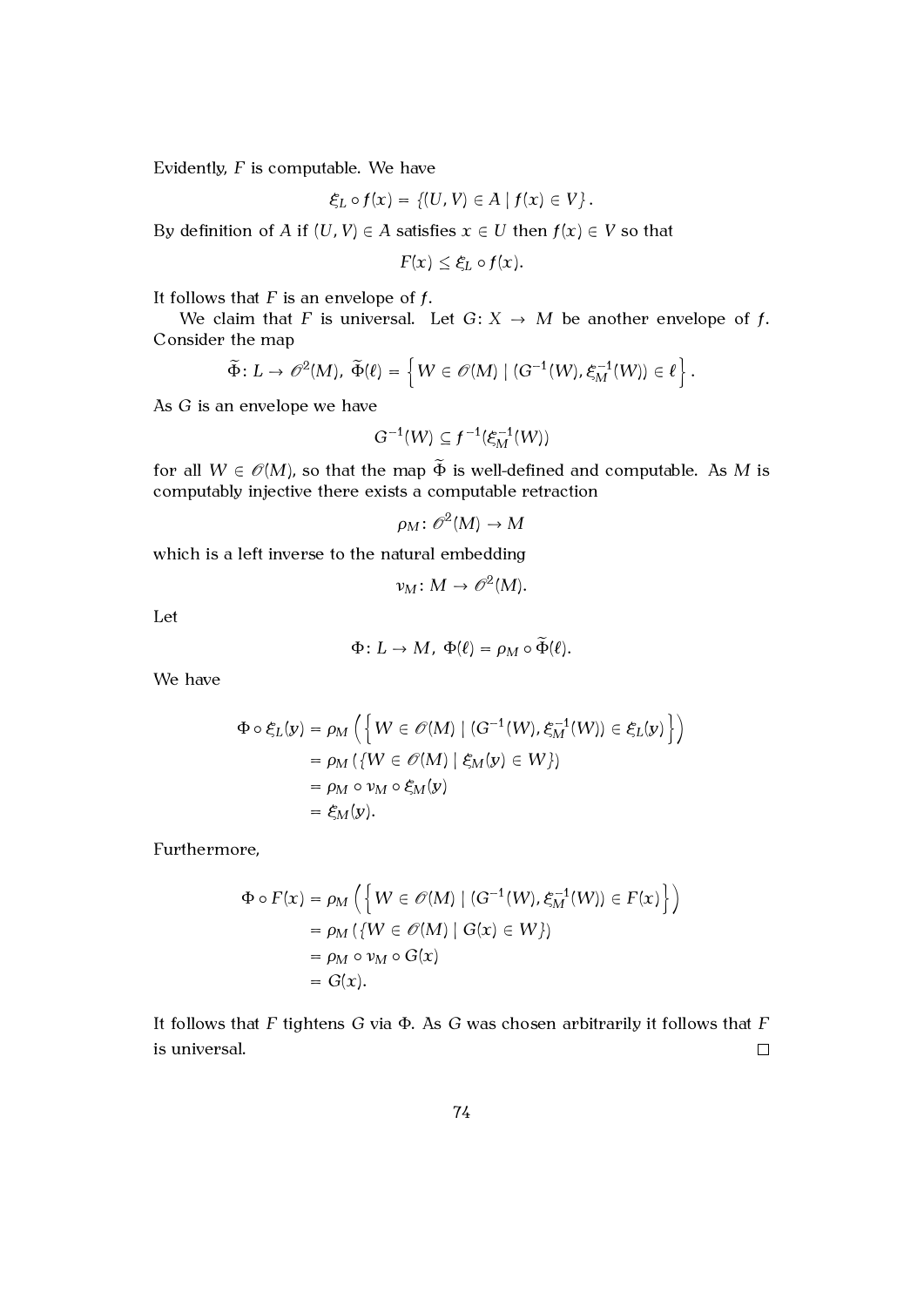While the existence of a universal envelope of any given function is an important result in its own right, Theorem [4.8,](#page-73-0) despite giving an explicit construction, does not establish much beyond the existence itself. For instance, it does not yield a non-tautological description of the filter basis for  $\zeta$  at any point. Furthermore, a practical implementation of the representative of the universal envelope constructed in Theorem [4.8](#page-73-0) would be quite useless. The function  $F: X \to \mathcal{O}(A)$ is, by means of currying, equivalent to the function  $G: X \times A \rightarrow \Sigma$ , where *A* is the space of all open sets  $(U, V)$  with  $U \subseteq f^{-1}(V)$ . The function  $G$  answers the trivial question if a given  $x \in X$  is contained in U. The interesting problem is to generate valid inputs for the function *G* but this is, so to speak, "left to the user".

#### **4.3 Finitary and** Σ**-split envelopes**

In view of the fact that we require all lattices to be injective relative to the class of Σ-split embeddings, it is natural to consider approximation lattices *L* whose inclusion map  $\xi_L$ :  $Y \to L$  is a  $\Sigma$ -split embedding. In view of the results on the right Kan extension in Section [3.2](#page-62-0) it is natural to consider approximation domains whose inclusion map is even finitary.

**Definition 4.9.** Let *Y* be a computable  $T_0$  space. An approximation lattice *L* for *Y* is called Σ*-split* if *ξ<sup>L</sup>* is a computable Σ-split embedding. Accordingly, an envelope  $F: X \to L$  with values in a  $\Sigma$ -split approximation domain is called a Σ*-split envelope*.

An approximation lattice *L* for *Y* is called *finitary* if its inclusion map is computably finitary, *i.e.*, if the upper adjoint of the map  $(\xi_L)^* \colon \mathcal{O}(L) \to \mathcal{O}(Y)$  is computable.

Accordingly, an envelope  $F: X \to L$  with values in a finitary approximation lattice is called a *finitary envelope*.

For example the approximation lattice  $\mathscr{O}^2(Y)$  is  $\Sigma$ -split for each computable *T*<sub>0</sub> space *Y*. A computable section is given by the map  $\nu_{\mathscr{O}(Y)}: \mathscr{O}(Y) \to \mathscr{O}^{3}(Y)$ .

If *Y* is computably compact computable Hausdorff space then  $\mathcal{K}(Y)$  is a finitary approximation lattice for *Y*. Note that if *Y* has any finitary approximation lattice then *Y* is necessarily compact.

Finitary approximation lattices are particularly well-behaved, as any continuous function  $f: Y \to M$  with values in a computably injective lattice M has a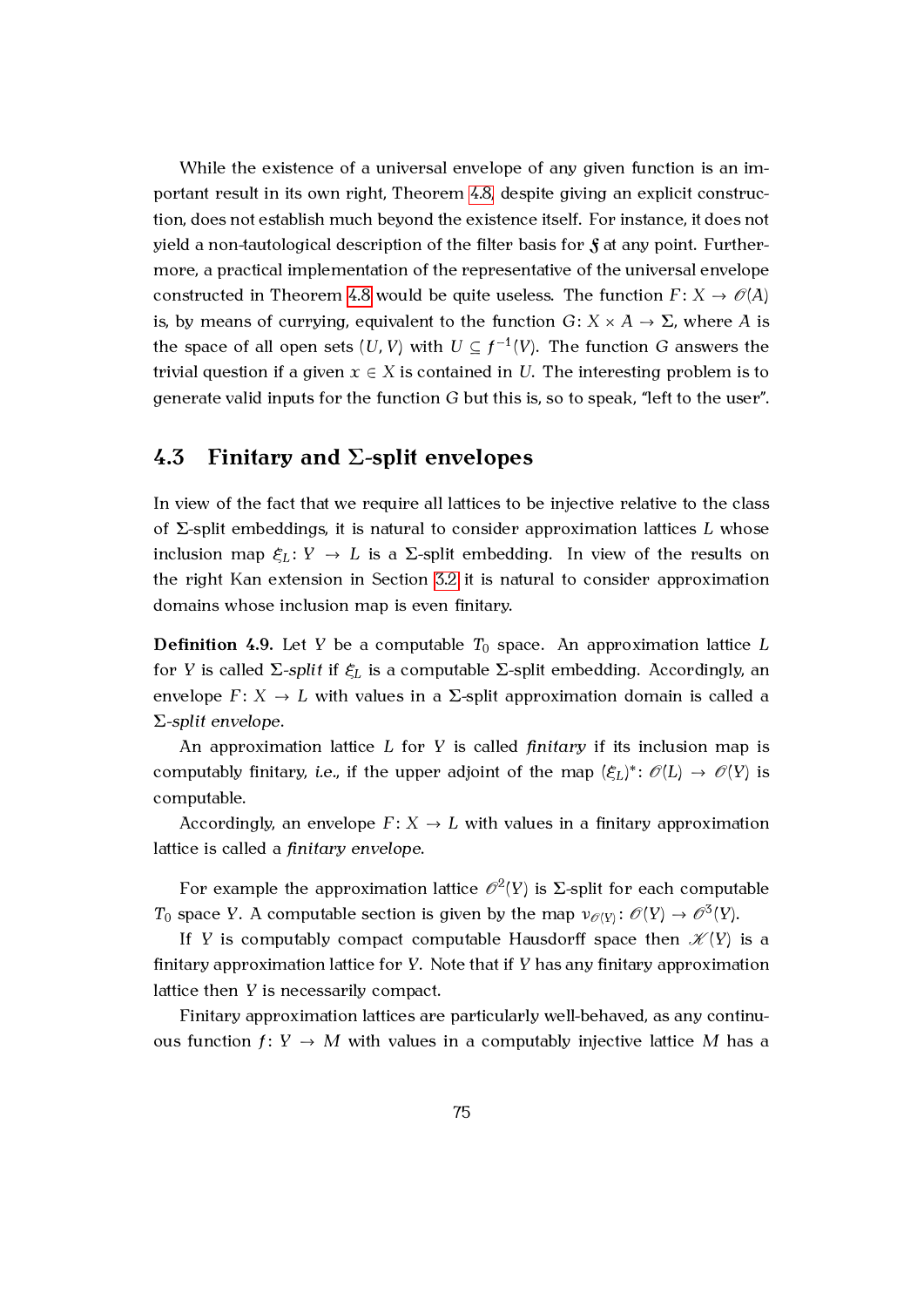canonical extension  $(f/\xi_L)$ :  $L \to M$  to  $L$  along  $\xi_L$  which is uniformly computable in *f*. Finitarity is a strong restriction, however, as the following result shows:

**Proposition 4.10.** *Let*  $f: X \to Y$  *be a function between computable*  $T_0$ -spaces. *Let*  $F: X \to L$  *be a finitary envelope of f. Then F is computably tightened by the principal*  $\mathcal{O}^2(Y)$ -envelope of *f*.

*Proof.* By assumption the upper adjoint  $s: \mathcal{O}(Y) \to \mathcal{O}(L)$  of  $\xi_L^*$  is computable. Consider the map

$$
G: X \to \mathcal{O}^2(Y), G(x) = s^* \circ \nu_L \circ F(x).
$$

Then

$$
G(x) = s^* \circ \nu_L \circ F(x)
$$
  
\n
$$
\leq s^* \circ \nu_L \circ \xi_L \circ f(x)
$$
  
\n
$$
= s^* \circ \xi_L^{**} \circ \nu_Y \circ f(x)
$$
  
\n
$$
= (\xi_L^* \circ s)^* \circ \nu_Y \circ f(x)
$$
  
\n
$$
\leq \nu_Y \circ f(x).
$$

Hence *G* is an  $\mathcal{O}^2(Y)$ -envelope of *f*.

We claim that *G* tightens *F* via the map  $\rho_L \circ \xi_L^{**}$ :  $\mathscr{O}^2(Y) \to L$ . We have

$$
\rho_L \circ \xi_L^{**} \circ \nu_Y = \rho_L \circ \nu_L \circ \xi_L = \xi_L
$$

and

$$
\rho_L \circ \xi_L^{**} \circ G(x) = \rho_L \circ \xi_L^{**} \circ s^* \circ \nu_L \circ F(x)
$$
  
=  $\rho_L \circ (s \circ \xi_L^*)^* \circ \nu_L \circ F(x)$   
 $\ge \rho_L \circ \nu_L \circ F(x)$   
=  $F(x)$ .

Hence *G* computably tightens *F*. Since *G* is an  $\mathcal{O}^2(Y)$ -envelope, the principal  $\mathcal{O}^2(Y)$ -envelope computably tightens *F*.  $\Box$ 

If  $F: X \to L$  and  $G: X \to M$  are envelopes then  $F$  tightens  $G$  if and only if *F* tightens *G* via the map  $(\xi_M/\xi_L)$ . In the case where *F* is finitary this map is uniformly computable in *ξM*. This suggests the following generalisation:

**Definition 4.11.** Let  $f: X \to Y$  be a function between computable  $T_0$  spaces. Let *F* : *X*  $\rightarrow$  *L* be a *Σ*-split envelope of *f*. A *Σ*-section *s*:  $\mathcal{O}(Y) \rightarrow \mathcal{O}(L)$  of  $\xi_L$  is called *generating* if any envelope  $G: X \rightarrow M$  of f is tightened by F via the extension *ξM/*( *s ξL* ).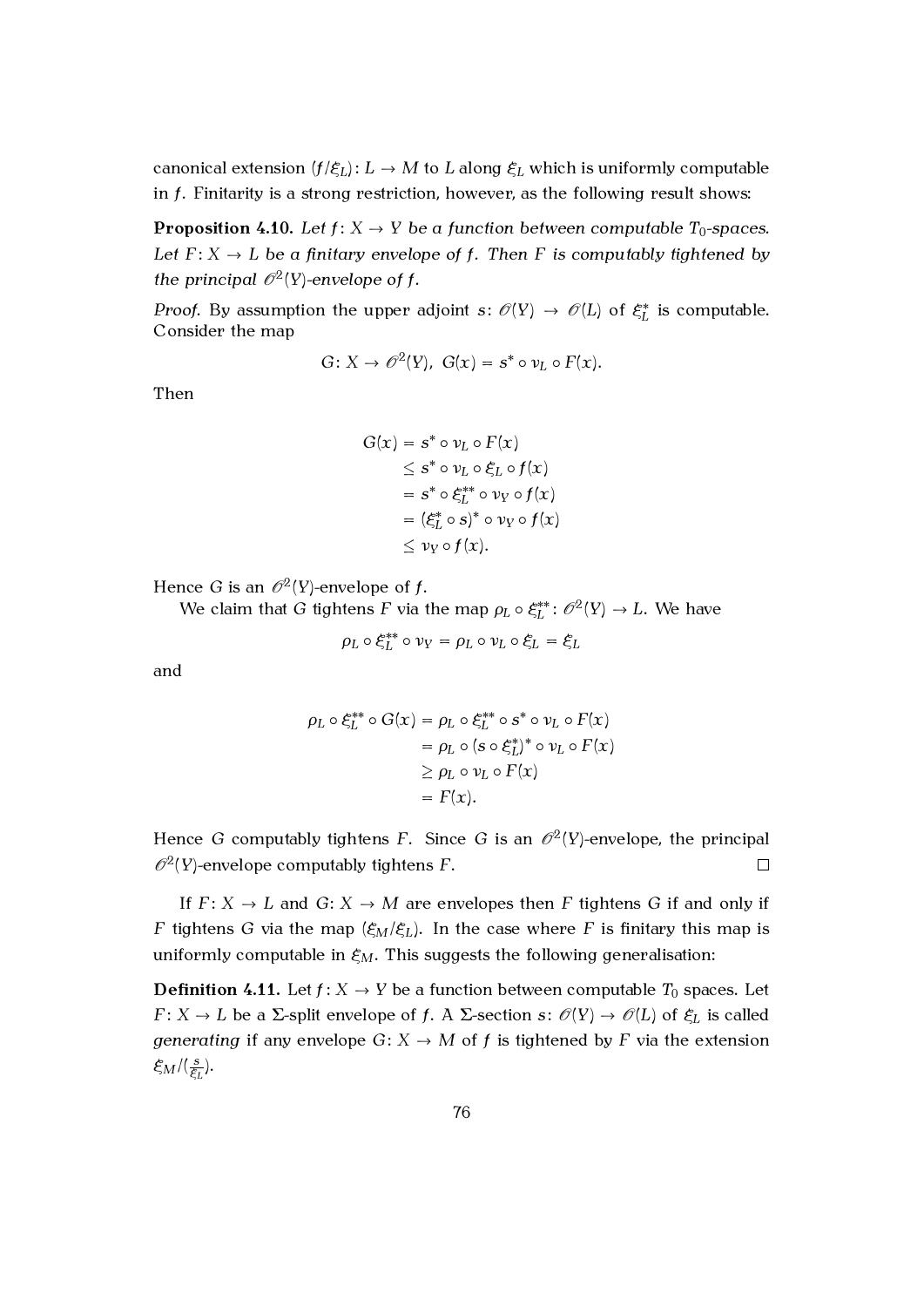The existence of generating  $\Sigma$ -sections can be determined with the help of the following notion:

**Definition 4.12.** Let  $f: X \to Y$  be a function between computable  $T_0$  spaces. An open set  $U \in \mathcal{O}(Y)$  is called a *robust property* of f at *x*, or by abuse of notation a robust property of  $f(x)$ , if the preimage  $f^{-1}(U)$  is a neighbourhood of  $x.$ 

If  $F: X \to L$  is an envelope of *f* and  $U \in \mathcal{O}(Y)$  is a robust property of  $f(x)$  we say that *F* witnesses *U* at *x* if there exists an open set  $V \in \mathcal{O}(L)$  with  $F(x) \in V$  and  $\xi_L^{-1}(V) \subseteq U$ . If *F* witnesses all robust properties of *f* we say that *F* is Σ*-complete*.

<span id="page-77-0"></span>**Proposition 4.13.** Let  $f: X \to Y$  be a function between computable  $T_0$  spaces. *Let*  $F: X \to L$  *be a universal envelope of f. Then F is*  $\Sigma$ -complete.

*Proof.* Let  $U \in \mathcal{O}(Y)$  be a robust property of  $f(x_0)$ . By assumption there exists an open set  $V \in \mathscr{O}(X)$  with  $x_0 \in V \subseteq f^{-1}(U)$ . Consider the functions

$$
G: X \to \Sigma, \ G(x) = \begin{cases} \top & \text{if } x \in V \\ \bot & \text{otherwise} \end{cases}
$$

and

$$
h\colon Y\to\Sigma,\ h(y)=\begin{cases} \top & \text{if } y\in U \\ \bot & \text{otherwise.} \end{cases}
$$

By definition we have  $h \circ f(x) \ge G(x)$  for all  $x \in X$ . It follows that  $(G, h)$  is an envelope of *f*.

As *F* is assumed to be universal there exists a continuous function  $\Phi: L \to \Sigma$ with

$$
\Phi\circ\xi_L\leq h
$$

and

 $\Phi \circ F \geq G.$ 

In particular

$$
F(x_0) \in \{\ell \in L \mid \Phi(\ell) = \top\}.
$$

We have

$$
\mathcal{E}_L^{-1}(\{\ell\in L\mid \Phi(\ell)=\top\})\subseteq U
$$

by assumption. Hence *U* is witnessed by *F*.

**Definition 4.14.** Let  $f: X \to Y$  be a function between computable  $T_0$  spaces. Let *F* : *X*  $\rightarrow$  *L* be a *Σ*-split envelope of *f*. We say that *F* is *uniformly Σ*-complete

 $\Box$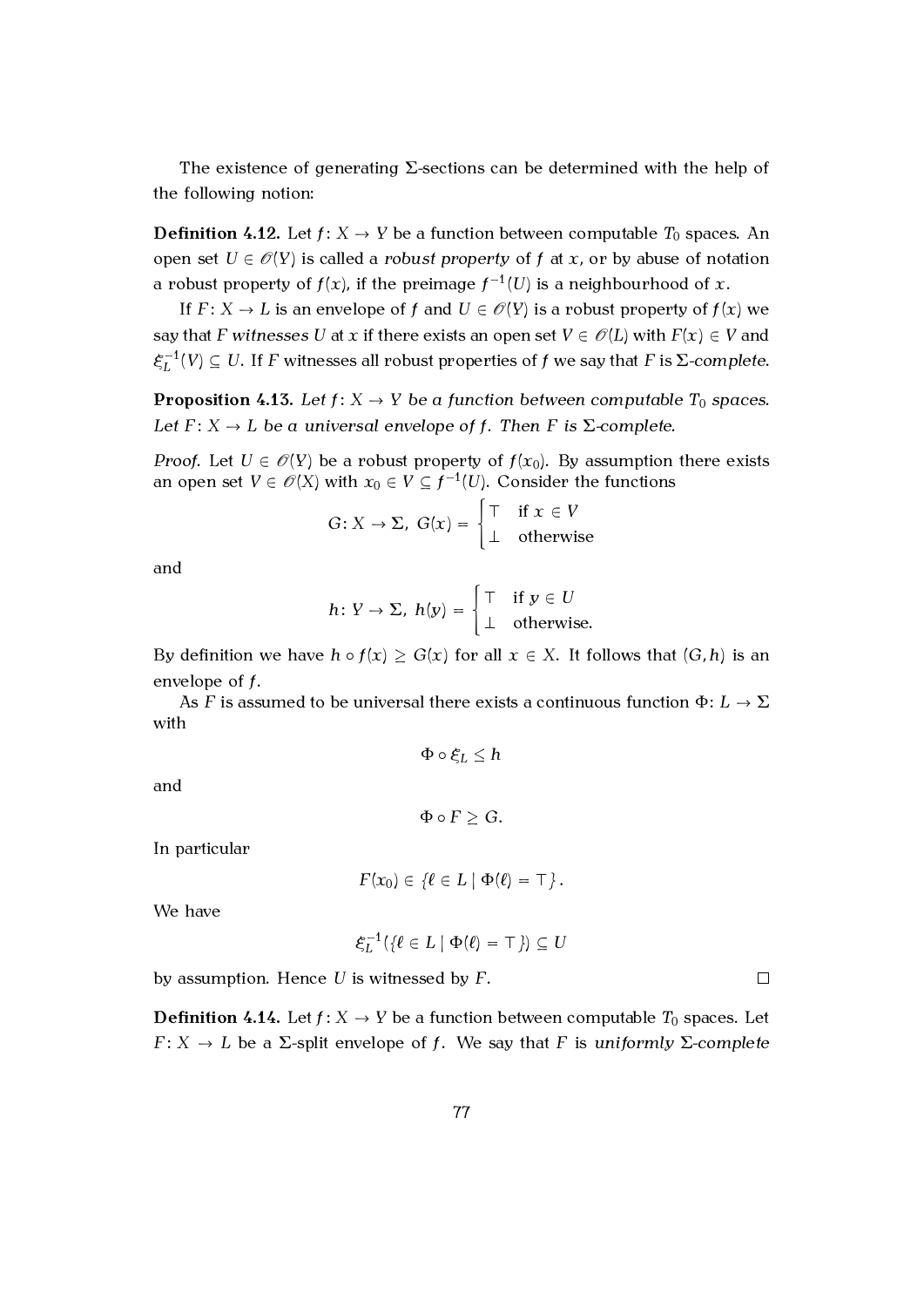if its inclusion map  $\xi_L^*$  has a computable section *s* such that  $F(x) \in s(U)$  for all robust properties  $U$  of  $f(x)$ .

<span id="page-78-0"></span>**Theorem 4.15.** Let  $f: X \rightarrow Y$  be a function between computable  $T_0$  spaces. *Let*  $F: X \to L$  *be a*  $\Sigma$ *-split envelope of f. A*  $\Sigma$ *-section s*:  $\mathcal{O}(Y) \to \mathcal{O}(L)$  *of the inclusion map is generating if and only if*  $F(x) \in s(U)$  *for all robust properties U of f*(*x*)*. In particular, if F is uniformly* Σ*-complete then F is universal.*

*Proof.* Assume that  $F(x) \in s(U)$  for all robust properties  $U \in \mathcal{O}(Y)$  of  $f(x)$ . Let  $G: X \rightarrow M$  be an envelope of *f*. Consider the map

$$
\Phi = \xi_M / (\frac{s}{\xi_L}) = \rho_M \circ \xi_M^{**} \circ s^* \circ \nu_L \colon L \to M.
$$

Then, as in the proof of [3.18,](#page-55-0) we have  $\Phi \circ \xi_L = \xi_M$ . As *G* is an envelope, any property witnessed by *G* is robust. It follows that

$$
\{\mathcal{E}_M^*(U) \in \mathscr{O}(Y) \mid G(x) \in U\} \subseteq \{U \in \mathscr{O}(Y) \mid F(x) \in s(U)\}.
$$

Hence:

$$
\Phi \circ F(x) = \rho_M \circ \xi_M^{**} \circ s^* \circ \nu_L \circ F(x)
$$
  
=  $\rho_M \circ \xi_M^{**} (\{U \in \mathcal{O}(Y) \mid F(x) \in s(U)\})$   
 $\geq \rho_M \circ \xi_M^{**} (\{\xi_M^*(U) \in \mathcal{O}(Y) \mid G(x) \in U\})$   
=  $\rho_M \circ \nu_M \circ G(x)$   
=  $G(x)$ .

Conversely, assume that the section *s*:  $\mathcal{O}(Y) \rightarrow \mathcal{O}(L)$  of  $\mathcal{O}^{\xi_L}$  satisfies that every envelope *G*: *X*  $\rightarrow$  *M* of *f* is tightened by *F* via  $\mathcal{E}_M / (\frac{S}{\mathcal{E}_M})$ *ξL* ). Let *U* be a robust property of  $f(x_0)$ . Then there exists an open set  $V \in \mathcal{O}(X)$  with  $V \subseteq f^{-1}(U)$ . As in the proof of [4.13](#page-77-0) we obtain an envelope

$$
G(x) = \begin{cases} \top & \text{if } x \in V, \\ \bot & \text{otherwise} \end{cases}
$$

with inclusion map

$$
h(y) = \begin{cases} \top & \text{if } y \in U, \\ \bot & \text{otherwise.} \end{cases}
$$

By assumption, *F* tightens *G* via the map

$$
h/(\tfrac{s}{\xi_L}) = \rho_\Sigma \circ h^{**} \circ s^* \circ \nu_L.
$$

We have  $G(x_0) = T$  and thus  $h/(\frac{s}{\xi_1})$  $\left(\frac{s}{\xi_L}\right) \circ F(x_0) = \top.$  An easy calculation shows  $\top$  =  $h/(\frac{s}{\varepsilon})$  $\frac{s}{\xi_L}$ )  $\circ$   $F(x) = \rho_{\Sigma}$  ( $\{U \in \mathscr{O}(\Sigma) \mid F(x) \in s \circ h^*(U)\}\$ ).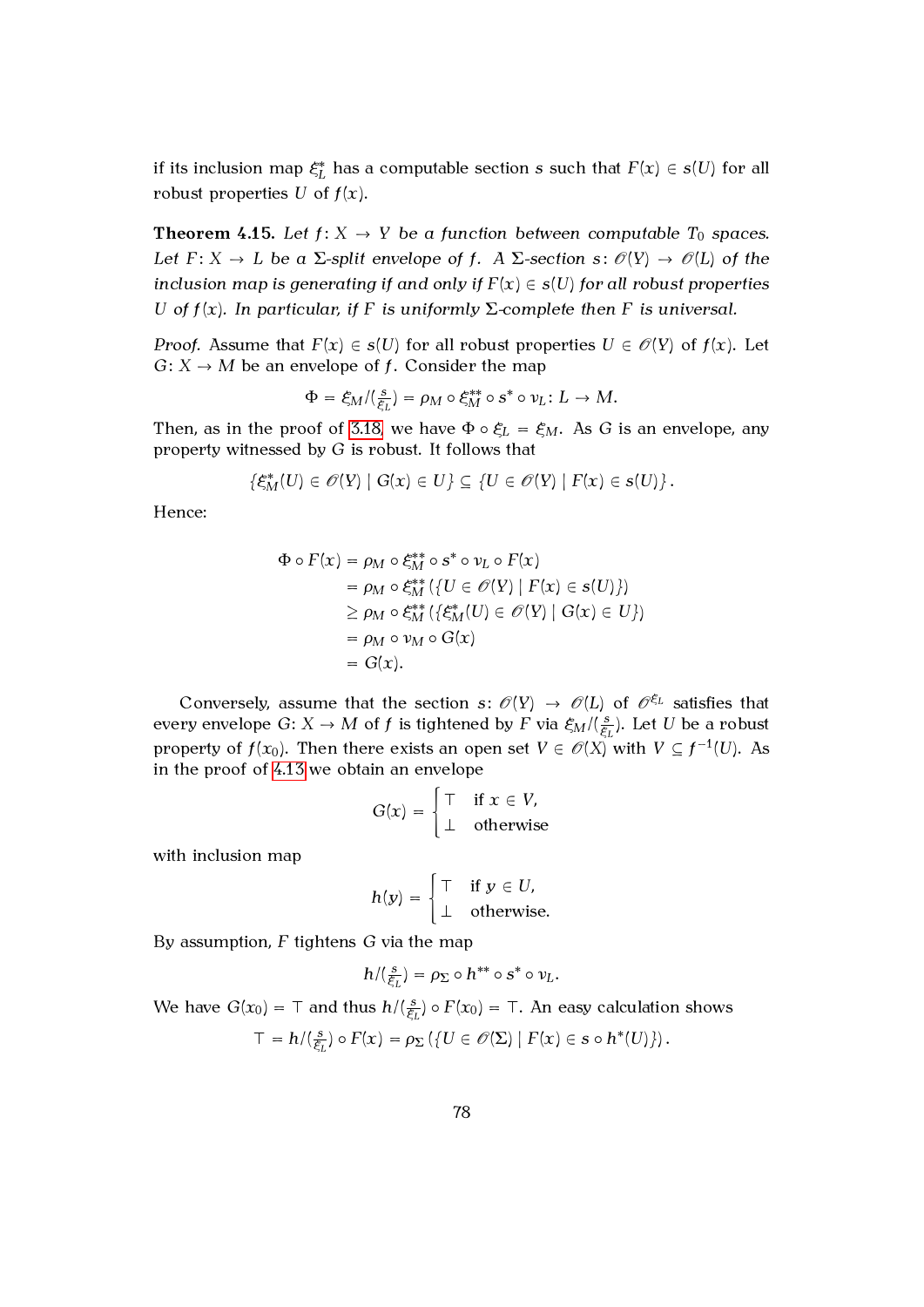It follows that  $\{T\} \in \{U \in \mathcal{O}(\Sigma) \mid F(x) \in s \circ h^*(U)\}$  and thus  $F(x) \in s(U)$ . Hence *F* is uniformly Σ-complete.  $\Box$ 

The existence of uniformly  $\Sigma$ -complete envelopes is quite a special property:

<span id="page-79-0"></span>**Proposition 4.16.** *Let*  $f: X \to Y$  *be a function between computable*  $T_0$  *spaces.*  $A$ ssume that  $f$  has a uniformly  $\Sigma$ -complete envelope. Then the principal  $\mathscr{O}^2(Y)$ *envelope of f is universal.*

*Proof.* Let  $F: X \to L$  be a uniformly  $\Sigma$ -complete envelope. Let  $s: \mathcal{O}(Y) \to \mathcal{O}(L)$ be a generating ∑-section. Consider the map  $s^*\colon \mathscr{O}^2(L) \to \mathscr{O}^2(Y)$ . We obtain an envelope

 $G: X \to \mathcal{O}^2(Y)$ ,  $G(x) = s^* \circ \nu_L \circ F(x)$ .

This is really an envelope, as

$$
G(x) \leq s^* \circ \nu_L \circ \mathcal{E}_L \circ f(x) = s^* \circ \mathcal{E}_L^{**} \circ \nu_Y \circ f(x) = \nu_Y \circ f(x).
$$

If  $U \in \mathcal{O}(X)$  is a robust property of  $f(x)$  then  $F(x) \in s(U)$ , and so  $U \in G(x)$ . It follows that *G* is uniformly  $\Sigma$ -complete and hence universal.  $\Box$ 

**Corollary 4.17.** *Let*  $f: X \rightarrow Y$  *be a function between computable*  $T_0$  *spaces.* Let  $F: X \to \mathcal{O}^2(Y)$  be the principal  $\mathcal{O}^2(Y)$ -envelope of f. If for every robust *property*  $U \in \mathscr{O}(Y)$  *of*  $f(x)$  *we have*  $U \in F(x)$  *then*  $F$  *is universal. In this case every envelope G*: *X*  $\rightarrow$  *M of f is tightened by F via the extension*  $\xi_M / \left( \frac{v_{\partial(Y)}}{v_V} \right)$  $\frac{\mathscr{O}(Y)}{\mathcal{V}_Y}$  ).

For finitary envelopes we can say more:

<span id="page-79-1"></span>**Theorem 4.18.** Let  $f: X \rightarrow Y$  be a function between computable  $T_0$  spaces. *Let*  $F: X \to L$  *be a finitary envelope of f. Then F is*  $\Sigma$ -complete *if and only if F is uniformly* Σ*-complete if and only if F is universal if and only if every envelope*  $G: X \to M$  *is tightened by F via the right Kan extension*  $\xi_M/\xi_L$ *.* 

*Proof.* It follows immediately from the definition of the right Kan extension that if  $G: X \to M$  is any envelope with inclusion map  $\xi_M: Y \to M$  then G is tightened by *F* if and only if *G* is tightened by *F* via the right Kan extension *ξM/ξL*.

Universality implies  $\Sigma$ -completeness by Proposition [4.13](#page-77-0) and uniform  $\Sigma$ -completeness implies universality by Theorem [4.15.](#page-78-0)

It remains to show that  $\Sigma$ -completeness implies uniform  $\Sigma$ -completeness. Thus, assume that *F* is  $\Sigma$ -complete. Let  $U \in \mathcal{O}(Y)$  be a robust property of  $f(x)$ . Then there exists  $V \in \mathcal{O}(L)$  with  $\xi_L^*(V) \subseteq U$  and  $F(x) \in V$ . Let  $s \colon \mathcal{O}(Y) \to \mathcal{O}(L)$  the upper adjoint of *ξ ∗ L* . By assumption *s* is computable. As *s* is the upper adjoint, we have  $(s \circ \xi_L^*)(U) \supseteq U$  for all  $U \in \mathscr{O}(L)$ , and hence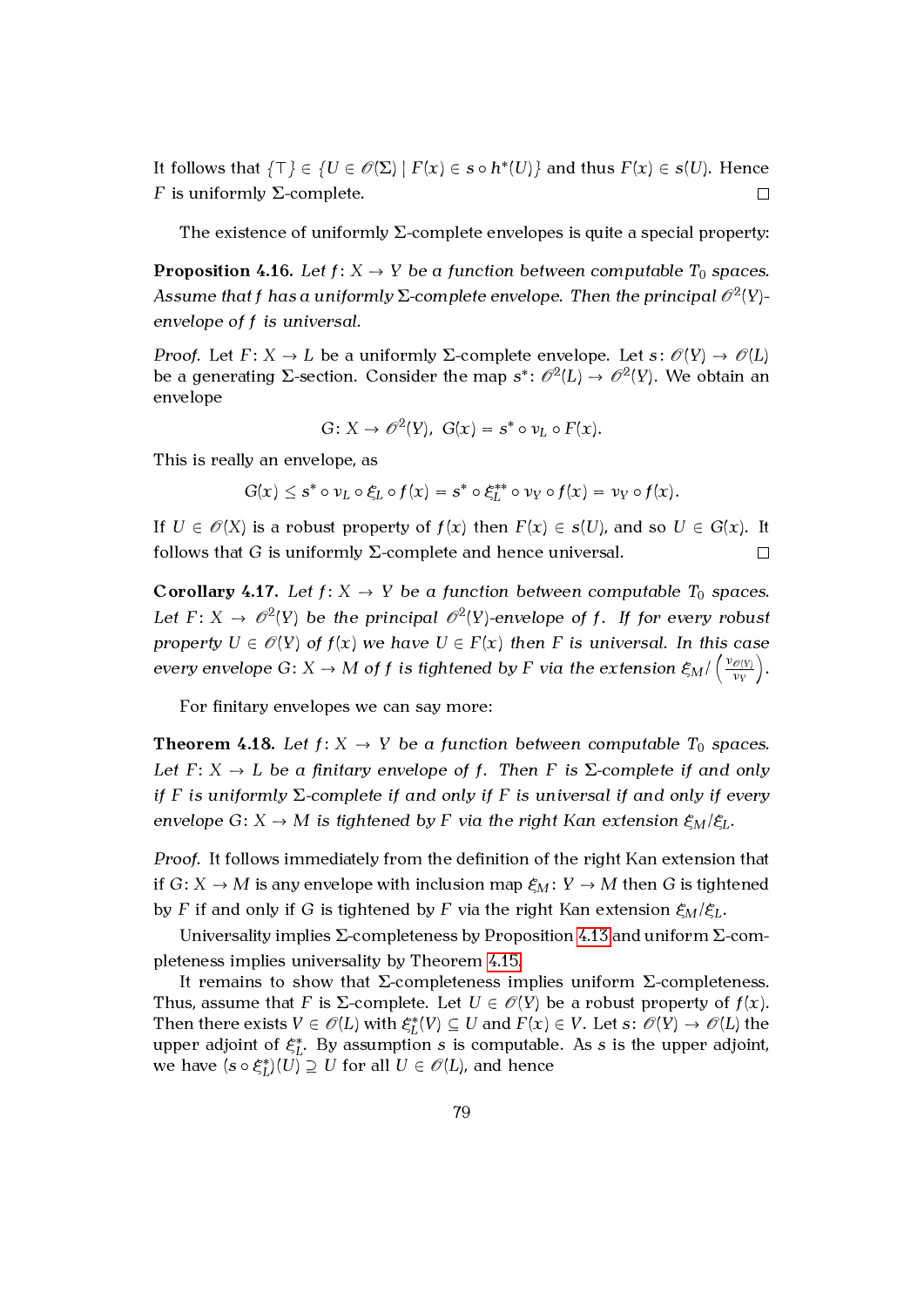$$
F(x) \in V \subseteq s \circ \mathcal{E}_L^*(V) \subseteq s(U).
$$

Hence  $F$  is uniformly  $\Sigma$ -complete.

**Corollary 4.19.** *Let*  $f: X \to Y$  *be a function between a computable*  $T_0$  *space*  $X$ *and a computably compact computable Hausdorff space <i>Y*. Let  $F: X \to \mathscr{K}_1(Y)$ *be the principal*  $\mathcal{K}_\perp$  (*Y*)-envelope of *f.* Then *F* is universal if and only if for *every robust property*  $U \in \mathcal{O}(Y)$  *of*  $f(x)$  *we have*  $F(x) \subseteq U$ *. In this case every*  $e$ nvelope  $G\colon X\to M$  of  $f$  is tightened by  $F$  via the map  $\inf\circ (\mathscr{K}_{\perp})_{\mathscr{E}_{M}}.$ 

Unfortunately there exist functions  $f: X \rightarrow Y$  which do not have a uniformly Σ-complete envelope.

<span id="page-80-0"></span>**Example 4.20.** Let  $\ell^2$  denote infinite dimensional separable real Hilbert space, made into a computable metric space by endowing it with the metric induced by the  $\ell^2$ -norm and taking as a computable dense sequence the set of all rational sequences with finitely many non-zero entries. Let  $(\ell^2)'$  denote the space of continuous linear functionals on  $\ell^2$ , made into a represented space by identification with a subspace of the exponential  $\mathbb{R}^{(\ell^2)'}$ . See e.g. [\[25\]](#page-121-0) or [\[78\]](#page-125-0) for details.

Consider the function  $id_{\ell^2}^{\omega \to s}$ :  $(\ell^2)' \to \ell^2$  which sends a functional  $x \in (\ell^2)'$ to the corresponding point  $x \in \ell^2$ . This problem may seem quite artificial now, but it is closely related to the problem of locating the fixed point set of a nonexpansive self-map of the unit ball in separable real Hilbert space, see Lemma [5.17.](#page-115-0) By Proposition [4.16](#page-79-0) this function has a uniformly  $\Sigma$ -complete envelope if and only if its principal  $\mathscr{O}^2(\ell^2)$ -envelope is universal.

Let  $F: (\ell^2)' \to \mathcal{O}^2(\ell^2)$  be the principal  $\mathcal{O}^2(\ell^2)$ -envelope of id $_{\ell^2}^{\omega \to s}$ . We claim that  $F(x) = \emptyset$  for all  $x \in (l^2)'$ . It is shown in [\[25\]](#page-121-0) that  $(l^2)'$  is computably isomorphic to the partial quotient of  $\mathbb{R}^{\mathbb{N}}$  under the map

$$
q: \subseteq \mathbb{R}^{\mathbb{N}} \to (\ell^2)',
$$
  
dom(q) = 
$$
\left\{ (x_n)_n \in \mathbb{R}^{\mathbb{N}} \mid x_0 \geq (\sum_{n \geq 1} x_n^2)^{1/2} \right\}
$$
  

$$
q((x_n)_n) = \lambda y. \sum_{n \geq 1} x_n y_{n-1}.
$$

It follows that  $F$  lifts to a computable map  $\widetilde{F}\colon \text{dom}(q) \to \mathscr{O}^2(\ell^2)$  with  $\widetilde{F}(\mathsf{z}) = F \circ q(\mathsf{z})$ for all  $z \in \text{dom}(q)$ .

The space  $\ell^2$  is computably countably based and a computable basis is given by the set of all balls whose radius is a rational number and whose centre is a

 $\Box$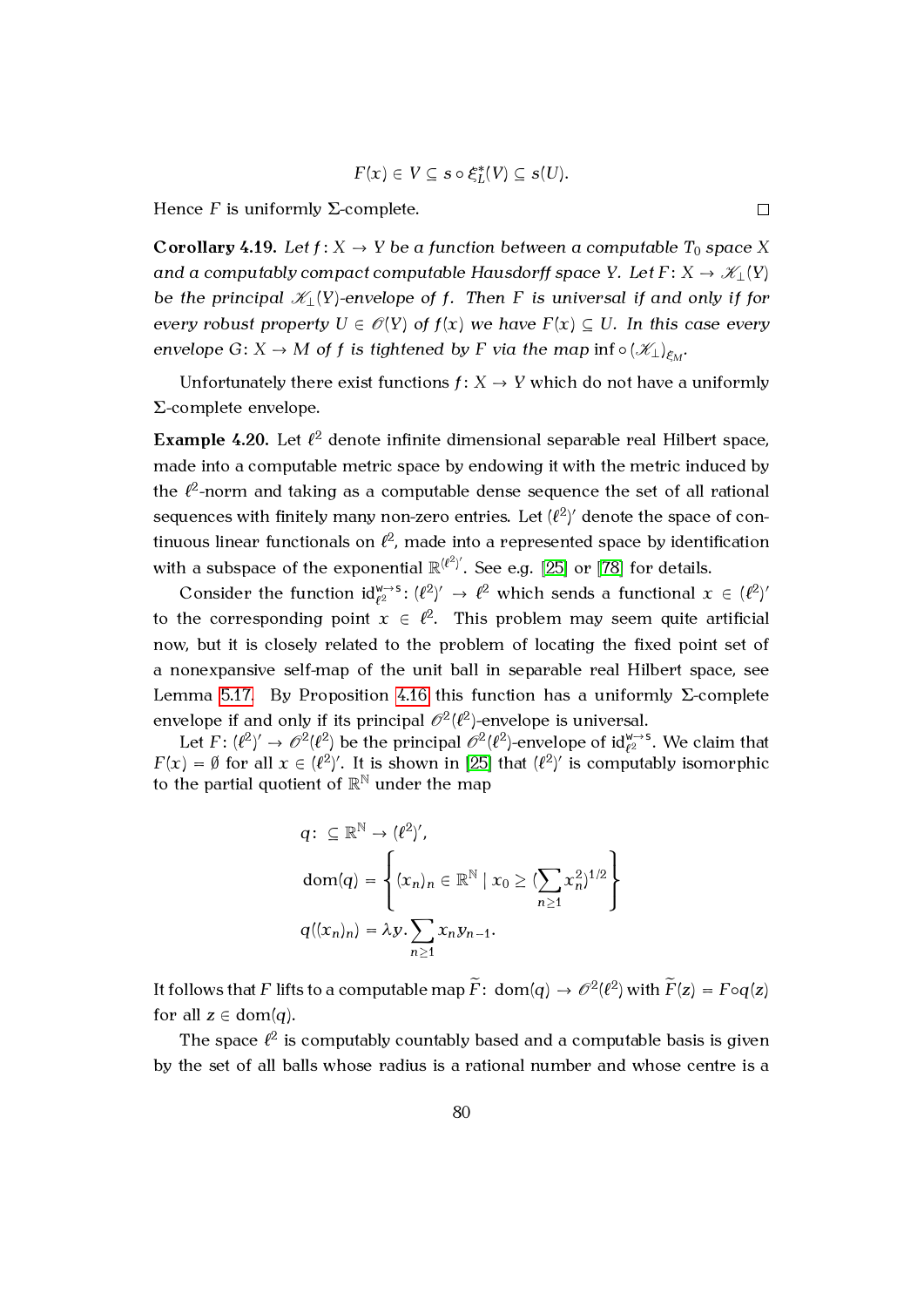sequence of rational numbers only finitely many of which are non-zero. Let us refer to balls of this form as "rational balls" for short.

Fix a relativised algorithm computing the map  $G\colon\mathop{\rm dom}(q)\times\mathscr O(\ell^2)\to\Sigma$  which is obtained by currying the map  $\widetilde{F}\colon \text{dom}(q) \to \mathscr{O}^2(\ell^2).$  Assume that there exists  $U \in \mathcal{O}(\ell^2)$  with  $U \in F(x)$ . Then  $x \in U$ . In particular *U* is non-empty. Let  $\varepsilon > 0$ be a rational number with  $\varepsilon < |x| + 1$ .

By Proposition [2.39](#page-31-0) a name of the set *U* is given by a sequence  $(B_n)_n$  containing all rational balls of radius *ε* whose centre is contained in *U*. Consider the sequence  $s = (2(|x| + 1), x_0, x_1, \ldots) \in \text{dom}(q)$ . Feed a name of *s* and the sequence  $(B_n)_n$  as an input to the relativised algorithm which computes the map  $G$ : dom $\langle q \rangle \times \mathcal{O}(\ell^2) \to \Sigma$ . Then after finitely many steps the algorithm outputs <sup>T</sup>. Up until this point the algorithm has only read a finite initial segment  $(2(|x|+1), x_0, \ldots, x_N)$  of the sequence *s* and a finite initial segment  $B_1, \ldots, B_M$  of  $\int f(x) \, dx \leq 2(|x|+1)$  and  $\widetilde{x} \cdot e_n = x \cdot e_n$ for all  $n \leq N$  then  $\bigcup_{n=1}^{M} B_n \in F(\tilde{x})$  and hence  $\tilde{x} \in \bigcup_{n=1}^{M}$  $n_{n=1}^{M}$  *B*<sub>*n*</sub>, as *F* is assumed to be an envelope of id $_{\ell^2}^{\text{w}\to\text{s}}$ . Hence the set of all  $\widetilde{x}$ 's of this form has a finite cover by balls of radius  $|x| + 1$ . Contradiction! Hence  $F(x) = \emptyset$  for all  $x \in (\ell^2)'$ .

It follows that *F* cannot be  $\Sigma$ -complete, as for any  $x \in (l^2)'$ , any open set of the weak topology which contains  $x$  is a robust property of  $id_{\ell^2}^{\mathsf{w}\rightarrow\mathsf{s}}(x)$  and none of these properties are witnessed by *F*. Hence *F* cannot be universal.

**Example 4.21.** Let  $f: X \rightarrow Y$  be an arbitrary function between computable  $T_0$ spaces. Consider the universal envelope of *f* that was constructed in the proof of Theorem [4.8](#page-73-0) The inclusion map  $\xi_L$ :  $Y \to L$  from the proof of Theorem 4.8 is a computable Σ-split embedding. A section for O*ξ<sup>L</sup>* is given by the map

$$
s\colon \mathscr{O}(Y)\to \mathscr{O}^2(A),\; s(V)=\{\mathscr{U}\in \mathscr{O}(A)\mid (\emptyset,V)\in \mathscr{U}\}.
$$

If  $G: X \to M$  is another envelope, we can extend the inclusion map  $\xi_M: Y \to M$ to *L* along *ξ<sup>L</sup>* using this section. The resulting extension *ξ<sup>M</sup>* satisfies the equation  $\overline{\xi_M} \circ F(x) = \bot$  for all  $x \in X$ . Thus, this section is far from generating.

#### **4.4 Bases of an envelope**

In the case where a given envelope  $F: X \to L$  is uniformly  $\Sigma$ -complete with generating Σ-section *s* we have a good description available of how it tightens all other envelopes: If  $G: X \to M$  is another envelope then *F* tightens *G* via the map *ξM/*( *s ξL* ), which is uniformly computable in *ξM*.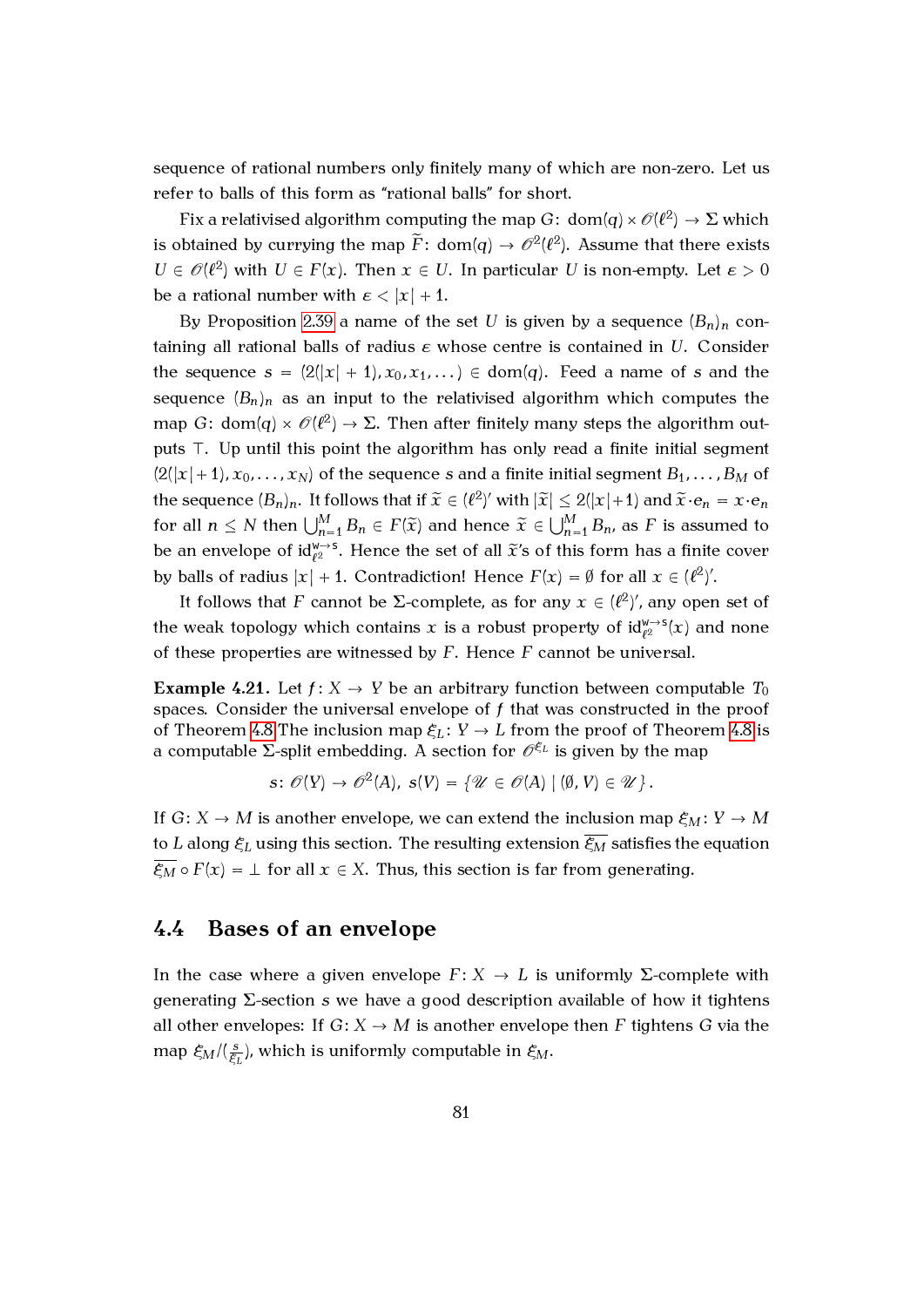In order to have a similar description for the tightening relation available in more general cases, we introduce the concept of a *basis* of an envelope. As we will see in the next section, bases play an important role in the description of how the probes of a function factor through the universal envelope.

**Definition 4.22.** Let  $f: X \to Y$  be a function between computable  $T_0$  spaces. Let  $F: X \to L$  be an envelope. A computable  $T_0$  space *S* is called a *basis* for *F* if the inclusion map  $\xi_L: Y \to L$  admits a factorisation



where *r* is a computable map and *e* is a computable  $\Sigma$ -split embedding with a computable  $\Sigma$ -section *s*, such that all envelopes  $G: X \to L$  which are tightened by *F* are tightened via the map  $(\xi_M/r)/(\frac{s}{e})$ *e* ).



We call *s* the *generating* Σ*-section* of the basis.

A basis *B* of *F* is called *minimal* if for every basis *S* of *F* there exists a computable map  $h: B \rightarrow S$  such that the following diagram commutes:



If  $F: X \to L$  is uniformly  $\Sigma$ -complete and  $s: \mathcal{O}(Y) \to \mathcal{O}(L)$  is a generating Σ-section for *f*, then *Y* is a minimal basis of *F* with factorisation *ξ<sup>L</sup>* = *ξ<sup>L</sup> ◦* id*<sup>Y</sup>* and generating Σ-section *s*.

On the other hand, if  $F: X \to L$  is any envelope then the lattice L is a basis with factorisation  $\xi_L = \mathrm{id}_L\circ \xi_L$  and generating  $\Sigma$ -section  $\mathrm{id}_{\mathscr{O}(L)}\colon \mathscr{O}(L) \to \mathscr{O}(L).$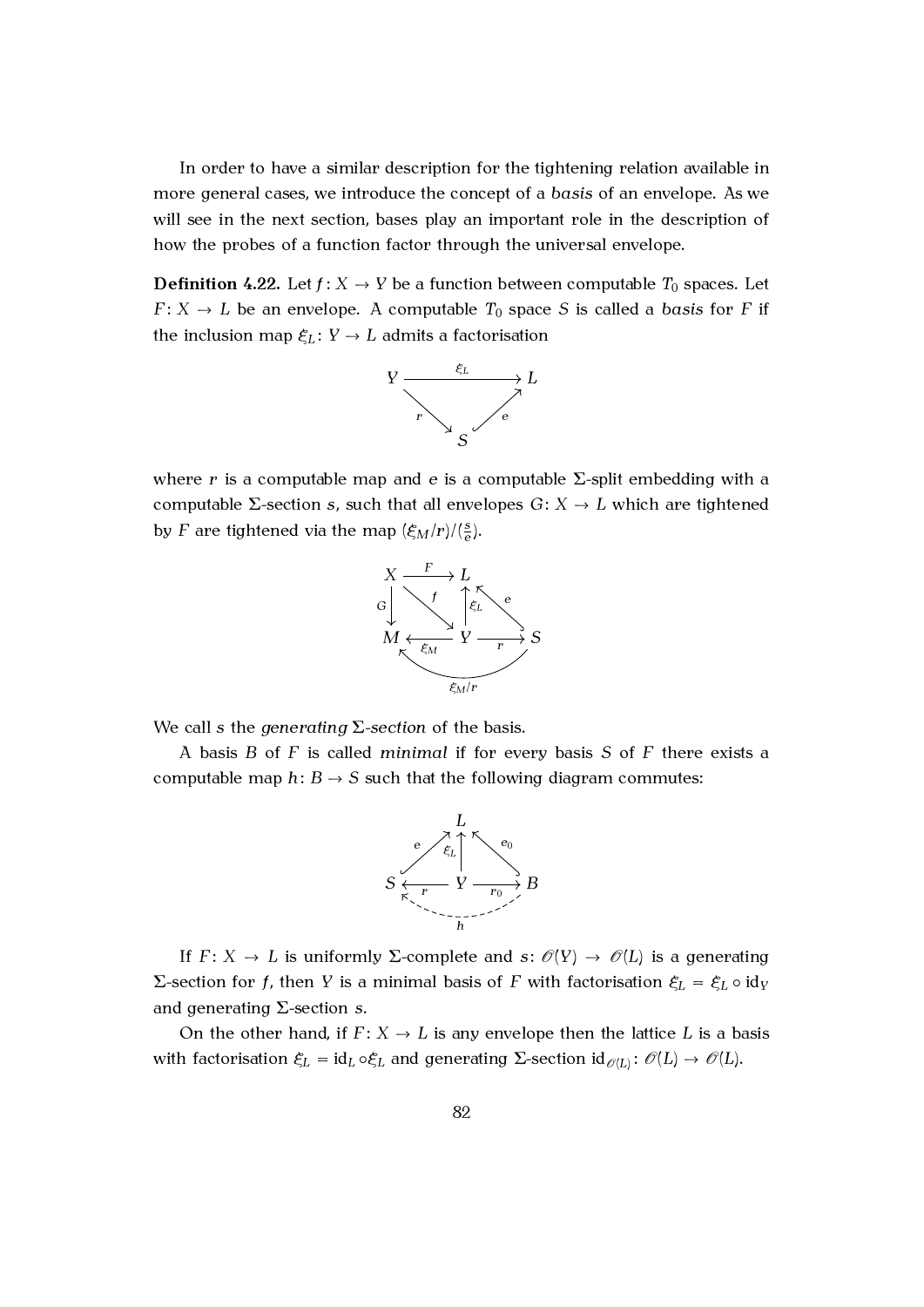**Proposition 4.23.** Let  $f: X \to Y$  be a function between computable  $T_0$  spaces. *Let*  $F: X \rightarrow L$  *be an envelope of f. Assume that*  $F$  *has a minimal basis*  $B$ *. Then this minimal basis is unique up to unique isomorphism.*

*Proof.* Assume that both *S* and *S'* are minimal bases of *F*. Then by assumption there exist computable maps  $h: S \to S'$  and  $h': S \to S'$  such that the following diagram commutes:



We hence have  $e' \circ h = e$ . It follows that  $h = (e')^{-1} \circ e$ . Analogously we find that  $h' = e^{-1} \circ (e')^{-1}$ . Hence *h* and *h*<sup>*'*</sup> are uniquely determined and inverses of each other.  $\Box$ 

We do not require the factorisation of *ξ<sup>L</sup>* through a basis to be an epi-mono factorisation. If it is then the basis is necessarily minimal:

**Proposition 4.24.** Let  $f: X \to Y$  be a function between computable  $T_0$  spaces. *Let*  $F: X \to L$  *be an envelope of f. Assume that the inclusion map*  $\xi_L: Y \to L$ *factors through a basis S as ξ<sup>L</sup>* = *e ◦ r where r is surjective. Then S is a minimal basis of F.*

*Proof.* Let *S*<sup> $\prime$ </sup> be another basis of *F* with factorisation  $\xi$ <sup>*L*</sup> = *i*  $\circ$  *s*. Then, since *r* is surjective, we have  $e(x) = e \circ r(y) = i \circ s(y)$  for some  $y \in Y$ . It follows that the function  $h = i^{-1} \circ e$ :  $S \to S'$  is well-defined with  $h \circ r = s$ .  $\Box$ 

**Example 4.25.** Returning to Example [4.20,](#page-80-0) consider again the function

$$
id_{\ell^2}^{\mathsf{W}\rightarrow\mathsf{S}}\colon(\ell^2)'\rightarrow\ell^2.
$$

Consider the envelope

$$
F: (\ell^2)' \to \mathscr{K}_\perp((\ell^2)'), F(x) = \{x\}
$$

with inclusion map

$$
h\colon \ell^2\to \mathscr{K}_{\perp}(\ell^2)'),\ h(x)=\kappa_{\perp}\circ \mathrm{id}_{\ell^2}^{\mathsf{s}\to \mathsf{w}},
$$

where

 $\mathrm{id}_{\ell^2}^{\mathsf{S}\to\mathsf{W}}\colon \ell^2 \to (\ell^2)'$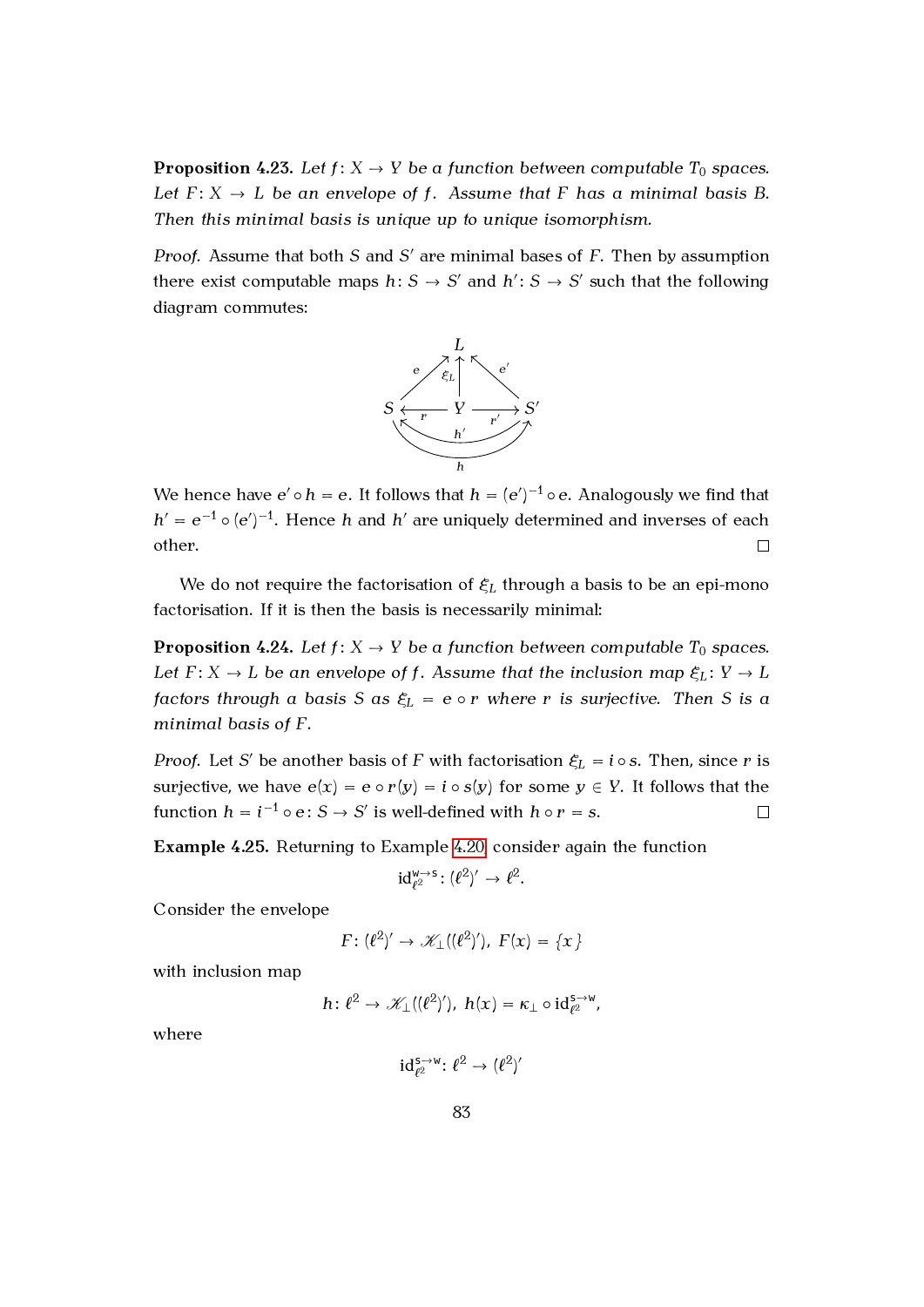is the inverse function of  $id_{\ell^2}^{\mathsf{w}\to\mathsf{s}}$ .

This envelope is universal, for any envelope  $G: (\ell^2)' \to M$  is tightened by F via the map inf *◦*(K*⊥*)*<sup>G</sup>* : K*⊥*((*`* 2 ) *0* ) *→ M*. By definition the map *h* factorises as  $h = \kappa_{\perp} \circ id_{\ell^2}^{s \to w}$  where  $\kappa_{\perp}$  has as  $\Sigma$ -section the upper adjoint *s* of  $\mathscr{O}^{\kappa}$ . The envelope *F* tightens *G* via the map  $G/(\frac{s}{\kappa})$  $\frac{s}{\kappa_{\perp}}$ ) and thus in particular via  $(\xi_M / \mathrm{id}_{\ell^2}^{\mathsf{S} \to \mathsf{W}}) / (\frac{s}{\kappa_{\perp}})$ *κ<sup>⊥</sup>* ). It follows that  $(\ell^2)'$  is a basis for *F*.

As the map  $id_{\ell^2}^{\mathsf{S} \to \mathsf{w}}$  is surjective it follows that  $(\ell^2)'$  is a minimal basis of *F*, for if  $\xi$ <sup>*L*</sup> factors through a basis *S* as  $\xi$ <sup>*L*</sup> = *e ∘ r*, then the map *h* =  $e^{-1} \circ id_{\ell^2}^{s \to w}$  is well-defined and computable.

<span id="page-84-0"></span>**Theorem 4.26.** Let  $f: X \rightarrow Y$  be a function between computable  $T_0$  spaces. *Let*  $F: X \to L$  *be an envelope of f. Let S be a basis for F with factorisation ξ<sup>L</sup>* = *e ◦ r and generating* Σ*-section s. Then F is universal if and only if*

- *i. For every envelope*  $G: X \rightarrow M$  *of f with inclusion map*  $\xi_M: Y \rightarrow M$  *the pair*  $(G, \xi_M/r)$  *is an envelope of r*  $\circ f$ *.*
- *2.* The envelope  $F: X \to L$  of  $r \circ f$  with inclusion map  $e: S \to L$  is uniformly Σ*-complete with generating* Σ*-section s.*

*Proof.* Assume that *F* is universal. Let  $G: X \to M$  be an envelope of *f*. Then *F* tightens *G* via the map  $(\xi_M/r)/(\frac{s}{e})$ *e* . It follows that

$$
G \leq (\xi_M/r)/(\frac{s}{e}) \circ F \leq (\xi_M/r)/(\frac{s}{e}) \circ e \circ r \circ f = (\xi_M/r) \circ r \circ f.
$$

Hence *G* is an envelope of *r ◦ f* with inclusion map (*ξM/r*). The rest of the proof is analogous to that of Theorem [4.15.](#page-78-0)

Let us now show the converse direction. If  $G: X \to M$  is an envelope of *f* then by assumption *G* becomes an envelope of *r ◦ f* if the inclusion map is taken to be  $\xi_M/r$ . As F, viewed as an envelope of  $r \circ f$ , is assumed to be uniformly Σ-complete it follows from Theorem [4.15](#page-78-0) that *F* tightens this envelope via some map  $\Phi: L \to M$  which satisfies  $\Phi \circ e \leq (\xi_M/r)$  and  $\Phi \circ F \geq G$ . We have  $\Phi \circ \mathbf{e} \circ \mathbf{r} \leq (\xi_M/\mathbf{r}) \circ \mathbf{r} \leq \xi_M$ . Thus *F* tightens *G* via  $\Phi$ .  $\Box$ 

**Theorem 4.27.** Let  $f: X \to Y$  be a function between computable  $T_0$  spaces. Let  $F: X \to L$  be a universal envelope of f. Let S be a basis for F with factorisation *ξ*<sub>*L*</sub> = *e* ◦ *r and generating* Σ-section *s*:  $\mathcal{O}(S)$  →  $\mathcal{O}(L)$ *. Let x* ∈ *X.* Then *a filter basis for F at x is given by*

$$
\left\{r^{-1}(U) \mid F(x) \in s(U)\right\}.
$$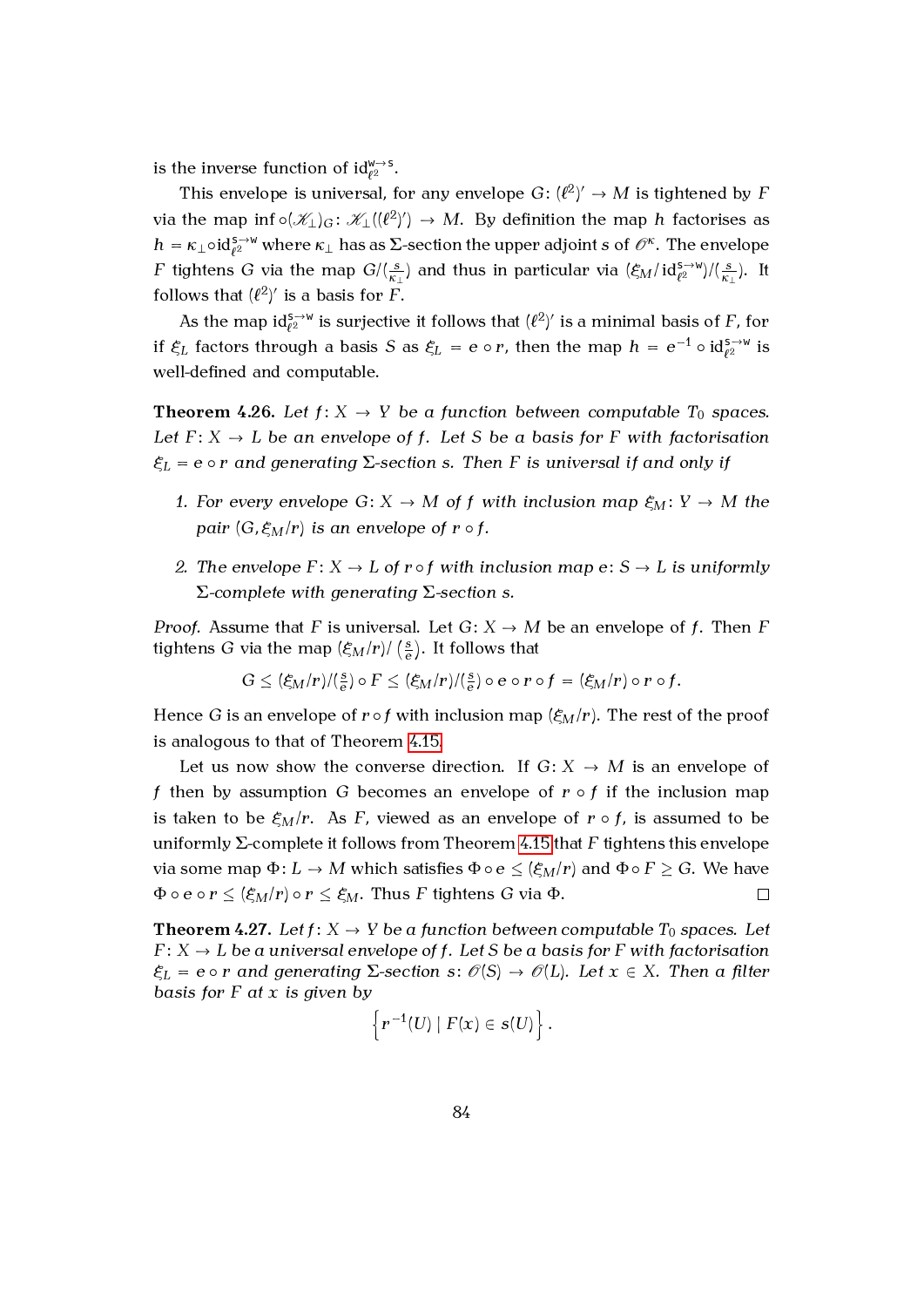*Proof.* A filter basis for  $f(x)$  is given by

 $\{U \in \mathcal{O}(Y) \mid U$  is a robust property of  $f(x)$ .

Let  $U \in \mathcal{O}(Y)$  be a robust property of  $f(x)$ . Let  $V \in \mathcal{O}(Y)$  be an open set with  $x \in V \subseteq f^{-1}(U)$ . Consider the characteristic function  $\xi_V: X \to \Sigma$  of *V* and the characteristic function  $\xi_U: Y \to \Sigma$  of *U*. Then  $\xi_V$  is an envelope of *f* with inclusion map  $\xi_U$ . It follows that *F* tightens  $\xi_V$  via the map  $(\xi_U/r)/(\frac{s}{e})$  $\frac{s}{e}$ ). Let  $W \in \mathcal{O}(S)$  denote the open set whose characteristic function is  $\xi_U/r$ . The  $i$ nequality ( $\xi_U/r$ ) $\circ r\leq \xi_U$  translates to  $r^{-1}(W)\subseteq U.$  As  $F$  tightens  $\xi_V$  via ( $\xi_U/r$ )/( $\frac{\xi}{e}$  $\frac{s}{e}$ we obtain

$$
\xi_V(x) = \top \leq \rho_{\Sigma} \circ (h/r)^{**} \circ s^* \circ \nu_L \circ F(x).
$$

This leads to  $F(x) \in s((h/r)^*(\{\top\})) = s(W)$ . As  $r^{-1}(W) \subseteq U$  we conclude that

$$
\bigcap \{r^{-1}(U) \mid F(x) \in s(U)\big\} \supseteq \{U \in \mathscr{O}(Y) \mid U \text{ is a robust property of } f(x)\}.
$$

Hence the result is shown.

#### $\Box$

### **4.5 Separated-universality for compactly majorisable functions**

The following theorem gives criterion for when there is a very satisfactory description available for an envelope that is at least optimal amongst the separated ones:

<span id="page-85-0"></span>**Theorem 4.28.** Let  $f: X \to Y$  be a function between a computable  $T_0$  space X *and a computably countably based computable Hausdorff space Y. Assume there exists a computable map*  $B: X \to \mathcal{K}(Y)$  *such that*  $f(x) \in B(x)$  *for all*  $x \in X$ . Then the principal  $\mathcal{K}_1(Y)$ -envelope of f is separated-universal and *every separated envelope*  $G: X \to M$  *is tightened by F via the map* inf ∘( $\mathcal{K}_\perp$ )<sub> $\epsilon_M$ </sub>.

*Proof.* Let  $F: X \to \mathcal{K}_1(Y)$  be the principal  $\mathcal{K}_1(Y)$ -envelope of *f*. Let  $G: X \to M$ be a separated envelope of *f*. As *ξ<sup>M</sup>* maps *Y* to the maximal elements of *M \ {>}* we have for all  $m \in (M \setminus \{\top\})$ :

$$
\xi_M(y)\notin {\uparrow} m\, \Leftrightarrow \xi_M(y)\vee m=\top.
$$

It follows that

$$
\mathcal{E}_M^{-1}(\uparrow m)=\mathcal{E}_M^{-1}(M\setminus\{m'\in M\mid m'\vee m=\top\}).
$$

Hence the set *ξ −*1 *<sup>M</sup>* (*↑m*) is closed and uniformly computable in *m* as an element of  $\mathscr{A}(Y)$ . We can hence define the computable map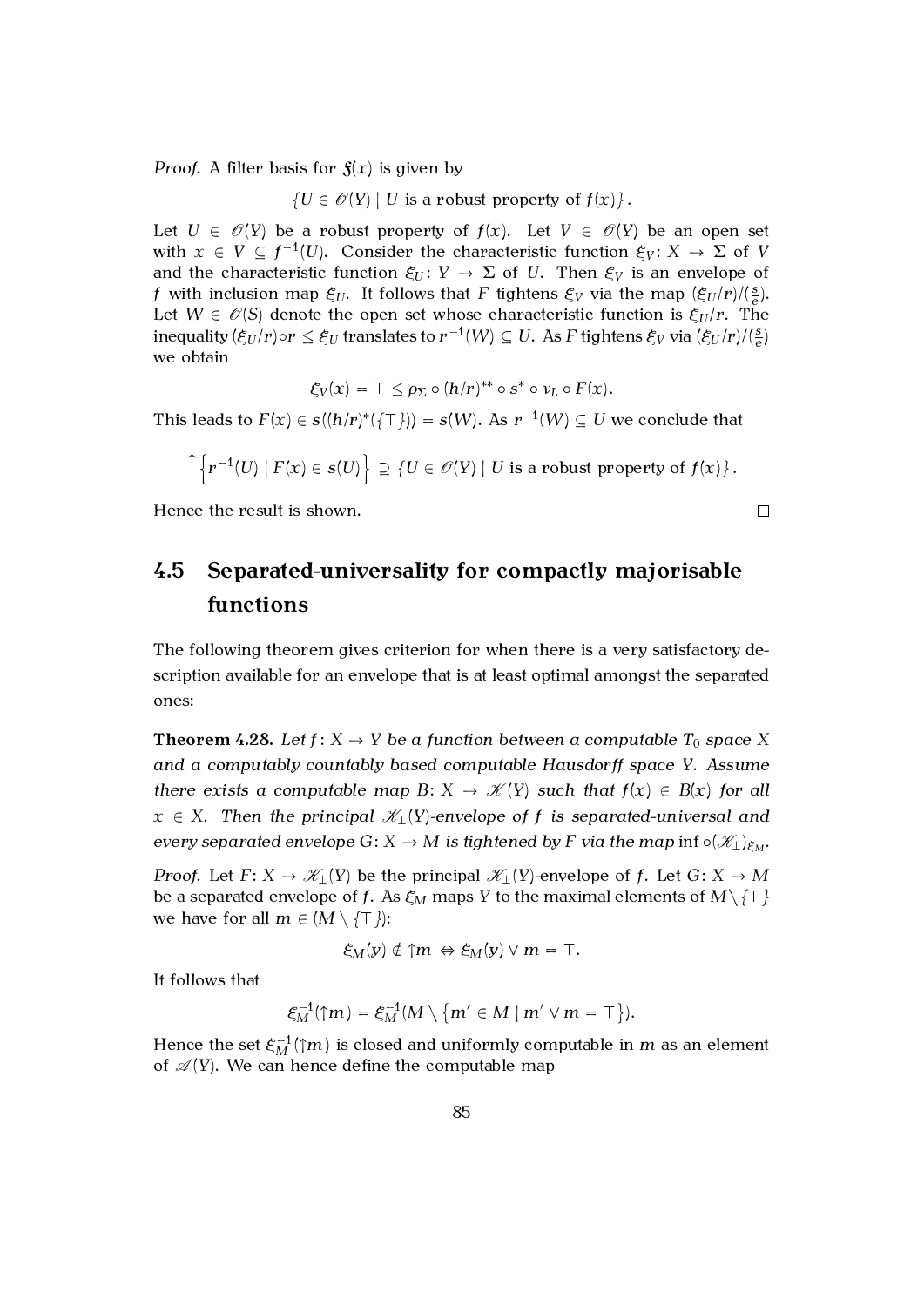$$
H: X \to \mathscr{K}_\perp(Y), H(x) = \xi_M^{-1}(\uparrow G(x)) \cap B(x).
$$

We have  $G(x) \leq \xi_M \circ f(x)$  for all  $x \in X$ . Hence  $f(x) \in \xi_M^{-1}(x)$  $\int G(x)$  and so *f*(*x*)  $≥$  *H*(*x*) for all  $x ∈ X$ . Thus *H* is a  $\mathcal{K}_\perp(Y)$ -envelope of *f* and since *F* is the principal  $\mathcal{K}_1(Y)$ -envelope we have  $H \leq F$ . By definition this means that

$$
B(x) \cap \mathcal{E}_M^{-1}(\uparrow G(x)) \supseteq F(x).
$$

We have

$$
\xi_M(B(x)\cap \xi_M^{-1}(\uparrow G(x)))\subseteq \uparrow G(x).
$$

Hence

$$
\inf\circ (\mathscr{K}_{\perp})_{\xi_M}\circ F(\mathbf{x})\geq \inf\left((\mathscr{K}_{\perp})_{\xi_M}\left(B(\mathbf{x})\cap\mathcal{E}_M^{-1}({\uparrow} m)\right)\right)\geq G(\mathbf{x}).
$$

 $\Box$ 

**Example 4.29.** There is no reason for a computably separated-universal envelope to be Σ-complete. Consider the function *f* : R *→* R where

$$
f(x) = \begin{cases} -x & \text{if } x < 0, \\ 1 & \text{if } x \ge 0. \end{cases}
$$

By Theorem [4.28](#page-85-0) the envelope  $F: \mathbb{R} \to \mathcal{K}_1(\mathbb{R})$  where

$$
F(x) = \begin{cases} \{-x\} & \text{if } x < 0, \\ \{0, 1\} & \text{if } x = 0, \\ \{1\} & \text{if } x > 0 \end{cases}
$$

is separated-universal. It is not  $\Sigma$ -complete however, as the set  $U = (0, 2) \in \mathcal{O}(\mathbb{R})$ is a robust property of *f* which isn't witnessed by *F*. In particular *F* is not universal. The reason for this is that the filter of robust properties

$$
\big\{U\in\mathscr{O}(\mathbb{R})\mid 1\in U\wedge\exists n\in\mathbb{N}.(0,\tfrac{1}{n})\subseteq U\big\}
$$

is not Scott-open and hence does not correspond to a compact subset of R.

#### **4.6 Probes**

Our next aim is to obtain a better understanding of the amount of information that is encoded in the universal envelope. To this end we introduce *probes* for a function  $f: X \to Y$  which can be viewed as (relativised) algorithms that use f as a subroutine in such a way that the end result is a continuous function. We show that if *F* is a universal envelope of *f*, then a large class of these algorithms can use *F* as a subroutine instead.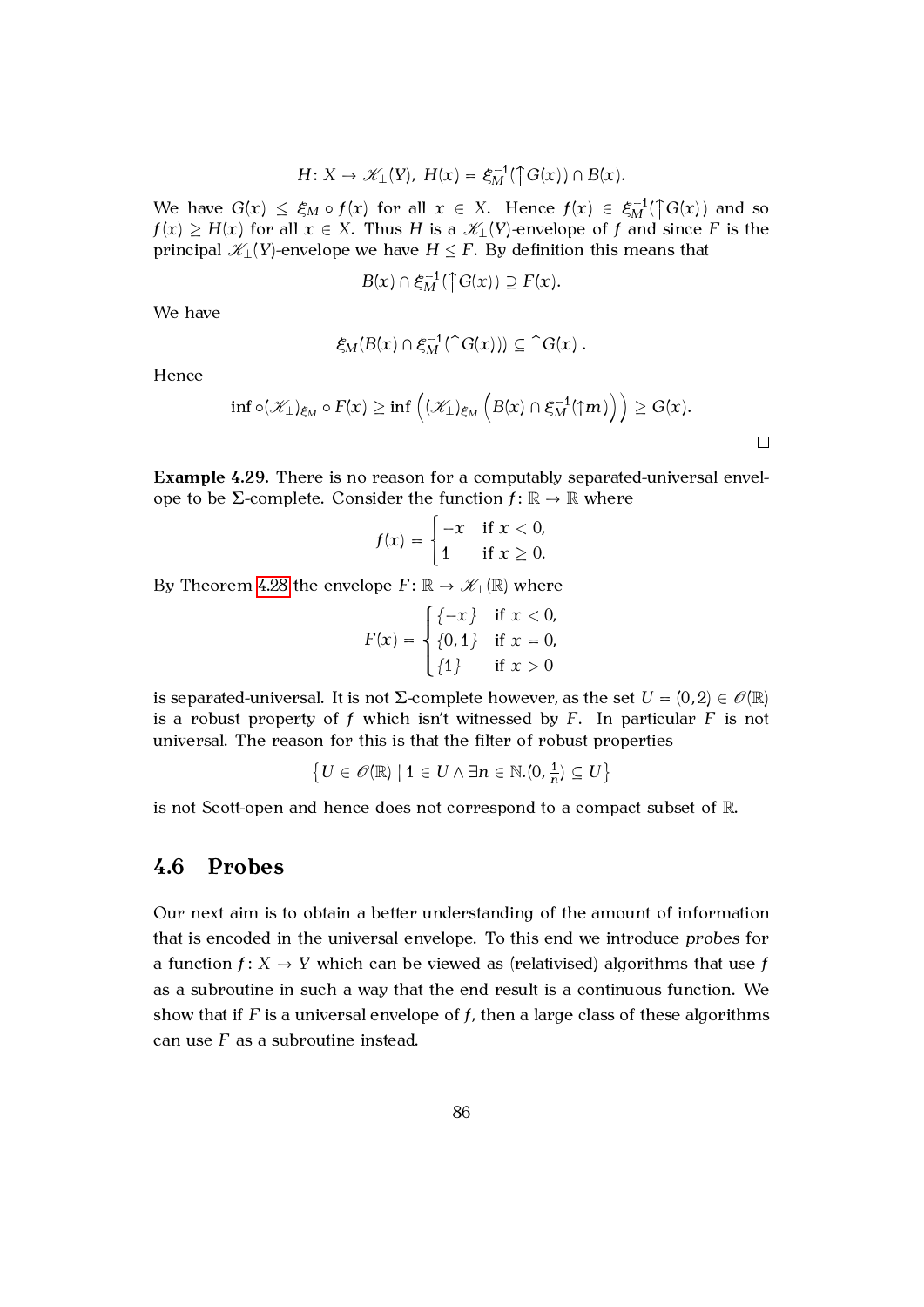**Definition 4.30.** Let  $f: X \rightarrow Y$  be a function between computable  $T_0$  spaces. Let  $U \in \mathcal{O}(X)$  be an open subset of *X*. A *continuous local probe* for *f* on *U* is a continuous map  $\varphi: Y \to Z$ , where *Z* is a computable  $T_0$  space, such that the function  $\varphi \circ f$  is continuous on *U*. If  $\varphi$  is computable we call  $\varphi$  a *computable local probe*.

<span id="page-87-0"></span>**Theorem 4.31.** Let  $f: X \to Y$  be a function between computable  $T_0$  spaces. *Let*  $F: X \to L$  *be the universal envelope. Let*  $\varphi: Y \to M$  *be a continuous local probe for f* on  $U \in \mathcal{O}(X)$  *with values in a computably injective lattice M. Then there exists a continuous extension*

$$
\widetilde{\varphi} \colon L \to M
$$

*with*

$$
\widetilde{\pmb{\varphi}} \circ \xi_L(\pmb{y}) \leq \pmb{\varphi}(\pmb{y})
$$

*for all y ∈ Y and*

$$
\widetilde{\varphi}\circ F(x)=\varphi\circ f(x)
$$

*for all*  $x \in U$ .

*If S is a basis for F with factorisation ξ<sup>L</sup>* = *e ◦ r and generating* Σ*-section s* then an extension  $\widetilde{\varphi}$  *is given by*  $\widetilde{\varphi} = (\varphi/r)/(\frac{s}{c})$ *e* )*.*

*Proof.* Consider the function

$$
G: X \to M, G(x) = \begin{cases} \varphi \circ f(x) & \text{if } x \in U, \\ \perp & \text{otherwise.} \end{cases}
$$

As *φ◦f* is continuous on *U* the function *G* is continuous. It satisfies the inequality  $G(x) \leq \varphi \circ f(x)$  for all  $x \in X$ . It is hence an envelope of f if we consider M to be an approximation domain with inclusion map  $\varphi: Y \to M$ . It follows from the universality of *F* that *F* tightens *G* via a map  $\tilde{\varphi}$ :  $L \rightarrow M$ . It is easy to see that the map  $\tilde{\varphi}$  has the desired properties.

If *S* is a basis as in the statement of the theorem then it follows from the definition of basis that we can choose  $\widetilde{\varphi} = {\varphi/r}/{{\frac{8}{\epsilon^2}}}$ *e* ).  $\Box$ 

In particular, if  $F: X \to L$  is uniformly  $\Sigma$ -complete with generating  $\Sigma$ -section *s*:  $\mathcal{O}(Y) \rightarrow \mathcal{O}(L)$ , then an extension  $\tilde{\varphi}$  as in Theorem [4.31](#page-87-0) of a local probe  $\varphi: Y \to M$  with values in a computably injective lattice is given by the function  $\varphi / (\frac{s}{\varepsilon})$  $\frac{s}{\xi_L}$ ):  $L \to M$ . This function is uniformly computable in *φ*. In particular, any computable local probe has a computable extension in the sense of Theorem [4.31.](#page-87-0)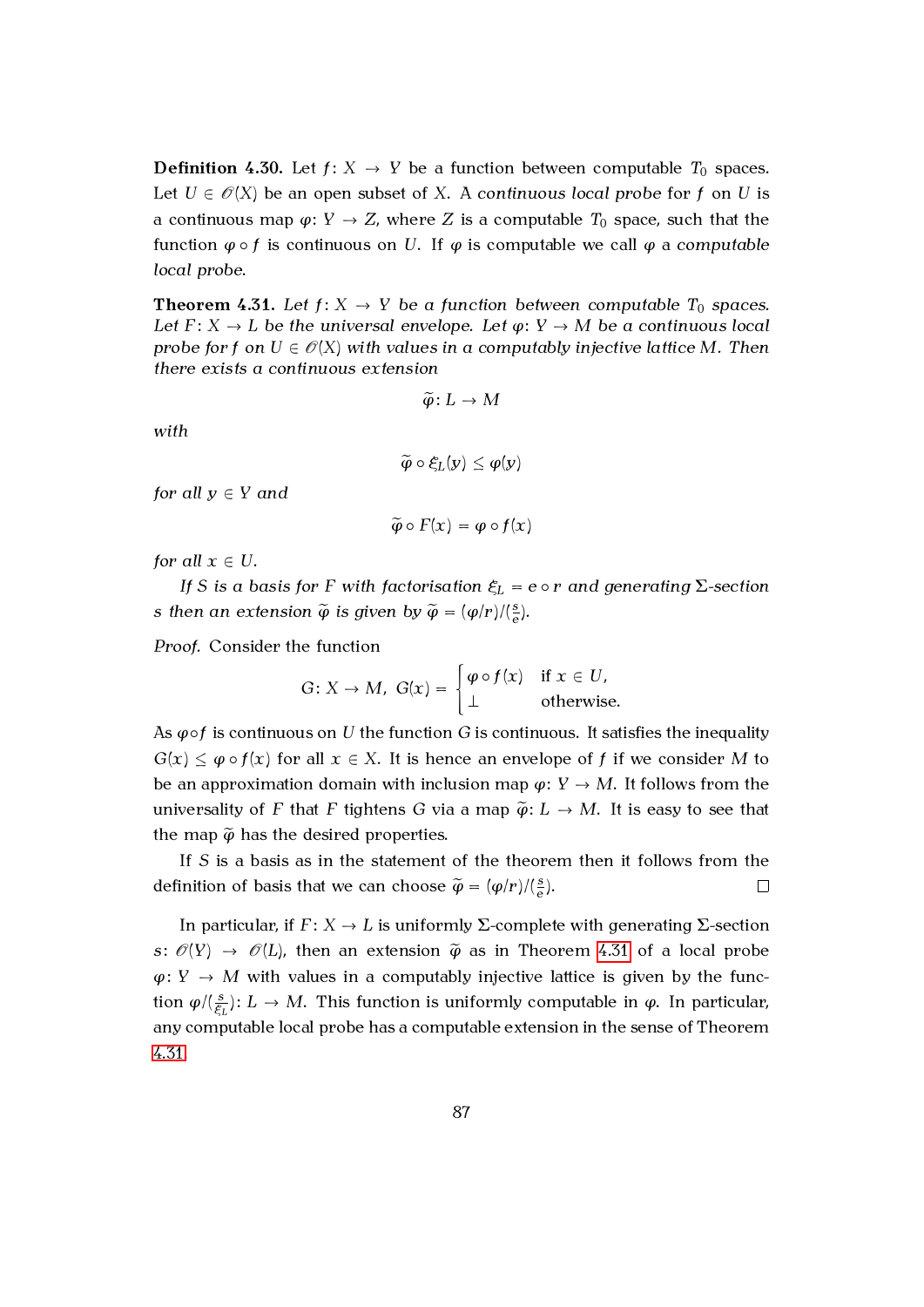More generally, if  $F: X \to L$  is an envelope with basis *S*, factorisation given by  $\xi$ <sup>L</sup> = e ∘ r, and generating Σ-section *s*, then any local probe  $\varphi$ :  $Y \to M$ of *f* extends continuously along *r* to a local probe  $\tilde{\varphi}$ : *S*  $\rightarrow$  *M* of *r*  $\circ$  *f* which uniformly computably extends to the function  $\widetilde{\varphi}/(\frac{s}{e})$ *e* ). In particular a computable local probe has a computable extension to *L* as in Theorem [4.31](#page-87-0) if and only if it has a computable extension to *T* along *r*.

**Example 4.32.** In general not every computable local probe has a computable extension in the sense of Theorem [4.31.](#page-87-0) Consider again the function

$$
id_{\ell^2}^{\mathsf{W}\rightarrow\mathsf{S}}\colon(\ell^2)'\rightarrow\ell^2.
$$

Recall that the universal envelope is given by

$$
\kappa_\perp\circ {\rm id}_{(\ell^2)'}\colon (\ell^2)'\to \mathscr{K}_\perp((\ell^2)'),\; x\mapsto {\uparrow} x\;.
$$

Any continuous linear functional  $\ell^2 \to \mathbb{R}$  is a local probe for id $_{\ell^2}^{\textsf{w}\to\textsf{s}}$ . However, there exist continuous linear functionals which are computable as maps of type  $\ell^2 \to \mathbb{R}$  but uncomputable as maps  $(\ell^2)' \to \mathbb{R}$ : It is easy to construct a computable sequence  $(x_n)_n \in \mathbb{R}^n$  with a well-defined  $\ell^2$ -norm  $\left(\sum_{n\in\mathbb{N}} x_n^2\right)$  $\int_0^{1/2}$  which is an uncomputable number (see e.g. [\[78,](#page-125-0) Theorem 5.9]). Such a sequence defines a point x in Hilbert space which is computable as an element of  $(\ell^2)'$  but not as an element of  $\ell^2$ . The corresponding linear functional  $y \mapsto x \cdot y$  is computable as a map  $\ell^2 \to \mathbb{R}$  but not as a map  $(\ell^2)' \to \mathbb{R}$ . This defines a computable local probe for  $\mathrm{id}_{\ell^2}^{\mathsf{w}\to\mathsf{s}}$  which does not have a computable extension to  $\mathscr{K}_\mathsf{L}(\langle \ell^2 \rangle')$  in the sense of Theorem [4.31.](#page-87-0)

**Definition 4.33.** Let  $f: X \rightarrow Y$  be a function between computable  $T_0$  spaces. A *continuous probe* for *f* consists of two continuous functions  $\alpha: \tilde{X} \to X$  and  $\beta \colon \widetilde{X} \times Y \to Z$ , where  $\widetilde{X}$  and *Z* are computable  $T_0$  spaces, such that for each point  $x \in \tilde{X}$  the point  $(x, \alpha(x)) \in \tilde{X} \times X$  is a point of continuity of the function *ψ*(*x*0*, x*1) = *β*(*x*0*, f*(*x*1)). If *α* and *β* are computable we call (*α, β*) a *computable probe* for *f*.

<span id="page-88-0"></span>**Theorem 4.34.** Let  $f: X \to Y$  be a function between computable  $T_0$  spaces. *Let*  $F: X \to L$  *be a universal envelope of f. Let*  $(\alpha, \beta)$  *be a probe for f where β* : *X*e *× Y → M takes values in a computably continuous lattice M. Then β extends to a continuous map*

$$
\widetilde{\beta} \colon \widetilde{X} \times L \to M
$$

*with*

$$
\widetilde{\beta}(x,\xi_L(y)) \leq \beta(x,y)
$$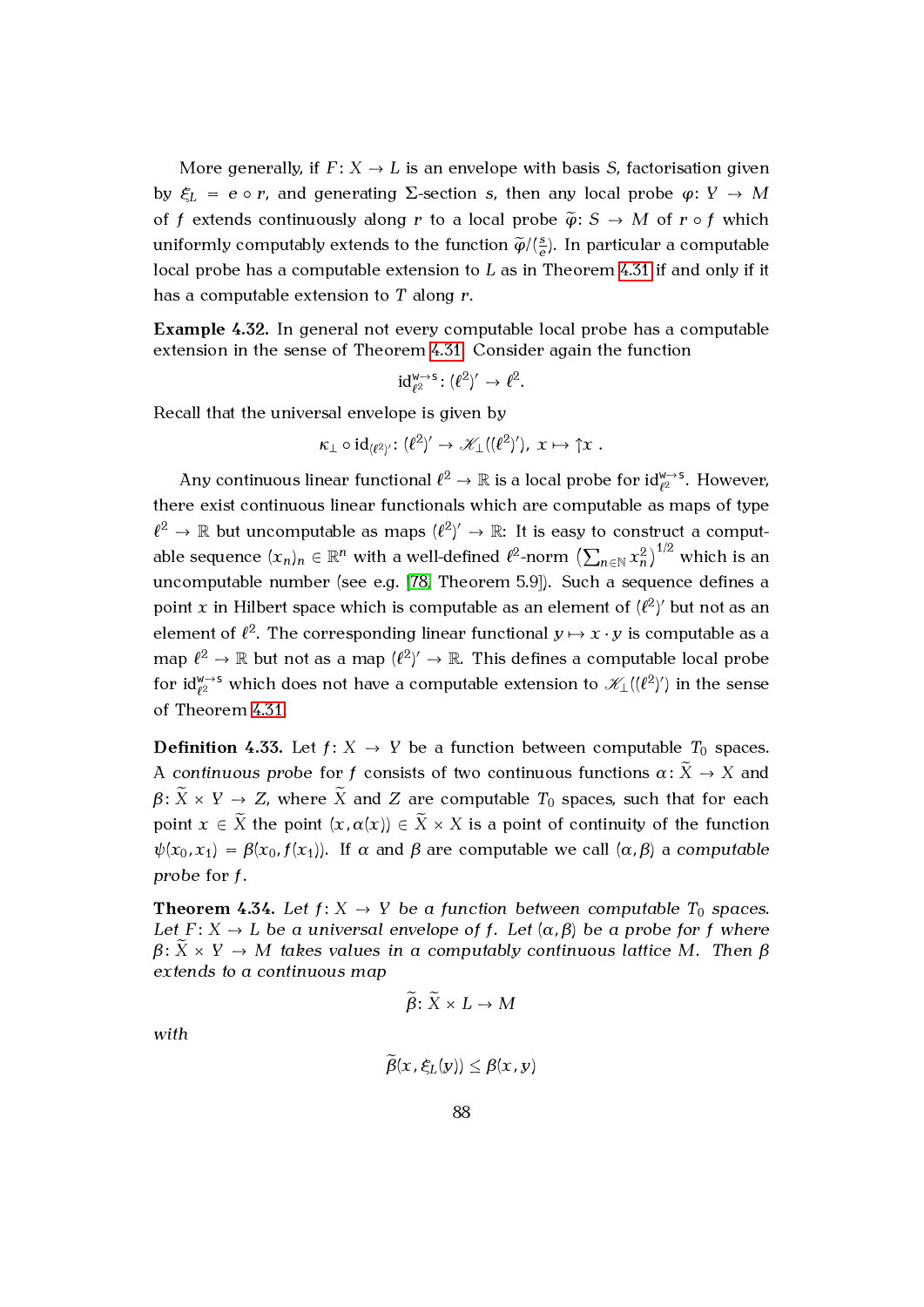$$
\widetilde{\beta}(x,F\circ\alpha(x))=\beta(x,f\circ\alpha(x)).
$$

*If S* is a basis for *F* with factorisation  $\xi_L$  = e∘r and generating  $\Sigma$ -section *s then an extension*  $\tilde{\beta}$  *is given by*  $\tilde{\beta}(x, \ell) = (\lambda t.h(x, t)/\frac{s}{s})$  $\frac{s}{e}$  $($  *(* $i$ ) *where*  $h: \widetilde{X} \times S \rightarrow M$ *is the map given by*  $h(x, t) = (k/r)(t)(x)$  *with*  $k: Y \to M^{\tilde{X}}$ ,  $k(y) = \lambda x \cdot \beta(x, y)$ .

*Proof.* Consider the map

$$
\psi\colon \widetilde{X}\times X\to M,\ \psi(x_0,x_1)=\beta(x_0,f(x_1)).
$$

By Proposition [3.32,](#page-65-0)  $\psi$  has a best continuous approximation  $\widetilde{\psi}$ . As M is assumed to be computably continuous,  $\psi$  coincides with  $\psi$  in all its points of continuity. In particular we have for all  $x \in X$ :

$$
\widetilde{\psi}(x,\alpha(x))=\beta(x,f(\alpha(x))).
$$

Now let

$$
G\colon X\to M^{\widetilde{X}},\ G(x)(\widetilde{x})=\widetilde{\psi}(\widetilde{x},x)
$$

and

$$
h\colon Y\to M^{\widetilde{X}},\ h(y)(\widetilde{x})=\beta(\widetilde{x},y).
$$

We have

$$
G(x)(\widetilde{x}) = \widetilde{\psi}(\widetilde{x},x) \leq \psi(\widetilde{x},x) = \beta(\widetilde{x},f(x)) = (h \circ f(x))(\widetilde{x}).
$$

Hence *G* is an envelope of *f* with inclusion map *h*. As *F* is universal, *F* tightens *G* via a map  $\Phi: L \to M^{\tilde{X}}$ . Let  $\tilde{\beta}(x, \ell) = \Phi(\ell)(x)$ . Then

$$
\widetilde{\beta}(x,\xi_L(y))=\Phi(\xi_L(y))(x)\leq h(y)(x)=\beta(x,y).
$$

We further have

$$
\widetilde{\beta}(x,F(\alpha(x))) = \Phi(F(\alpha(x)))(x) \ge G(\alpha(x))(x) = \widetilde{\psi}(x,\alpha(x)) = \beta(x,f \circ \alpha(x))
$$

and

$$
\widetilde{\beta}(x,F(\alpha(x))) \leq \widetilde{\beta}(x,\xi_L \circ f \circ \alpha(x)) \leq \beta(x,f \circ \alpha(x)).
$$

The addendum follows from the definition of basis.

Similarly to the situation with local probes, if  $F: X \rightarrow L$  is uniformly  $\Sigma$ complete with generating  $\Sigma$ -section *s*:  $\mathcal{O}(Y) \to \mathcal{O}(L)$  then for any probe  $(\alpha, \beta)$ , with *β* :  $\widetilde{X}$  × *Y* → *M* taking values in a computably continuous lattice, a continuous extension  $\tilde{\beta}$  as in Theorem [4.34](#page-88-0) is uniformly computable in  $\beta$ . In particular any computable probe has a computable extension.

*and*

 $\Box$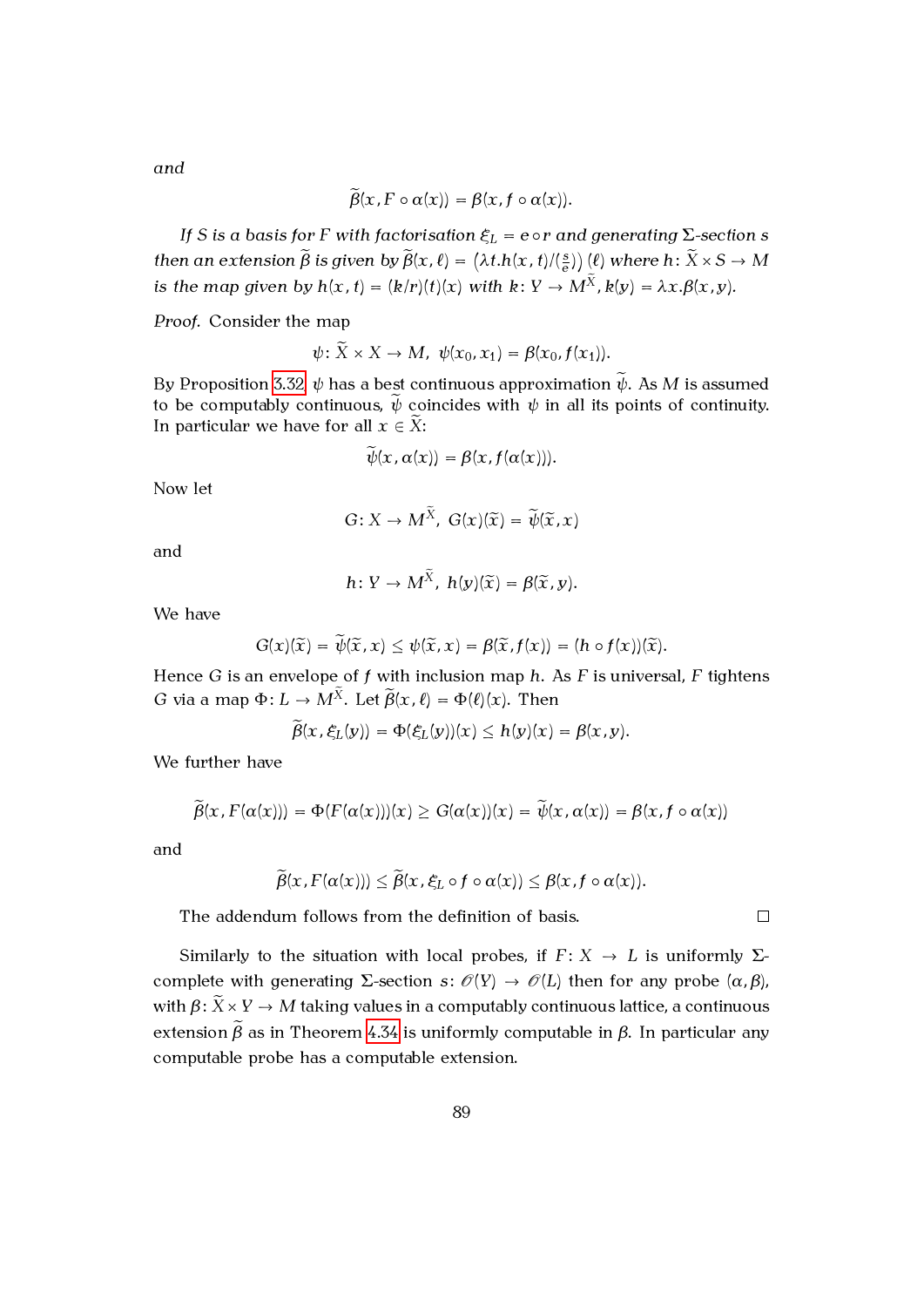In general the existence of a computable extension  $\tilde{\beta}$  depends on the existence of a computable map  $h: X \times S \rightarrow M$  to a basis for *F* with  $h(x, r(y)) \leq \beta(x, y)$ for all  $x \in \tilde{X}$  and all  $y \in Y$  and  $h(x, r \circ f \circ \alpha(x)) = \beta(x, f \circ \alpha(x))$  for all  $x \in \tilde{X}$ .

Theorem [4.34](#page-88-0) applies "up to embedding" to all probes which take values in a computably countably based space. Let  $Z$  be a computably countably based  $T_0$ space. Then there exists a computable embedding  $j: Z \to \Sigma^{\mathbb{N}}$ . Hence any probe  $(\alpha, \beta)$  where  $\beta \colon \widetilde{X} \times Y \to Z$  takes values in *Z* can be made into a probe  $(\alpha, j \circ \beta)$ where

$$
j\circ\beta\colon\widetilde{X}\times Y\to\Sigma^{\mathbb{N}}
$$

takes values in a computably continuous lattice.

Theorem [4.34](#page-88-0) essentially characterises the probes for *f* as those pairs  $(\alpha, \beta)$ where  $\beta: X \times L \to M$  satisfies  $\beta(x, F \circ \alpha(x)) = \beta(x, f \circ \alpha(x))$ . On the one hand any probe "extends" to such a function by Theorem [4.34.](#page-88-0) On the other hand any such function "restricts" to a probe:

**Proposition 4.35.** Let  $f: X \to Y$  be a function between computable  $T_0$  spaces. *Let*  $F: X \to L$  *be an envelope of f. Let*  $(\alpha, \beta)$  *be a pair of continuous functions*  $\alpha: \tilde{X} \to X$  and  $\beta: \tilde{X} \times L \to Z$ . Assume that  $\beta(x, F \circ \alpha(x)) = \beta(x, \xi_L \circ f \circ \alpha(x))$  for *all*  $x \in \tilde{X}$ *. Let* 

$$
\beta'\colon \widetilde{X}\times Y\to Z,\ \beta'(x,y)=\beta(x,\xi_L(y)).
$$

*Then*  $(\alpha, \beta')$  *is a probe for f.* 

*Proof.* Let  $x \in \tilde{X}$ . Let  $\psi(x_0, x_1) = \beta'(x_0, f(x_1))$ . Our goal is to show that  $(x, \alpha(x))$ is a point of continuity for  $\psi$ . Let  $((x_0^n, x_1^n))_n$  be a sequence in  $\widetilde{X} \times X$  which converges to  $(x, \alpha(x))$ . As *F* is continuous, the sequence  $\beta(x_0^n, F(x_1^n))$  converges to  $\beta(x,F(\alpha(x))) = \beta(x,\xi_L \circ f \circ \alpha(x))$ . We have  $\beta'(x_0^n,f(x_1^n)) \geq \beta(x_0^n,F(x_1^n))$  so that the sequence  $(\beta'(x_0^n, f(x_1^n)))_n$  converges to the same point.  $\Box$ 

An analogous result holds true for separated envelopes.

**Definition 4.36.** Let  $f: X \to Y$  be a function between computable  $T_0$  spaces. A *separated probe for f* is a probe  $(\alpha, \beta)$  where

$$
\beta \colon \widetilde{X} \times Y \to M
$$

takes values in a computably separated computable complete lattice *M* and *β*(*x, y*) is a maximal element of  $M \setminus \{T\}$  for all  $(x, y) \in X \times Y$ .

<span id="page-90-0"></span>**Theorem 4.37.** Let  $f: X \rightarrow Y$  be a function between computable  $T_0$  spaces. *Let*  $F: X \to L$  *be a separated-universal envelope of f. Let*  $(\alpha, \beta)$  *be a separated*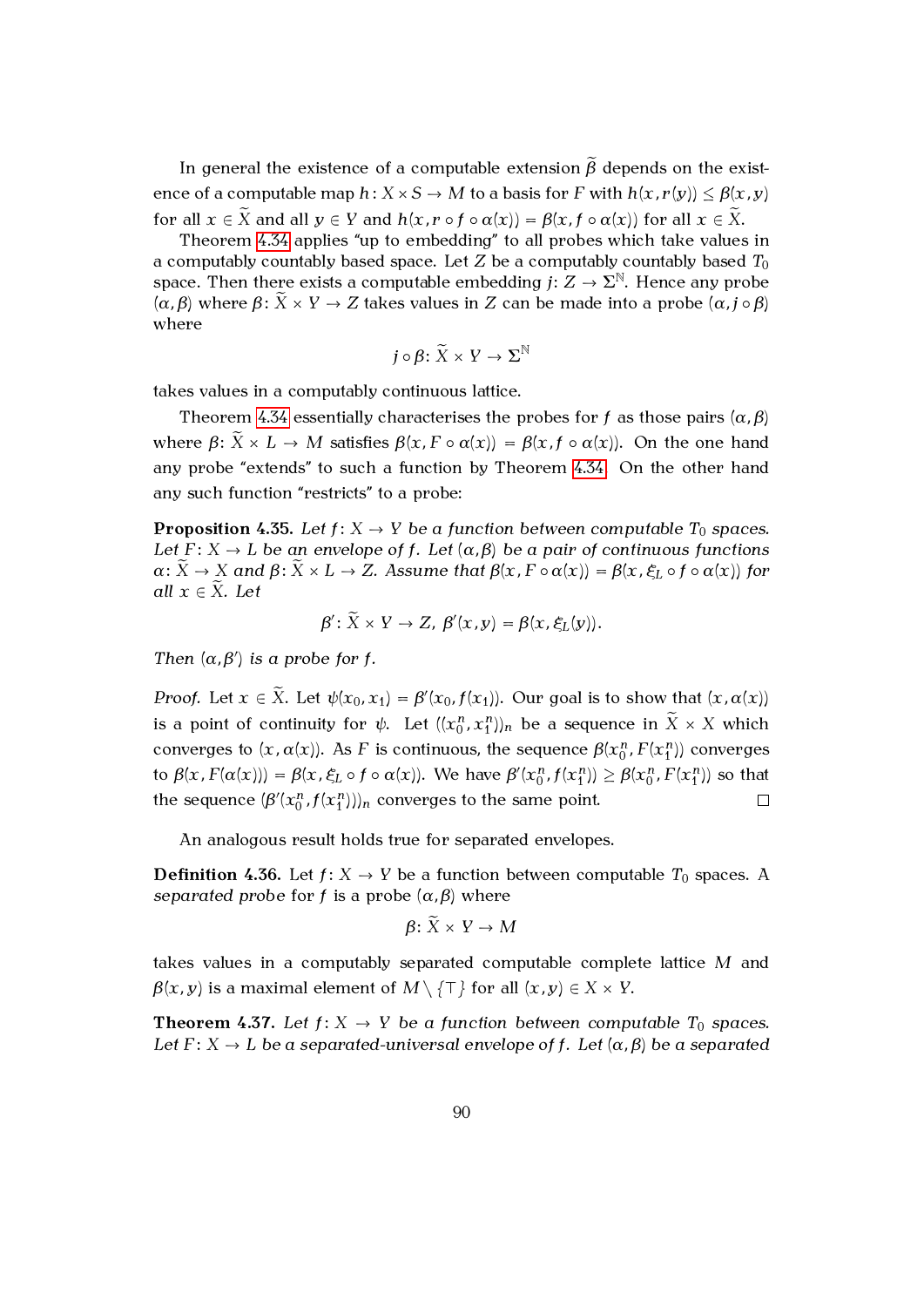*probe for f where*  $\beta: \widetilde{X} \times Y \to M$  *takes values in a computably separated computably continuous lattice. Then β extends to a continuous map*

$$
\widetilde{\beta} \colon \widetilde{X} \times L \to M
$$

*with*

$$
\widetilde{\beta}(x,\xi_L(y)) \leq \beta(x,y)
$$

*and*

$$
\widetilde{\beta}(x,F\circ\alpha(x))=\beta(x,f\circ\alpha(x)).
$$

Theorem [4.37](#page-90-0) applies "up to embedding" to all probes which take values in a computable metric space. Let *Z* be a computable metric space. Then there exists a computable embedding  $j: Z \to [0, 1]^{\mathbb{N}}$ . Hence any probe  $\varphi: X \times Y \to Z$ can be made into a separated probe

$$
\kappa \circ j \circ \varphi \colon X \times Y \to \mathscr{K}([0,1]^{\mathbb{N}})
$$

which takes values in a computably separated computably continuous lattice.

#### **4.7 Retracts**

We introduce a notion of reducibility between functions that allows us to reduce the calculation of the universal envelope of one function to the calculation of the universal envelope of another.

**Definition 4.38.** Let  $f: X \rightarrow Y$  be a function between computable  $T_0$  spaces.

- 1. A *half-symmetry* of *f* is a function  $\varphi: X \to \mathcal{V}(X)$  with  $f(\varphi(x)) \subseteq$  $\int f(x)$  for all  $x \in X$ .
- 2. Let  $x_0, x_1 \in X$ . We say that  $x_0$  *reduces to*  $x_1$  *as an instance of f* and write  $x_0 \preceq_f x_1$  if there exists a half-symmetry  $\varphi: X \to \mathcal{V}(X)$  of *f* with  $x_0 \in \varphi(x_1)$ . We say that  $x_0$  *is equivalent to*  $x_1$  *as an instance of f* and write  $x_0 \sim_f x_1$ if  $x_0 \precsim_f x_1$  and  $x_0 \succeq_f x_1$ .
- It follows immediately from the definition that we have the implication:

$$
x_0 \precsim_f x_1 \to f(x_0) \le f(x_1).
$$

This implication still holds true if we replace *f* with a principal envelope:

<span id="page-91-0"></span>**Proposition 4.39.** Let  $f: X \to Y$  be a function between computable  $T_0$  spaces. *Let*  $F: X \rightarrow L$  *be a principal envelope of f. Then F is invariant under the half-symmetries of f in the sense that*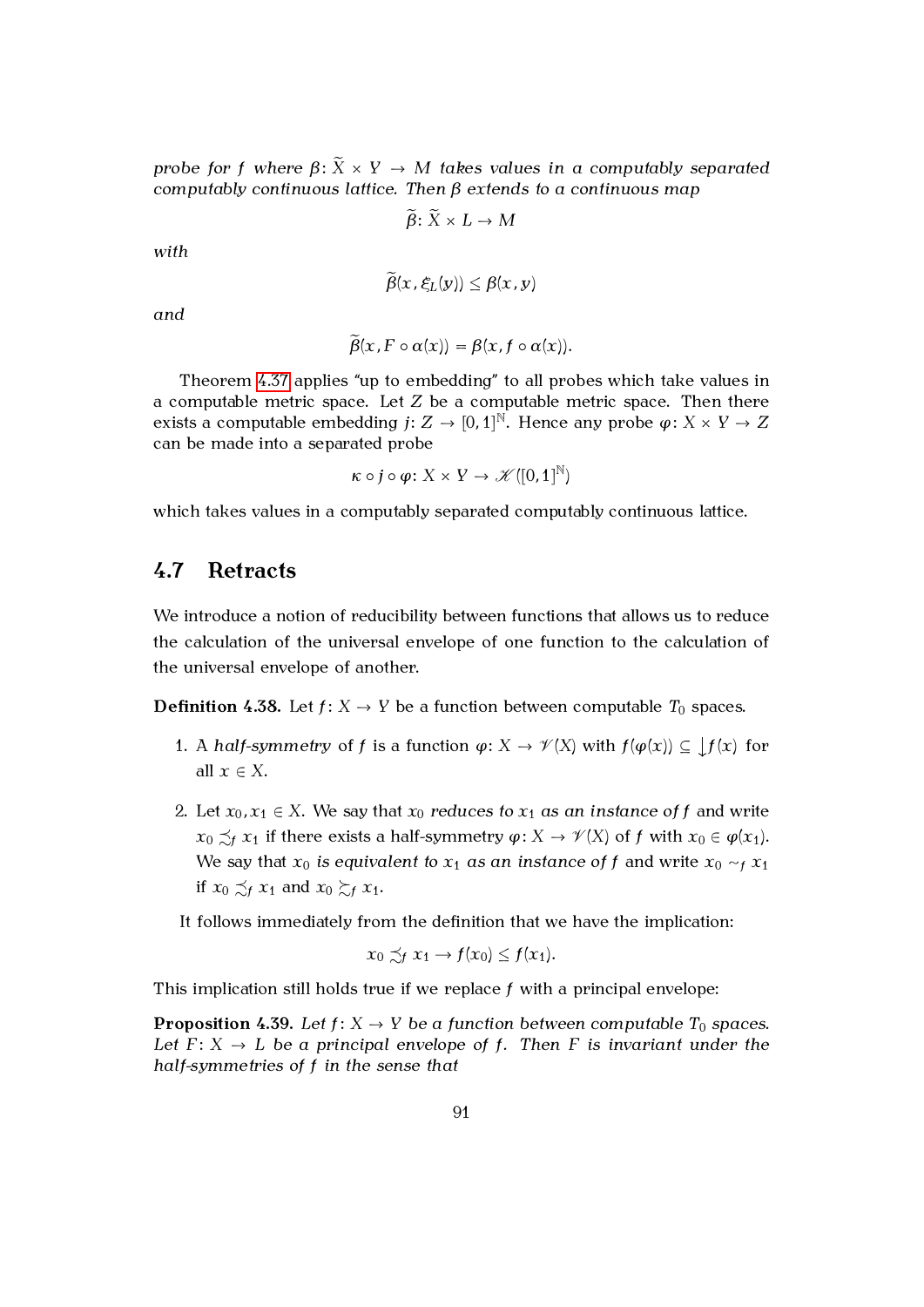$$
F(\varphi(x)) \subseteq \bigcup F(x)
$$

*for all half-symmetries φ of f. In particular we have the implication*

$$
x_0 \precsim_f x_1 \Rightarrow F(x_0) \leq F(x_1).
$$

*Proof.* Let  $\tilde{x} \in \varphi(x)$ . Then since  $\varphi$  is a half-symmetry of *f* we have  $f(\tilde{x}) \le f(x)$ . Hence

$$
F(\widetilde{x}) \leq \xi_L \circ f(\widetilde{x}) \leq \xi_L \circ f(x).
$$

It follows that

$$
\sup F(\varphi(x)) \leq \xi_L \circ f(x).
$$

Hence  $x \mapsto \sup F(\varphi(x))$  is an envelope of f and since F is the principal *L*-envelope it follows that  $\sup F(\varphi(x)) \leq F(x)$  for all  $x \in X$ . This shows the first claim.

Now let  $x_0, x_1 \in X$  with  $x_0 \preceq_f x_1$  and let  $\varphi: X \to \mathcal{V}(X)$  be a half-symmetry of *f* with  $x_0 \in \varphi(x_1)$ . Then

$$
F(x_0) \leq \sup F(\varphi(x_1)) \leq F(x_1).
$$

<span id="page-92-0"></span>**Definition 4.40.** Let  $f: X_0 \to Y_0$  and  $g: X_1 \to Y_1$  be functions between computable  $T_0$  spaces. We say that  $g$  is a *retract* of  $f$  if there exists a diagram



where  $\alpha_0: X_0 \rightrightarrows X_1$  and  $\alpha_1: X_1 \rightrightarrows X_0$  are computable multimaps and  $\beta_0: Y_0 \to Y_1$ , and  $\beta_1: Y_1 \rightarrow Y_0$  are computable single-valued maps, such that the following axioms are satisfied:

- 1. For all  $x_1, x_2 \in \alpha_1(x)$  we have  $x_1 \sim_f x_2$ .
- 2. For all  $x_1, x_2 \in \alpha_0(x)$  we have  $x_1 \sim_g x_2$ .
- 3.  $f \circ \alpha_1 \leq \beta_1 \circ q$  and  $q \circ \alpha_0 \leq \beta_0 \circ f$
- 4. For all  $x_0 \in \alpha_0 \circ \alpha_1(x_1)$  we have  $x_0 \succsim_g x_1$ .
- 5.  $\beta_0 \circ \beta_1 \leq \text{id}_{Y_1}.$

Note that the first two axioms in Definition [4.40](#page-92-0) imply that  $f \circ \alpha_1$  and  $g \circ \alpha_0$ are single-valued functions. Thus the third axiom is well-typed.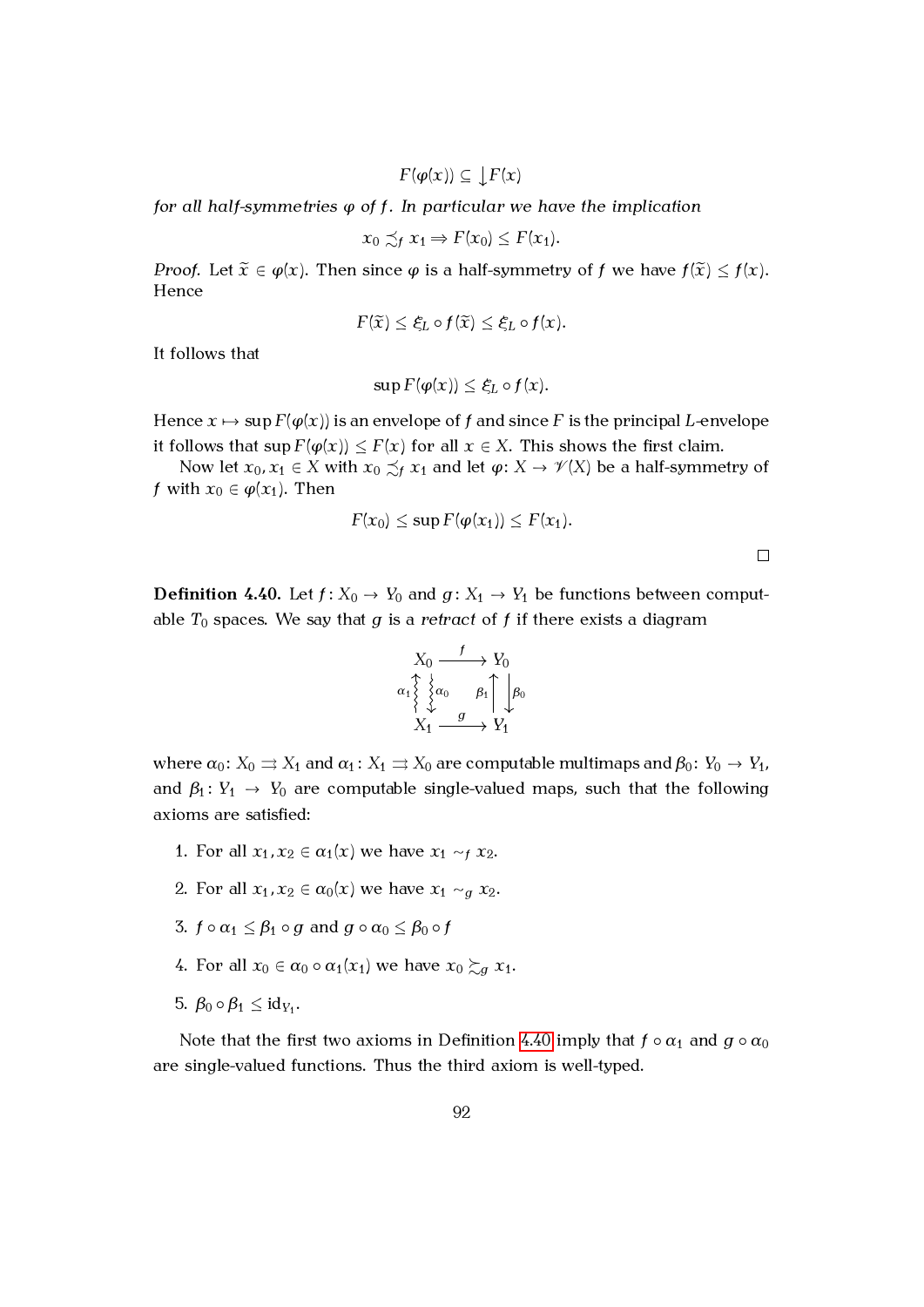**Theorem 4.41.** Let  $f: X_0 \to Y_0$  and  $g: X_1 \to Y_1$  be functions between comput*able*  $T_0$  *spaces. Assume that g is a retract of f.* Let  $F: X_0 \to L$  be a principal *universal envelope of f with inclusion map*  $\xi_L: Y_0 \to L$ . Then the envelope *F*  $\circ \alpha_1: X_1 \to L$  *with inclusion map*  $\xi_L \circ \beta_1: Y_1 \to L$  *is a universal envelope of g.* 

*Furthermore, if T is α basis for F with factorisation*  $ξ$ *L* = *e*◦*r and generating* Σ-section *s* then *T* is a basis for  $F \circ \alpha_1$  with factorisation  $\xi_L \circ \beta_1 = e \circ (r \circ \beta_1)$ *and the same generating* Σ*-section s.*

*Proof.* By Proposition [4.39](#page-91-0) and the first assumption of Definition [4.40](#page-92-0) the map *F*  $\circ$   $\alpha_1$  is single-valued. Let  $x \in X_1$ . We have

$$
F\circ\alpha_1(x)\leq \xi_L\circ f\circ\alpha_1(x)\leq \xi_L\circ\beta_1\circ g(x).
$$

Hence  $F \circ \alpha_1$  is an envelope of g. Let  $G: X \to M$  be a principal envelope of g. Then by the same argument,  $G \circ \alpha_0$  with inclusion map  $\xi_M \circ \beta_0$  is an envelope of *f*. As *F* is assumed to be universal there exists a map

$$
\Phi\colon L\to M
$$

with

Φ *◦ ξ<sup>L</sup> ≤ ξ<sup>M</sup> ◦ β*<sup>0</sup>

and

 $\Phi \circ F \geq G \circ \alpha_0$ .

This yields

$$
\Phi\circ\xi_L\circ\beta_1\leq\xi_M\circ\beta_0\circ\beta_1\leq\xi_M
$$

and

$$
\Phi\circ F\circ \alpha_1\geq G\circ \alpha_0\circ \alpha_1\geq G.
$$

The last inequality uses Proposition [4.39.](#page-91-0)

Now assume that *T* is a basis for *F* with factorisation  $\xi_L$  = *r*∘e and generating Σ-section *s*. It follows from our previous reasoning that *F* tightens *G* via the map  $(\xi_M \circ \beta_0/r)/(\frac{s}{e})$  $\frac{s}{e}$ ). Using that  $β$ <sub>0</sub> ◦  $β$ <sub>1</sub>  $≤$   $ξ$ <sub>*M*</sub> we obtain:

$$
(\xi_M\circ\beta_0/r)\circ r\circ\beta_1\leq\xi_M\circ\beta_0\circ\beta_1\leq\xi_M.
$$

By definition of  $(ξ_M/r ∘ β_1)$  we conclude that

$$
(\xi_M \circ \beta_0/r) \leq (\xi_M/r \circ \beta_1).
$$

In particular

$$
\langle \xi_M/r \circ \beta_1 \rangle / (\frac{s}{e}) \circ F \geq \langle \xi_M \circ \beta_0/r \rangle / (\frac{s}{e}) \circ F \geq G.
$$

By definition we have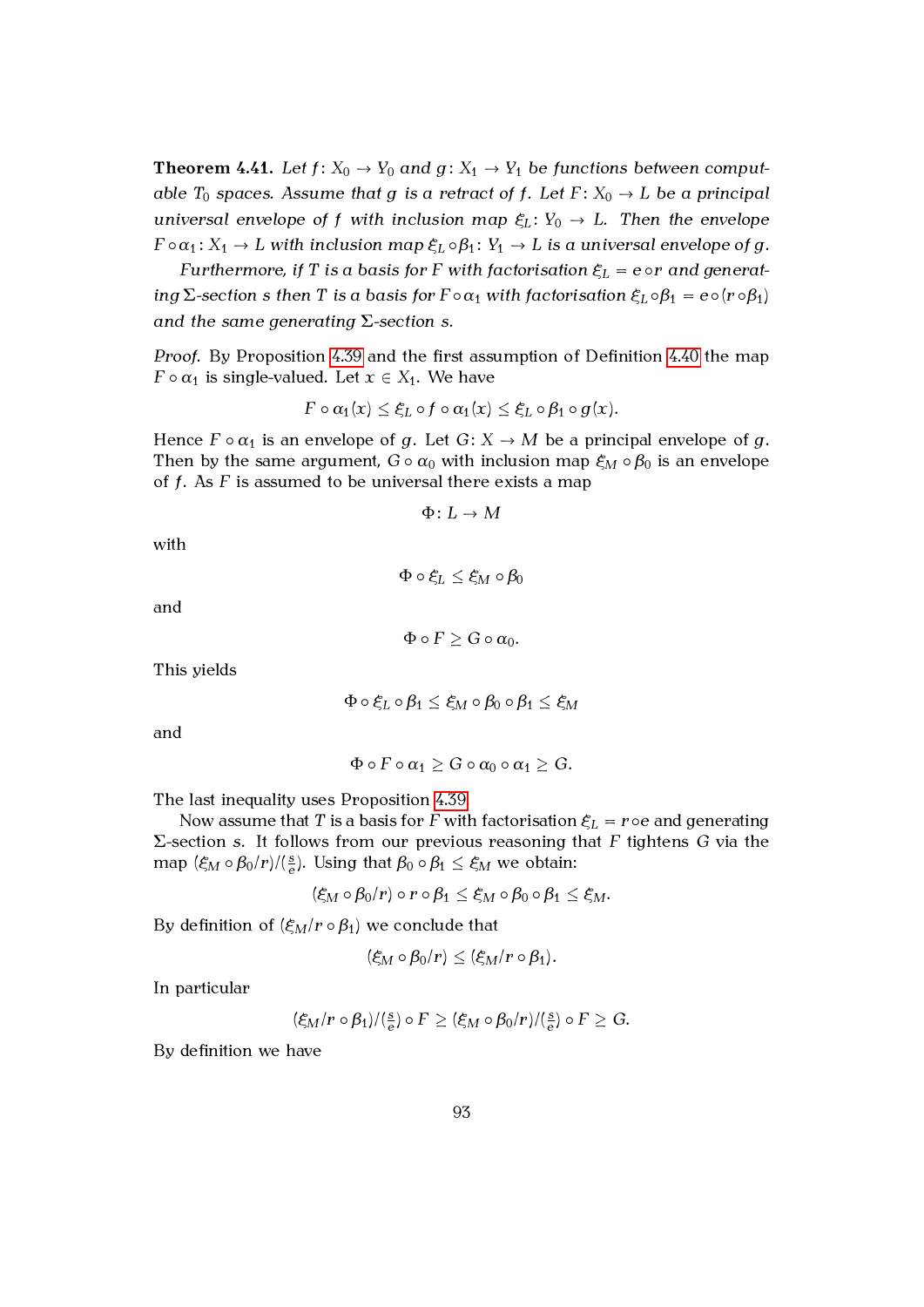$$
(\xi_M/r\circ\beta_1)/(\tfrac{s}{e})\circ e\circ r\circ\beta_1\leq \xi_M.
$$

Thus  $F \circ \alpha_1$  tightens  $G$  via the map  $(\xi_M/r \circ \beta_1) / (\frac{s}{e})$ *e* ). It follows that *T* is a basis of  $F \circ \alpha_1$ .  $\Box$ 

The property of being a retract of a function is quite strong compared with the usual reducibility notions considered in computable analysis. A typical tool for comparing the computational strength of non-computable problems is Weihrauch reduction [\[16\]](#page-120-0). Unfortunately a Weihrauch-equivalence between functions does not induce a translation between their universal envelopes:

**Example 4.42.** Consider the function

$$
\mathsf{zeroes}\colon C([0,1])\to \mathscr{F}([0,1]),\ \mathsf{zeroes}(f)=\{x\in [0,1]\ |\ f(x)=0\}
$$

which encodes the computational problem of locating the zero set of a function. Consider the function

 $locate: \mathscr{A}([0,1]) \rightarrow \mathscr{F}([0,1])$ ,  $locate(A) = A$ 

which encodes the computational problem of making a closed set into a located set.

The two functions are strongly Weihrauch-equivalent due to a well-known construction which goes back to Specker [\[95\]](#page-126-0).

Given a function  $f \in C([0,1])$  we can compute the zero-set of f as an element of  $\mathcal{A}(C([0,1]))$  and apply locate to obtain zeroes(f). It follows that zeroes strongly Weihrauch-reduces to locate.

By Proposition [2.39](#page-31-0) a set  $A \in \mathcal{A}([0,1])$  can be represented by a list of open  $\Delta y$  *E*<sub>1</sub> (b)  $\Delta y$  and  $\Delta z$  ([b, 1]) can be represented by a list of open rational intervals  $(I_n)_n$  with  $A = (\bigcup_{n \in \mathbb{N}} I_n)^C$ . Thus, suppose we are given a name  $(I_n)_n$  of  $A \in \mathcal{A}([0,1])$ . Let  $I_n = (a_n, b_n)$ . Let  $h(x) = \max(0, 1 - |x|)$ . We can then compute the function  $\overline{\phantom{a}}$  $\overline{\phantom{a}}$  $\sqrt{1}$ 

$$
f(x)=\sum_{n\in\mathbb{N}}2^{-n}h\left(\frac{2}{b_n-a_n}\left(x-\frac{a_n+b_n}{2}\right)\right).
$$

Of course, the function *f* depends strongly on the name of *A*. However, we always have  $f(x) = 0$  if and only if  $x \in A$ . It follows that locate strongly Weihrauch-reduces to zeroes.

The same proof establishes that locate is a retract of zeroes. However, zeroes is not a retract of locate. In fact, the amount of information contained in the respective universal envelopes is quite different. It is easy to see that the universal envelope of locate is the identity on  $\mathscr{A}([0,1])$ . This yields the envelope  $H: C([0,1]) \to \mathcal{A}([0,1])$  of zeroes with the inclusion map being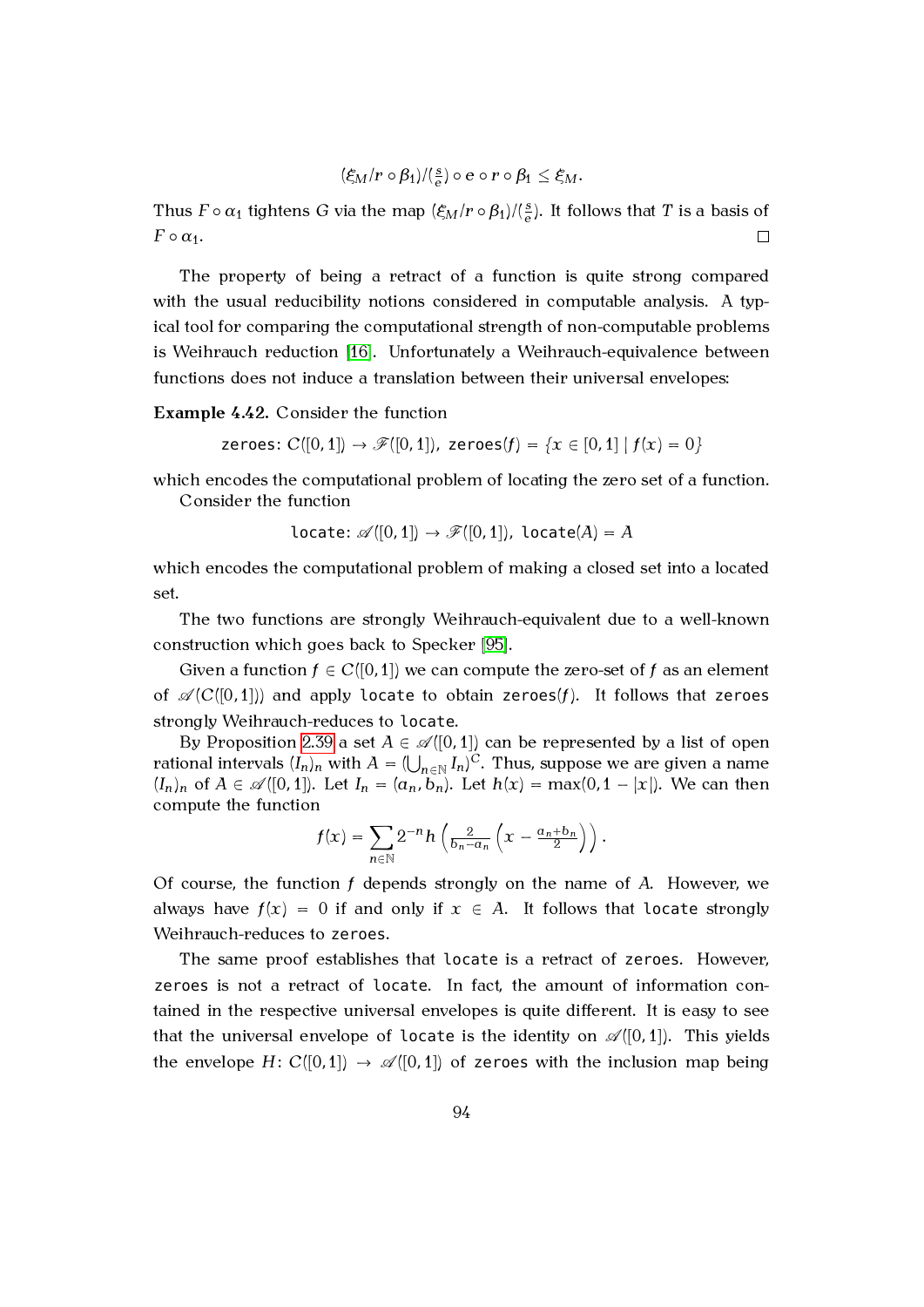the identity  $\mathscr{F}([0,1]) \to \mathscr{A}([0,1])$ . Let  $Z: C([0,1]) \to \mathscr{K}(\mathscr{F}([0,1]))$  be the principal  $\mathscr{K}(\mathscr{F}([0,1]))$ -envelope of zeroes. Consider for example the real function  $f(x) = 1 - (\frac{3}{2} - 5x)^2$ . Then *f* has two isolated zeroes, namely  $\frac{1}{10}$  and  $\frac{1}{2}$ , and *f* changes its sign in each of the zeroes. It follows that  $Z(f) = \{ \{\frac{1}{10}, \frac{1}{2}$ 2 *}}*, *i.e.*, *Z* coincides with zeroes in *f*. Hence *Z* contains more information on zeroes than *H*.

It is instructive to note that the Weihrauch reduction from zeroes to locate destroys information on the input *f* which cannot be recovered continuously from the zero set as an element of  $\mathcal{A}([0,1])$ . Translating f to its zero set as an element of  $\mathscr{A}([0,1])$  and then translating back to a function with the same zero set using the Weihrauch reduction from locate to zeroes leaves us with a function with two "unstable" zeroes where no sign-change occurs.

#### **4.8 The dense subset lemma**

The following lemma allows us to reduce the problem of calculating a universal envelope of a given function  $f: X \to Y$  to the problem of calculating a universal envelope of a restriction of *f* to a dense subset.

<span id="page-95-0"></span>**Lemma 4.43.** Let  $f: X \to Y$  be a function between computable  $T_0$  spaces. Let  $F: X \to L$  be an envelope of f. Assume that there exists a dense subset  $S \subseteq X$ *such that the restriction*  $F|_S$  *is a universal envelope of the restriction*  $f|_S$ *. Let T* be a basis for  $F|_S$  with factorisation  $\xi_L = e \circ r$  and generating  $\Sigma$ -section *s*. *Further assume that for all*  $x \in X$  *and all open sets*  $U \in \mathcal{O}(T)$  *we have the implication:*

 $(\exists W \in \nu_X(x).\forall \tilde{x} \in W \cap S.(F(\tilde{x}) \in s(U))) \rightarrow F(x) \in s(U).$ 

*Then F is a universal envelope of f with basis T.*

*Proof.* Let  $G: X \to M$  be an envelope of *f*. Then  $G|_S$  is an envelope of  $f|_S$ . As *F|<sup>S</sup>* is universal, the assumptions of Theorem [4.26](#page-84-0) are satisfied. It follows that *G* ≤ ( $\xi$ *M*/*r*)  $\circ$  *r*  $\circ$  *f*. Let *x*  $\in$  *X*. Let *U*  $\in$   $\mathcal{O}(M)$  be an open set with  $G(x) \in U$ . Then  $(\xi_M/r)^*(U)$  is a robust property of  $r \circ f(\tilde{x})$  for all  $\tilde{x} \in G^{-1}(U)$ . In particular this is true of the points  $\widetilde{x}\in G^{-1}(U)\cap S.$  We hence have  $F(\widetilde{x})\in s((\xi_M/r)^*(U))$  for all *x* ∈ *G*<sup>−1</sup>(*U*) ∩ *S*. By the assumption on *F* it follows that  $F(x) ∈ s((\xi_M/r)^*(U)).$ 

The rest of the proof is identical to the proof of Theorem [4.15.](#page-78-0) We conclude that

$$
\{(\xi_M/r)^*(U)\in \mathscr{O}(T)\mid G(x)\in U\}\subseteq \{U\in \mathscr{O}(T)\mid F(x)\in s(U)\}.
$$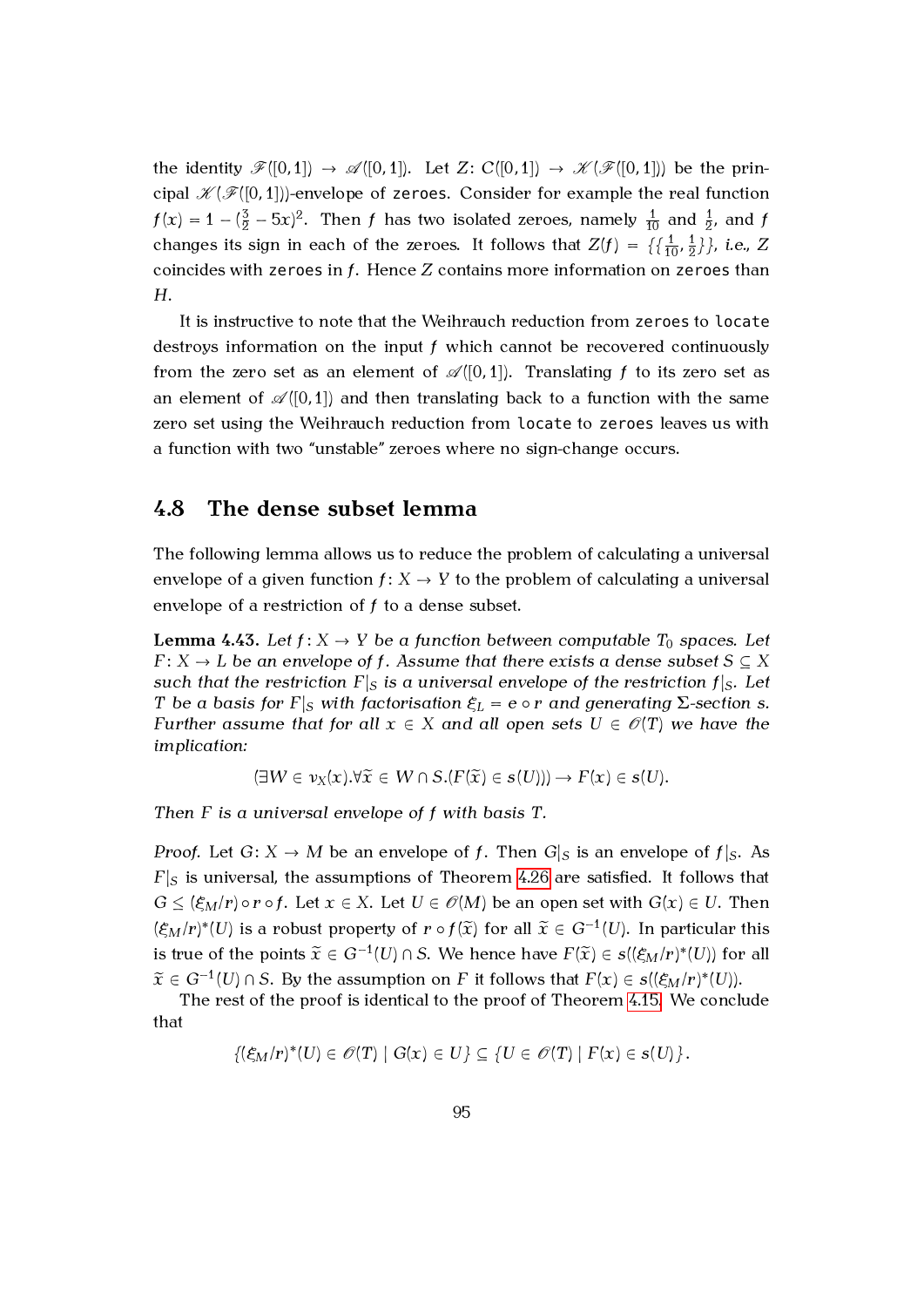We then calculate:

$$
\langle \xi_M/r \rangle / \langle \frac{s}{e} \rangle \circ F(x) = r_M \circ \langle \xi_M/r \rangle^{**} \circ s^* \circ \nu_L \circ F(x)
$$
  
=  $r_M \circ \langle \xi_M/r \rangle^{**} \langle \{ U \in \mathcal{O}(T) \mid F(x) \in s(U) \} \rangle$   
 $\ge r_M \circ \langle \xi_M/r \rangle^{**} \langle \{ \langle \xi_M/r \rangle^{*}(U) \in \mathcal{O}(T) \mid G(x) \in U \} \rangle$   
=  $r_M \circ \nu_M \circ G(x)$   
=  $G(x)$ .

 $\Box$ 

#### **4.9 Envelopes of set-valued functions**

In analysis one very frequently encounters computational problems which do not admit a unique solution. Such problems can be modelled as multi-valued maps which send a problem instance to the set of all possible solutions. In computable analysis it is customary to understand the computational problem associated with such a map to be the task of finding a particular solution for every given problem instance in a potentially non-extensional way, *i.e.*, given a name of a problem instance to produce a name of a solution. Such semantics are particularly appropriate for showing uncomputability results. For our purpose however it seems most appropriate to model multi-valued functions as set-valued functions which take values in a suitably chosen powerspace. In other words we will study the problem of computing the set of all solutions to a given problem, rather than the problem of obtaining one particular solution. In order to have a representation for the space of sets of solutions available we restrict our attention to set-valued functions with closed values. If  $f: X \rightrightarrows Y$  is a set-valued function with closed values between computable  $T_0$  spaces the question arises how to represent the space of closed subsets. In principle there are many possible ways of representing closed sets [\[24\]](#page-121-1) but arguably the three most important represented spaces of closed subsets are:

- 1. The *upper powerspace*  $\mathcal{A}(Y)$ .
- 2. The *lower powerspace*  $\mathcal{V}(Y)$ .
- 3. The *joint powerspace*  $\mathscr{F}(Y) = \{(A, A) \in \mathscr{A}(Y) \times \mathscr{V}(Y) \mid A \subseteq Y \text{ closed}\}.$

Elements of  $\mathcal{A}(Y)$  can be thought of as closed sets encoded with negative information. Elements of  $\mathcal{V}(Y)$  can be thought of as closed sets encoded with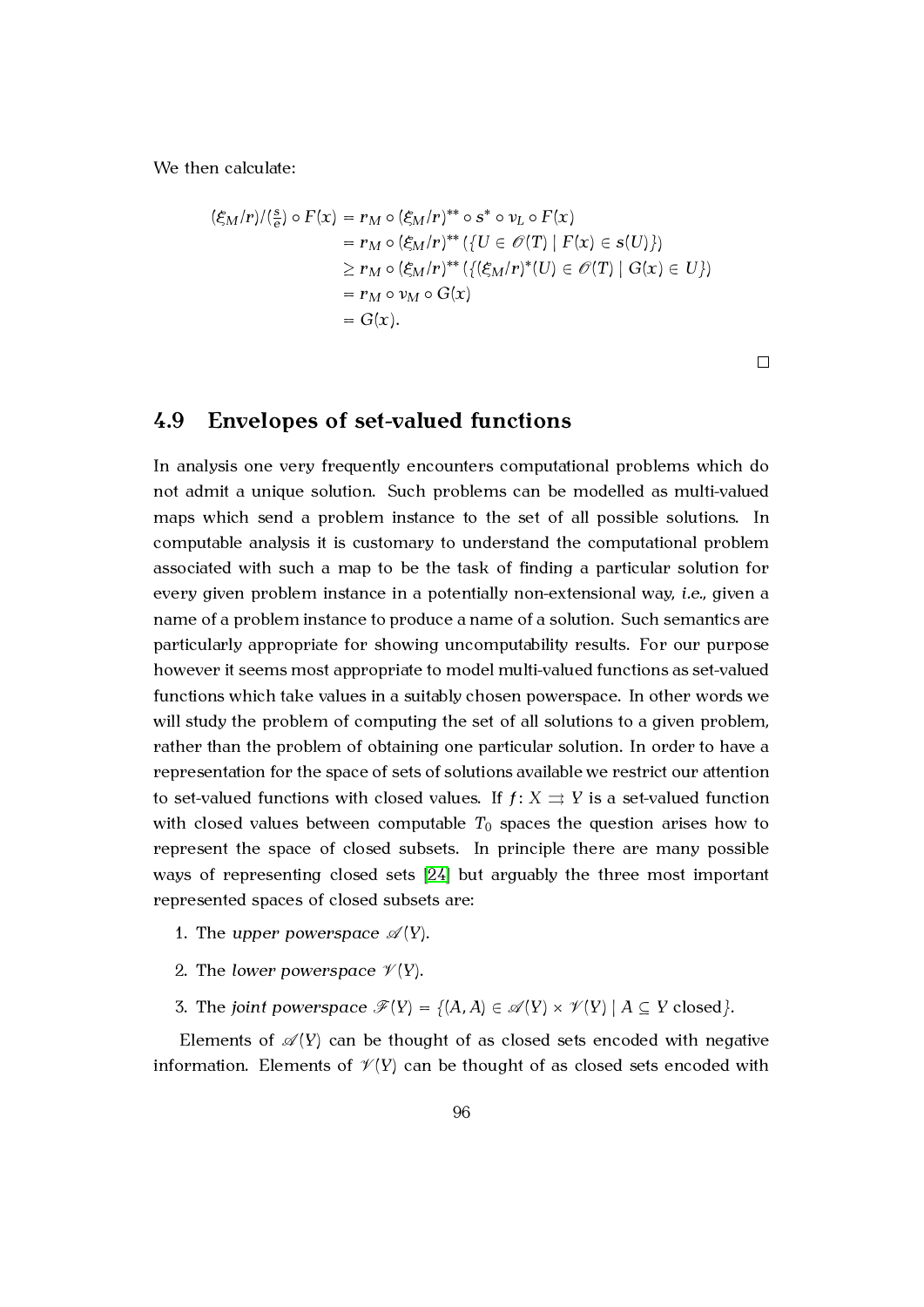positive information. Hence elements of  $\mathscr{F}(Y)$  encode both negative and positive information on a closed set.

Thus we can associate three natural computational problems with any setvalued function:

- 1. The *upper formulation*  $f_>: X \to \mathcal{A}(Y)$ .
- 2. The *lower formulation*  $f_{\leq}$ :  $X \to \mathcal{V}(Y)$ .
- 3. The *joint formulation*  $f: X \to \mathcal{F}(Y)$ .

The lower formulation is closely related to the usual non-deterministic semantics for multi-valued functions used in computable analysis, see [\[19\]](#page-120-1). Any envelope for the upper or lower formulation is an envelope for the joint formulation. In particular the join of universal envelopes of the upper and lower formulation is an envelope for the joint formulation. Note however that there is no reason to expect that this join be a universal envelope for the joint formulation.

**Proposition 4.44.** Let Y be a computable  $T_0$  space. Then  $\mathscr{A}(Y)$  is a finitary approximation lattice for  $\mathcal{A}(Y)$ , the inclusion map being given by the identity.

*Proof.* The space  $\mathcal{A}(Y)$  is a computable complete lattice as it is just the dual lattice of  $\mathcal{O}(Y)$ . By the same argument  $\mathcal{A}(Y)$  is a computably injective lattice. Thus  $\mathscr{A}(Y)$  is an approximation lattice over  $\mathscr{A}(Y)$ . It is obvious that the identity is a finitary embedding.  $\Box$ 

**Proposition 4.45.** Let Y be a computable  $T_0$  space. Then  $\mathcal{O}^2(Y)$  is an ap*proximation lattice for*  $\mathcal{V}(Y)$ *. The inclusion map is given by the canonical embedding*

$$
A \mapsto \{ U \in \mathscr{O}(Y) \mid A \cap U \neq \emptyset \}.
$$

<span id="page-97-0"></span>**Proposition 4.46.** Let Y be a computably countably based space. Then  $\mathscr{O}^2(Y)$ *is a finitary approximation lattice for*  $\mathcal{V}(Y)$ *.* 

*Proof.* By Proposition [2.56](#page-44-0) the map

$$
\gamma\colon \mathscr{K}(\mathscr{V}(\mathrm{Y})) \to \mathscr{O}^2(\mathrm{Y}), \ \gamma(K) = \{U \in \mathscr{O}(\mathrm{Y}) \ | \ \forall A \in K.A \cap U \neq \emptyset\}
$$

is a computable isomorphism. Its inverse is given by the map

$$
\gamma^{-1}\colon \mathscr{O}^2(Y)\to \mathscr{K}(\mathscr{V}(Y)),\,\, \gamma^{-1}(\mathscr{U})=\{A\in \mathscr{V}(Y)\mid \forall U\in \mathscr{U}. A\cap U\neq \emptyset\}\,.
$$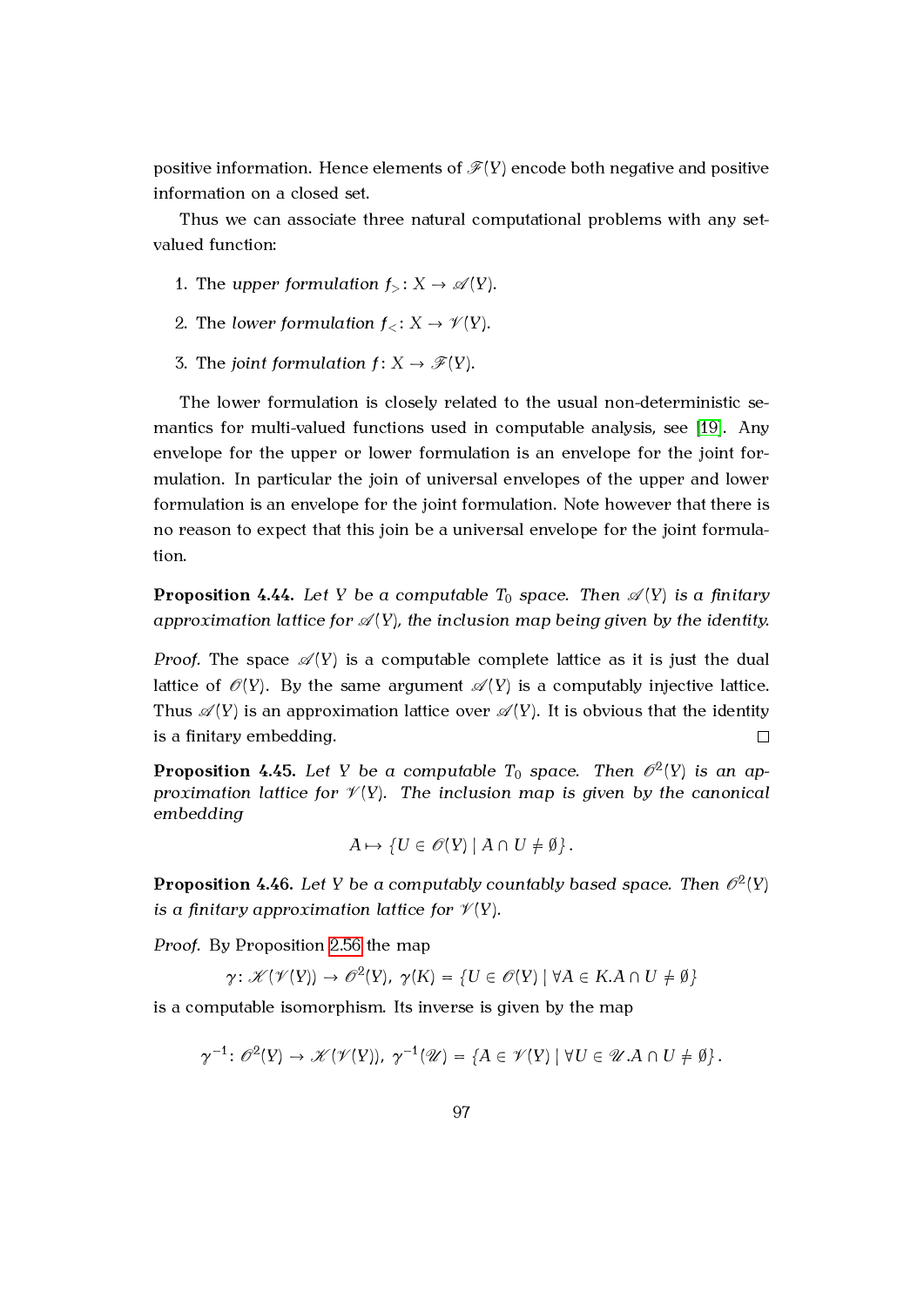The inclusion map  $\xi \colon \mathscr{V}(Y) \to \mathscr{O}^2(Y)$  is given by  $\xi(A) = \{U \in \mathscr{O}(Y) \mid A \cap U \neq \emptyset\}.$ It follows that  $\xi^{-1}(\uparrow \mathscr{U}) = \gamma^{-1}(\mathscr{U})$  so that  $\xi$  is computably proper and hence computably finitary.  $\Box$ 

It follows from Proposition [4.46](#page-97-0) and Theorem [4.18](#page-79-1) that if *Y* is computably countably based then the principal  $\mathscr{O}^2(Y)$ -envelope  $F$  of a function  $f\colon X\to \mathscr{V}(Y)$  is universal if and only if for each robust property *U* of  $f(x)$  we have the inclusion *ξ −*1 (  $\uparrow$ *F*(*x*)) ⊆ *U*.

This criterion still requires us to reason about open sets of the space  $\mathcal{V}(Y)$ . Luckily, the task can be further simplified:

<span id="page-98-0"></span>**Lemma 4.47.** Let  $f: X \to \mathcal{V}(Y)$  be a function between a computable  $T_0$  space X *and a computably countably based space Y. Let*  $F: X \to \mathscr{O}^2(Y)$  *be an envelope of f with the inclusion map*  $\xi \colon \mathscr{V}(Y) \to \mathscr{O}^2(Y)$  *bei<i>ng the natural embedding. If for all*  $x \in X$  *the set*  $F(x) \in \mathscr{O}^2(Y)$  *contains all*  $U \in \mathscr{O}(Y)$  *such that the set* 

$$
f^{-1}(U) = \{ z \in X \mid f(z) \cap U \neq \emptyset \}
$$

*is a neighbourhood of x then F is uniformly* Σ*-complete.*

*Proof.* By Proposition [2.52](#page-40-0) we have a computable isomorphism

$$
\gamma\colon \mathscr{K}(\mathscr{V}(Y)) \to \mathscr{O}^2(Y).
$$

We hence have a map

$$
\gamma_*\colon \mathscr{O}(\mathscr{K}(\mathscr{V}(Y))) \to \mathscr{O}^3(Y).
$$

Consider the natural embedding

$$
\kappa_{\mathscr{V}(Y)}\colon \mathscr{V}(Y)\to \mathscr{K}(\mathscr{V}(Y)).
$$

As  $\kappa_{\mathscr{V}(Y)}$  is proper, the upper adjoint  $\alpha$  of  $\kappa_{\mathscr{V}(Y)}^*$  is computable. We can then compute the map

$$
\gamma_* \circ \alpha \colon \mathscr{O}(\mathscr{V}(Y)) \to \mathscr{O}^3(Y).
$$

This map is a section for  $\xi^*$ , where  $\xi \colon \mathscr{V}(Y) \to \mathscr{O}^2(Y)$  is the natural embedding. Indeed, we have  $\xi = \gamma \circ \kappa_{\gamma(Y)}$  and hence

$$
\xi^*\circ\gamma_*\circ\alpha=(\gamma\circ\kappa_{\mathscr{V}(Y)})^*\circ\gamma_*\circ\alpha=\kappa_{\mathscr{V}(Y)}^*\circ\gamma^*\circ\gamma_*\circ\alpha=\kappa_{\mathscr{V}(Y)}^*\circ\alpha=\text{id}_{\mathscr{O}(\mathscr{V}(Y))}.
$$

Our goal is to show that

$$
F(x) \in \gamma_* \circ \alpha(\mathscr{U})
$$

for every robust property  $\mathscr U$  of  $f(x)$ . The claim then follows from Theorem [4.15.](#page-78-0)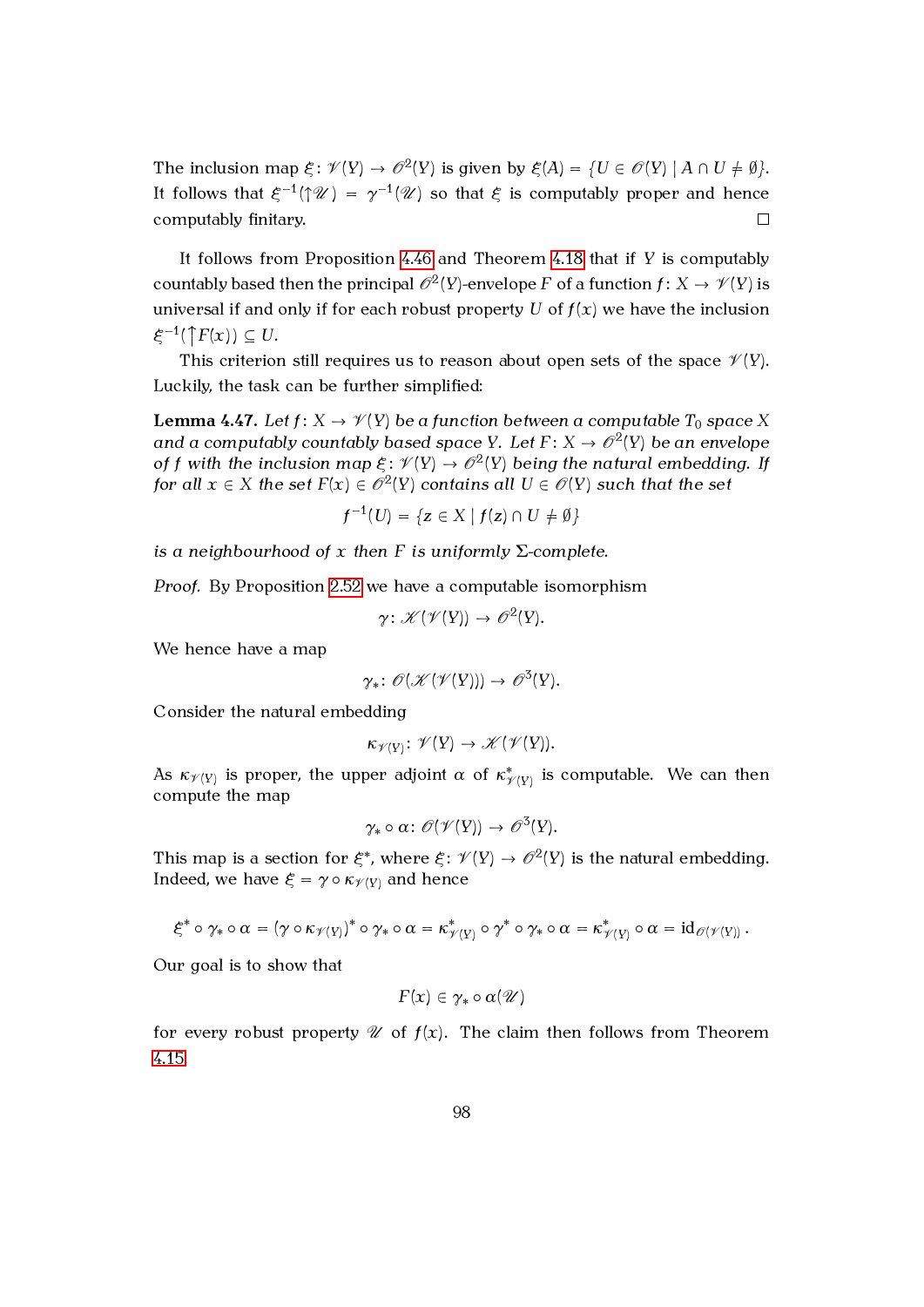The topology of  $\mathcal{V}(Y)$  is generated by sets of the form

$$
[U] = \{A \in \mathscr{V}(Y) \mid A \cap U \neq \emptyset\}.
$$

By the definition of  $\gamma$  we have  $U \in F(x)$  if and only if  $\gamma^{-1} \circ F(x) \subseteq [U]$ . Let  $\mathscr{U} \in \mathscr{O}(\mathscr{V}(Y))$  be a robust property of  $f(x)$ . Then we can write

$$
\mathscr{U} = \bigcup_{i \in I} \left( [U_1^i] \cap \cdots \cap [U_{n_i}^i] \right)
$$

with  $U_j^i \in \mathcal{O}(Y)$ . To simplify the notation let us set  $U_j^i = U_{n_i}^i$  for  $j > n$ , so that we can write

$$
\mathscr{U} = \bigcup_{i \in I} \bigcap_{j \in \mathbb{N}} [U_j^i].
$$

By the axiom of choice we have:

$$
\mathscr{U} = \bigcap_{A: I \to \mathbb{N}} \bigcup_{i \in I} [U^i_{A(i)}].
$$

Note that for all collections  $(V_j)_j$  of open subsets of  $\mathscr{V}(Y)$  we have:

$$
\bigcup_{j\in J}[V_j]=[\bigcup_{j\in J}V_j].
$$

It follows that

$$
\mathscr{U} = \bigcap_{A \colon I \to \mathbb{N}} \bigl[ \bigcup_{i \in I} U_{A(i)}^i \bigr].
$$

Since  $\mathscr U$  is robust in particular the property [ S  $\mathcal{V}_{A(i)}^{i}$ ] is robust for every function  $A: I \to \mathbb{N}$ , so that by the assumption on  $\overline{F}$  we have

$$
\bigcup_{i\in I}U^i_{A(i)}\in F(x).
$$

Hence, by the definition of *γ*,

$$
\gamma^{-1}\circ F(x)\subseteq[\bigcup_{i\in I}U^i_{A(i)}].
$$

And thus

$$
\gamma^{-1}\circ F(x)\subseteq \bigcap_{A\colon I\to\mathbb{N}}\left[\bigcup_{i\in I}U_{A(i)}^i\right]=\mathscr{U}.
$$

It follows that

$$
F(x) \in \gamma_* \circ \alpha(\mathscr{U})
$$

and the result is shown.

It is useful to fix a name for the special robust properties that are used in Lemma [4.47:](#page-98-0)

 $\Box$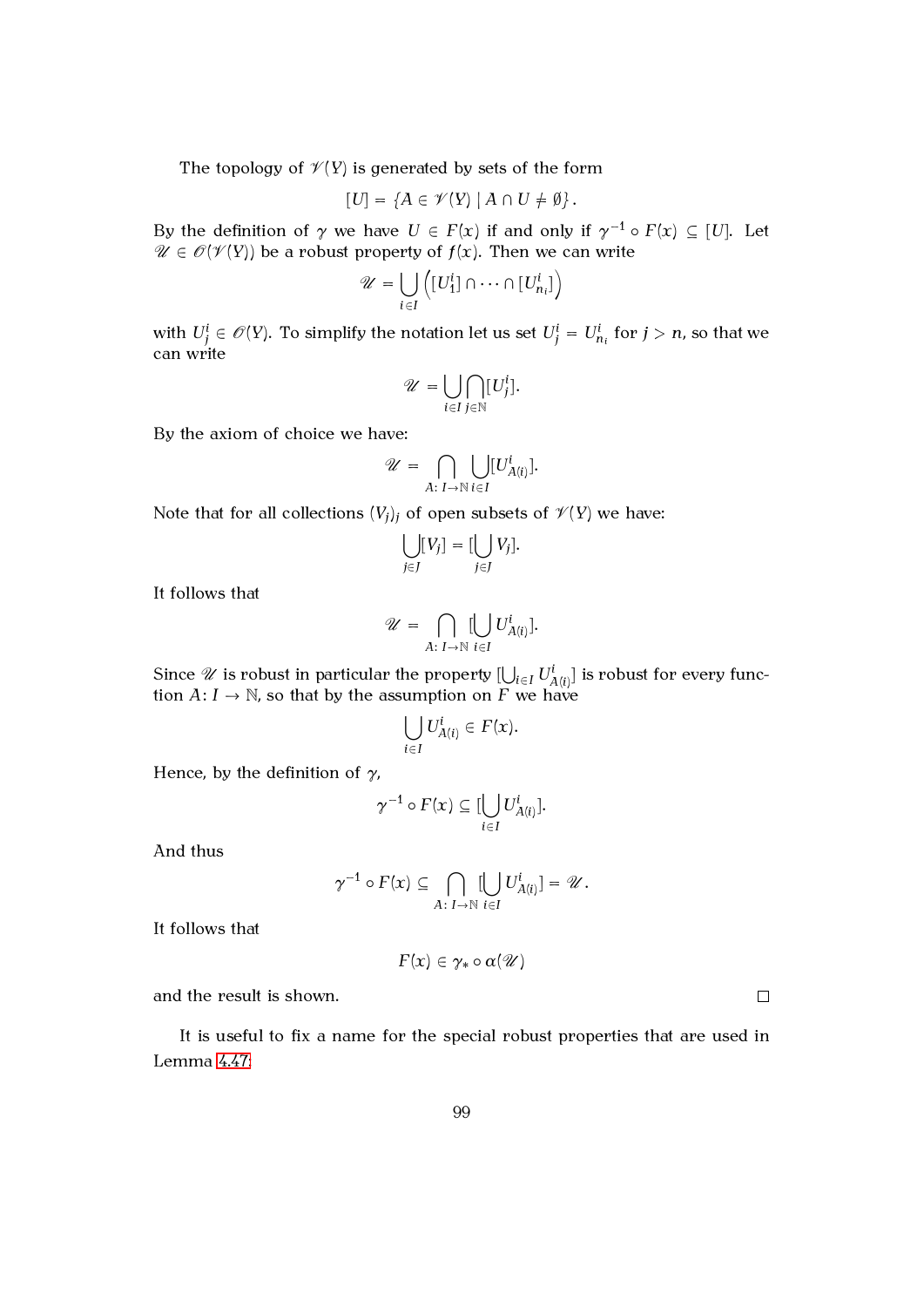**Definition 4.48.** Let  $f: X \to \mathcal{V}(Y)$  be a function where X and Y are computable *T*<sub>0</sub> spaces and *Y* is computably countably based. Let  $x \in X$ . An open set  $U \in \mathcal{O}(Y)$ such that

$$
f^{-1}(U) = \{ z \in X \mid f(z) \cap U \neq \emptyset \}
$$

is a neighbourhood of *x* is called a *basic robust property* of *f*(*x*).

Typically it is easier to calculate a universal envelope for the upper and lower formulation of a set-valued map than to calculate a universal envelope for the joint formulation. In general the join of a universal envelope of the upper formulation and a universal envelope of the lower formulation need not be a universal envelope for the joint formulation. We can however give a sufficient criterion for this, which is stated in Theorem [4.52](#page-101-0) below. We need two auxiliary results as a preparation:

<span id="page-100-0"></span>**Proposition 4.49.** *Let Y be a computable T*<sup>0</sup> *space. If Y is computably compact then*  $\mathcal{F}(Y)$  *is computably compact.* 

**Definition 4.50.** Let *X* be a computable *T*<sup>0</sup> space. Then *X* is called *computably locally compact* if there exists a computable sequence  $(\hat{I}_n)_n$  of compact sets  $\widehat{I}_n \in \mathscr{K}(X)$  and a computable sequence  $(I_n)_n$  of open sets  $I_n \in \mathscr{O}(X)$  such that  $I_n \subseteq I_n$  for all  $n \in \mathbb{N}$  and  $(I_n)_n$  and constitutes a basis for the topology of *X*. We call any such pair of sequences *computable basis of compact neighbourhoods* for *X*.

<span id="page-100-1"></span>**Proposition 4.51.** *Let Y be a computably compact and computably locally compact computable*  $T_0$  *space. Then the maps* 

$$
\mathscr{A}(Y) \to \mathscr{K}(\mathscr{F}(Y)), A \mapsto \{B \in \mathscr{F}(Y) \mid B \subseteq A\}
$$

*and*

$$
\mathscr{O}^{2}(Y) \to \mathscr{K}(\mathscr{F}(Y)), \ \mathscr{U} \mapsto \{B \in \mathscr{F}(Y) \mid \forall U \in \mathscr{U}. \ (B \cap U \neq \emptyset)\}
$$

*are well-defined and computable.*

*Proof.* By Proposition [4.49](#page-100-0) if *Y* is computably compact then so is  $\mathcal{F}(Y)$ . Hence the identity  $\mathscr{A}(\mathscr{F}(Y)) \to \mathscr{K}(\mathscr{F}(Y))$  is well-defined and computable. Thus it suffices to compute the maps with co-domain  $\mathscr{A}(\mathscr{F}(Y))$ . Given  $A \in \mathscr{A}(Y)$  and  $B \in \mathcal{F}(Y)$  we can verify if  $B \nsubseteq A$  by testing if there exists  $y \in B$  with  $y \notin A$ . Computability of the first map follows. Let  $(\hat{I}_n)_n$  be a computable basis of compact neighbourhoods of *Y*. Given  $\mathscr{U} \in \mathscr{O}^2(Y)$  and  $B \in \mathscr{F}(Y)$  we can verify if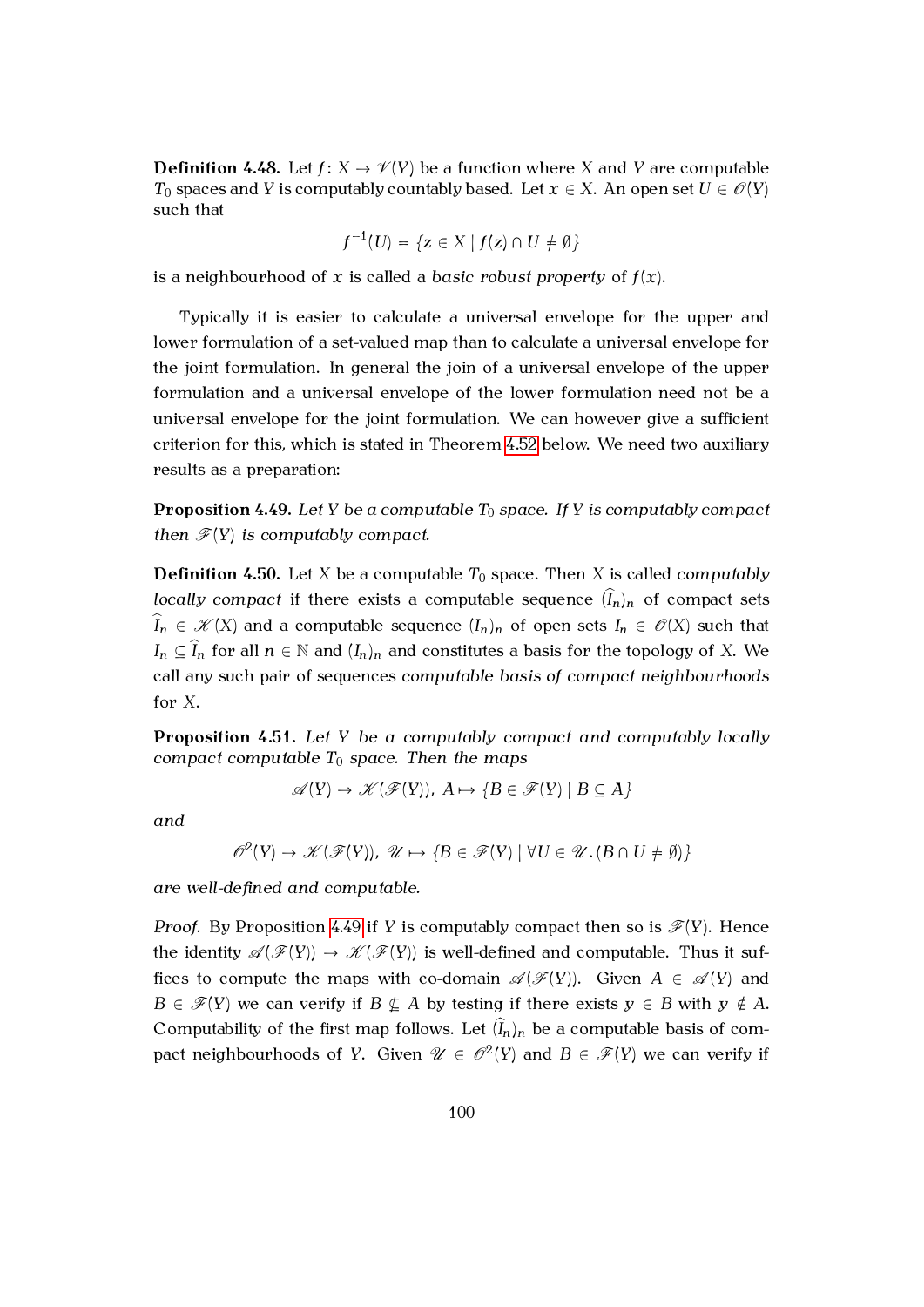there exists a finite sequence  $\langle n_0, \ldots, n_k \rangle \in \mathbb{N}^*$  such that  $I_{n_0} \cup \cdots \cup I_{n_k} \in \mathscr{U}$  but  $(\widehat{l}_{n_0}\cup\cdots\cup\widehat{l}_{n_k})\cap B=\emptyset.$  As this is the case if and only if there exists  $U\in\mathscr{U}$  with  $B \cap U = \emptyset$  computability of the second map follows.  $\Box$ 

<span id="page-101-0"></span>**Theorem 4.52.** *Let*  $f: X \rightrightarrows Y$  *be a multi-valued function between computable T*<sub>0</sub> *spaces.* Let  $F$ <sub>></sub> :  $X \rightarrow \mathcal{A}(Y)$  be an  $\mathcal{A}(Y)$ -envelope of the upper formulation  $f_> \colon X \to \mathscr{A}(Y)$ *. Let*  $F_< \colon X \to \mathscr{O}^2(Y)$  be an  $\mathscr{O}^2(Y)$ -envelope of the lower formu*lation*  $f_{\leq}$ :  $X \to \mathcal{V}(Y)$ *. Consider the joint formulation*  $f: X \to \mathcal{F}(Y)$ *. If every robust property of*  $f(x)$  *contains the set* 

$$
\{A\in\mathscr{F}(Y)\mid A\subseteq\mathscr{F}_{>}(\mathbf{x})\wedge\forall U\in F_{<}(\mathbf{x}).(A\cap U\neq\emptyset)\}.
$$

*then*  $F_{>} \times F_{<}$  *is the universal envelope of f. In this case it is uniformly*  $\Sigma$ *complete.*

*Proof.* Using Proposition [4.51](#page-100-1) we obtain the computable map

$$
\mathscr{A}(Y) \times \mathscr{O}^2(Y) \to \mathscr{K}(\mathscr{F}(Y)), (A, \mathscr{U}) \mapsto \{C \in \mathscr{F}(Y) \mid C \subseteq A \wedge \forall U \in \mathscr{U}. (C \cap U \neq \emptyset) \}
$$

Composition of  $F$ <sup>*>*</sup>  $\times$   $F$ <sub> $\lt$ </sub> with this map yields a  $\mathcal{K}(\mathcal{F}(Y))$ -envelope of *f*. This envelope is uniformly  $\Sigma$ -complete if and only if every robust property of  $f(x)$ contains the set

$$
\{A\in\mathscr{F}(Y)\mid A\subseteq\mathscr{F}_{>}(\mathbf{x})\land\forall U\in F_{<}(\mathbf{x}).(A\cap U\neq\emptyset)\}.
$$

 $\Box$ 

The claim follows.

A famous result due to Kuratowski asserts that upper and lower semicontinuity coincide generically.

Recall that a multi-valued function  $f: X \rightrightarrows Y$  is called *lower semicontinuous* if for every open set  $U \in \mathcal{O}(Y)$  the *preimage*  $f^{-1}(U) = \{x \in X \mid f(x) \cap U \neq \emptyset\}$  is an open subset of *X*. The function  $f: X \rightrightarrows Y$  is called *upper semicontinuous* if for every closed set  $A \in \mathscr{A}(Y)$  the preimage  $f^{-1}(A)$  is a closed subset of  $X$ .

A subset of a topological space *X* is called *comeagre* or a *residual* if it can be expressed as a countable intersection of dense open sets. A *Baire space* is a topological space in which every comeagre set is dense. A property that holds for all points of a residual in a Baire space is also referred to as a *generic property*. The *Baire category theorem* asserts that every complete metric space is a Baire space.

It follows from Kuratowski's result that the principal  $\mathscr{O}^2(Y)$ -envelope of an upper semicontinuous function *f* coincides generically with the lower formulation  $f_{\leq}$ :  $X \to \mathcal{V}(Y)$ . As a preparation we need a result that is of independent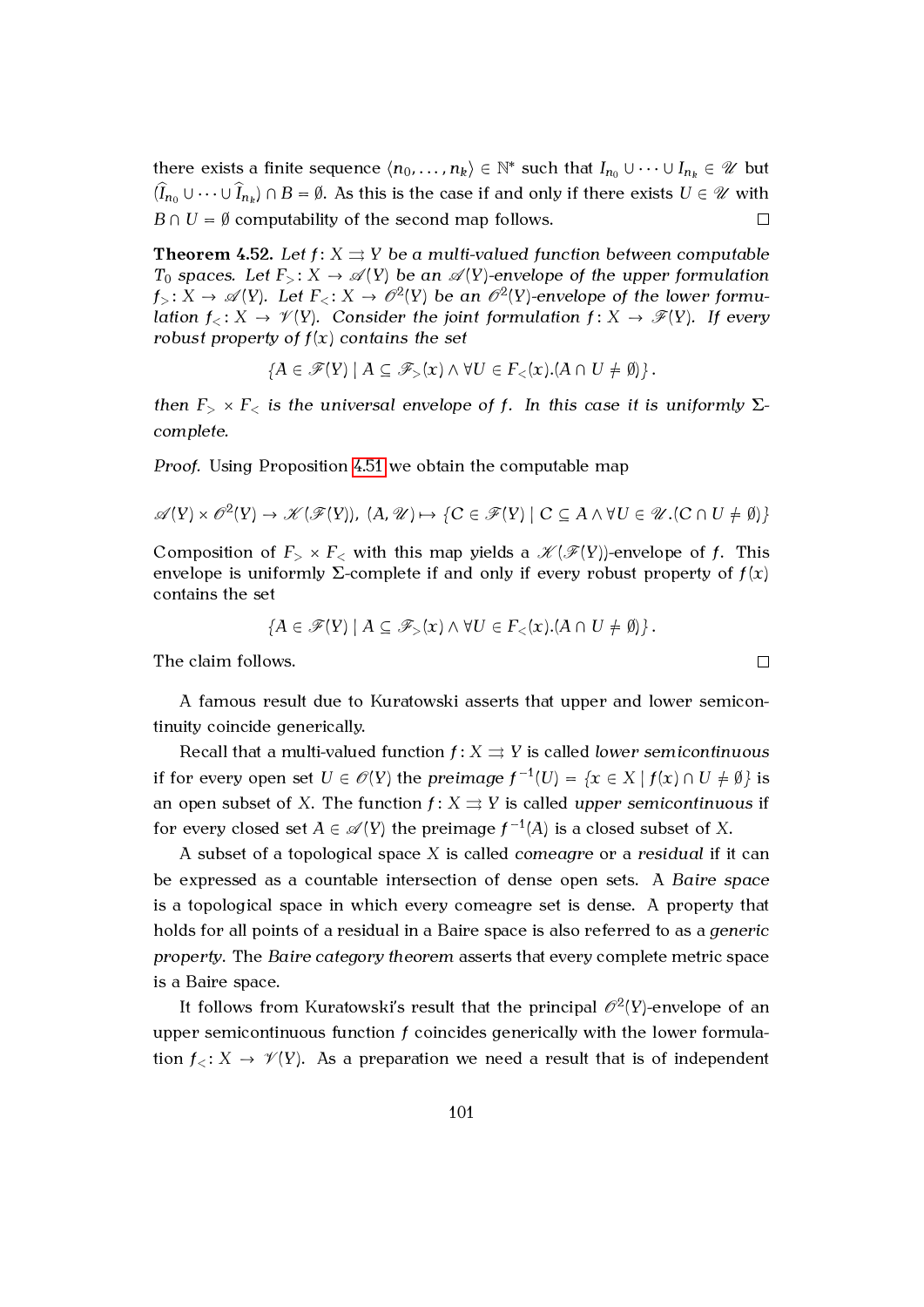interest:

**Theorem 4.53.** Let *X* be a computable  $T_0$  space. Let *Y* be a complete com*putable metric space.* Let  $f: X \implies Y$  be a multi-valued function. If there *exists a continuous function*  $B: X \to \mathcal{K}(Y)$  *with*  $f(x) \subseteq B(x)$  *then the principal*  $\mathscr{O}^2(Y)$ -envelope of  $f_{\leq}: X \to \mathscr{V}(Y)$  coincides with  $f_{\leq}$  in all points of lower *semicontinuity.*

*Proof.* Assume that *f* is lower semicontinuous in  $x \in X$ . Let  $U \in \mathcal{O}(Y)$  with *f*(*x*) ∩ *U*  $\neq$  Ø. Let  $y \in f(x)$  ∩ *U*. Then there exists an open set *V* with

$$
y\in\mathrm{cl}\,(V)\subseteq U.
$$

As *f* is lower semicontinuous in  $x$  the set  $f^{-1}(V)$  is a neighbourhood of  $x$ . Let  $W \in \mathcal{O}(X)$  be an open set with

$$
x\in W\subseteq f^{-1}(V).
$$

Define the map

$$
G\colon X\to \mathscr{O}^2(Y),\ G(z)=\begin{cases} \{U\in \mathscr{O}(Y)\mid U\supseteq \mathrm{cl}\,(V)\cap B(z)\} & \text{if } z\in W, \\ \emptyset & \text{otherwise.} \end{cases}
$$

Then *G* is an  $\mathscr{O}^2(Y)$ -envelope of  $f$  with  $G(x) \cap U \neq \emptyset$ . It follows that the principal  $\mathscr{O}^2(X)$ -envelope of *f* coincides with  $f_<$  in *x*.  $\Box$ 

For a proof of the following result see e.g. [\[1\]](#page-119-0).

**Theorem 4.54** (Kuratowski, 1958). Let  $f: X \rightrightarrows Y$  be an upper semicontinuous *function with values in a complete separable metric space Y. Then the points of lower semicontinuity of f are comeagre.*

As an immediate corollary to the previous two results we obtain:

**Theorem 4.55.** Let *X* be a computable  $T_0$  space. Let *Y* be a complete com*putable metric space. If*  $f: X \rightrightarrows Y$  *is an upper semicontinuous function with*  $\emph{compact values}$  then the principal  $\mathscr{O}^2(Y)$ -envelope of  $f_< \colon X \to \mathscr{V}(Y)$  generically *coincides with f, i.e., it coincides with f in a comeagre set.*

**Theorem 4.56.** Let *X* be a computable  $T_0$  space. Let *Y* be a complete com*putable metric space. If*  $f: X \rightrightarrows Y$  *is an upper semicontinuous function with compact values then the principal*  $\mathscr{A}(Y) \times \mathscr{O}^2(Y)$ -envelope of  $f: X \to \mathscr{F}(Y)$ *generically coincides with f, i.e., it coincides with f in a comeagre set.*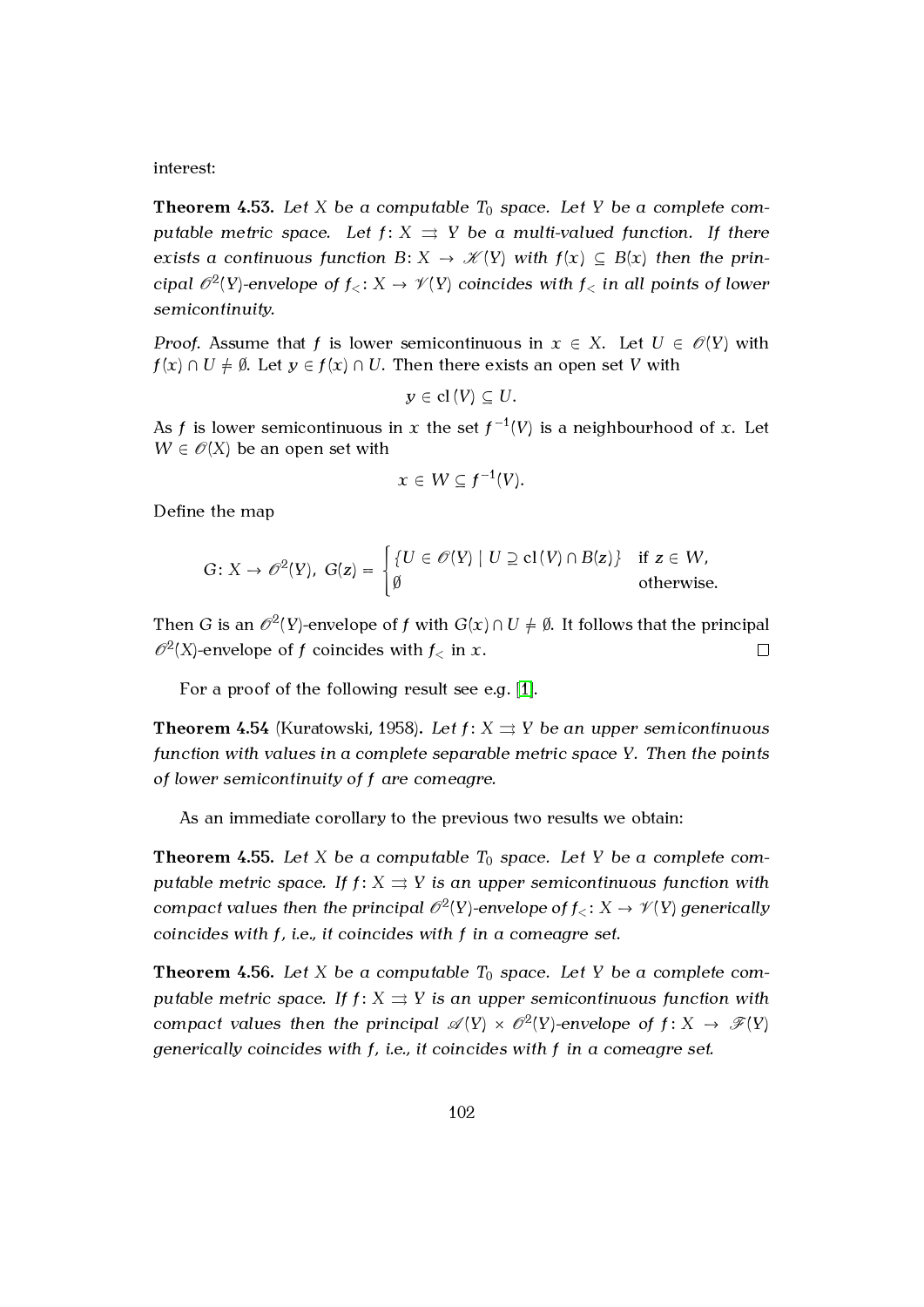## **Chapter 5**

# **Calculations**

As an application of the theory developed so far, we will calculate the universal envelopes of two non-trivial problems: Locating the fixed point set of a continuous self-map of the unit cube in finite-dimensional euclidean space and locating the fixed point set of a nonexpansive self-map of the unit ball in infinitedimensional separable real Hilbert space.

It should be emphasized that the problem of "calculating" the universal envelope is a creative process rather than a mechanical one. In each case we will proceed by first guessing the universal envelope and then using the techniques developed in this thesis to verify that it is indeed universal.

The "guesses" are informed by previous computability results. In the case of finding Brouwer fixed points, the Brouwer index yields a sufficient condition for the existence of a fixed point. The index is computable and can be used to compute components of the fixed point set in the upper Vietoris topology [\[72,](#page-124-0) [21,](#page-120-2) [20,](#page-120-3) [29\]](#page-121-2). On any open set where the index is zero, the function can be made fixed-point free up to a small perturbation thanks to the Hopf theorem [\[55\]](#page-123-0). This suggests that the greatest amount of continuously obtainable information on the fixed point set is encoded in the Brouwer index. We will verify this using Lemma [4.47](#page-98-0) in conjunction with the Hopf theorem.

In the case of finding fixed points of nonexpansive maps, it was shown in [\[78\]](#page-125-0) that the problem finding a fixed point is Weihrauch-equivalent to a "compact choice" operator which sends a compact set in the strong topology to a compact set in the weak topology. We will build on this result, showing that if we restrict to maps with unique fixed points, we obtain a retraction from the problem of computing the identity from the weak topology to the strong topology. As the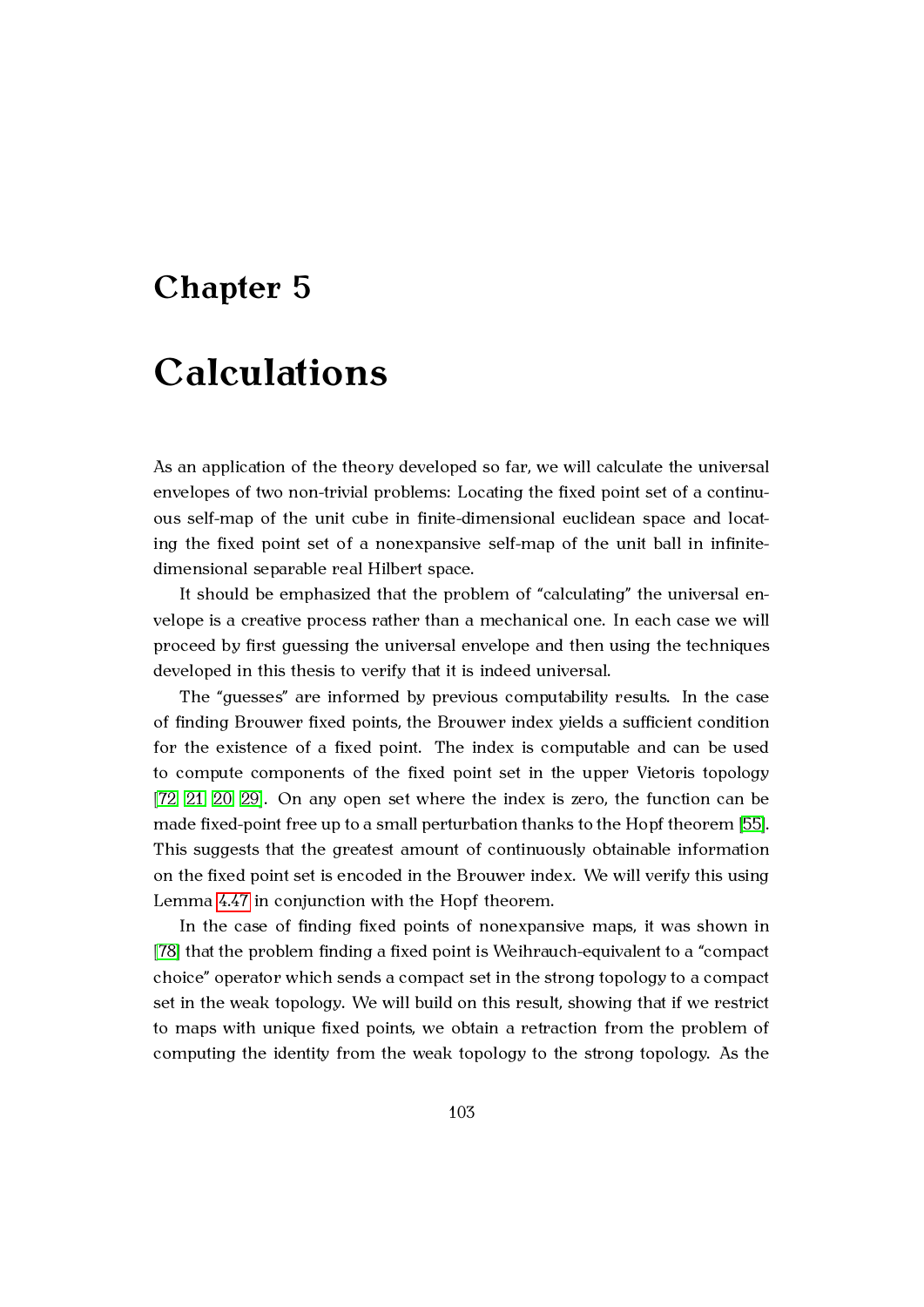universal envelope of the latter is easily seen to be the identity of the unit ball with the weak topology, we obtain a universal envelope of a restriction to the problem to a dense subset. The dense subset lemma (Lemma [4.43\)](#page-95-0) then enables us to extend this envelope to the whole space.

#### **5.1 Brouwer fixed points**

By the famous Brouwer fixed point theorem any continuous map

$$
f: [0, 1]^n \to [0, 1]^n
$$

has a fixed point. The problem

Fix: 
$$
C([0,1]^n, [0,1]^n) \rightrightarrows [0,1]^n
$$
, Fix $(f) = \{x \in [0,1]^n | f(x) = x\}$ 

of finding fixed points of a given continuous map is well-known to be uncomputable. Its computational content has been extensively studied within computability theory and reverse mathematics [\[79,](#page-125-1) [3,](#page-119-1) [21,](#page-120-2) [92\]](#page-126-1).

Note that the function

Fix<sub>></sub>: 
$$
C([0,1]^n, [0,1]^n) \to \mathscr{A}([0,1]^n)
$$

is computable.

The goal of this section is to calculate a universal lower envelope for Fix, *i.e.*, a universal envelope of the function

Fix<sub><</sub>: 
$$
C([0,1]^n, [0,1]^n) \rightarrow \mathcal{V}([0,1]^n)
$$
.

Our calculation is mainly based on ideas by Collins [\[29\]](#page-121-2).

The main tool will be the Brouwer mapping degree. Recall that the mapping degree is the unique function

$$
\deg\colon C(\mathbb{R}^n,\mathbb{R}^n)\times\mathscr{O}(\mathbb{R}^n)\times\mathbb{R}^n\to\mathbb{Z}
$$

with domain

 $\text{dom}(\text{deg}) = \{(f, U, y) \in C(\mathbb{R}^n, \mathbb{R}^n) \times \mathscr{O}(\mathbb{R}^n) \times \mathbb{R}^n \mid U \text{ is bounded and } y \notin f(\partial U)\}$ 

which satisfies the following properties:

- 1. TRANSLATION INVARIANCE:  $deg(f, U, y) = deg(f y, U, 0)$ .
- 2. NORMALISATION:  $deg(id, U, y) = 1$  for all  $y \in U$ .
- 3. ADDITIVITY: If  $U_1$  and  $U_2$  are open disjoint subsets of  $U$  such that we have  $y \notin f$  (cl  $U \setminus (U_1 \cup U_2)$ ) then deg(*f, U, y*) = deg(*f, U<sub>1</sub>, y*) + deg(*f, U<sub>2</sub>, y*).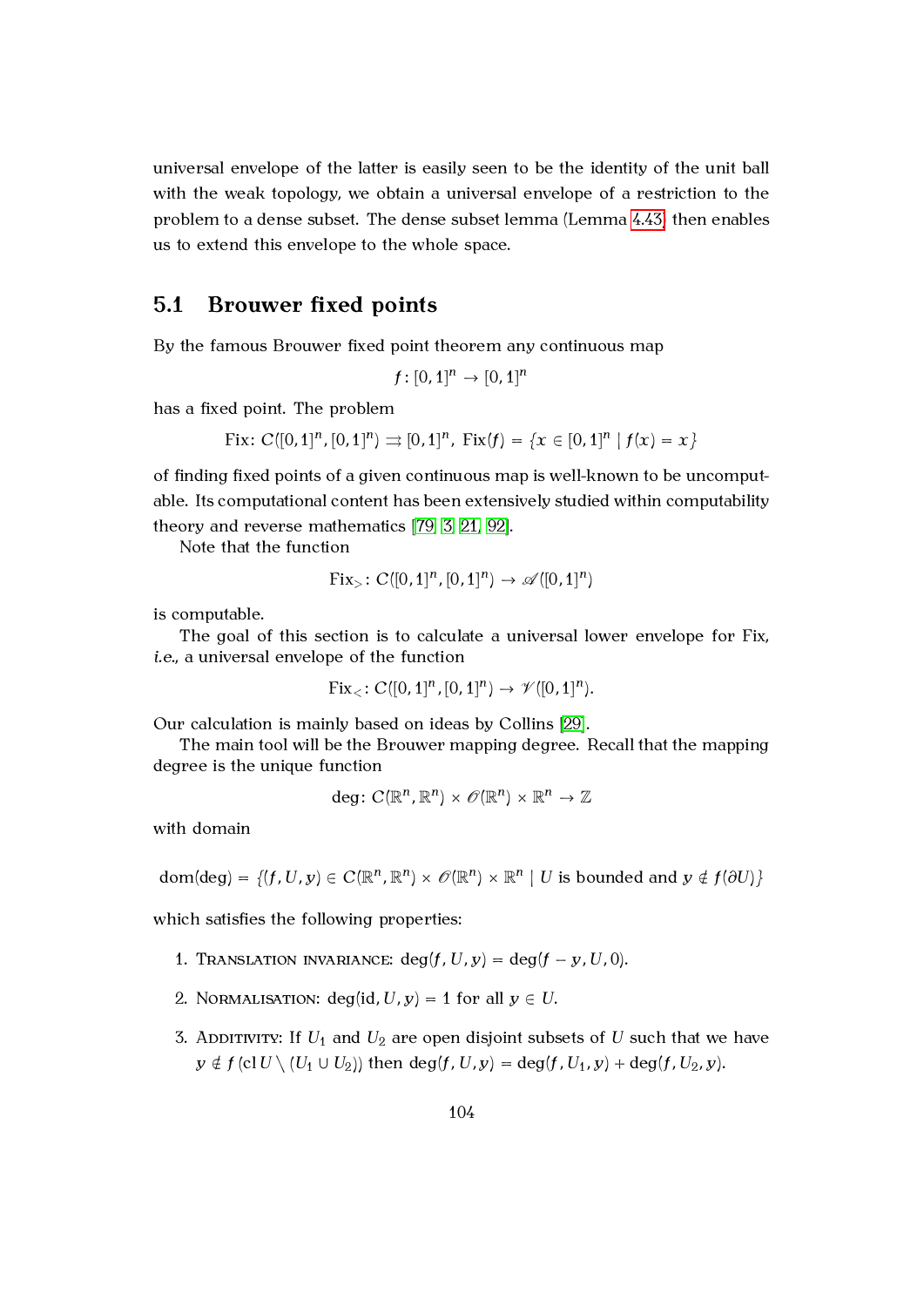4. HOMOTOPY INVARIANCE: If  $H(t, x)$  is a homotopy from f to g satisfying *y* ∉ *H*(*t*,  $\partial U$ ) for all *t* ∈ [0, 1] then deg(*f*, *U*, *y*) = deg(*g*, *U*, *y*).

The degree yields a sufficient condition for an equation to have a solution. If deg( $f, U, y$ ) is well-defined and non-zero, *i.e.*, if  $(f, U, y) \in \text{dom}(\text{deg})$ and deg(*f*, *U*, *y*)  $\neq$  0 then the equation  $f(x) = y$  has at least one solution in *U*.

Very nice and readable introductions to the mapping degree are given in [\[73\]](#page-124-1) and [\[98\]](#page-126-2).

A concrete definition of the degree can be given in terms of singular homology. For our purpose it suffices to establish this for the unit sphere *S n* . Let  $h: S^n \to S^n$  be a self-map of the unit sphere. Then *h* induces a homomorphism  $h_*\colon H_n(S^n) \to H_n(S^n)$ , where  $H_n$  is the  $n^{\text{th}}$  singular homology group. As  $H_n(S^n) \simeq \mathbb{Z}$  this homomorphism is the action of the multiplication with a number  $\alpha \in \mathbb{Z}$ . We call  $\alpha$  the *mapping degree* of h. See e.g. [\[52,](#page-123-1) Chapter 2.2, p. 134ff.] for more details.

This definition relates to our axiomatic definition of degree as follows: Let *f* : *D*<sup>*n*</sup> →  $\mathbb{R}^n$  be a map on the unit disk *D*<sup>*n*</sup>. Let *y* ∈  $\mathbb{R}^n \setminus f(S^{n-1})$ . Then we can define the map

$$
h\colon S^{n-1}\to S^{n-1},\ h(x)=\frac{f(x)-y}{|f(x)-y|}.
$$

The degree of *h* is equal to  $deg(f, D^n, y)$ .

The *Hopf theorem* asserts that the degree is the only homotopy invariant of self-maps of  $S<sup>n</sup>$ . This will play an important role in our calculation.

**Theorem 5.1** (Hopf, 1927 [\[55\]](#page-123-0)). Let  $f, g: S^n \to S^n$  be self-maps of the *n*-sphere. *Then f and g have the same mapping degree if and only if they are homotopic.*

In particular if  $deg(f, D^n, y) = 0$  then the map  $h(x) = \frac{f(x)-y}{|f(x)-y|}$  is homotopic to a constant function. This is the main idea behind the proof of the key lemma [5.8](#page-108-0) below.

It can be shown that the degree is computable when the space of open sets is appropriately represented. This was probably first observed by Miller [\[72\]](#page-124-0) who showed that the degree is computable on rational cubical complexes (see also [\[21,](#page-120-2) [20,](#page-120-3) [22\]](#page-121-3)). The result is based on computational homology [\[58\]](#page-123-2).

It will be convenient for our purpose to be able to compute the degree on the set of all open sets. Let  $\mathscr{U}(\mathbb{R}^n)$  denote the space of open subsets of  $\mathbb{R}^n$  which is obtained by identifying an open set *U* with its two-sided distance function:

$$
d_{\text{two-sided}}(\cdot, U) \colon X \to \mathbb{R}, \ x \mapsto \left\{ \begin{array}{ll} d(x, \partial U) & \text{if } x \notin U, \\ -d(x, \partial U) & \text{if } x \in U. \end{array} \right.
$$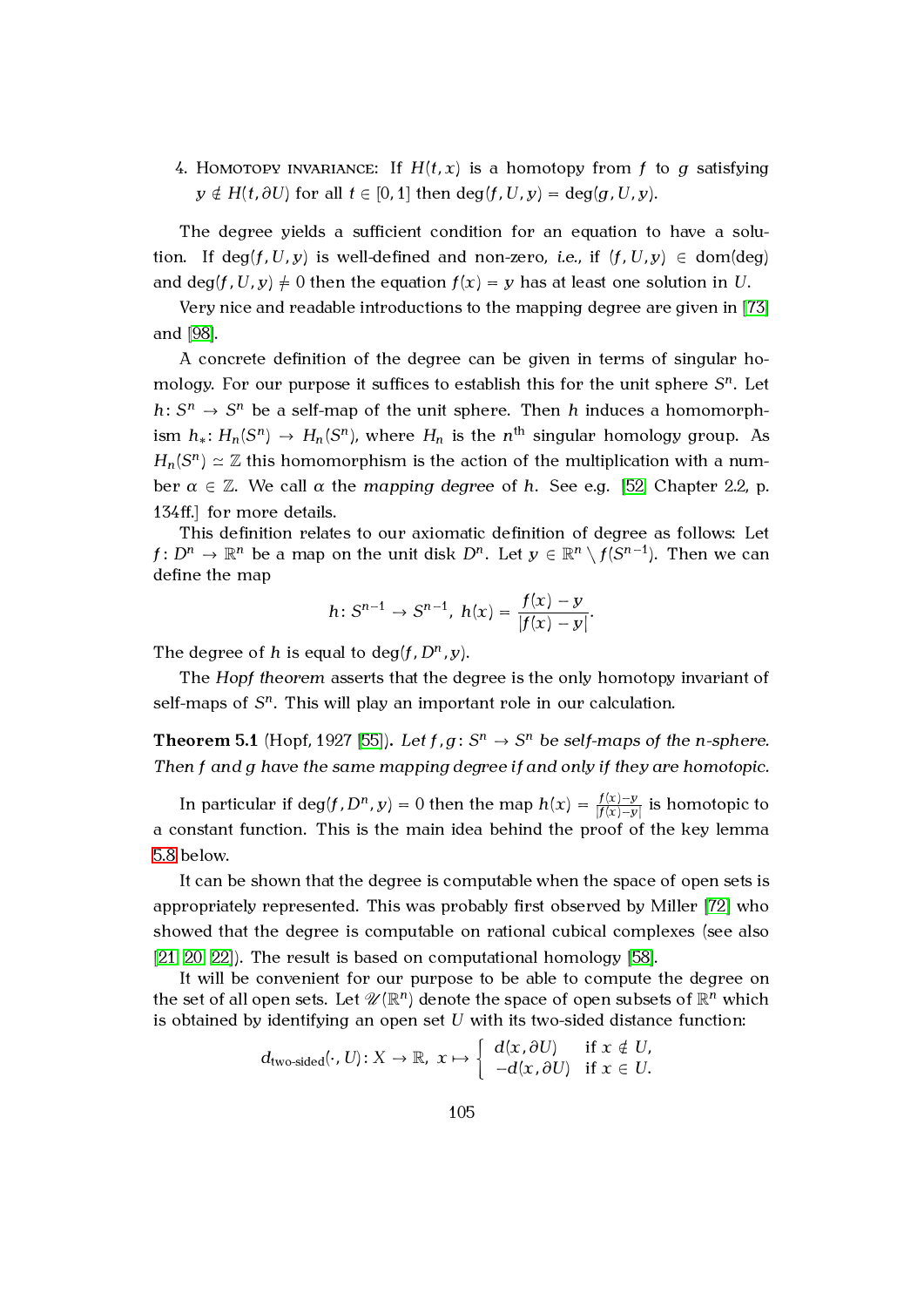Note that the underlying representation is much stronger than the standard representation of open sets. In particular, the space  $\mathscr{U}(\mathbb{R}^n)$  is a computable Hausdorff space. Computability of the degree on this class of spaces can be established in a similar way as for cubical complexes using computational homology. For the sake of variety we mention an arguably more elementary proof based on the determinant formula:

**Theorem 5.2.** *The partial map*

$$
deg\colon\subseteq C(\mathbb{R}^n,\mathbb{R}^n)\times\mathscr{U}(\mathbb{R}^n)\times\mathbb{R}^n\to\mathbb{Z},\ (f,U,y)\mapsto deg(f,U,y)
$$

*is computable with semi-decidable domain.*

*Proof Sketch.* The degree  $\text{deg}(f, U, y)$  is defined so long as  $y \notin f(\partial U)$ , and this is uniformly semi-decidable for continuous *f* and  $U \in \mathcal{U}$ . To compute deg(*f*, *U*, *y*), compute a sufficiently good twice differentiable approximation  $f$  to  $f$  and a sufficiently good approximation  $\tilde{y}$  to *y*, which is a regular value of  $\tilde{f}$ . It suffices to choose  $\widetilde{y}$  with  $|y - \widetilde{y}| < d(y, f(\partial U))$  and  $\widetilde{f}$  with  $|f - \widetilde{f}| < d(y, f(\partial U))$ . The fact that  $\tilde{y}$  can be chosen to be a regular value follows from Sard's theorem. Then deg(*f, U, y*) can be computed using the determinant formula:

$$
\deg(f, U, y) = \deg(\widetilde{f}, U, \widetilde{y}) = \sum_{x \in \widetilde{f}^{-1}(y)} \operatorname{sgn} \left( \det \left( D\widetilde{f}(x) \right) \right).
$$

For more details refer to the construction of the mapping degree in [\[98,](#page-126-2) Chapter 16].  $\Box$ 

It will further be convenient to extend the degree to the set of all bounded open sets. From now on we write deg for the map

$$
deg\colon\subseteq C(\mathbb{R}^n)\times \mathscr{U}(\mathbb{R}^n)\times \mathbb{R}^n\to \mathbb{Z}_\perp
$$

which extends the previous definition of deg to all triples (*f, U, y*) where *U* is a bounded open set and is equal to  $\perp$  if and only if  $y \in f(\partial U)$ . Clearly this map is computable.

**Lemma 5.3.** *Consider the function*

Fix<sub><</sub>: 
$$
C([0,1]^n, [0,1]^n) \rightarrow \mathcal{V}([0,1]^n)
$$
, Fix<sub><</sub> $(f) = \{x \in [0,1]^n | f(x) = x\}$ 

*which sends a continuous self-map of the unit cube to its fixed point set in the lower Vietoris topology. Then* Fix*<sup>&</sup>lt; is a computable retract of the function*

$$
\widetilde{\mathrm{Fix}}_{<}: C(\mathbb{R}^n, [0,1]^n) \to \mathscr{V}(\mathbb{R}^n), \widetilde{\mathrm{Fix}}_{<}(f) = \{x \in \mathbb{R}^n \mid f(x) = x\}.
$$

*Proof.* Let  $s: [0,1]^n \to \mathbb{R}^n$  be the subspace inclusion. Choose a computable retraction  $r: \mathbb{R}^n \to [0,1]^n$ . Consider the diagram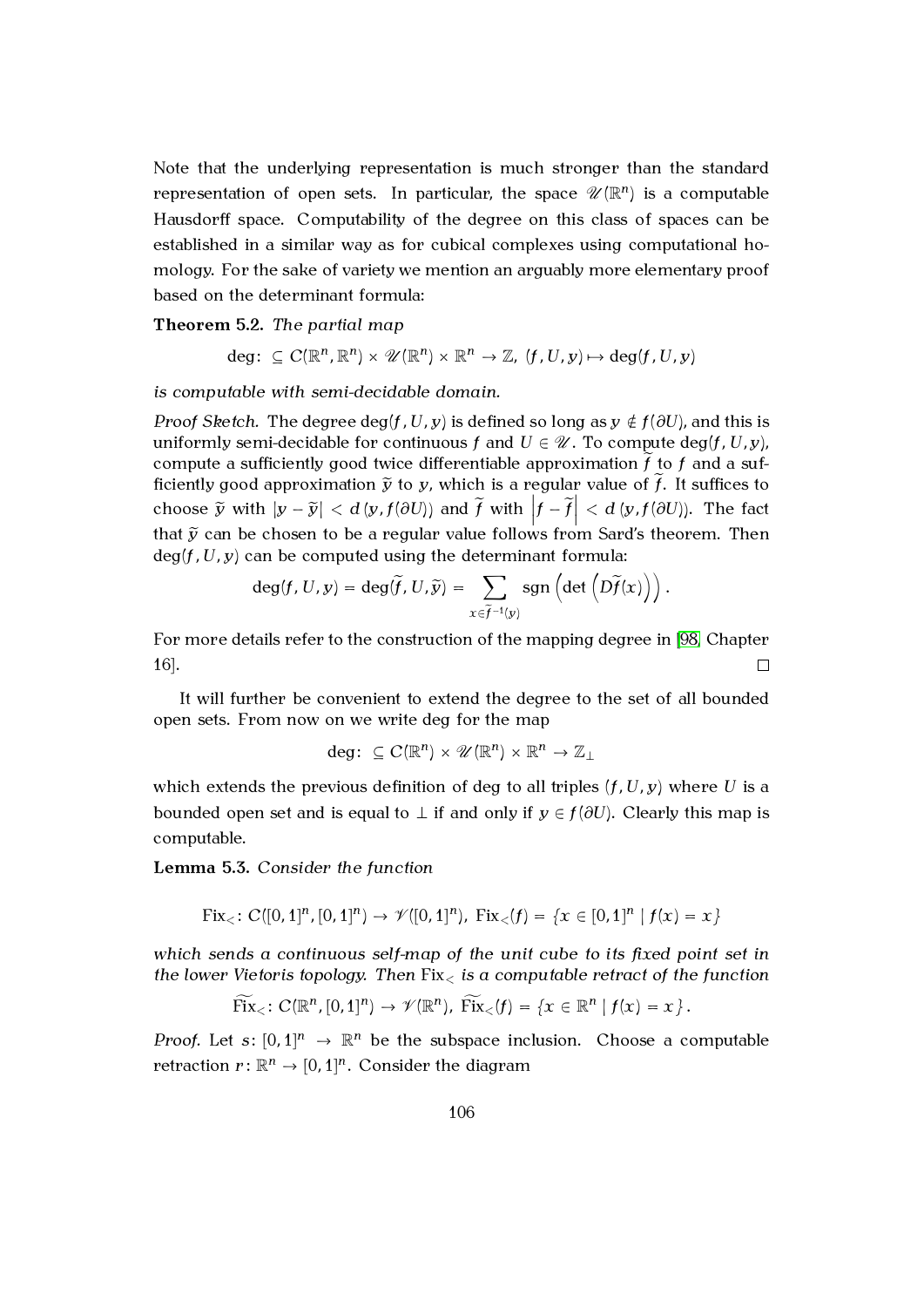$$
C(\mathbb{R}^n, [0, 1]^n) \xrightarrow{\widetilde{\mathrm{Fix}}_<} \mathscr{V}(\mathbb{R}^n)
$$

$$
\operatorname{ext}\Big|\downarrow_{\operatorname{res}} \operatorname{cs}\Big|\downarrow_{r_*}
$$

$$
C([0, 1]^n, [0, 1]^n) \xrightarrow{\operatorname{Fix}} \mathscr{V}([0, 1]^n)
$$

where

res: 
$$
C(\mathbb{R}^n, [0, 1]^n) \to C([0, 1]^n, [0, 1]^n)
$$
, res $(f) = f|_{[0, 1]^n}$ 

and

ext: 
$$
C([0,1]^n, [0,1]^n) \to C(\mathbb{R}^n, [0,1]^n)
$$
, ext $(f) = f \circ r$ .

It is easy to see that this defines a retraction from  $\widetilde{Fix}_<$  to  $Fix_{<}$ .

 $\Box$ 

**Theorem 5.4.** *Consider the function*

$$
\widetilde{\mathrm{Fix}}_{<}\colon C(\mathbb{R}^n,[0,1]^n)\to\mathscr{V}(\mathbb{R}^n),\ \widetilde{\mathrm{Fix}}_{<}(f)=\{x\in\mathbb{R}^n\mid f(x)=x\}
$$

*A* universal envelope of  $\widetilde{Fix}_<$  *is given by the map* 

$$
\widetilde{F} \colon C(\mathbb{R}^n, [0,1]^n) \to \mathscr{O}^2(\mathbb{R}^n), \n\widetilde{F}(f) = \{U \in \mathscr{O}(\mathbb{R}^n) \mid \exists V \subseteq U. \langle \deg(f - \mathrm{id}_{\mathbb{R}^n}, V, 0) \notin \downarrow 0) \}.
$$

*This envelope is uniformly* Σ*-complete.*

**Corollary 5.5.** *Consider the function*

 $Fix_{<}: C([0,1]^n, [0,1]^n) \to \mathcal{V}([0,1]^n)$ ,  $Fix_{<}(f) = \{x \in [0,1]^n \mid f(x) = x\}$ 

*Let*  $r: \mathbb{R}^n \to [0,1]^n$  *be a computable retraction. A universal envelope of* Fix<sub> $\leq$ </sub> *is given by the map*

$$
F: C([0,1]^n, [0,1]^n) \to \mathscr{O}^2([0,1]^n),
$$
  

$$
F(f) = \{U \in \mathscr{O}([0,1]^n) \mid \exists V \subseteq r^*(U). (\deg(f \circ r - id_{\mathbb{R}^n}, V, 0) \notin \downarrow 0) \}.
$$

*This envelope is uniformly* Σ*-complete.*

**Remark 5.6.** Let  $f: [0, 1]^n \to [0, 1]^n$ . Let  $C \subseteq Fix(f)$  be a connected component of the fixed point set of *f*. Call *C robust* if for every open neighbourhood *U* of *C* there exists  $\varepsilon > 0$  such that every  $\tilde{f}$  with  $|f - \tilde{f}| < \varepsilon$  has a fixed point in *U*. Then the set of robust components of the fixed point set of *f* is a generating family (see Definition [2.51\)](#page-39-0) for the set  $F(f)$ . For a proof idea see [\[29\]](#page-121-2).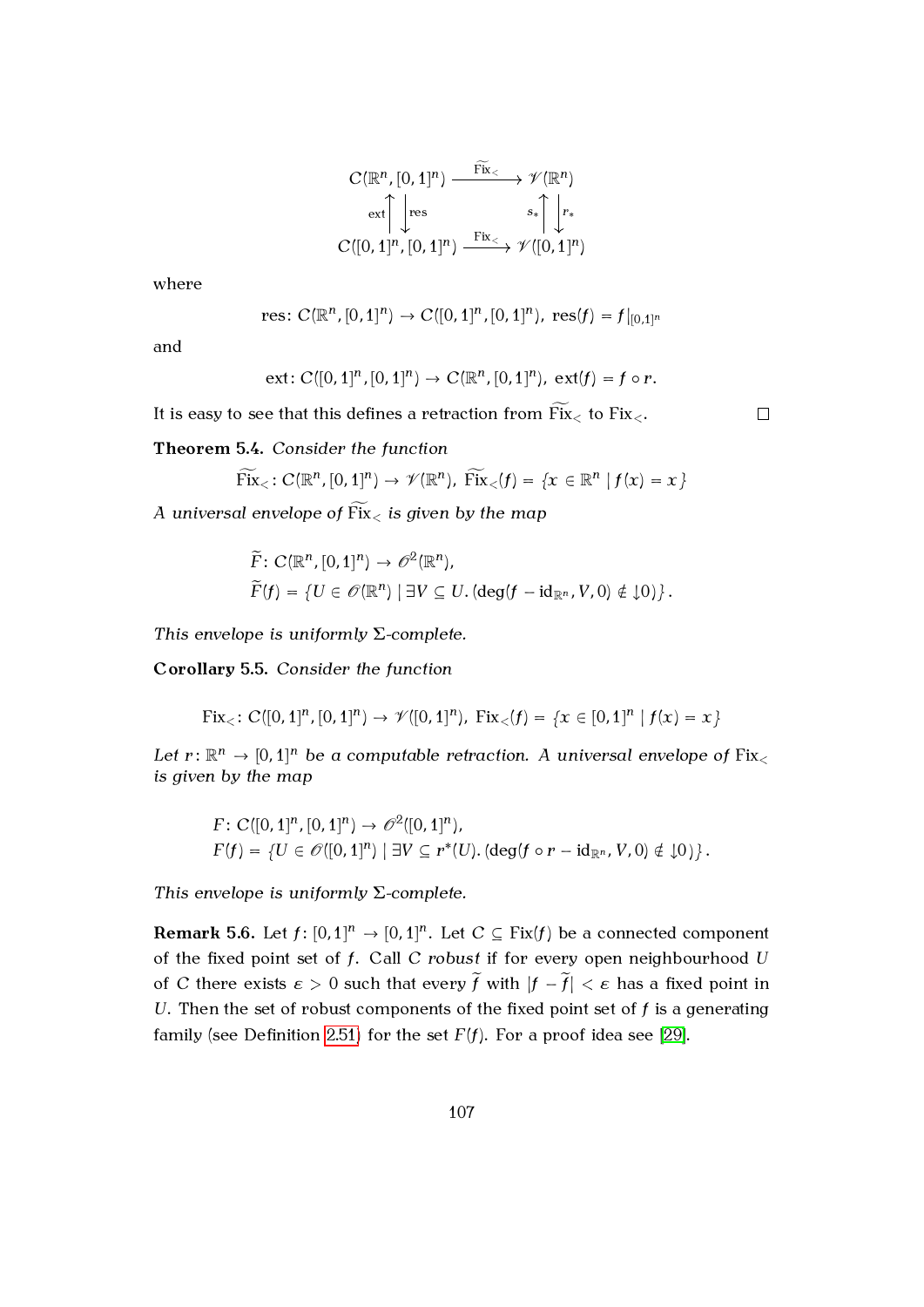The proof of Theorem [5.4](#page-107-0) will be split into several lemmas. We mainly have to show that  $\tilde{F}$  is uniformly  $\Sigma$ -complete. By Lemma [4.47](#page-98-0) it suffices to show that  $\widetilde{F}$  witnesses all basic robust properties of  $\widetilde{Fix}_\leq$ .

**Lemma 5.7.** The map  $\widetilde{F}$  is a computable envelope of  $\widetilde{Fix}_{\leq \ell}$ .

*Proof.* That  $\tilde{F}$  is computable follows almost immediately from the computability of the degree. Given an open set  $U \in \mathscr{O}(\mathbb{R}^n)$  we can computably enumerate the list of all finite unions of balls with rational centre and radius which are compactly contained in *U*. As these finite unions of balls form a dense sequence in *U* we have  $U \in \tilde{F}(h)$  if and only if we can find a finite union of balls  $B_1 \cup \cdots \cup B_m$ in this sequence with deg( $h - id_{\mathbb{R}^n}$ ,  $B_1 \cup \cdots \cup B_m$ ,  $0 \notin \downarrow 0$ .

As deg( $h - id_{\mathbb{R}^n}$ ,  $B_1 \cup \cdots \cup B_m$ , 0)  $\notin \downarrow 0$  implies that there is a solution to the equation  $h(x) = y$  in *U* it follows that  $\tilde{F}$  is an envelope.  $\Box$ 

The following two lemmas are the core of the proof. They will allow us to characterise the robust properties of  $\widetilde{Fix}_<$ . As mentioned earlier, the first of these lemmas is based on the Hopf theorem (Theorem [5.1\)](#page-105-0).

<span id="page-108-0"></span>**Lemma 5.8.** Let  $f: \mathbb{R}^n \to [0,1]^n$  be a continuous function. Let  $U \in \mathcal{O}(\mathbb{R}^n)$  be a *bounded connected open set with*  $\partial U \cap \text{Fix}(f) = \emptyset$  *and* deg( $f - \text{id}_{\mathbb{R}^n}$ ,  $U, 0$ ) = 0. *Let*  $|f - id_{\mathbb{R}^n}| < \varepsilon$  *on U. Then there exists a 2* $\varepsilon$ *-perturbation of f which agrees with f on the complement of U and which has no fixed points in U.*

*Proof.* Let  $g(x) = f(x) - x$ . We show that there exists a 2*ε*-perturbation  $\tilde{g}$  of *g* which agrees with *g* on the complement of *U* and has no zeroes in *U*. Then  $\tilde{g}$  + *x* is the desired perturbation of *f*.

Let  $\delta > 0$  be a lower bound to  $|g(x)|$  on  $\partial U$ . Choose a small perturbation  $g_0$ of *g* with

$$
|g_0-g|<\min\{\delta/4,\varepsilon/2\}
$$

on *U* such that  $deg(q_0, U, 0) = deg(q, U, 0) = 0$  and such that 0 is a regular value of  $g_0$ . Choose  $v > 0$  so small that  $d(x, \partial U) \le v$  implies  $|g(x)| > \delta/2$ .

Let

$$
\alpha \colon \mathbb{R}^n \to \mathbb{R}, \ \alpha(x) = \min\{1, \max\{0, 1 + d_{\text{two-sided}}(x, U)/\nu\}\}.
$$

Let

$$
h_0(x) = \alpha(x)g(x) + (1 - \alpha(x))g_0(x).
$$

Then  $h_0$  is equal to  $g$  outside of  $U$  and equal to  $g_0$  on the open set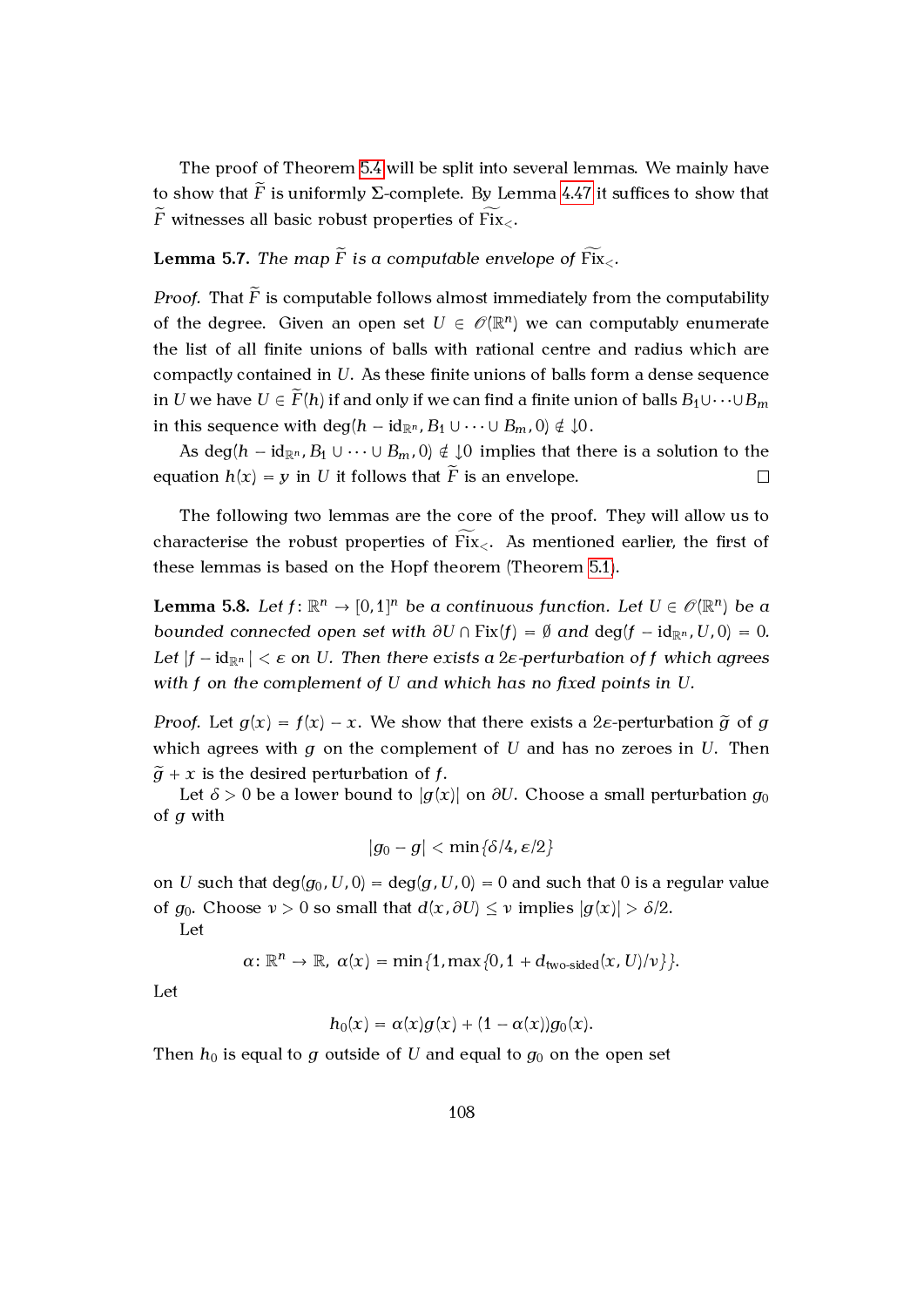$$
\{x\in U\mid d(x,\partial U)>\nu\}.
$$

If  $x \in U$  with  $d(x, \partial U) \leq \nu$  we have:

$$
|h_0(x)| = |\alpha(x)g(x) + (1 - \alpha(x))g_0(x)|
$$
  
\n
$$
\geq |g_0(x)| - \alpha(x)|g(x) - g_0(x)|
$$
  
\n
$$
\geq |g(x)| - |g(x) - g_0(x)| - \alpha(x)|g(x) - g_0(x)|
$$
  
\n
$$
> \delta/2 - \delta/4 - \delta/4
$$
  
\n
$$
= 0
$$

so that  $h_0$  has the same zeroes in *U* as  $g_0$ . As the zero set of  $g_0$  in *U* is finite we can find a neighbourhood  $V \subseteq U$  of the zero set which is homeomorphic to the unit disk *D<sup>n</sup>* . Fix a homeomorphism *ψ*: *D<sup>n</sup> → V*. We have

$$
\deg(h_0, V, 0) = \deg(g_0, V, 0) = 0.
$$

It follows from the Hopf theorem that there exists a homotopy

$$
H_0\colon [0,1]\times S^{n-1}\to S^{n-1}
$$

with

$$
H_0(0,x) = h_0(\psi(x))/|h_0(\psi(x))|
$$

and

$$
H_0(1,x)=c
$$

for some constant  $c \in S^{n-1}$ . Then the function  $|h_0(\psi(x))|H(t,x)$  is a homotopy between  $h_0\circ \psi$  and  $|h_0(\psi(x))|\cdot c$  on  $S^{n-1}.$  Let

$$
\nu = \inf \{|h_0(x)| \mid x \in \partial V\}
$$

and

$$
\xi = \sup \{|h_0(x)| \mid x \in \partial V\}.
$$

Let

$$
H_1(t,x) = \max\{v, |h_0(\psi(x))| + t(v - \xi)\}c.
$$

Then  $H_1$  is a homotopy between  $|h_0(\psi(x))|c$  and the constant function *νc*. It follows that there exists a homotopy  $H$  between  $h_0 \circ \psi$  and  $\nu c$  on  $S^{n-1}.$  Let

$$
k: D^{n} \to \mathbb{R}^{n}, \ k(x) = \begin{cases} H(2-2|x|,x/|x|) & \text{if } |x| \geq 1/2, \\ \nu c & \text{if } |x| \leq 1/2. \end{cases}
$$

Let  $h = k \circ \psi^{-1}$ . Then  $h(x) = h_0 \circ \psi(x)$  on  $\partial V$  and  $h$  has no zeroes in  $V$ . Extend *h* to  $\mathbb{R}^n$  by letting  $h(x) = h_0(x)$  outside of *V*.  $\Box$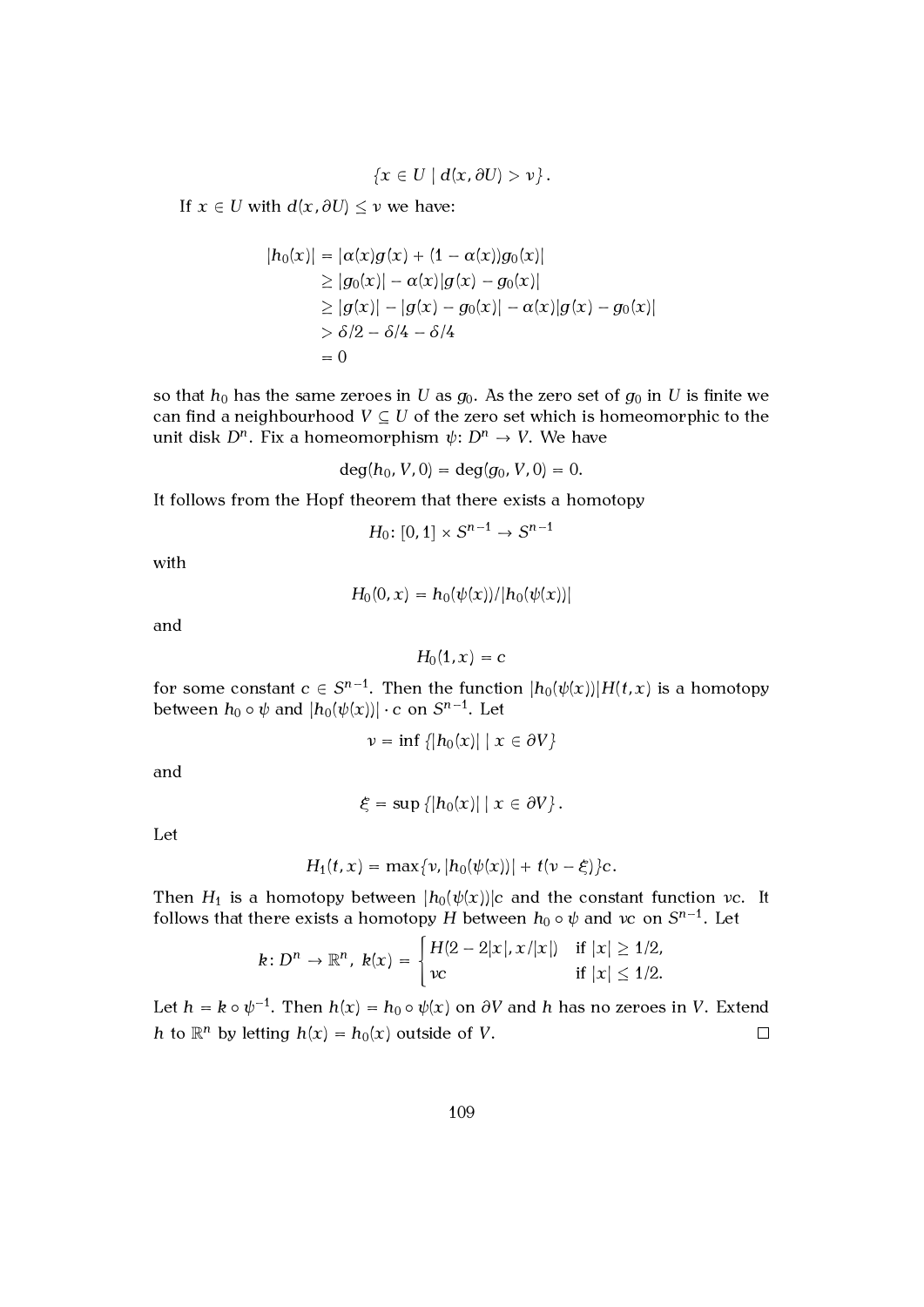The next lemma is somewhat more elementary but relies on similar ideas:

<span id="page-110-0"></span>**Lemma 5.9.** Let  $f: \mathbb{R}^n \to [0,1]^n$  be a continuous function. Let  $U \in \mathcal{O}(\mathbb{R}^n)$  be a *bounded connected open set with*  $\partial U \cap Fix(f) = ∅$ . Let  $x_0 \in U$ . Assume that  $|f(x) - x| < \varepsilon$  *for all*  $x \in U$ . Then there exists a 2*ε-perturbation*  $\tilde{f}$  *of f* which *agrees with f* outside of U such that  $x_0$  is the unique fixed point of f in U.

*Proof.* We use similar arguments as in the first half of the proof of Lemma [5.8.](#page-108-0)

Let  $g(x) = f(x) - x$ . It suffices to construct a 2*ε*-perturbation  $\tilde{g}$  of *g* which agrees with *g* on the boundary of *U* and whose unique zero is  $x_0$ .

Let  $\delta > 0$  be a lower bound to  $|g(x)|$  on  $\partial U$ . Choose a small perturbation  $g_0$ of *g* with

$$
|g_0-g|<\min\{\delta/4,\varepsilon/2\}
$$

on *U* such that 0 is a regular value of  $g_0$ . Choose  $\nu > 0$  so small that  $d(x, \partial U) \leq \nu$ implies  $|g(x)| > \delta/2$ .

Let

 $\alpha \colon \mathbb{R}^n \to \mathbb{R}$ ,  $\alpha(x) = \min\{1, \max\{0, 1 + d_{\text{two-sided}}(x, U)/\nu\}\}.$ 

Let

$$
h_0(x)=\alpha(x)g(x)+(1-\alpha(x))g_0(x).
$$

Then  $h_0$  is equal to *g* outside of *U* and equal to  $g_0$  on the open set

$$
\{x\in U\mid d(x,\partial U)>\nu\}.
$$

As established in the proof of Lemma [5.8](#page-108-0) the function  $h_0$  has the same zeroes in *U* as  $g_0$ . As the zero set of  $g_0$  in *U* is finite we can find a neighbourhood  $V \subseteq U$ of the zero set which is homeomorphic to the unit disk *D<sup>n</sup>* .

Fix a homeomorphism  $\psi: D^n \to V$  which sends 0 to  $x_0$ . Let

$$
h(x) = \begin{cases} 0 & \text{if } x = 0, \\ |x| \cdot g_0 \circ \psi\left(\frac{x}{|x|}\right) & \text{otherwise.} \end{cases}
$$

Then  $\widetilde{g} = h \circ \psi^{-1}$  is the desired perturbation.

Hence we arrive at a characterisation of the basic robust properties of  $\widetilde{Fix}$ .

**Lemma 5.10.** *Let*  $U \in \mathcal{O}(\mathbb{R}^n)$  be a basic robust property of  $\widetilde{\text{Fix}}_{\leq}(h)$ *.* Then  $U \in F(h)$ , *i.e.,*  $U$  *contains an open set*  $V$  *with* deg( $h$  *-* id<sub> $\mathbb{R}^n$ , 0,  $V \notin \mathbb{U}$ .</sub>

*Proof.* As *U* assumed to be robust there exists  $\epsilon > 0$  such that every map  $\widetilde{h}: \mathbb{R}^n \to [0,1]^n$  which is  $\varepsilon$ -close to *h* has a fixed point in *V*. Consider the open set

 $\Box$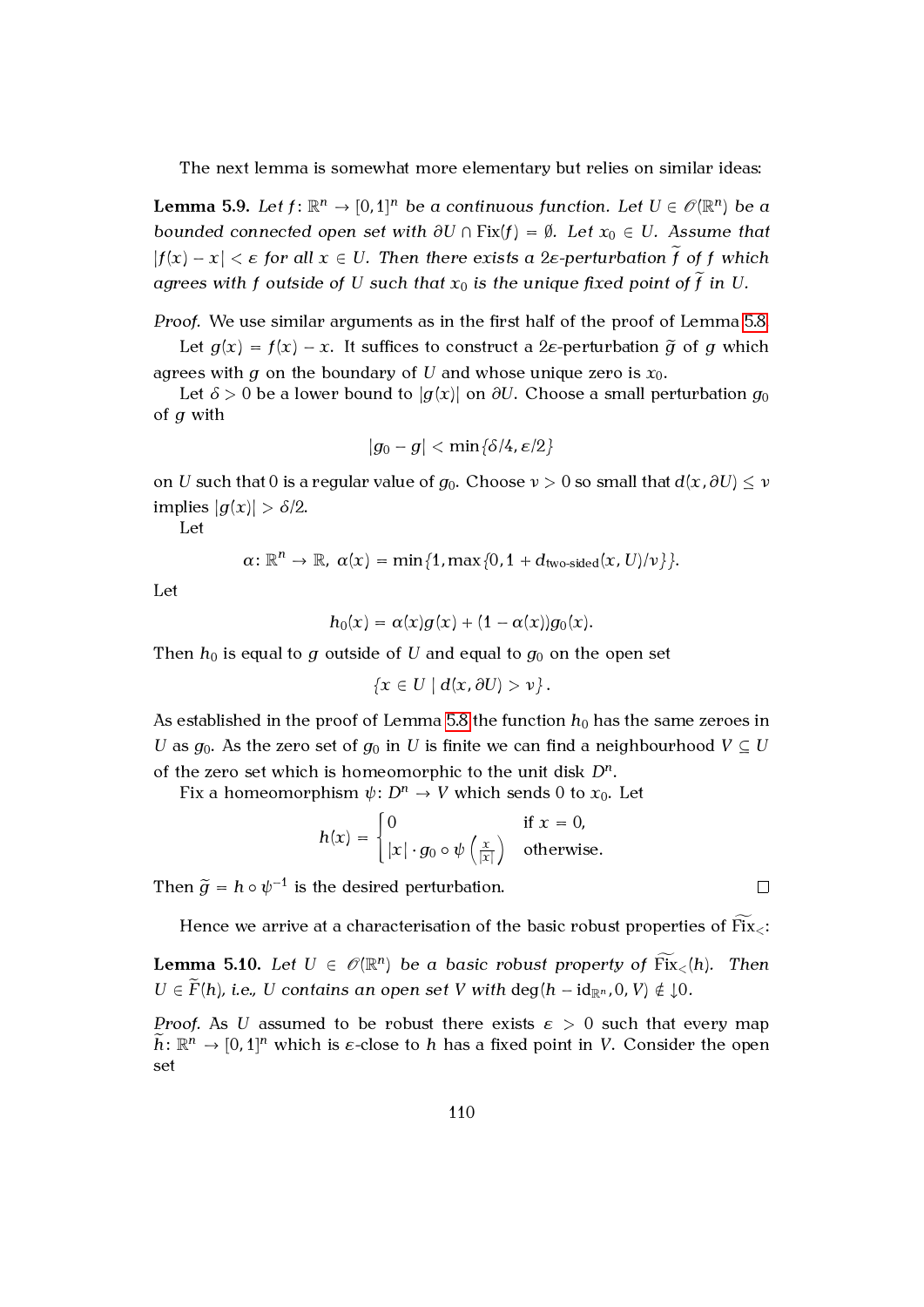$$
W = \{x \in \mathbb{R}^n \mid |h(x) - x| < \varepsilon/4\}.
$$

By assumption *W* is non-empty. It decomposes into finitely many connected components  $W_1, \ldots, W_n$  none of which have a fixed point on their boundary. Hence the degrees deg( $h - id_{\mathbb{R}^n}$ , 0,  $W_i$ ) are all well-defined, *i.e.*, different from *⊥*. As *U* contains a fixed point of *h* at least one of these components needs to intersect  $U.$  If  $W_i$  is a component which is not completely contained in  $U$  then by Lemma [5.9](#page-110-0) there exists a *ε/*2-perturbation of *h* which has no fixed point in *Wi∩U* and agrees with *h* outside of *W<sup>i</sup>* . As, by robustness of *U*, every *ε*-perturbation of *h* needs to have a fixed point in *U* it follows that there exists at least one component which is completely contained in *U*. If  $W_i \subseteq U$  is a component which is contained in *U* with deg( $h - id$ , 0*, W*<sub>i</sub>) = 0 then by Lemma [5.8](#page-108-0) we can find a  $\varepsilon/2$ -perturbation of *h* without fixed points in  $W_i \cap U$  which agrees with *h* outside of  $W_i$ . Again, since  $U$  is robust, there has to exist a component  $W_i \subseteq U$ with deg( $h - id$ , 0*, W<sub>i</sub>*)  $\neq 0$ .  $\Box$ 

It follows that  $\widetilde{F}_\leq$  is uniformly  $\Sigma$ -complete and hence universal. Thus Theorem [5.4](#page-107-0) is proved.

## **5.2 Fixed points of nonexpansive mappings**

As a second problem we consider the problem of locating the fixed point set of a nonexpansive map on the unit ball in Hilbert space. A map  $f: X \to Y$  between metric spaces *X* and *Y* is called *nonexpansive* if it is Lipschitz-continuous with Lipschitz constant 1, *i.e.*, if

$$
\forall x_0, x_1 \in X. \left(d(f(x_0), f(x_1)) \leq d(x_0, x_1)\right).
$$

It was shown independently by Browder, Göhde, and Kirk in 1965 that a nonexpansive self-map of a nonempty, closed, bounded, convex subset of a uniformly convex Banach space has a fixed point. For the sake of simplicity we only consider the special case of the unit ball in separable real Hilbert space  $\ell^2$  with the usual norm

$$
|x| = \left(\sum_{n \in \mathbb{N}} x_n^2\right)^{1/2}.
$$

**Theorem 5.11** (Browder [\[27\]](#page-121-0), Göhde [\[46\]](#page-122-0), Kirk [\[61\]](#page-123-0), 1965)**.** Let  $f: B_{\ell^2} \to B_{\ell^2}$  be a nonexpansive map, i.e.,

$$
|f(x)-f(y)|\leq |x-y|
$$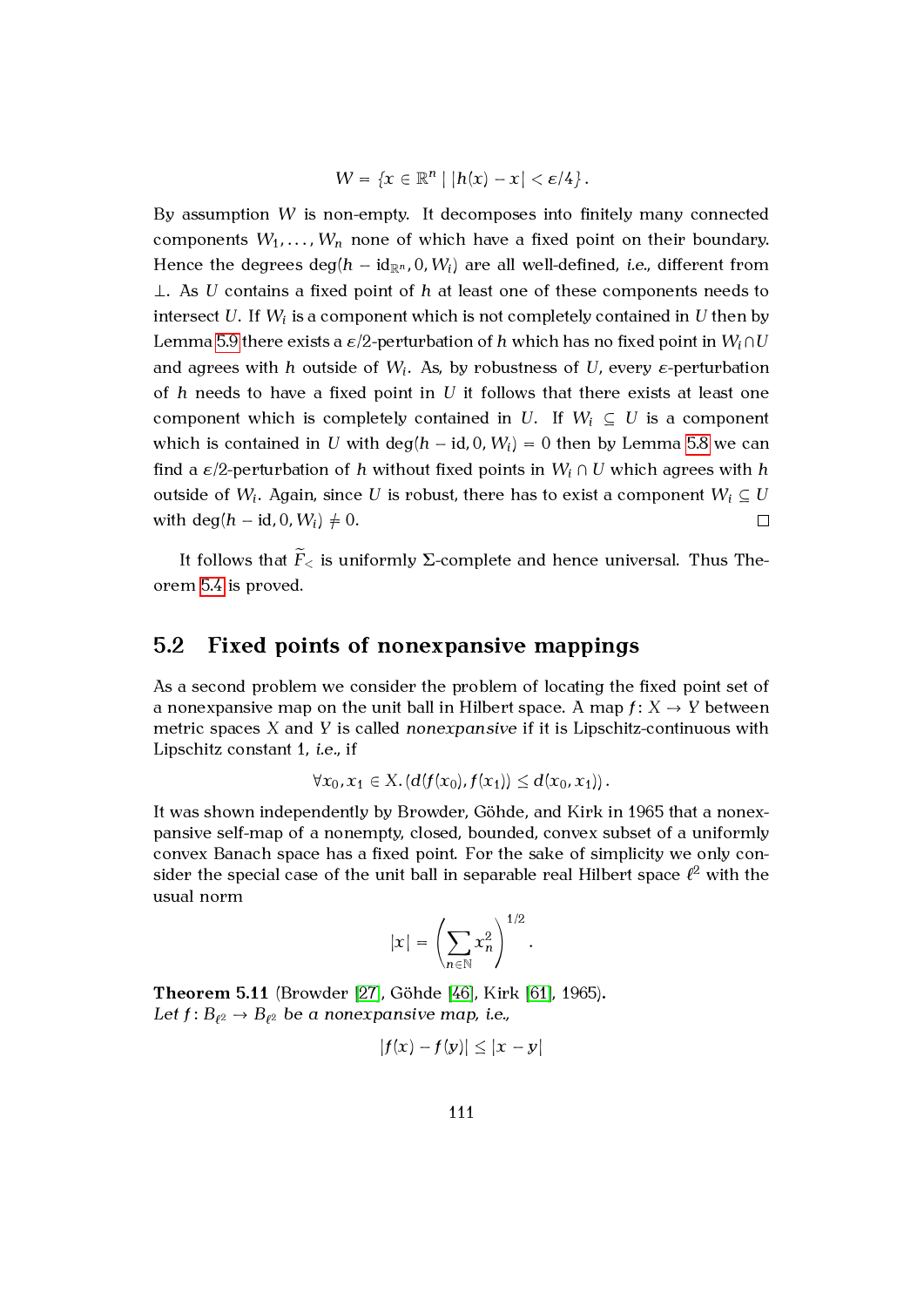*for all*  $x, y \in B_{\ell^2}$ . Then *f* has a fixed point.

The goal of this section is to calculate the universal envelope of the function which assigns to a given nonexpansive map its fixed point set.

Before we state this more formally, let us recall some of the notation from Example [4.20.](#page-80-0) The separable real Hilbert space  $\ell^2$  can be made into a computable metric space in the usual way. Its continuous dual  $(\ell^2)'$  can be made into a computable  $T_0$  space by identifying it with a subspace of the exponential  $\mathbb{R}^{(\ell^2)'}$ . Note that the topology on the represented space  $(\ell^2)'$  is the sequentialisation of the weak\* topology, which does not coincide with the weak\* topology itself. As  $\ell^2$  is self-dual we can interpret  $(\ell^2)'$  as  $\ell^2$  with the (sequentialisation of the) weak topology. With this interpretation in mind we obtain a computable map

$$
\mathrm{id}_{\ell^2}^{\mathsf{s}\to\mathsf{w}}\colon \ell^2\to (\ell^2)',\ x\mapsto x
$$

with a discontinuous inverse

$$
id_{\ell^2}^{\mathsf{W}\rightarrow\mathsf{S}}: (\ell^2)'\rightarrow \ell^2, \ x\mapsto x.
$$

Finally, let  $B_{\ell^2} \subseteq \ell^2$  denote the unit ball in  $\ell^2$  and let  $B_{(\ell^2)'} \subseteq (\ell^2)'$  denote the unit ball in  $(\ell^2)'$ . Let  $\mathcal{N}(B_{\ell^2})$  denote the space of all nonexpansive self-maps of  $B_{\ell^2}$ , made into a computable  $T_0$  space by identifying it with a subspace of  $B_{\rho_2}^{B_{\rho_2}}$  $\frac{D_{\ell}Z}{\ell^2}$  .

<span id="page-112-0"></span>**Theorem 5.12.** *Consider the function*

Fix: 
$$
\mathcal{N}(B_{\ell^2}) \to \mathcal{F}(B_{\ell^2})
$$
,  $f \mapsto \{x \in B_{\ell^2} \mid f(x) = x\}$ .

*The universal envelope of* Fix *is given by the computable map*

$$
F\colon \mathscr{N}(B_{\ell^2}) \to \mathscr{K}(B_{(\ell^2)'}),\ F(h) = \mathrm{Fix}(h)
$$

*with inclusion map*

$$
\xi_L\colon \mathscr{F}(B_{\ell^2})\to \mathscr{K}(B_{(\ell^2)'}),\ \xi_L(A)=\left\{x\in (\ell^2)'\mid x\in A\right\}.
$$

Theorem [5.12](#page-112-0) relies on the following result which was used in [\[78\]](#page-125-0) as the key step in the characterisation of the Weihrauch complexity of the Browder-Göhde-Kirk theorem:

<span id="page-112-1"></span>**Theorem 5.13** ([\[78,](#page-125-0) Theorem 5.1])**.** *The function*

$$
F: \mathcal{N}(B_{\ell^2}) \to \mathcal{K}(B_{(\ell^2)'})
$$

*is computable, as is its multivalued right inverse*

$$
F^{-1} \colon \subseteq \mathscr{K}(B_{(\ell^2)'}) \rightrightarrows \mathscr{N}(B_{\ell^2}).
$$

We will use Theorem [5.13](#page-112-1) to show that the restriction of Fix to those functions which have a unique fixed point is a retract of the identity  $B_{(\ell^2)'} \to B_{\ell^2}$ . This is the main step in the proof of theorem [5.12.](#page-112-0) We first need two auxiliary lemmas: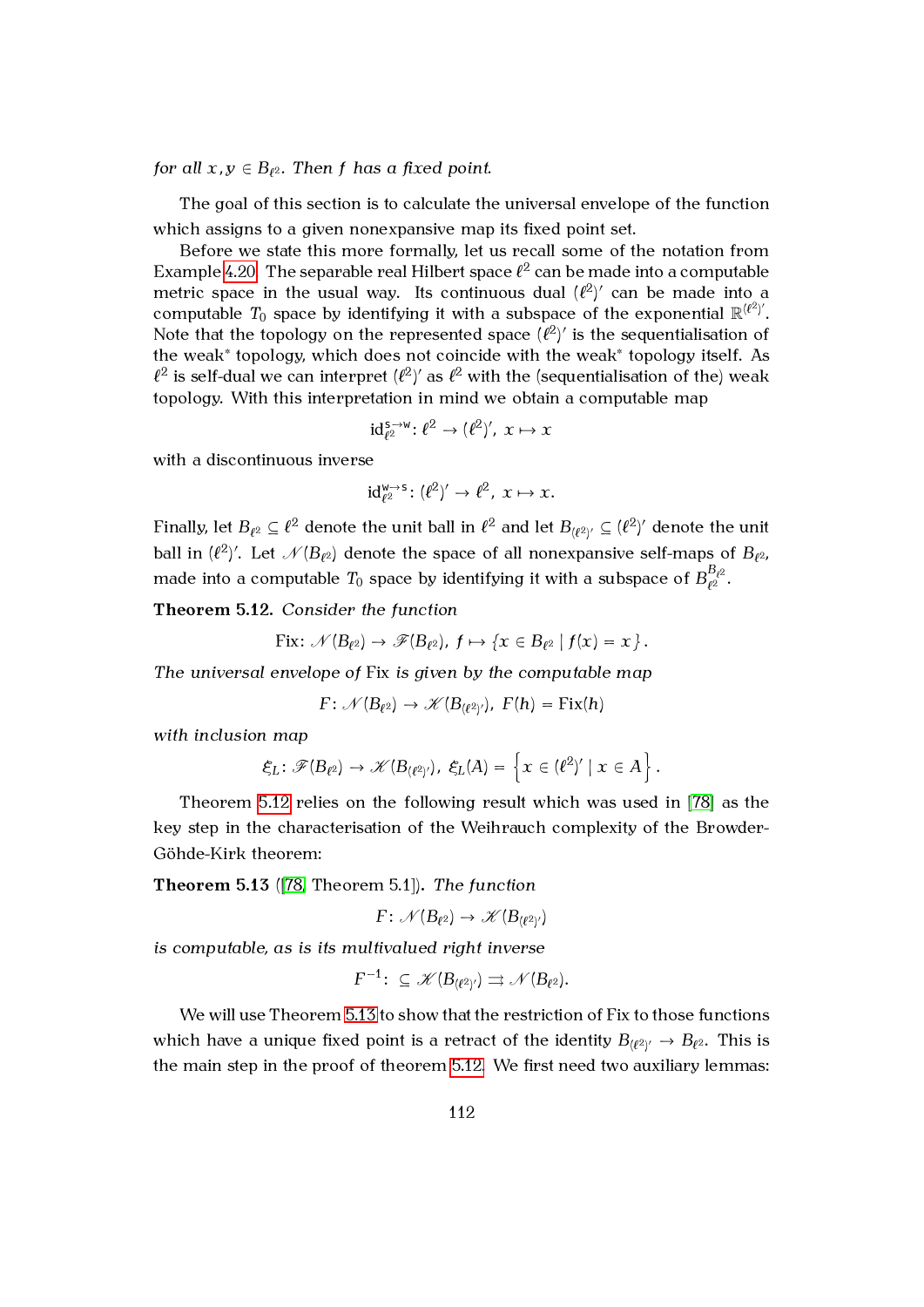<span id="page-113-1"></span>**Lemma 5.14.** A sequence  $(f_n)_n$  of nonexpansive maps converges in  $\mathscr{N}(B_{\ell^2})$  to *a* map *f* if and only if  $(f_n)_n$  converges to *f* pointwise.

*Proof.* Since evaluation is continuous, convergence in  $\mathcal{N}(B_{\ell^2})$  implies pointwise convergence.

For the opposite direction, let  $(x_n)_n$  be a computable dense sequence in  $B_{\ell^2}$ . Consider the map

$$
i\colon \mathscr{N}(B_{\ell^2})\to B_{\ell^2}^{\mathbb{N}},\ f\mapsto (f(x_n))_n.
$$

We claim that this is an isomorphism onto its image. In order to compute the inverse function we need to compute the map

$$
i(\mathcal{N}(B_{\ell^2}))\times B_{\ell^2}\to B_{\ell^2},\ (i(f),x)\mapsto f(x).
$$

This is achieved by the following algorithm: given  $\varepsilon > 0$ , search for a number  $n \in \mathbb{N}$  with  $|x_n - x| < \varepsilon/2$ . Output an approximation of  $i(f)(n)$  with error  $\varepsilon/2$ . Since *f* is nonexpansive, we have

$$
|f(x_n)-f(x)|\leq |x_n-x|<\varepsilon/2
$$

and the correctness of the algorithm follows. Now, if  $f_n \rightarrow f$  pointwise then  $i(f_n) \to i(f)$ . Since *i* is an isomorphism it follows that  $f_n \to f$  in  $\mathcal{N}(B_{\ell^2})$ .  $\Box$ 

<span id="page-113-0"></span>**Lemma 5.15** ([\[78,](#page-125-0) Lemma 5.4]). Let  $f: B_{\ell^2} \to \ell^2$  be a nonexpansive map. As*sume that*  $Fix(f) \cap B_{\ell^2} \neq ∅$ *. Let* 

$$
P_{B_{\ell^2}}\colon \ell^2\to B_{\ell^2}
$$

*denote the metric projection onto the unit ball. Then the map*

$$
P_{B_{\ell^2}} \circ f \colon B_{\ell^2} \to B_{\ell^2}
$$

*is nonexpansive as well with*

$$
Fix(P_{B_{\ell^2}}\circ f)=Fix(f).
$$

We can now prove the announced retraction result. In the following, let  $\mathscr{U} \subseteq \mathscr{N}(B_{\ell^2})$  denote the subspace of  $\mathscr{N}(B_{\ell^2})$  which consists of all nonexpansive maps with a unique fixed point. The main step is the following lemma:

<span id="page-113-2"></span>**Lemma 5.16.** *Let*  $f, g \in \mathcal{U}$  *be nonexpansive maps with the same unique fixed point p ∈ B`* <sup>2</sup> *. Then there exists a half-symmetry*

$$
\varphi\colon \mathscr{U}\to \mathscr{V}(\mathscr{U})
$$

*of* Fix  $|_{\mathcal{U}}$  *with*  $g \in \varphi(f)$ *.* 

*Proof.* We will construct a map

$$
\widetilde{\varphi} \colon B_{(\ell^2)'} \to \mathscr{V}(\mathscr{U})
$$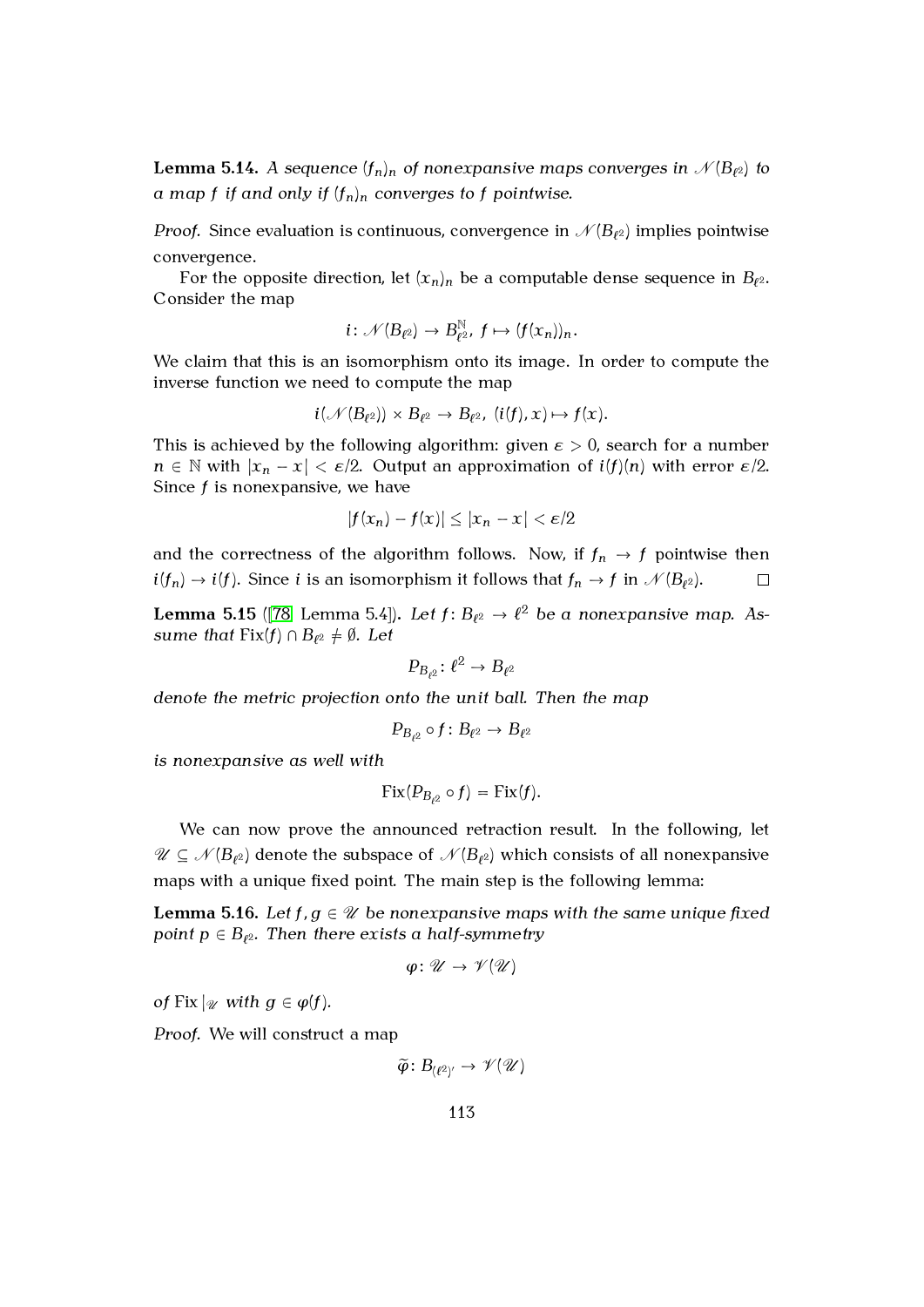with  $\mathrm{Fix}(\widetilde{\varphi}(q)) = \{q\}$  for all  $q \in B_{(\ell^2)'}$  and  $g \in \widetilde{\varphi}(f).$  As  $F \colon \mathscr{U} \to B_{(\ell^2)'}$  is computable by Theorem [5.13](#page-112-1) we can then put  $\varphi = \widetilde{\varphi} \circ F$  to obtain a half-symmetry with the desired properties. To construct the map  $\widetilde{\varphi}$  we use that  $B_{(\ell^2)'}$  is computably countably based. It therefore suffices to construct an operation

$$
\psi\colon B_{(\ell^2)'}\times \mathbb{N}\rightrightarrows \mathscr{U}
$$

which is extensional in its second argument and satisfies  $Fix(\psi(q, n)) = \{q\}$  and  $g \in \text{cl } \{\psi(p, n) \mid n \in \mathbb{N}\}.$ 

For the construction of  $\psi$  let us introduce some notation. Let  $P_n \colon \ell^2 \to \ell^2$ denote the projection onto the first *n* coordinates, *i.e.*,

$$
P_n\left(\sum_{i=1}^{\infty}x_ie_i\right)=\sum_{i=1}^n x_ie_i.
$$

Let  $S_n: \ell^2 \to \ell^2$  denote the right-shift operator

$$
S_n\left(\sum_{i=1}^{\infty}x_ie_i\right)=\sum_{i=1}^{\infty}x_ie_{i+n}.
$$

Let  $L_n: \ell^2 \to \ell^2$  denote the left-shift operator

$$
L_n\left(\sum_{i=1}^{\infty}x_ie_i\right)=\sum_{i=1}^{\infty}x_{i+n}e_i.
$$

Now, let  $q \in B_{(\ell^2)'}$  and  $n \in \mathbb{N}$ . Let

$$
\widetilde{H}_n(x) = P_n \circ g \circ P_n(x) - P_n \circ g \circ P_n(q) + P_n(q).
$$

Then  $\widetilde{H}_n$  is nonexpansive and  $P_n(q)$  is a fixed point of  $\widetilde{H}_n.$  Let

$$
H_n(x) = (1 - 2^{-n})\widetilde{H}_n(x) + 2^{-n}P_n(q).
$$

Then  $P_n(q)$  is a fixed point of  $H_n$ . But  $H_n$  is Lipschitz-continuous with Lipschitz constant  $(1 - 2^{-n}) < 1$ . Hence  $P_n(q)$  is the unique fixed point of  $H_n$ . Note that *H*<sub>n</sub> is uniformly computable in *n* and *q*. Let  $A \in \mathcal{N}(B_{\ell^2})$  be some nonexpansive map with unique fixed point  $L_n(q)$ . Some A with this property is computable from *n* and *q* by Theorem [5.13.](#page-112-1) Let

$$
\widetilde{A}_n(x) = (1 - 2^{-n})x + 2^{-n}A(x).
$$

Let

$$
R_n(x) = S_n \circ \widetilde{A}_n \circ L_n(x).
$$

Then *R<sup>n</sup>* is (1 *−* 2 *−n* )-Lipschitz and thus has a unique fixed point. This unique fixed point is given by  $S_n \circ L_n(q)$ . As  $H_n$  and  $R_n$  are nonexpansive and take values in orthogonal subspaces the map  $H_n + R_n$  is nonexpansive as well. As the value of  $H_n(x)$  only depends on the first *n* coordinates of *x* and the value of  $R_n(x)$  only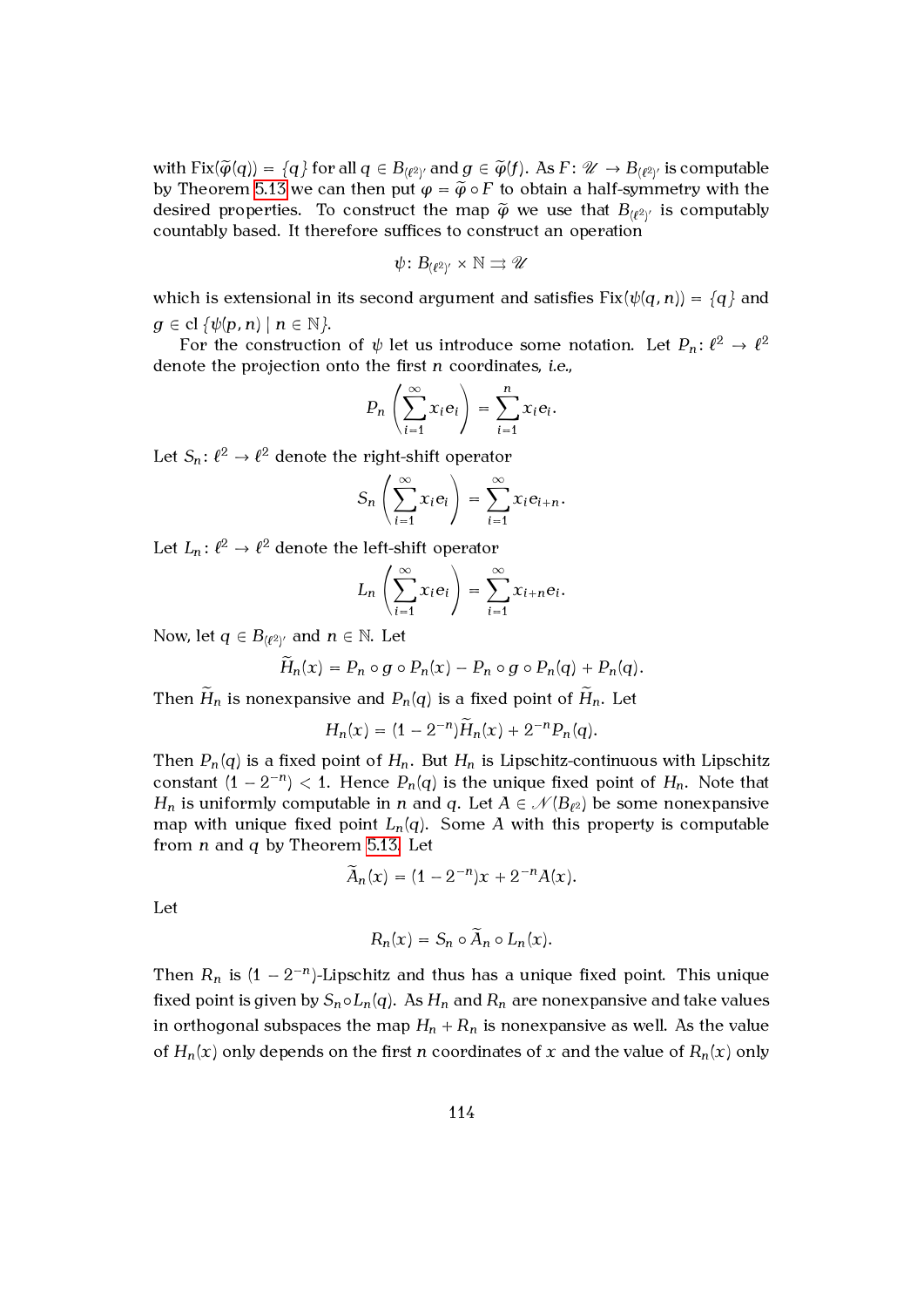depends on the remaining coordinates, it follows that *q* is a fixed point of  $H_n + R_n$ . Conversely, if  $H_n(x) + R_n(x) = x$  then it follows that  $H_n(P_n(x)) = P_n(x)$ , so that  $P_n(x) = P_n(q)$  and  $R_n(S_n \circ L_n(x)) = S_n \circ L_n(x)$ , so that  $S_n \circ L_n(x) = S_n \circ L_n(q)$ . Hence *q* is the unique fixed point of  $H_n + R_n$ . By Lemma [5.15](#page-113-0) the map  $h_n = P_{B_{\ell^2}}(H_n + R_n)$ is nonexpansive with unique fixed point *q*. Let the output of *ψ* on input *n* and *q* be *hn*. Note that this output depends on the choice of name of *q*.

It remains to show that if  $q = p$  is the unique fixed point of *g*, then  $\psi(q, n)$ converges to *g* as  $n \to \infty$ , independent of the choice of name of *q*. By Lemma [5.14](#page-113-1) it suffices to show that  $\psi(n,q)$  converges pointwise to g. But this follows easily with standard estimates.  $\Box$ 

<span id="page-115-0"></span>**Lemma 5.17.** *Let*  $\mathscr{U} \subseteq \mathscr{N}(B_{\ell^2})$  denote the set of all nonexpansive maps which *have a unique fixed point. Then the restriction*  $Fix|_{\mathcal{U}}$  *is a retract of the*  $\mathbf{i}$ *dentity*  $\mathbf{i} \mathbf{d}_{B_{\ell^2}}^{\mathsf{w}\to\mathsf{s}}$ :  $B_{(\ell^2)'} \to B_{\ell^2}$ *.* 

*Proof.* By Theorem [5.13](#page-112-1) the function

$$
F^{-1} \colon B_{(\ell^2)'} \rightrightarrows \mathscr{U}, \ F^{-1}(x) = \{h \in \mathscr{U} \mid \text{Fix}(h) = \{x\}\}
$$

is computable (using that the space of compact singletons of the computable  $T_0$ space  $B_{(\ell^2)'}$  is computably isomorphic to the space  $B_{(\ell^2)'}$  itself). By Lemma [5.16](#page-113-2) all values of *F <sup>−</sup>*<sup>1</sup> are equivalent as instances of Fix. It follows that a retraction is given by the following diagram:

$$
\begin{array}{ccc}\n & \mathrm{id}_{B_{\ell^2}}^{\mathrm{id}_{B_{\ell^2}}} \\
B_{(\ell^2)'} & \xrightarrow{\mathrm{id}_{B_{\ell^2}}^{\mathrm{w}\to\mathrm{s}}} B_{\ell^2} \\
\downarrow & \xrightarrow{\mathrm{Fix}} & B_{\ell^2}\n \end{array}
$$

We are now ready to prove Theorem [5.12.](#page-112-0)

*Proof of Theorem [5.12.](#page-112-0)* By Lemma [5.17](#page-115-0) and Theorem [4.41](#page-93-0) the restriction  $F|_{\mathscr{U}}$ to the set of all nonexpansive maps with a unique fixed point is the universal envelope of the restriction Fix  $|_{\mathscr{U}}.$  As  $\mathscr{U}$  is a dense subset of  $\mathscr{N}(B_{\ell^2})$  it remains to show that *F* satisfies the assumptions of Lemma [4.43.](#page-95-0)

A basis of  $F$  is given by  $B_{(\ell^2)'}$  with generating  $\Sigma$ -section

$$
s\colon \mathscr{O}(B_{(\ell^2)'})\to \mathscr{O}(\mathscr{K}(B_{(\ell^2)'})),\ s(U)=\left\{K\in \mathscr{K}(B_{(\ell^2)'})\mid K\subseteq U\right\}.
$$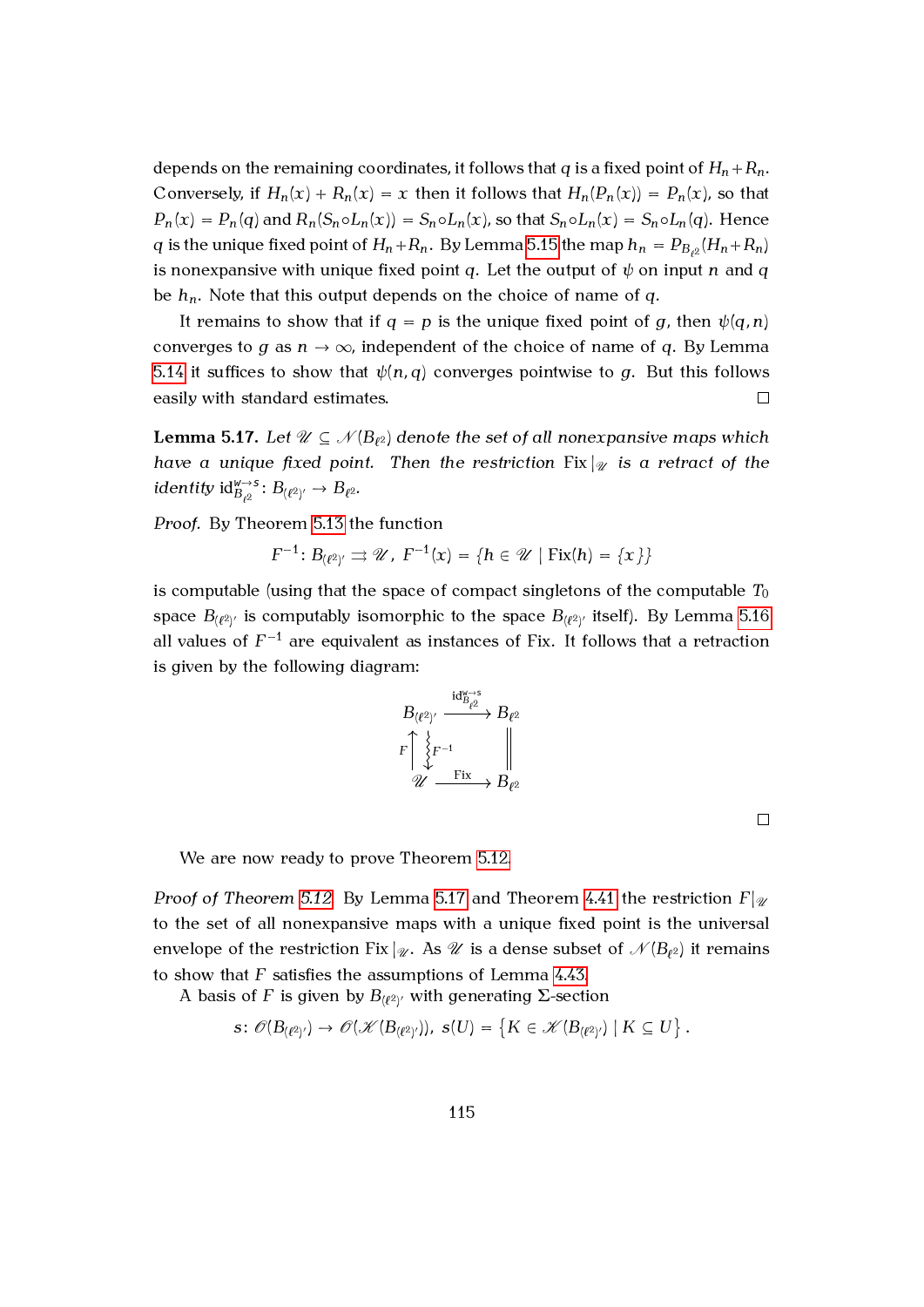Let  $h\colon B_{\ell^2}\to B_{\ell^2}$  be nonexpansive, let  $U\,\in\,\mathscr{O}(B_{(\ell^2)'})$  with  $F(\widetilde{h})\,\subseteq\,U$  for each  $\widetilde{h} \in \mathcal{U} \cap W$  where *W* is some small neighbourhood of *h*. Choose  $\varepsilon > 0$  such that *W* contains an open *ε*-ball around *h*. For each  $x \in F(h)$  consider the function

$$
\widetilde{h}_x(z)=\varepsilon x+(1-\varepsilon)h(z).
$$

Then  $\widetilde{h}_x \in W \cap \mathscr{U}$  with  $F(\widetilde{h}_x) = \{x\}$ . It follows that  $x \in U$ . As  $x$  was chosen arbitrarily we conclude that  $F(h) \subseteq U$  and everything is shown.  $\Box$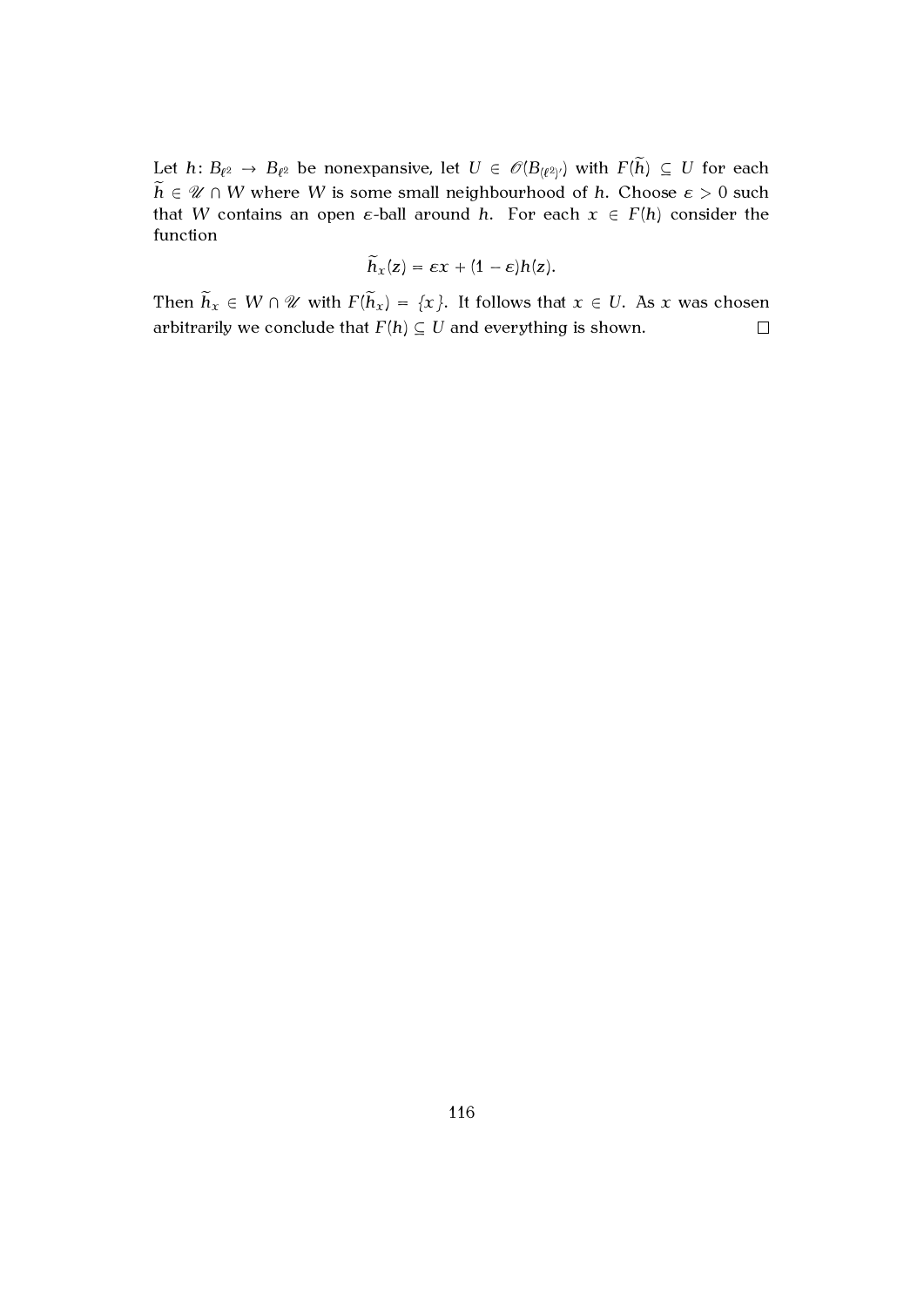## **Chapter 6**

## **Open problems and future work**

Let us conclude with a list of open problems and directions of future work:

- 1. The main direction of future work is to apply the theory developed here to further problems. Interesting and relevant discontinuous problems can be found in almost any application domain of continuous computation, such as computational geometry, dynamical systems, hybrid systems, partial differential equations, optimisation, or linear functional analysis.
- 2. Proposition [3.32](#page-65-0) shows that the best continuous approximation of a continuous function with values in a computably continuous lattice *L* coincides with the function in all points of continuity. The question arises whether the restriction to continuous lattices is necessary or whether this result holds true for all computable complete lattices. A closely related question is whether the continuity of *M* is required in Theorem [4.34.](#page-88-0) This theorem would certainly be much more satisfactory without this restriction, for in this case every probe  $(\alpha, \beta)$  where  $\beta: \widetilde{X} \times Y \to Z$  takes values in an arbitrary computable  $T_0$  space  $Z$  factors through the universal envelope up to naturally embedding the co-domain of  $\beta$  into  $\mathscr O^2(Z)$ .
- 3. The subject of this thesis is the study of best continuous approximations of arbitrary set-theoretic functions. From a purely mathematical point of view it is certainly natural to consider generalisations of this idea, where continuity is replaced with a weaker property, such as measurability or topological reducibility to a given Weihrauch degree.

While continuous approximations play a special role from a computational point of view due to the strong link between computability and continuity,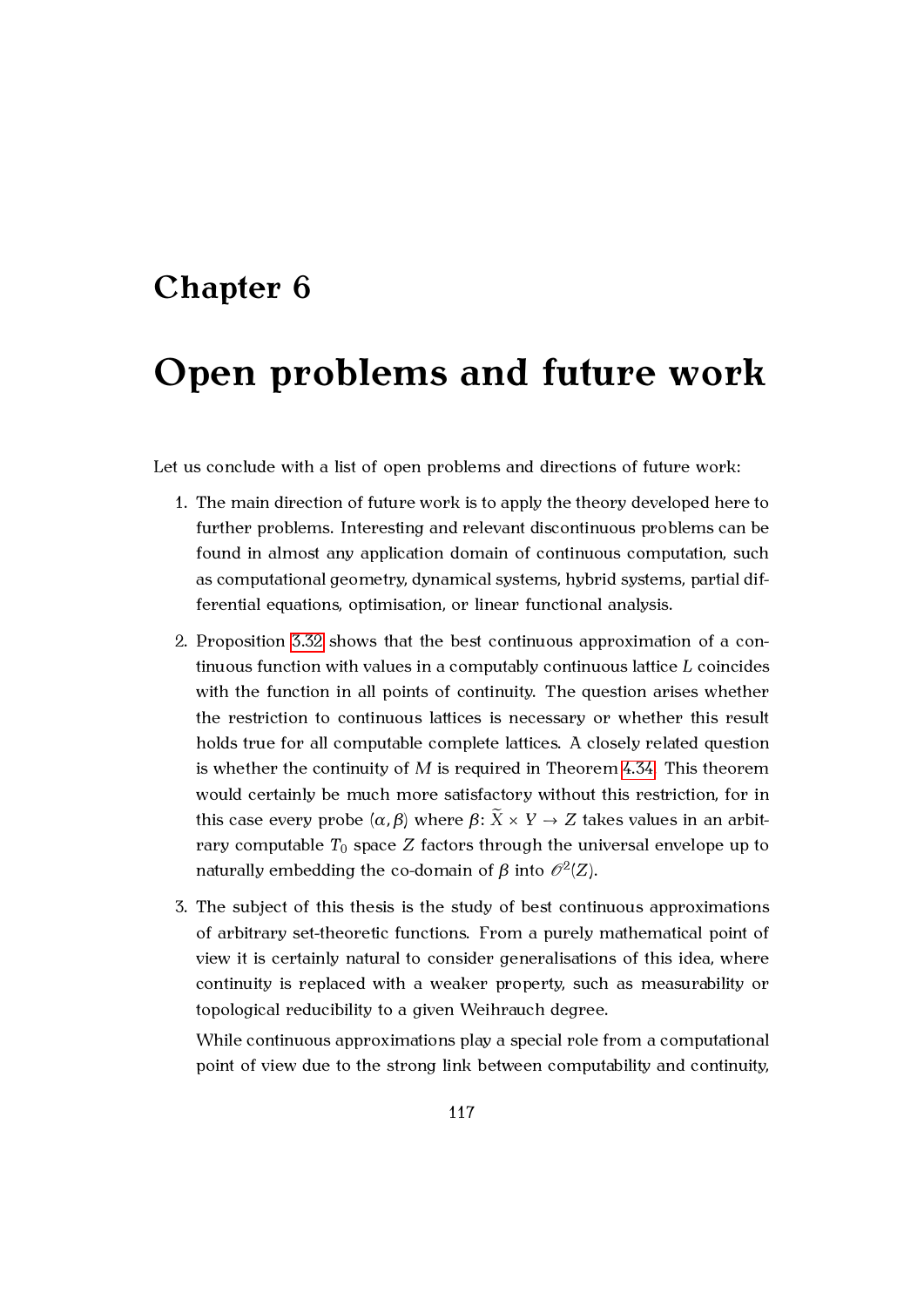there is a similar link between, say, Borel measurability and limit computability [\[11\]](#page-119-0). Various other models of "hypercomputation", such as computability with finitely many mind-changes [\[109\]](#page-127-0), probabilistic computability [\[18\]](#page-120-0), or nondeterministic computability [\[108,](#page-127-1) [12\]](#page-120-1) can be captured by appropriate Weihrauch degrees.

Such models of hypercomputation can be viewed as ordinary algorithms which satisfy weaker contracts. For instance, a finitely revising algorithm is allowed to output a certain amount of wrong information, so long as it eventually identifies all wrong information as incorrect and from some point onwards produces only correct information.

In certain situations it may be appropriate, or rather inevitable, to settle for a lower degree of reliability in order to have a greater amount of information on the solution of a problem available.

Independent of any immediate practical considerations, the study of best approximations below certain Weihrauch degrees could prove to be valuable for the study of the computational power of mathematical theorems in the spirit of Weihrauch reducibility and reverse mathematics, since examples such as Example [4.42](#page-94-0) seem to suggest that envelopes provide a more fine-grained picture of the finitary computational content of a given problem.

4. One of the aims of computable analysis is to provide a mathematically rigorous language for the specification of algorithms for the processing of continuous data. As such it endeavours to serve as a foundational framework for the theory of numerical computation. Our aim is to extend the scope of this framework by allowing the treatment of discontinuous functions.

From this point of view the present work constitutes only the very first step in this direction: So far we have developed a theory for reformulating algorithmically unsolvable problems into ones that are algorithmically solvable in principle, but at no point have we attempted to specify any actual algorithms for the solution of the modified problems.

Thus, the study and implementation of concrete algorithms for the computation of envelopes appears to be another important direction of future research.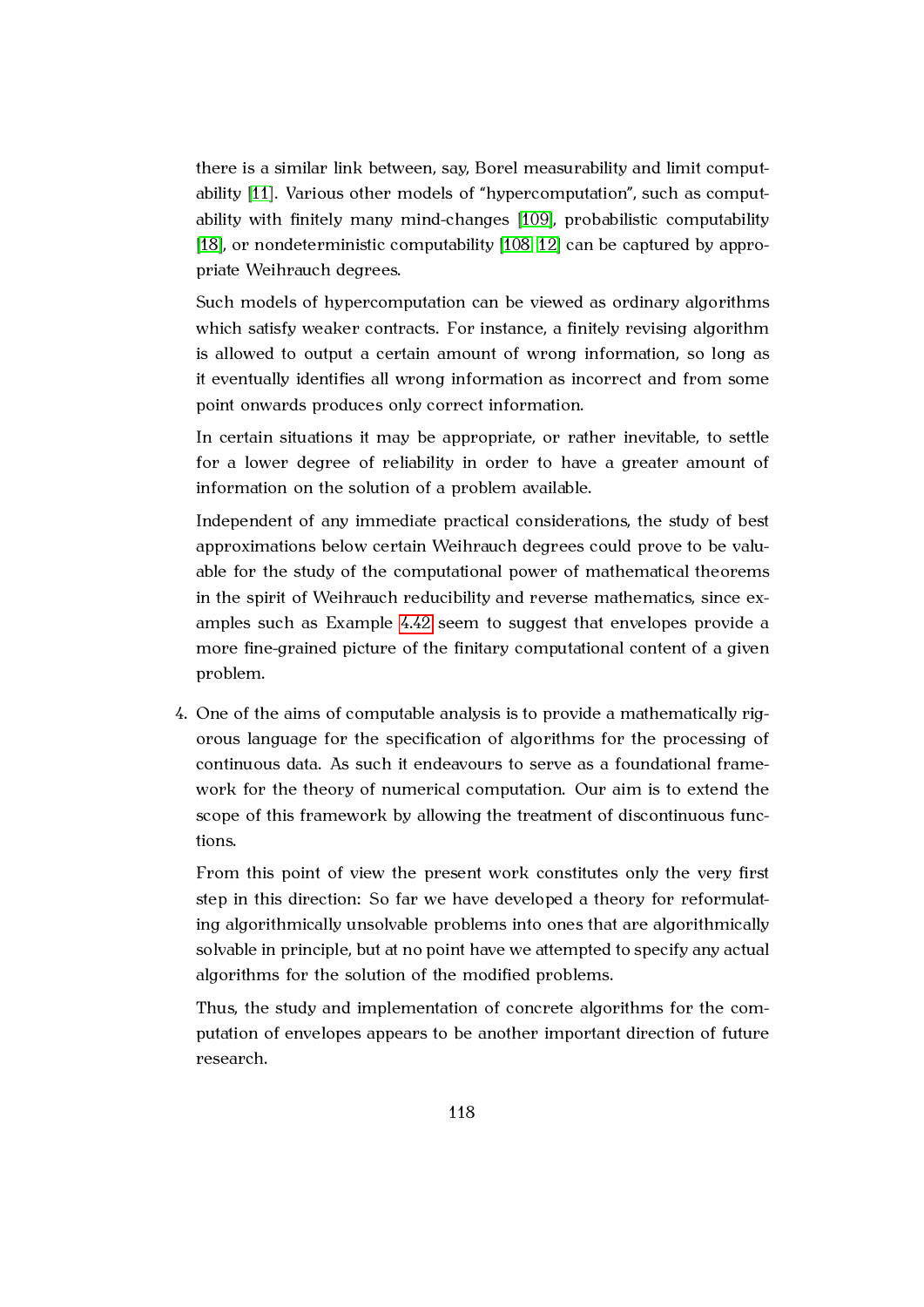## **Bibliography**

- [1] J.-P. Aubin and H. Frankowska. *Set-Valued Analysis*. Birkhäuser, 1990.
- [2] J. Avigad and V. Brattka. *Computability and analysis: the legacy of Alan Turing*, pages 1 – 47. Lecture Notes in Logic. Cambridge University Press, 2014.
- [3] G. Baigger. Die Nichtkonstruktivität des Brouwerschen Fixpunktsatzes. *Archiv für Mathematische Logik und Grundlagenforschung*, 25:183–188, 1985.
- [4] S. Banach and S. Mazur. Sur les fonctions calculables. *Ann. Soc. Pol. de Math.*, 16, 1937.
- [5] L. Benvenuti, D. Bresolin, A. Casagrande, P. Collins, A. Ferrari, E. Mazzi, A. Sangiovanni-Vincentelli, and T. Villa. Reachability computation for hybrid systems with Ariadne. *IFAC Proceedings Volumes*, 41(2):8960 – 8965, 2008. 17th IFAC World Congress.
- [6] E. Bishop. *Foundations of Constructive Analysis*. New York: Academic Press, 1967.
- [7] E. Bishop and D. Bridges. *Constructive Analysis*. Springer-Verlag, 1985.
- [8] L. Blum, F. Cucker, M. Shub, and S. Smale. *Complexity and Real Computation*. Springer, 1998.
- [9] L. Blum, M. Shub, and S. Smale. On a theory of computation and complexity over the real numbers: NP- completeness, recursive functions and universal machines. *Bull. Amer. Math. Soc.*, 21(1):1 – 46, 1989.
- [10] V. Brattka. Computing Uniform Bounds. *Electronic Notes in Theoretical Computer Science*, 66(1):13 – 24, 2002. CCA 2002, Computability and Complexity in Analysis.
- <span id="page-119-0"></span>[11] V. Brattka. Effective Borel measurability and reducibility of functions. *Mathematical Logic Quarterly*, 51(1):19–44, 2005.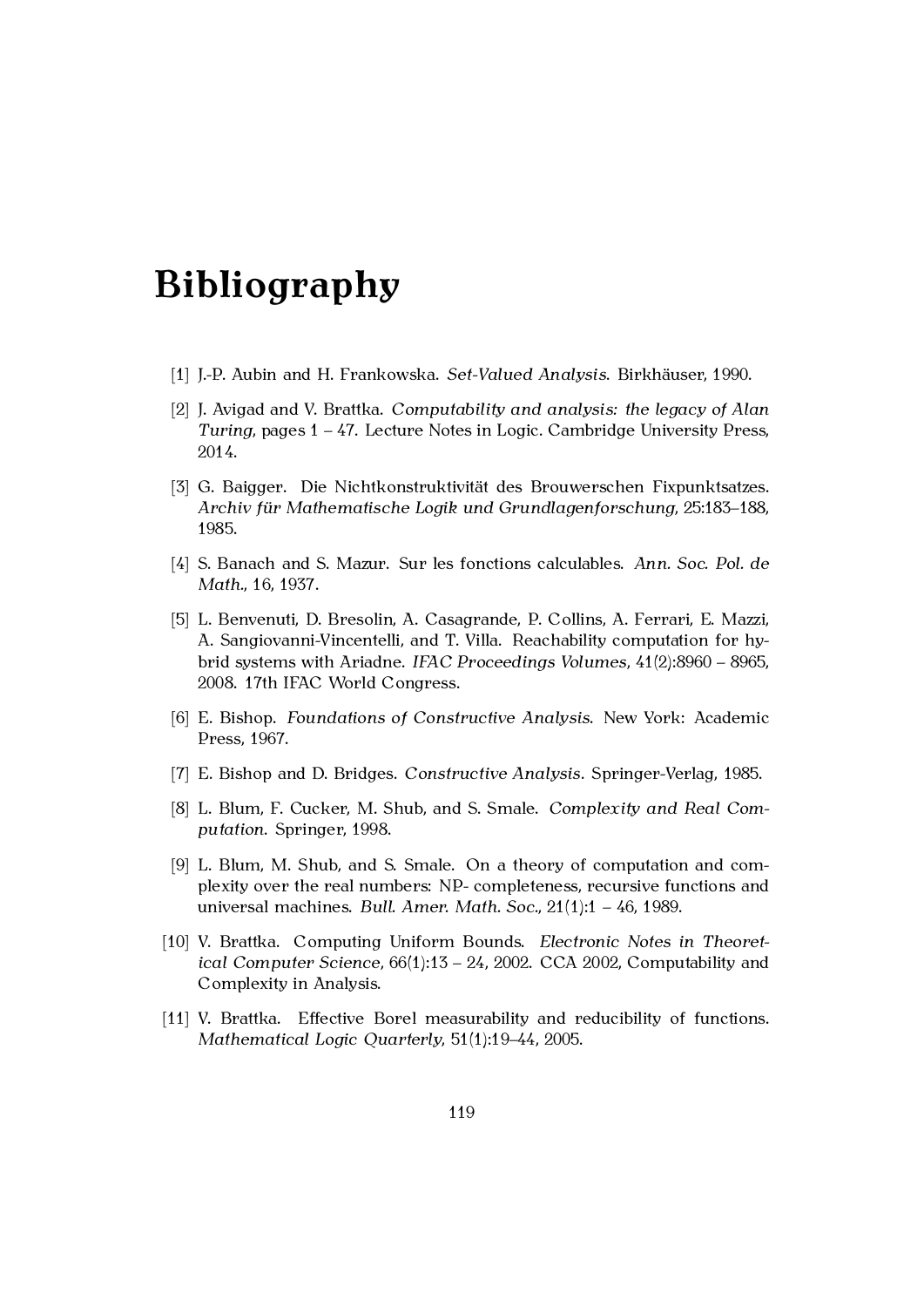- <span id="page-120-1"></span>[12] V. Brattka, M. de Brecht, and A. Pauly. Closed choice and a uniform low basis theorem. *Annals of Pure and Applied Logic*, 163:986–1008, 2012.
- [13] V. Brattka and R. Dillhage. Computability of finite-dimensional linear subspaces and best approximation. *Annals of Pure and Applied Logic*, 162:182–193, 2010.
- [14] V. Brattka and G. Gherardi. Borel complexity of topological operations on computable metric spaces. In S. B. Cooper, B. Löwe, and A. Sorbi, editors, *Computation and Logic in the Real World*, volume 4497 of *Lecture Notes in Computer Science*, pages 83–97, Berlin, 2007. Springer. Third Conference on Computability in Europe, CiE 2007, Siena, Italy, June 18-23, 2007.
- [15] V. Brattka and G. Gherardi. Borel complexity of topological operations on computable metric spaces. *Journal of Logic and Computation*, 19(1):45–76, 2009.
- [16] V. Brattka and G. Gherardi. Weihrauch degrees, omniscience principles and weak computability. *J. Symbolic Logic*, 76(1):143–176, 2011.
- [17] V. Brattka, G. Gherardi, and R. Hölzl. Las Vegas computability and algorithmic randomness. In E. W. Mayr and N. Ollinger, editors, *32nd International Symposium on Theoretical Aspects of Computer Science (STACS 2015)*, volume 30 of *Leibniz International Proceedings in Informatics (LIPIcs)*, pages 130–142, Dagstuhl, Germany, 2015. Schloss Dagstuhl– Leibniz-Zentrum für Informatik.
- <span id="page-120-0"></span>[18] V. Brattka, G. Gherardi, and R. Hölzl. Probabilistic computability and choice. *Information and Computation*, 242:249–286, 2015.
- [19] V. Brattka and P. Hertling. Continuity and computability of relations. Technical report, FernUniversität Hagen, 1994.
- [20] V. Brattka, S. Le Roux, J. S. Miller, and A. Pauly. The Brouwer Fixed Point Theorem Revisited. In A. Beckmann, L. Bienvenu, and N. Jonoska, editors, *Pursuit of the Universal: 12th Conference on Computability in Europe*, volume 9709 of *Lecture Notes in Computer Science*, pages 58–67. Springer, Cham, 2016.
- [21] V. Brattka, S. Le Roux, and A. Pauly. On the Computational Content of the Brouwer Fixed Point Theorem. In S. B. Cooper, A. Dawar, and B. Löwe, editors, *How the World Computes: Turing Centenary Conference and 8th Conference on Computability in Europe*, volume 7318 of *Lecture Notes in Computer Science*, pages 56–67. Springer, Berlin, Heidelberg, 2012.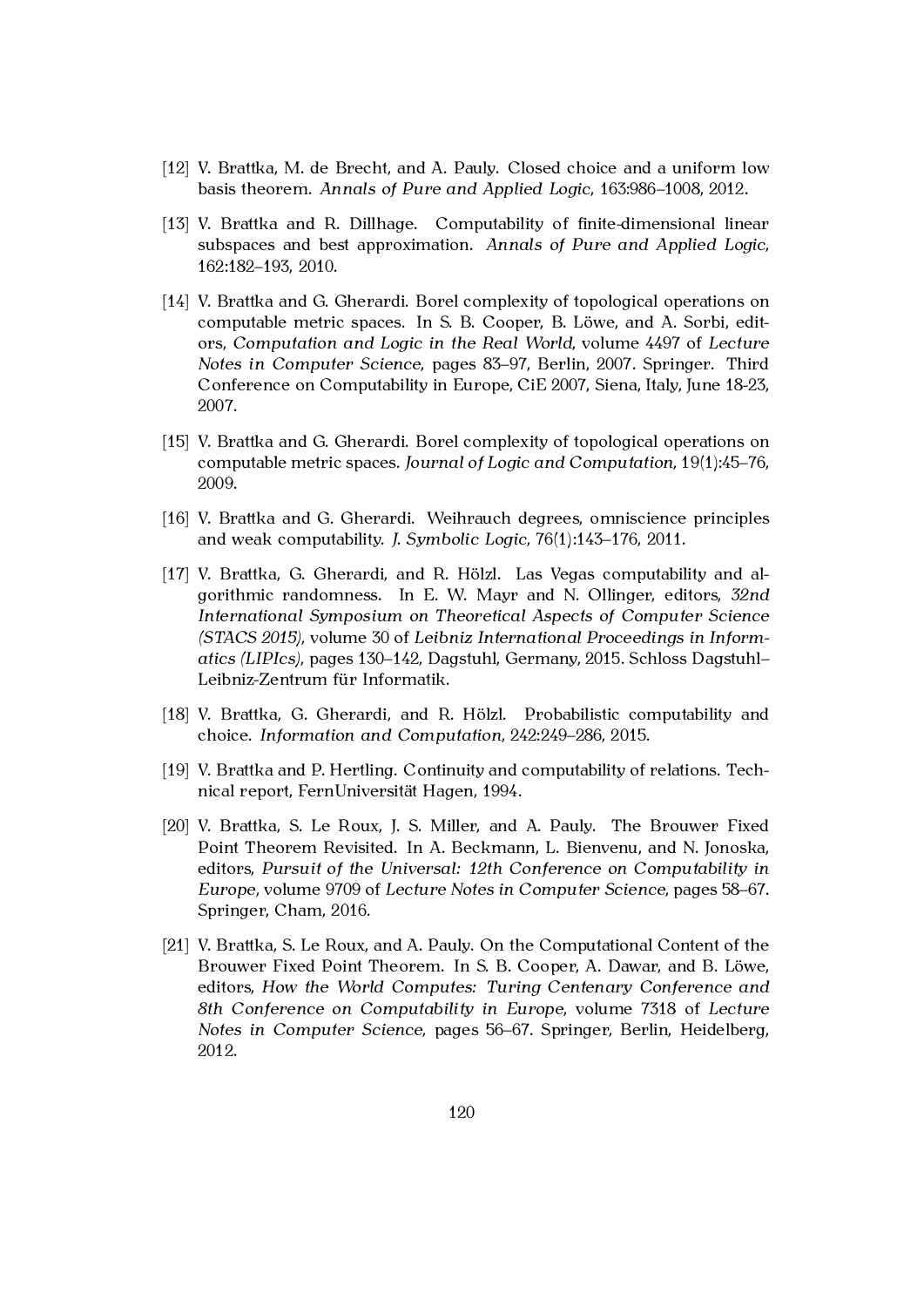- [22] V. Brattka, S. Le Roux, and A. Pauly. Connected Choice and the Brouwer Fixed Point Theorem. Preprint. Available at [https://arxiv.org/abs/](https://arxiv.org/abs/1206.4809v2) [1206.4809v2](https://arxiv.org/abs/1206.4809v2), 2016.
- [23] V. Brattka and A. Pauly. On the algebraic structure of Weihrauch degrees. Preprint. Available at <https://arxiv.org/abs/1604.08348v7>, 2016.
- [24] V. Brattka and G. Presser. Computability on subsets of metric spaces. *Theoretical Computer Science*, 305(1 – 3):43 – 76, 2003.
- [25] V. Brattka and M. Schröder. Computing with Sequences, Weak Topologies and the Axiom of Choice. In L. Ong, editor, *Computer Science Logic*, volume 3634 of *Lecture Notes in Computer Science*, pages 462–476. Springer Berlin Heidelberg, 2005.
- [26] L. E. J. Brouwer. An intuitionist correction of the fixed point theorem on the sphere. *Proceedings of the Royal Societey. London. Series A.*, 213:1–2, 1952.
- <span id="page-121-0"></span>[27] F. E. Browder. Nonexpansive nonlinear operators in a Banach space. *Proc. Nat. Acad. Sci. USA*, 54:1041–1044, 1965.
- [28] P. Collins. Continuity and computability of reachable sets. *Theoretical Computer Science*, 341(1–3):162–195, 2005.
- [29] P. Collins. Computability and Representations of the Zero Set. *Electronic Notes in Theoretical Computer Science*, 221:37–43, 2008.
- [30] C. Costantini and S. Watson. On the dissonance of some metrizable spaces. *Topology and its Applications*, 84(1):259 – 268, 1998.
- [31] M. de Brecht. Quasi-polish spaces. *Annals of Pure and Applied Logic*, 164(3):356 – 381, 2013.
- [32] M. de Brecht. Levels of discontinuity, limit-computability, and jump operators. In V. Brattka, H. Diener, and D. Spreen, editors, *Logic, Computation, Hierarchies*, Ontos Mathematical Logic, pages 93–122. Walter de Gruyter, Boston, 2014.
- [33] M. de Brecht and T. Kawai. On the commutativity of the powerspace monads. Preprint. Available at <https://arxiv.org/abs/1709.06226v1>, September 2017.
- [34] M. de Brecht, M. Schröder, and V. Selivanov. Base-complexity classification of qcb<sup>0</sup> -spaces. *Computability*, 5(1):75 – 102, 2016.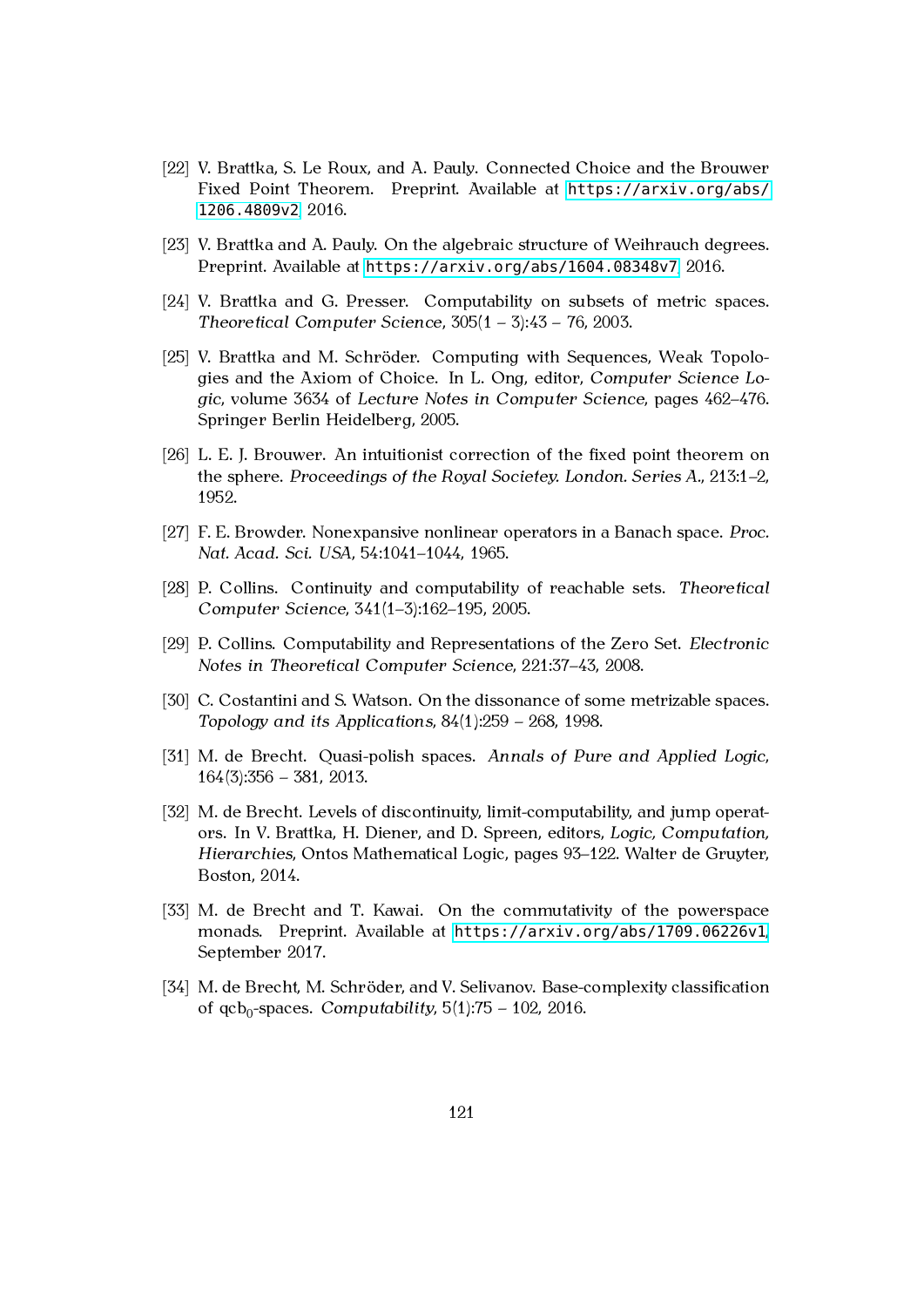- [35] S. Dolecki, G. H. Greco, and A. Lechicki. When do the Upper Kuratowski Topology (Homeomorphically, Scott Topology) and the Co-compact Topology Coincide? *Transactions of the American Mathematical Society*, 347(8):2869–2884, 1995.
- [36] A. Edalat and M. H. Escardó. Integration in Real PCF. *Information and Computation*, 160(1 – 2):128 – 166, 1996.
- [37] M. Escardó. Intersections of compactly many open sets are open. available at [https://www.cs.bham.ac.uk/~mhe/papers/compactness-submitted.](https://www.cs.bham.ac.uk/~mhe/papers/compactness-submitted.pdf) [pdf](https://www.cs.bham.ac.uk/~mhe/papers/compactness-submitted.pdf) - retrieved 13th February 2019, 2009.
- [38] M. Escardó, J. Lawson, and A. Simpson. Comparing cartesian closed categories of (core) compactly generated spaces. *Topology and its Applications*, 143(1):105 – 145, 2004.
- [39] M. H. Escardó. *PCF extended with real numbers: a domain-theoretic approach to higher-order exact real number computation*. PhD thesis, Imperial College London, 1996.
- [40] M. H. Escardó. Properly injective spaces and function spaces. *Topology and its Applications*, 89(1):75 – 120, 1998.
- [41] M. H. Escardó. Function-space compactifications of function spaces. *Topology and its Applications*, 120(3):441 – 463, 2002.
- [42] M. H. Escardó. Synthetic topology of data types and classical spaces. *Electronic Notes in Theoretical Computer Science*, 87:150pp., 2004.
- [43] S. Franklin. Spaces in which sequences suffice. *Fundamenta Mathematicae*, 57(1):107–115, 1965.
- [44] S. Franklin. Spaces in which sequences suffice II. *Fundamenta Mathematicae*, 61(1):51–56, 1967.
- [45] G. Gierz, K. H. Hofmann, K. Keimel, J. D. Lawson, M. W. Mislove, and D. Scott. *Continuous lattices and domains*. Cambridge University Press, 2003.
- <span id="page-122-0"></span>[46] D. Göhde. Zum Prinzip der kontraktiven Abbildung. *Math. Nachr.*, 30:251– 258, 1965.
- [47] G. Gruenhage and T. Streicher. Quotients of countably based spaces are not closed under sobrification. *Mathematical. Structures in Comp. Sci.*, 16(2):223–229, 2006.
- [48] A. Grzegorczyk. Computable functionals. *Fundamenta Mathematicae*, 42:168–202, 1955.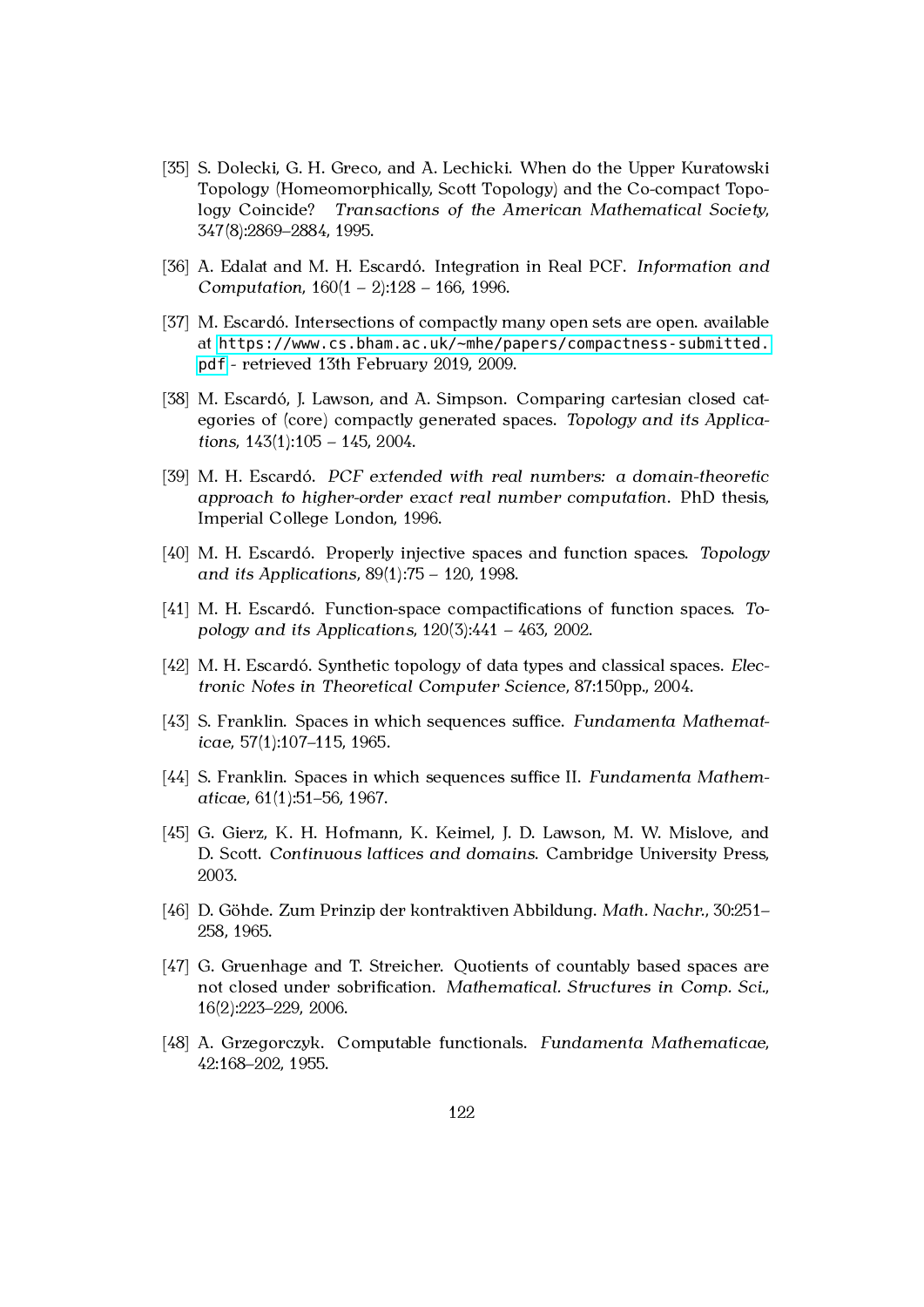- [49] A. Grzegorczyk. On the definition of computable functionals. *Fundamenta Mathematicae*, 42:232–239, 1955.
- [50] A. Grzegorczyk. On the definitions of computable real continuous functions. *Fundamenta Mathematicae*, 44(1):61–71, 1957.
- [51] A. C. Hansen. On the solvability complexity index, the n-pseudospectrum and approximations of spectra of operators. *Journal of the AMS*, 24:81–124, 2011.
- [52] A. Hatcher. *Algebraic Topology*. Cambridge University Press, 2002.
- [53] P. Hertling. A Banach–Mazur computable but not Markov computable function on the computable real numbers. *Annals of Pure and Applied Logic*, 132(2):227 – 246, 2005.
- [54] K. H. Hofmann and J. D. Lawson. On the order-theoretical foundation of a theory of quasicompactly generated spaces without separation axiom. *Journal of the Australian Mathematical Society. Series A. Pure Mathematics and Statistics*, 36(2):194–212, 1984.
- [55] H. Hopf. Abbildungsklassen *n*-dimensionaler Mannigfaltigkeiten. *Math. Ann.*, 96:209 – 224, 1927.
- [56] J. R. Isbell. Function spaces and adjoints. *Mathematica Scandinavica*, 36:317 – 339, Dec. 1975.
- [57] J. R. Isbell. Meet-continuous lattices. *Symposia Mathematica*, 16:41 54, 1975.
- [58] T. Kaczynski, K. Mischaikow, and M. Mrozek. *Computational Homology*. Springer-Verlag New York, 2004.
- [59] K. Keimel. Topological cones: functional analysis in a *T*0-setting. *Semigroup Forum*, 77:109 – 142, 2008.
- [60] K. Keimel and G. Gierz. Halbstetige Funktionen und stetige Verbände. In R.-E. Hoffman, editor, *Continuous Lattices and Related Topics, Proceedings of the Conference on Topological and Categorical Aspects of Continuous Lattices (Worksho V), Universität Bremen, Germany*, volume 27 of *Mathematik-Arbeitspapiere*, 1982.
- <span id="page-123-0"></span>[61] W. A. Kirk. A fixed point theorem for mappings which do not increase distances. *Amer. Math. Monthly*, 72:1004–1006, 1965.
- [62] S. C. Kleene and R. E. Vesley. *The Foundations of Intuitionistic Mathematics, Especially in Relation to Recursive Functions*. North-Holland Amsterdam, 1965.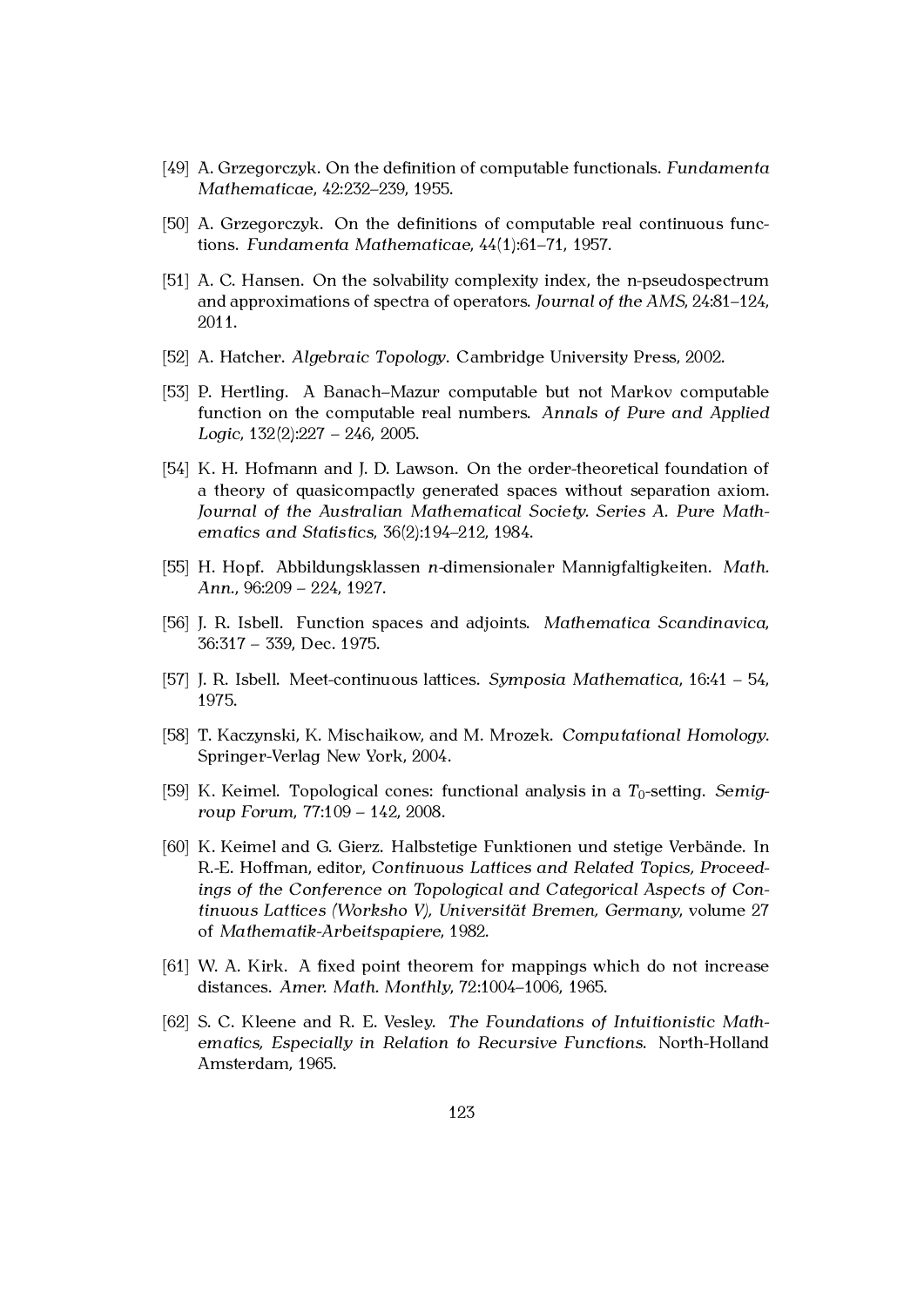- [63] M. Konečný. A Haskell library for Approximating Exact Real Numbers (AERN). <https://github.com/michalkonecny/aern2>. retrieved 18th September 2018, 17:30.
- [64] V. Kreinovich. *Categories of space-time models*. PhD thesis, Soviet Academy of Sciences, Novosibirsk, 1979. (Russian).
- [65] C. Kreitz and K. Weihrauch. Theory of representations. *Theoretical Computer Science*, 38:35 – 53, 1985.
- [66] D. Lacombe. Extension de la notion de fonction récursive aux fonctions d'une ou plusieurs variables réelles iii. *Comptes Rendus Académie des Sciences Paris*, 241:151–153, 1955.
- [67] B. Lambov. The basic feasible functionals in computable analysis. *J. Complexity*, 22(6):909–917, 2006.
- [68] S. Le Roux and M. Ziegler. Singular coverings and non-uniform notions of closed set computability. *Mathematical Logic Quarterly*, 54(5):545–560, 2008.
- [69] S. Mac Lane. *Categories for the Working Mathematician*. Springer New York, second edition, 1998.
- [70] A. Markov. On the continuity of constructive functions. *Uspekhi Mat. Nauk*, 9:226 – 230, 1954.
- [71] S. Mazur. *Computable Analysis*, volume 33. Razprawy Matematyczne, Warsaw, 1963.
- [72] J. Miller. Π<sup>0</sup><sub>1</sub>-classes in computable analysis and topology. PhD thesis, Cornell University, 2002.
- [73] J. Milnor. *Topology from the Differentiable viewpoint*. University Press of Virginia, 1965.
- [74] R. E. Moore, R. B. Kearfott, and M. J. Cloud. *Introduction to Interval Analysis*. Society for Industrial and Applied Mathematics, 2009.
- [75] N. T. Müller. iRRAM Exact Arithmetic in C++. [http://irram.](http://irram.uni-trier.de/) [uni-trier.de/](http://irram.uni-trier.de/), <https://github.com/norbert-mueller/iRRAM>. retrieved 18th September 2018, 17:30.
- [76] N. T. Müller. The iRRAM: Exact Arithmetic in  $C_{++}$ . In J. Blanck, V. Brattka, and P. Hertling, editors, *Computability and Complexity in Analysis: 4th International Workshop, CCA 2000 Swansea, UK, September 17–19, 2000 Selected Papers*, pages 222–252. Springer Berlin Heidelberg, 2001.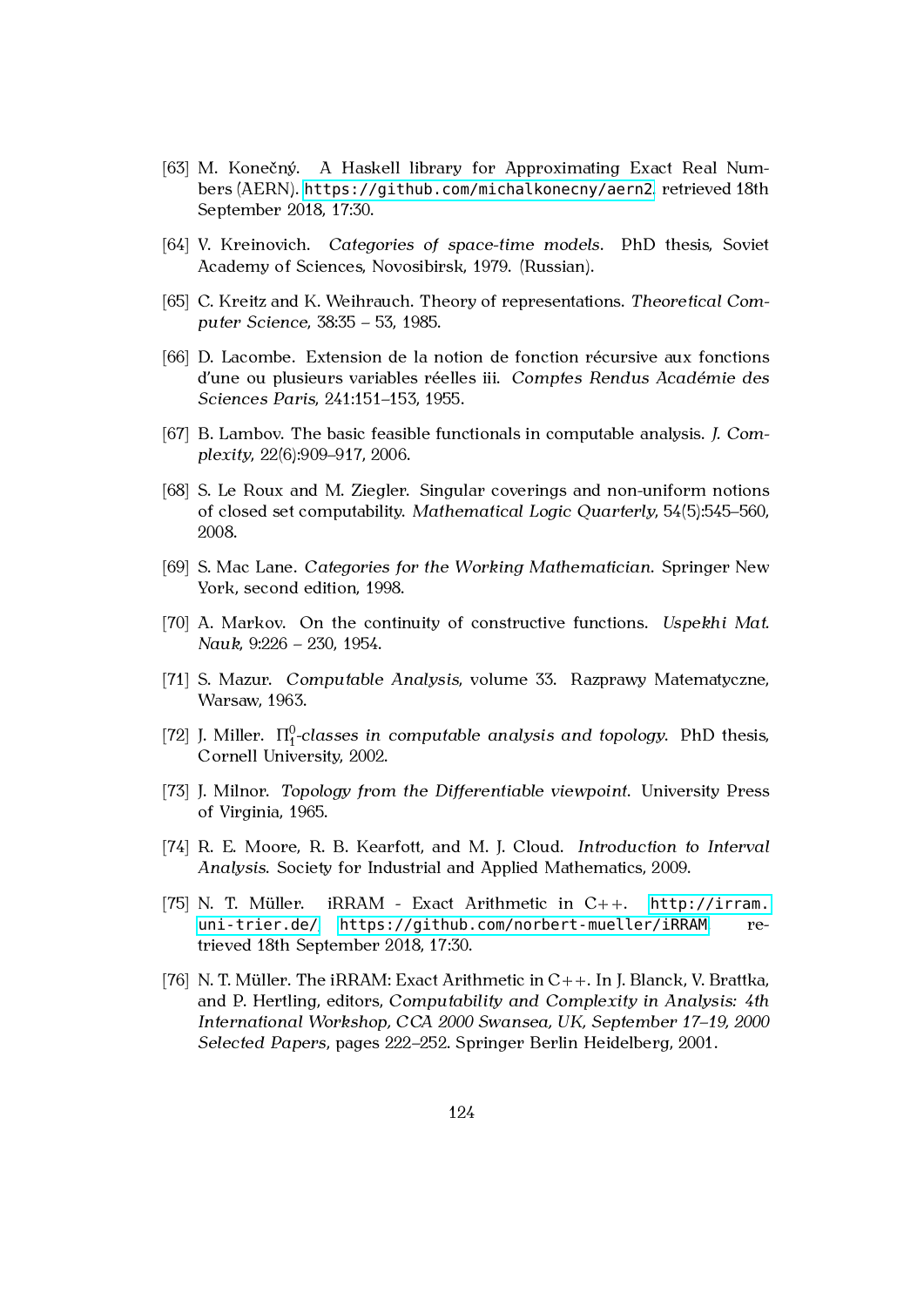- [77] J. Nash. Non-Cooperative Games. *Annals of Mathematics*, 52(2):286–295, 1951.
- <span id="page-125-0"></span>[78] E. Neumann. Computational Problems in Metric Fixed Point Theory and their Weihrauch Degrees. *Logical Methods in Computer Science*, 11(4), 2015.
- [79] V. P. Orevkov. A constructive map of the square onto itself, which moves every constructive point. *Dokl. Akad. Nauk SSSR*, 152:55–58, 1963.
- [80] A. Pauly. On the (semi)lattices induced by continuous reducibilities. *Mathematical Logic Quarterly*, 56(5):488–502, 2010.
- [81] A. Pauly. On the topological aspects of the theory of represented spaces. *Computability*, 5(2):159–180, 2016.
- [82] M. B. Pour-el and I. Richards. A computable ordinary differential equation which possesses no computable solution. *Annals of Mathematical Logic*, 17(1–2):61–90, 1979.
- [83] M. B. Pour-el and I. Richards. The wave equation with computable initial data such that its unique solution is not computable. *Advances in Mathematics*, 39(3):215–239, 1981.
- [84] M. B. Pour-El and J. I. Richards. *Computability in Analysis and Physics*. Springer, 1989.
- [85] H. Scarf. The approximation of fixed points of a continuous mapping. *SIAM J. Appl. Math.*, 15(5):1328–1343, 1967.
- [86] A. Schalk. *Algebras for Generalized Power Constructions*. PhD thesis, Technische Hochschule Darmstadt, 1993.
- [87] M. Schröder. *Admissible Representations for Continuous Computations*. PhD thesis, FernUniversität Hagen, 2002.
- [88] M. Schröder. Extended admissibility. *Theoretical Computer Science*, 284:519–538, 2002.
- [89] M. Schröder. A Hofmann-Mislove theorem for Scott open sets. Preprint. Available at <https://arxiv.org/abs/1501.06452v1>, 2015.
- [90] D. Scott. Continuous lattices. In F. Lawvere, editor, *Toposes, Algebraic Geometry and Logic*, volume 274 of *Lecture Notes in Mathematics*, pages 97–136. Springer-Verlag, 1972.
- [91] M. I. Shamos. *Computational Geometry.* PhD thesis, Yale University, 1978.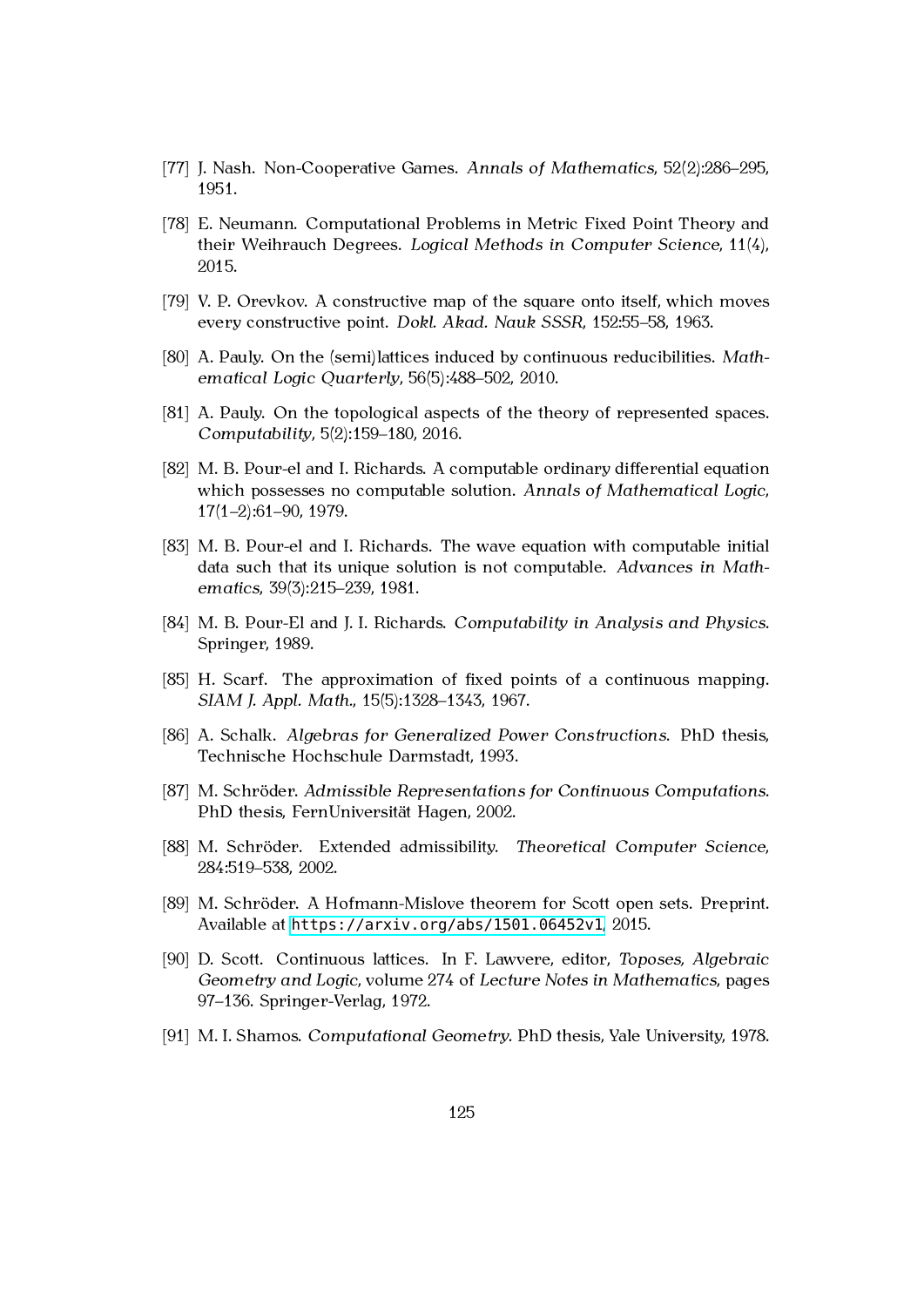- [92] S. G. Simpson. *Subsystems of second order arithmetic*, volume 1. Cambridge University Press, 2009.
- [93] M. B. Smyth. Effectively given domains. *Theoretical Computer Science*, 5(3):257–274, 1977.
- [94] E. Specker. Nicht konstruktiv beweisbare Sätze der Analysis. *J. Symbolic Logic*, 14:145–208, 1949.
- [95] E. Specker. Der Satz vom Maximum in der rekursiven Analysis. In A. Heyting, editor, *Constructivity in Mathematics*, pages 254–265. Studies in Logic and The Foundations of Mathematics, 1959.
- [96] P. Taylor. Subspaces in Abstract Stone Duality. *Theory and Applications of Categories*, 10(13):300–366, 2002.
- [97] P. Taylor. A lambda calculus for real analysis. *Journal of Logic & Analysis*, 2(5):1–115, 2010.
- [98] G. Teschl. Topics in real and functional analysis. Available online at [https:](https://www.mat.univie.ac.at/gerald/ftp/book-fa/fa.pdf) [//www.mat.univie.ac.at/gerald/ftp/book-fa/fa.pdf](https://www.mat.univie.ac.at/gerald/ftp/book-fa/fa.pdf) - retrieved 1st September 2017, Version: July 27, 2017.
- [99] A. S. Troelstra and D. Van Dalen. *Constructivism in Mathematics, Volume 1*. North-Holland, Amsterdam, 1988.
- [100] A. S. Troelstra and D. Van Dalen. *Constructivism in Mathematics, Volume 2*. North-Holland, Amsterdam, 1988.
- [101] W. Tucker. *Validated Numerics: A Short Introduction to Rigorous Computations*. Princeton University Press, 2011.
- [102] A. M. Turing. On Computable Numbers, with an Application to the Entscheidungsproblem. *Proceedings of the London Mathematical Society*, 42:230–265, 1936.
- [103] A. M. Turing. On Computable Numbers, with an Application to the Entscheidungsproblem: A correction. *Proceedings of the London Mathematical Society*, 2(43):544–546, 1937.
- [104] S. Vickers. The double powerlocale and exponentiation: A case study in geometric logic. *Theory and Applications of Categories*, 12(13):272 – 422, 2004.
- [105] K. Weihrauch. *Computability*. Monographs on Theoretical Computer Science. Springer-Verlag, 1987.
- [106] K. Weihrauch. *Computable Analysis*. Springer, 2000.